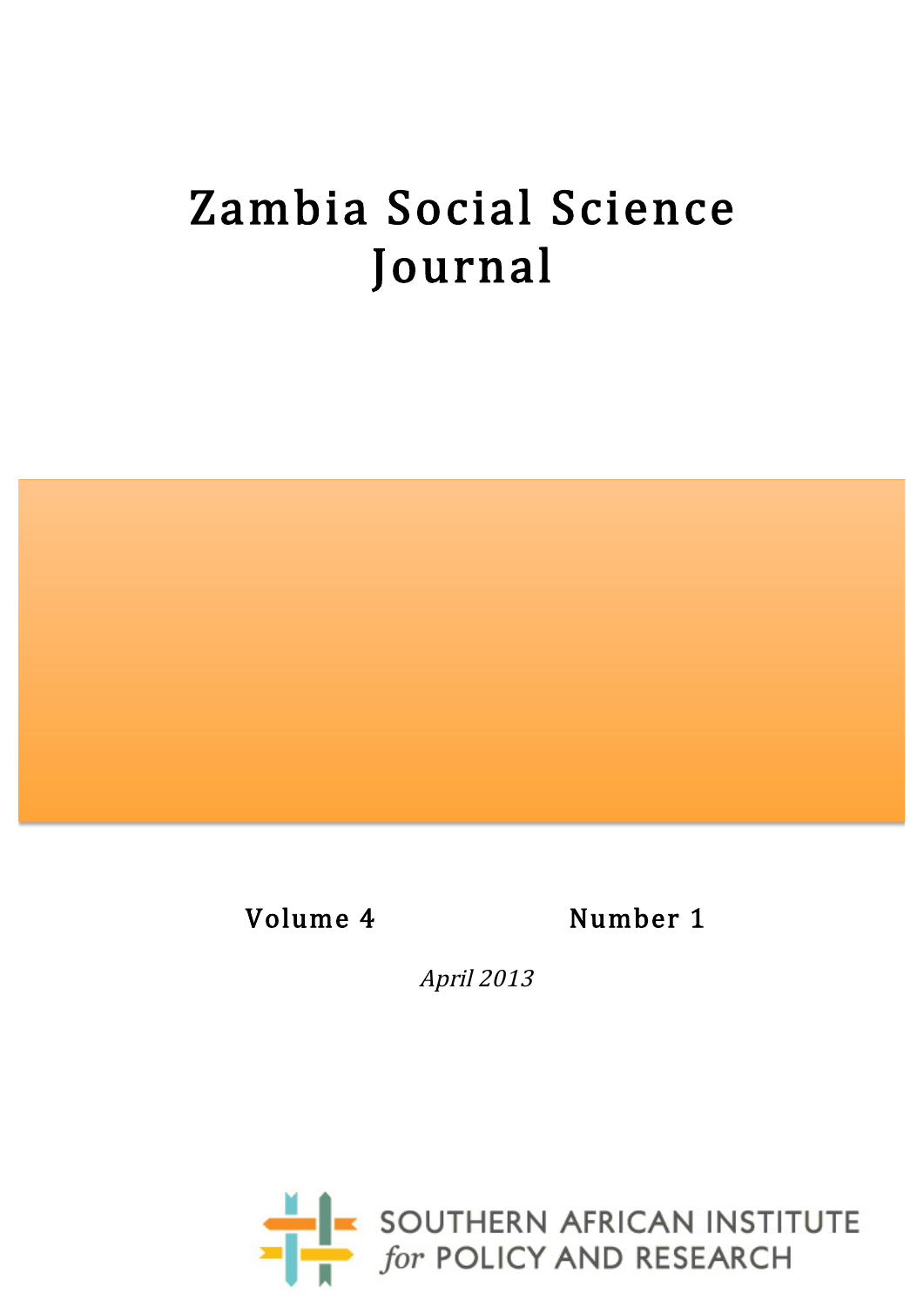## Contents

On Counting, Consumption, and Labour: Writing Histories of Central Africa

Robert Ross & Iva Peša 4

#### The Politics of Household Budget Research in Colonial Central Africa

Robert Ross 7

#### Copper's Corollaries: Trade and Labour Migration in the Copperbelt (1910-1940)

Enid Guene 19

#### Wealth, Success, and Personhood: Trajectories of Labour Migration from Mwinilunga District, 1930s-1970s

Iva Peša 44

Book Reviews

The long shadow of the British Empire: The on going legacies of race and class in Zambia. By Juliette Bridgette Milner-Thornton. Reviewed by Duncan Money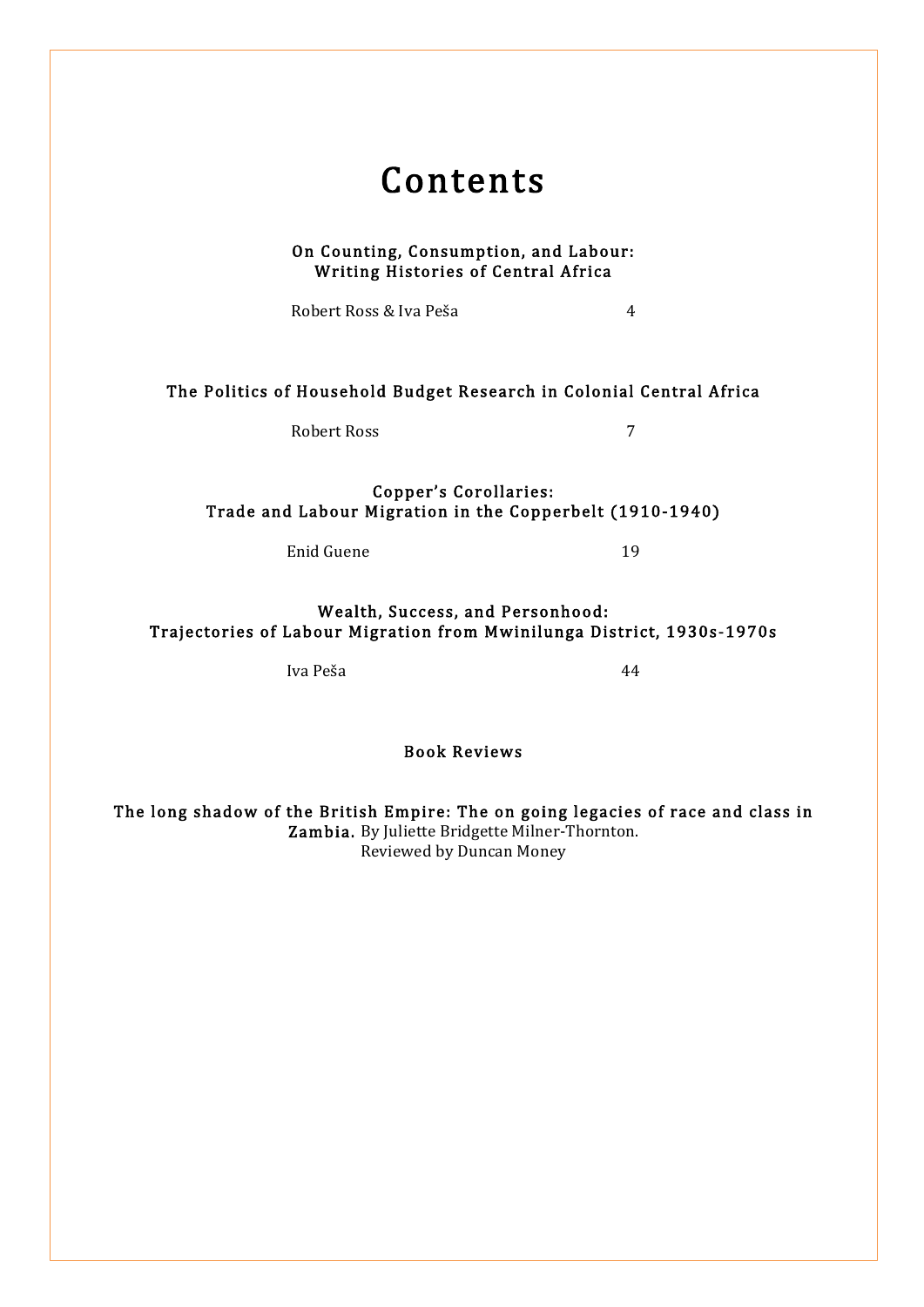#### ZAMBIA SOCIAL SCIENCE JOURNAL

Editor Jotham Momba

Managing Editor Jessica Achberger

Associate Editors Fay Gadsden, Manenga Ndulo, Caesar Cheelo and Marja Hinfelaar

#### Editorial Advisory Board

Kassahun Berhanu Alemu, Addis Ababa University, Ethiopia Nic Cheeseman, University of Oxford, United Kingdom John Ssentamu-Ddumba, Makerere University, Uganda Evans Kaimoyo, University of Zambia, Zambia Steve Kayizzi-Mugerwa, African Development Bank, Tunisia Joyce Luma, World Food Programme, Italy Edwin MacLellan, Cape Breton University, Canada Mable Milimo, COMESA Secretariat, Zambia Mirfin Mpundu, Dimensions Health, USA Moses Musonda, Zambia Open University, Zambia Kalombo Mwansa, Zambia Open University, Zambia Pamela Nakamba-Kabaso, University of Zambia, Zambia Muna Ndulo, Cornell University, USA Alistair Nolan, OECD, France Bizeck Phiri, University of Zambia, Zambia Lloyd Sachikonye, University of Zimbabwe, Zimbabwe Mohamed Salih, Institute of Social Studies, The Netherlands Ventakesh Seshamani, University of Zambia, Zambia

The Zambia Social Science Journal is published under the auspices of the Southern African Institute for Policy and Research. The primary objective is to publish scholarly work in the social sciences and development. Serving as a forum for argument, debate, review, reflection and discussion, the Journal is informed by the results of relevant and rigorous research. The published papers are peer reviewed by anonymous reviewers. Final acceptance or rejection of submitted papers rests with the Editorial Board. The Editorial Board reserves the right to refuse any material for publication. The Journal is published bi-annually, with editions coming out in May and November. Subscriptions rates are available on request.

> © Southern African Institute for Policy and Research. ISSN 2079-5521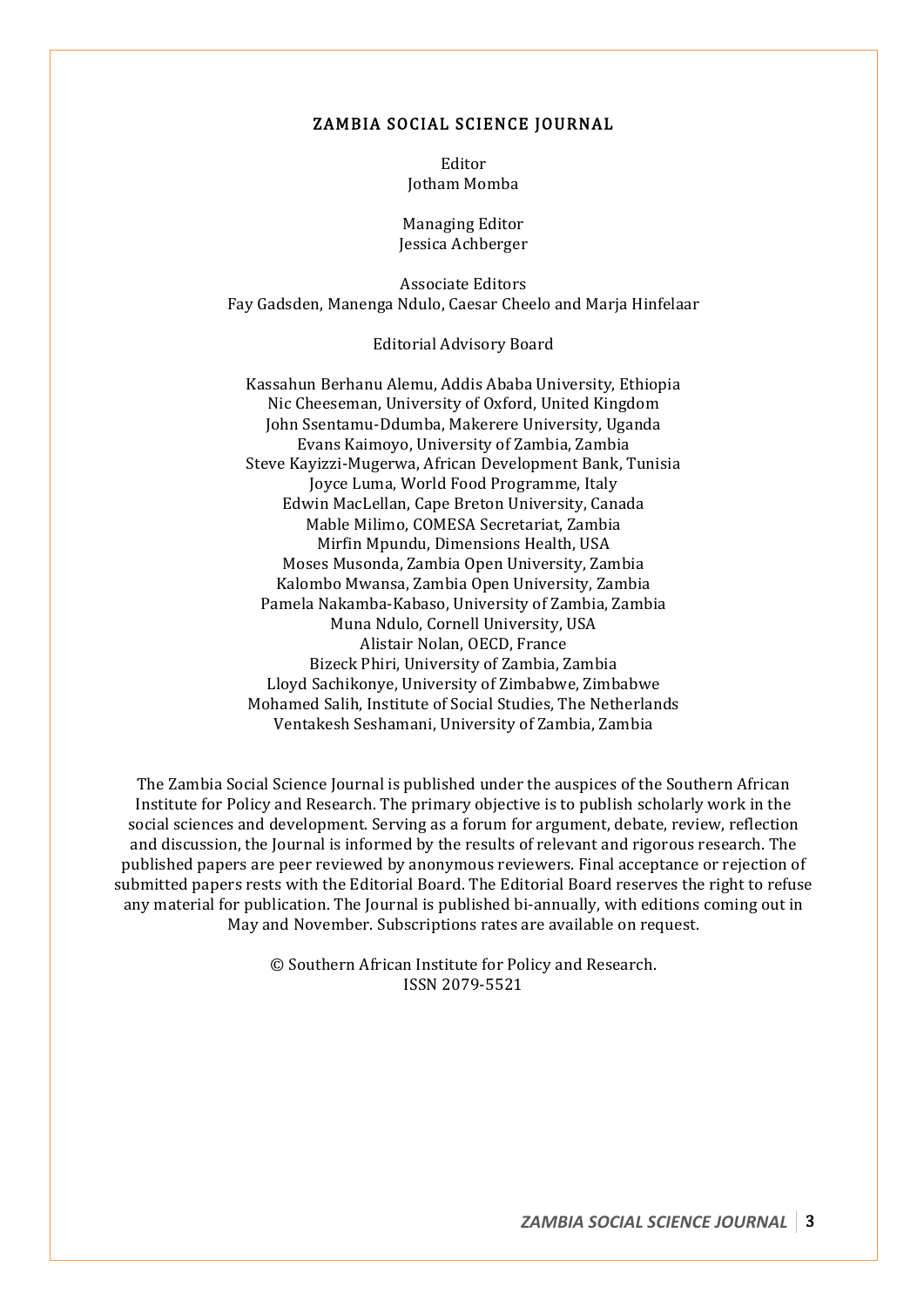## On Counting, Consumption, and Labour:

## Writing Histories of Central Africa

Robert Ross & Iva Peša University of Leiden

This special issue of the Zambia Social Science Journal is the product of the fifth CART conference, held in Oegstgeest, the Netherlands, from 28-29 November 2013. Beginning in 2005, the research programme From Muskets to Nokias: Technology, Consumption and Social Change in Central Africa from Pre-Colonial Times to the Present (Leiden University and partners) has facilitated five Central African Research Themes (CART) conferences in the Netherlands and in Zambia. These conferences highlighted research being carried out by researchers associated with the programme, and provided a forum within which researchers could debate and discuss their findings and on-going research intentions. During the final conference in November 2013, the varied research endeavours of the programme were presented and an attempt was made to provide a preliminary synthesis of the programme's findings.

The final conference was entitled 'Muskets to Nokias: Towards a History of Consumption, Migration, and Power in Central Africa, 1500-1973'. Topics of the presented papers ranged from local vegetable market dynamics in Lusaka (Jessica Achberger), a history of Solwezi focusing on women, HIV-AIDS and faith (Felix Kaputu), the migration of women in Katanga (Donatien Dibwe), Mambwe labour migrants (Webby Kalikiti), Valentine Musakanya's career (Marja Hinfelaar), David Livingstone and Sekeletu (Walima Kalusa), Msiri and Bunkeya (Pierre Kalenga), weapons under Kaunda (Andy DeRoche), and Methodism in rural Katanga (Jeffrey Hoover), to witchcraft paraphernalia in the Livingstone Museum (Friday Mufuzi).

From this variety of papers, three have been reworked and are presented in this special issue: the first paper is on household budget research in Central Africa (Robert Ross), followed by a paper on the interrelationship between the Zambian and the Congolese Copperbelts (Enid Guene), and a paper on labour migration from Mwinilunga District (Iva Peša).

The research projects associated with the 'From Muskets to Nokias' programme aimed to offer a new reading of the history of the region through the lenses of technology and consumption, and their changing relations to social organisation. The programme's basic intellectual premise was that the introduction of industrial technology to the Copperbelts of Zambia and the Congo brought about a number of radical and interrelated socio-economic transformations, most of which were a direct consequence of the unprecedented levels of wealth creation, circulation, and consumption made possible by technological innovation itself. The programme argued that the analysis of the trajectories of industrial technology and consumption in Central Africa remained the exclusive preserve of colonial social anthropologists, for most of whom history was of little consequence, and of materialist historians, for whom the only historical process worth exploring was the structural opposition of labour and capital.

The previous CART conferences have given rise to a number of edited volumes. The first and most well known of these is One Zambia, Many Histories, which sought to shed light on the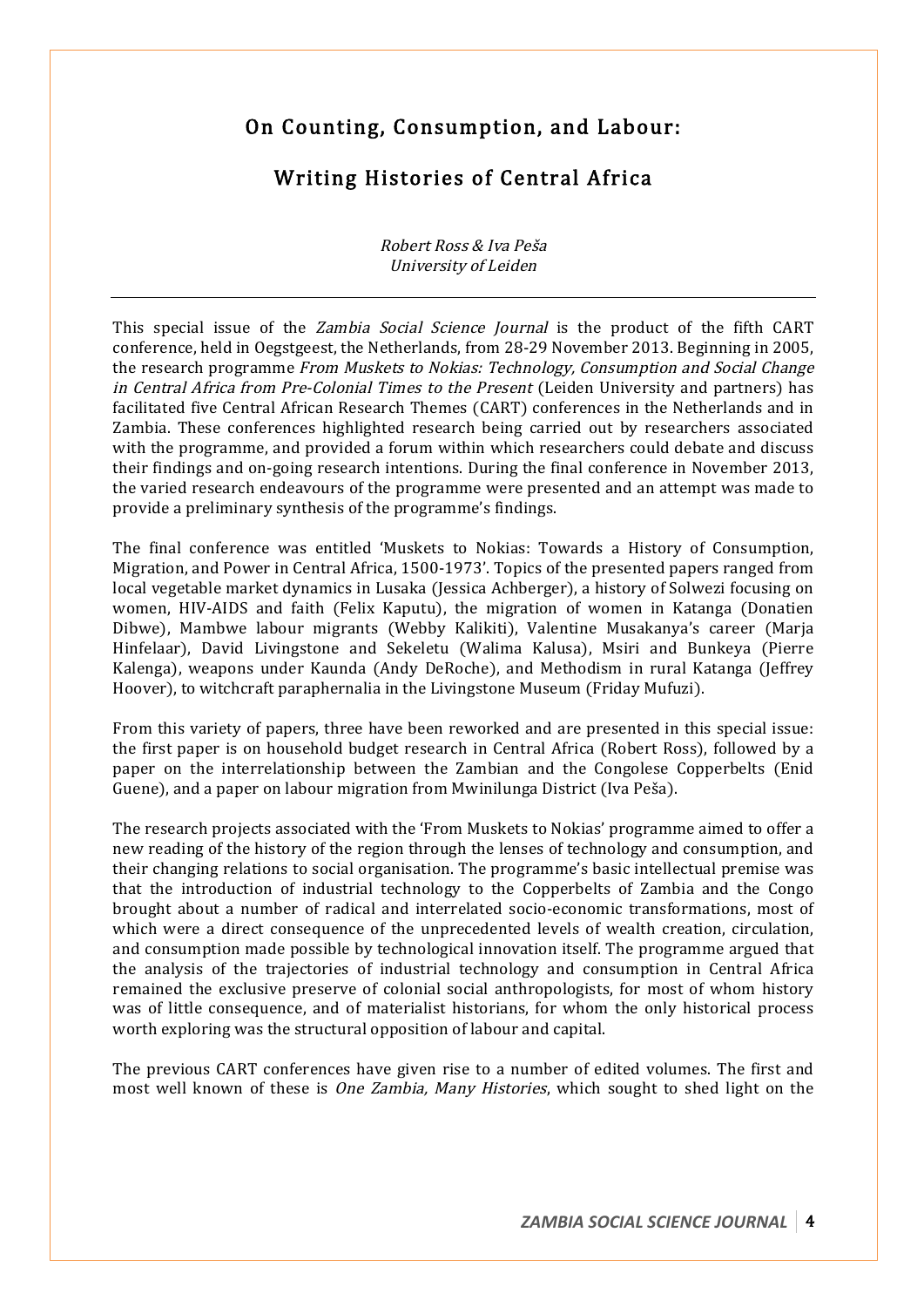varied post-colonial experiences of Zambia.<sup>1</sup> Living the End of Empire, dedicated to Andrew Roberts, focuses on the late colonial period and contains chapters on African nationalism, settlers, and colonial observers.<sup>2</sup> More recently, *The Objects of Life in Central Africa* has paid attention to varied patterns of consumption and social change in the broader Central African region, including Congo and Zimbabwe as well as Zambia.3 The current special issue, though not directly related to these earlier books, builds on this legacy.

The first contribution, by Robert Ross, deals with household budget research in colonial Central Africa. Questioning colonial methods of counting, it provides a historical counterpart to Morten Jerven's popular book Poor Numbers.4 Despite the objectivity of numbers, Ross argues that survey methods by colonial officials and social scientists alike were highly political and generally served to support colonial enterprises. Ross's contribution is an important call to question the numbers we find in the archives. Furthermore, this paper adds a different perspective to studies of the works of colonial officials and Rhodes-Livingstone Institute (RLI) scholars.

Enid Guene's paper on trade and labour migration in the Copperbelt region from 1910-1940 argues that the Zambian and the Congolese Copperbelts, despite their separate historiographies, have been highly interconnected ever since the discovery of large-scale copper deposits. Labour migration, trade, and politics tied the two cross-border areas together, even during the Great Depression, when it was difficult to find employment on the copper mines. Guene makes a strong point for a cross-border perspective and challenges the common nation-state view, so strongly represented in much of the historiography. Apart from engaging with Zambian and Congolese historiography, this paper adds to debates on borders and cross-border trade. Luckily, her call to take up cross-border studies of the Zambian and Congolese is now indeed being answered.5

Looking at the Copperbelt from a connected but geographically distant perspective, Iva Peša's paper looks at labour migration from Mwinilunga District in north-western Zambia, from 1930- 1970. Peša argues that whereas previous studies have foregrounded the economic and political rationales for labour migration, we should pay equal attention to issues such as consumption, social relationships, and self-realisation. Far from being the outcome of push and pull factors, migrants shaped their own life trajectories, based on aspirations and decisions, which were not necessarily based on the market or the state. Labour migration from Mwinilunga District linked rural and urban areas and highlights the themes of consumption, migration, and power.

The research project 'From Muskets to Nokias' has merely highlighted some of the major and interesting research themes in Central African history. Many histories still remain to be written, but a modest start has been made to address alternative perspectives and to pay attention to the polyvalence of history. Future work, by young and promising Zambianist and Congolese scholars, might well address the economic history of Central Africa or pay attention to the social history of Copperbelt towns.

<sup>&</sup>lt;sup>1</sup> J-B. Gewald, M. Hinfelaar, and G. Macola (eds.), One Zambia, many histories: Towards a history of postcolonial Zambia (Leiden: Brill, 2008).<br><sup>2</sup> J-B. Gewald, M. Hinfelaar, and G. Macola (eds.), *Living the end of empire: Politics and society in late* 

colonial Zambia (Leiden: Brill, 2011).<br><sup>3</sup> R. Ross, M. Hinfelaar, and I. Peša (eds.), *The objects of life in Central Africa: The history of consumption* 

and social change, 1840-1980 (Leiden: Brill, 2013).<br><sup>4</sup> M. Jerven, Poor numbers: How we are misled by African development statistics and what to do about it

<sup>(</sup>Ithaca: Cornell UP, 2013).

<sup>5</sup> See, for instance, M. Larmer and E. Kennes, 'Rethinking the Katangese secession', The journal of imperial and commonwealth history 42:2 (2014), 741-61.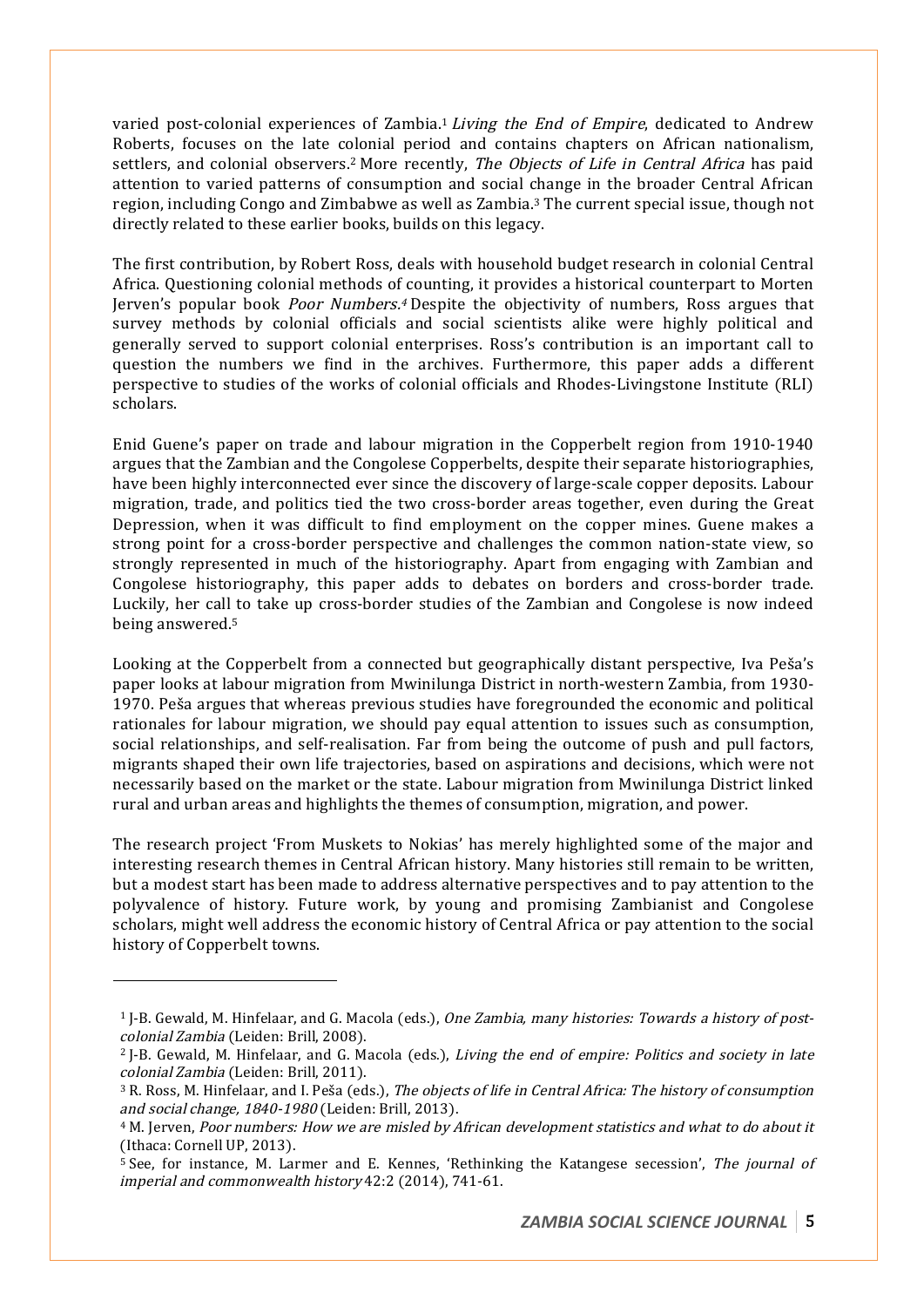## References

- Gewald, J-B., M. Hinfelaar, & G. Macola (eds.). 2011. Living the end of empire: Politics and society in late colonial Zambia. Leiden: Brill.
- Gewald, J-B., M. Hinfelaar, & G. Macola (eds.). 2008. One Zambia, many histories: Towards a history of post-colonial Zambia. Leiden: Brill.
- Jerven, M. 2013. Poor numbers: How we are misled by African development statistics and what to do about it. Ithaca: Cornell UP.
- Larmer, M. & E. Kennes. 2014. 'Rethinking the Katangese secession'. The Journal of Imperial and Commonwealth History, 42, no. 2, 741-61.
- Ross, R., M. Hinfelaar, & I. Peša (eds.). 2013. The objects of life in Central Africa: The history of consumption and social change, 1840-1980. Leiden: Brill.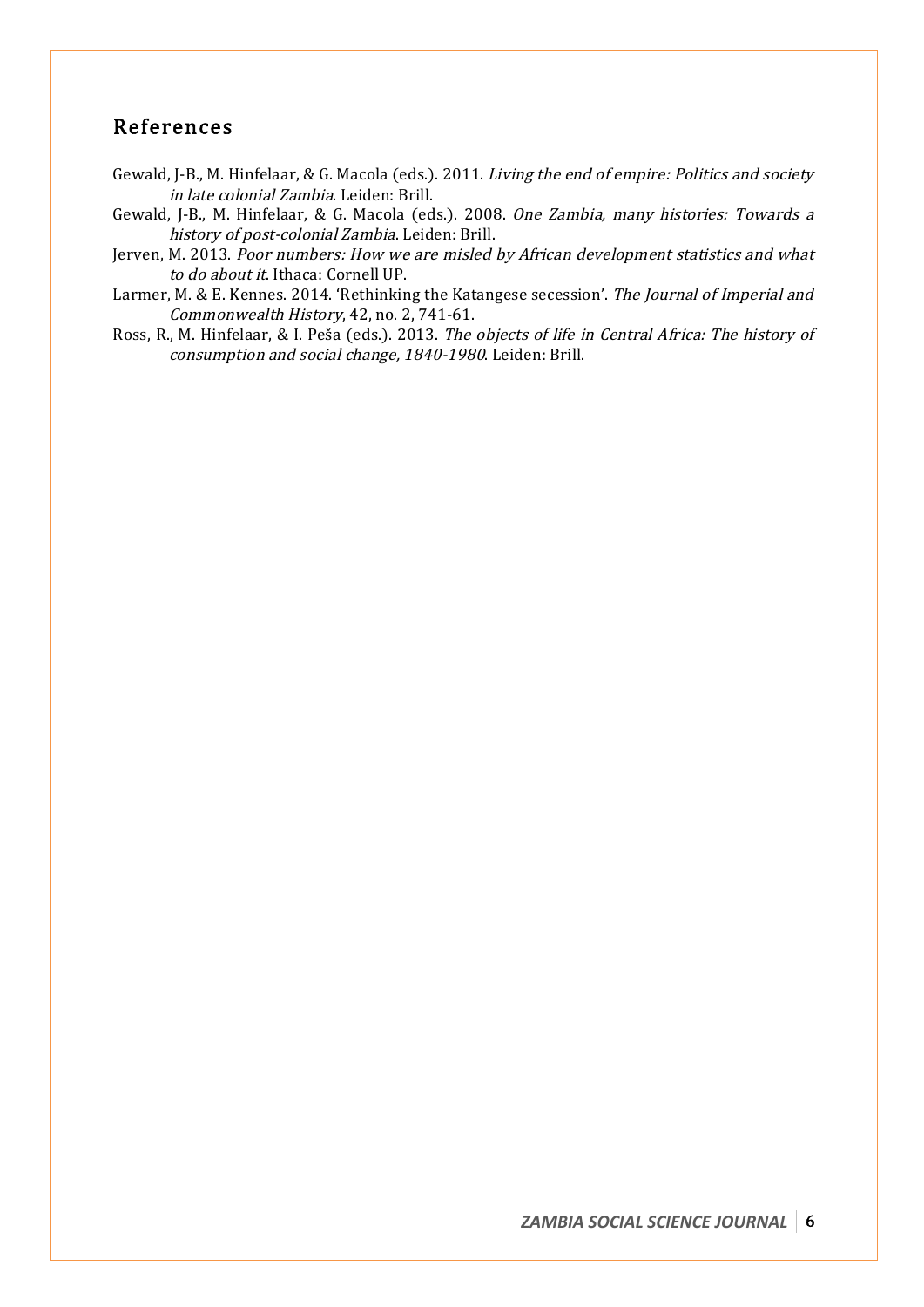## The Politics of Household Budget Research in Colonial Central Africa

Robert Ross University of Leiden

This paper investigates the various academic studies of the household budgets of Africans living in what became the countries of Zimbabwe, Zambia, and Malawi, and the Congolese province of Katanga. These studies were made during the colonial period, by members of the Rhodes-Livingstone Institute, the Central Statistical Office of the Federation of Rhodesia and Nyasaland, in what was then Salisbury, and by Belgian researchers in the Congo. It demonstrates how what at first sight appears to be a neutral form of investigation was in fact highly politicised. On the one hand, there were many who showed how African incomes were insufficient to meet their needs. These studies were basically highly anti-colonial. On the other hand, the Central Statistical Office and the Belgians were much more concerned to show how Africans were prospering under colonial tutelage. All of them, however, contributed to making colonial society much more 'legible' for its rulers.

\_\_\_\_\_\_\_\_\_\_\_\_\_\_\_\_\_\_\_\_\_\_\_\_\_\_\_\_\_\_\_\_\_\_\_\_\_\_\_\_\_\_\_\_\_\_\_\_\_\_\_\_\_\_\_\_\_\_\_\_\_\_\_\_\_\_\_\_\_\_\_\_\_\_\_\_\_\_\_\_\_\_\_\_\_\_\_\_\_\_\_\_\_\_\_\_\_\_\_\_\_

At the centre of much economic research, and behind many calculations of the Gross National Product (GNP) of a country or some part of it, lie investigations based on the collection of household budgets. The principle seems easy and effectively neutral. On the basis of some criterion—preferably some form of random selection—a number of households are chosen by the researchers and asked to record all the economic transactions which they perform over a specific period of time, not less than a month, but preferably rather longer. Given enough such budgets, it generally proves possible to make sensible statements about the prosperity (or lack of it) of the community in question, the distribution of wealth and income within it, and the patterns of consumption that it enjoys. These can then form the building blocks for wider and more comprehensive statements about economic conditions.

These calculations seem to be neutral enough. In practice, however, the process of compiling and analysing this sort of data inevitably requires such a plethora of decisions that they necessarily become highly politicised documents. In the first place, of course, there are questions as to where the research should be done, and to what questions it is hoped to provide evidence in answer. The sort of research involved is likely to be costly, both as regards time and money, with the consequence that the enthusiasm for it will generally depend on the perceived need of fund-givers, particularly governments, to acquire information on some subject, and this can never be considered a neutral act. Statistics are collected, inter alia, to provide rulers with information about their subject population, in order to tax them and to control them. Indeed, the whole history of statistical practice emphasises the degree to which statistics and statecraft were, and remain, intertwined.1 But states, of course, are never monolithic. There is always some form of internal tension, and political argument. As a result, statistics can be, and have been used, to argue for varying positions within a state's political life. It is true that statisticians have a clear interest in making the numbers seem inviolable, with the consequence that the political path of which they approve will seem inevitable. Often the products of the statistical

<sup>&</sup>lt;sup>1</sup> See for instance: Theodore M. Porter, *The rise of statistical thinking, 1820 - 1900* (Princeton: Princeton UP, 1986); Theodore M. Porter, Trust in numbers: The pursuit of objectivity in science and public life (Princeton: Princeton UP, 1995); Alain Desrosières, La politique des grand nombres: Histoire de la raison statistique (Paris: La Découverte, 1993); and, more generally, James C. Scott, Seeing like a state: How certain schemes to improve the human condition have failed (New Haven and London: Yale UP, 1998).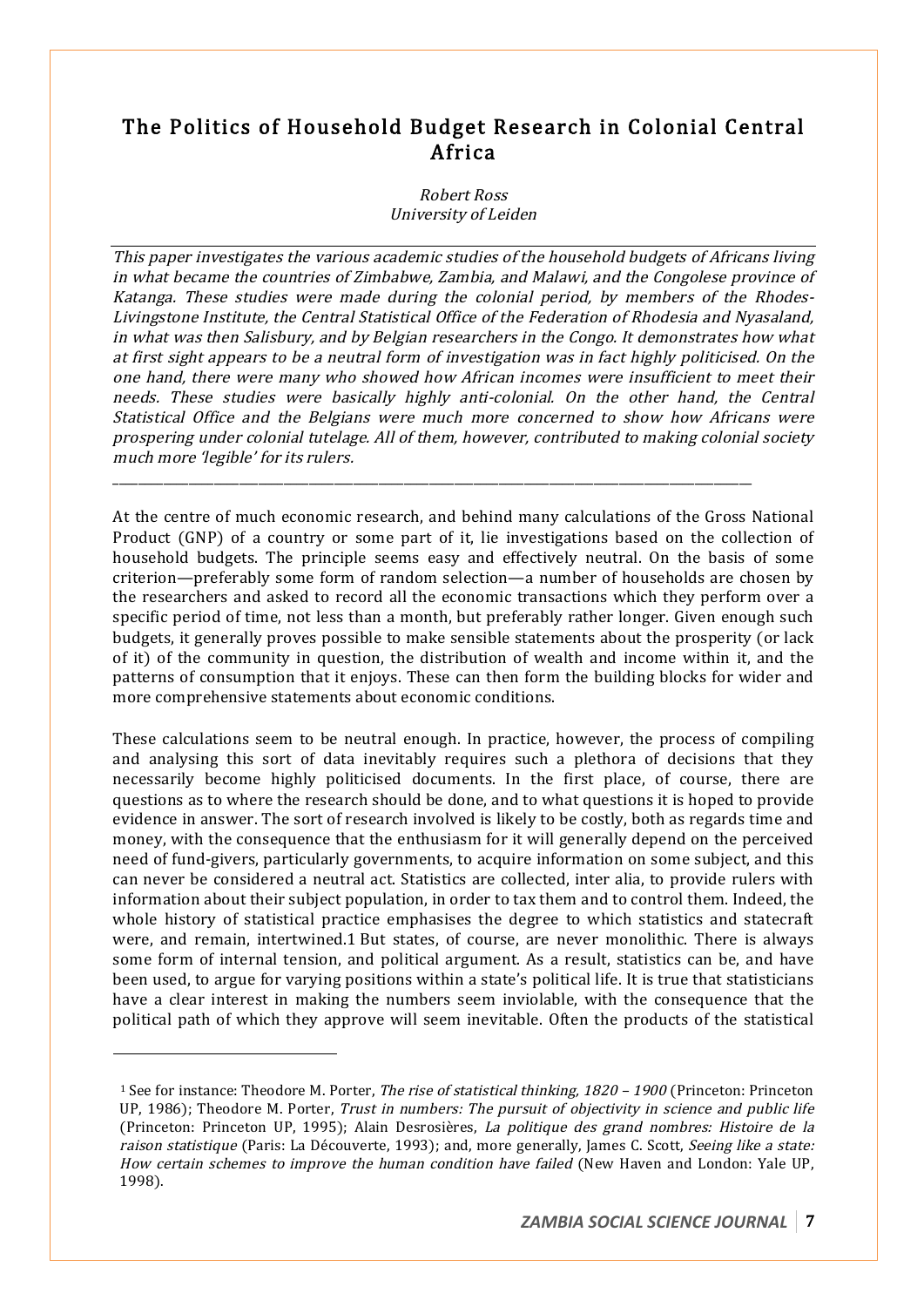bureaux are claimed to be the politically neutral results of professional expertise, and thus a denial of politics. But, pace Margaret Thatcher and Herbert Spencer, there is always an alternative, and generally more than one. In this paper I will be examining how studies of household budgets in late colonial South Central Africa, here defined as the modern countries of Zimbabwe, Zambia, Malawi, and the province of Katanga in the Democratic Republic of Congo, were used as weapons in the political arguments about the standard of life of the African inhabitants of the territories, and thus about the political future that should be followed.<sup>2</sup> This of course derived from the practice of research, and the choice as to which households should be studied. Truly random samples are rare enough, and often decisions were made which unconsciously overemphasised the poorer, or indeed the richer, elements of society. Analysis and the presentation of results can also be full of bias. To say that, for example, 60% of households have an income below some specified standard, necessarily entails saying that 40% have incomes at or above that level, but the messages provided by the one comment or the other are likely to be profoundly different.

The first major studies of Central African colonial economies came in the early 1930s, with the studies of the Northern Rhodesian Copperbelt carried out by E. A. G. Robinson. However, he did not have the resources or the time to conduct household budget surveys. He limited his comments in this regard to reporting an official's estimate of how the wages that had been earned in the Roan Antelope mine were actually spent.<sup>3</sup> Nevertheless, the Northern Rhodesian government began to feel the need for more information on the financial position of the Copperbelt miners, in particular after the 1935 strikes in the mines. The Governor, Hubert Young, had had a long-term interest in creating a research institute in order to study the social problems of the colony, and in this sense the strikes gave an impetus to this project, giving him extra arguments in his efforts to convince the Colonial Office in London of the need to found such an institute, and to fund it.<sup>4</sup> At any event, he was successful in his endeavour, and the Rhodes Livingstone Institute was established. Out of this came the first significant study of African household economics, which was conducted by Godfrey Wilson in Broken Hill (now Kabwe) in 1940 and reported in his path-breaking *Essay on the Economics of Detribalization in* Northern Rhodesia. 5

Wilson begins his *Essay* with the comment that 'I have tried ... to limit myself to a bare description of the facts and of their inevitable connections and I have not—so I honestly believe—either allowed my own political opinions to colour that description or made covert propaganda for any cause, or race, or party'.<sup>6</sup> This is undoubtedly the truth, as Wilson experienced it, but it nevertheless betrays a realisation that his work could be read as implying a political position on his part. It is indeed not difficult to do so. Wilson actually makes two highly disputable general claims about the world in general and Northern Rhodesia in

<sup>2</sup> For comparative material, see: Gerardo Serra, 'An uneven statistical topography: The political economy of household budget surveys in late colonial Ghana, 1951-1957', Canadian Journal of Development Studies, 35:1 (2014), 9-27.

<sup>3</sup> E. A. G. Robinson, 'The economic problem' in J. Merle Davis (ed.), Modern industry and the African (London: Macmillan, 1933), 179.

<sup>4</sup> Audrey Richards, 'The Rhodes-Livingstone Institute: An experiment in research, 1933 – 1938', African Social Research, 24 (1977), 275-8; as cited in Lyn Schumaker, Africanizing anthropology: Fieldwork, networks and the making of cultural knowledge in Central Africa (Durham and London: Duke UP, 2001), 167, 313, but see also: Richard Brown 'Anthropology and colonial rule: Godfrey Wilson and the Rhodes-Livingstone Institute, Northern Rhodesia', in: Talal Asad (ed.), Anthropology and the colonial encounter (New York: Humanities Press, 1973).

<sup>5</sup> Godfrey Wilson, Essay on the economics of detribalization in Northern Rhodesia (Livingstone: Rhodes Livingstone Institute, 1941).

<sup>6</sup> Ibid, 3.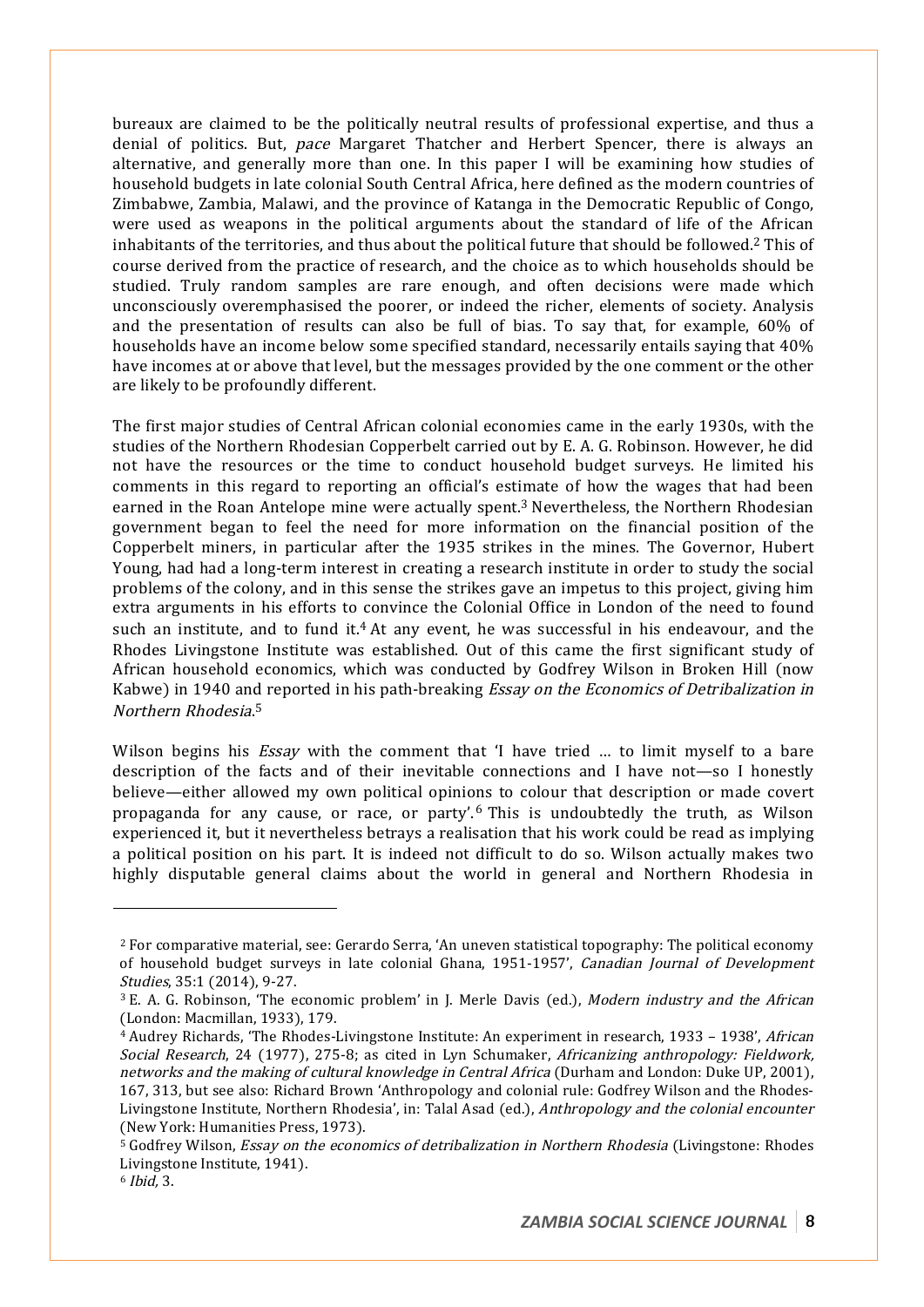particular. The first is based on a radical level of Equilibrium Structural Functionalism, at a level that is beyond the general run of norms. He departs from 'the assumption that uneven change leads to pronounced social tension, which *must* then be somehow overcome'.<sup>7</sup> In other words, if social change has not affected all the interlocking facets of society in very much the same way, and to similar degrees, then 'a state of temporary disequilibrium is set up. It can only be a temporary state; society cannot continue if some of its relationships and institutions are in implicit contradiction with one another; readjustment must be made; equilibrium must be reestablished in a new form, whether the human actors desire its re-establishment or not'.<sup>8</sup> What Wilson, in his study of Broken Hill, was arguing was further that disequilibrium was the result of the incorporation of 'tribesmen' into the capitalist world system, and that this could only lead to tensions, until, as a result of the struggles of the labour force, equilibrium would be achieved again. It is an analysis which he states to be fact, but it was just as much a radical rejection of the colonial system of Northern Rhodesia, not perhaps based on a Marxist analysis in the strict sense, as class is not a factor in Wilson's discussion, but nonetheless not a line which would have made him popular with the great majority of whites in the country.

Wilson had done his fieldwork in Broken Hill at the beginning of World War II. This conflagration was fought at a great distance from Central Africa, but naturally had its effects on the economies of the region. In particular, difficulties with transport and the changed priorities of production meant that the cost of living on the Copperbelt, in particular, increased dramatically. To find out what the effects of this were, the government brought in A. Lynn Saffery, a trade union organiser who had had much experience in South Africa doing budget studies for the Institute of Race Relations. His report made clear how the inflation of the war years was reducing most of the inhabitants of the mining towns to poverty.9

During and after World War II, the British state began to look for ways of increasing its revenue from its African colonies, and generally began to set about 'developing' them. In 1940, the British Parliament passed the Colonial Development and Welfare Act, which allowed London to provide its colonies with sums for investment, at least after the Colonial Office had received a ten-year plan in which the intentions of the colonial governments were set out. In practice, of course, this did not get going until 1946, although it is not implausible that Saffery's surveys were commissioned with the provisions of the Act in mind. At any rate, after the end of the war, in many places the British implemented actively interventionist policies with regard to agriculture and stock-keeping, which have been described as 'the Second Colonial Occupation', an invasion of the daily practices of African farmers and cattle herders by agriculturalists, veterinary surgeons, and the like.<sup>10</sup> The resentment this produced was often at the heart of early nationalist agitation. However, alongside such actions, it was also considered necessary to increase the knowledge that the government had of what was going on in its territory. Equally, a series of strikes, particularly in the docks and on the railways, meant that the intervention of government in the relations between employers and their employees began to increase.11 There is thus the sense in which the activities of the social scientist in collecting information about the Africans' way of life was as much a part of the Second Colonial Occupation as were the dealings of an agricultural officer.

l

<sup>7</sup> Ibid, 15.

<sup>&</sup>lt;sup>8</sup> Ibid.<br><sup>9</sup> A. Lynn Saffery, *A report on some aspects of African living conditions on the copper belt of Northern* Rhodesia (Lusaka: Government Printer, 1943).

<sup>&</sup>lt;sup>10</sup> D. A. Low and J. M. Lonsdale, 'Introduction' in D. A. Low and Alison Smith (eds.), *History of East Africa* III (Oxford: Oxford UP), 12.

<sup>&</sup>lt;sup>11</sup> Frederick Cooper, *On the African waterfront: Urban disorder and the transformation of work in* colonial Mombasa (New Haven: Yale UP, 1987).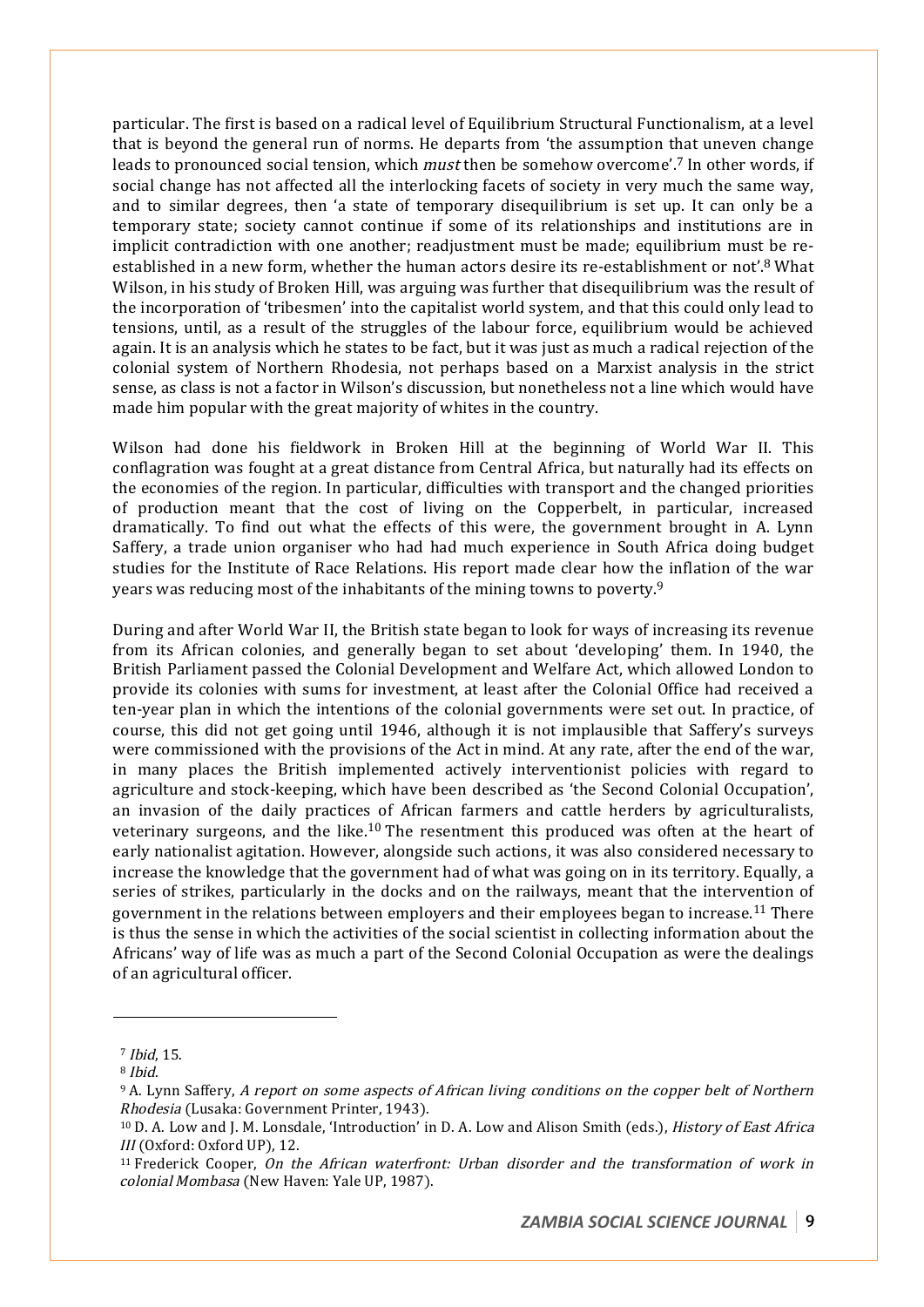These comments allow the placing of the Rhodes-Livingstone Institute (RLI) as part of the colonial offensive in immediate post-war Africa, even if many of those who worked for the RLI might have hated the thought. Ethnography, whether rural or urban, was a way in which the colonial rulers, whether in Africa or in London, could acquire information about their subjects. It may not always have been the information which they wanted to receive, or that met their prejudices, but it was sufficiently appreciated for the funding of the RLI to be maintained for many years.<sup>12</sup>

John Barnes and Clyde Mitchell in the rural hinterland of the Copperbelt conducted the first budget studies under the RLI. The primary purpose of this research was to train the neophyte researchers in the techniques of fieldwork, above all, according to the director, Max Gluckman, the collection of genealogies and the taking of a census. Their interest in household budgets came, it was noted, as the result of a direct request from the department of agriculture. But it was all part of the project of making the colony better known, and thus more easily governable.13

This was even more clearly the case with the research carried out by Phyllis Deane, in conjunction with the RLI, although she was not on the Institute's pay roll. Deane was a trained economist who was well at home in the new economic world of planning and of, as she noted, 'the great increase in the accepted responsibilities of government, which characterised the postwar world'. In essence, her project was to work out ways to construct national accounts in the circumstances of a colonial state, where there was both a vast quantity of economic activity that went on outside the cash nexus, and in which the sources of information on even that part of the economy that used cash were fragmentary and of poor quality. It was a heroic task, and one that entailed working together with the RLI's anthropologists, notably Barnes, Elizabeth Colson, and Gluckman, to gain some insight into the economic structure of African farming households. These allowed her to produce information sufficient to give 'a series of articulated but necessarily incomplete social accounts', but not of the quality which would have formed the basis for 'detailed national budgeting'. The quantities of local level data that she would have needed were simply not available to her.<sup>14</sup> Nevertheless, from the point of view of this paper it is clear that the work on the budgets of farming communities was a part of the process whereby colonial governments attempted to strengthen their grip on the societies of Northern Rhodesia and Nyasaland. Her information at a local level derived exclusively from Northern Rhodesia. There were at that stage no budget studies for Nyasaland, and her estimates of production and consumption derived entirely from agricultural surveys. At the very least, her work would have increased the 'legibility', to the state, of the colonial population.<sup>15</sup> Further, the colonial government would be able to use the results of such a survey to determine, at least in part, its economic policy, with all the attendant consequences of that. State intervention requires the information that Phyllis Deane attempted to provide. She did not manage to do so to her own satisfaction, but in the process, obviously, she showed what more was needed.

<sup>12</sup> Schumaker, Africanizing Anthropology.

<sup>&</sup>lt;sup>13</sup> J. C. Mitchell and J. A. Barnes, *The Lamba Village: Report of a social survey*, Communications from the School of African Studies, University of Cape Town, (new Series no. 24), Cape Town, 1950, pp. v – vi and 56- 67.

<sup>&</sup>lt;sup>14</sup> Phyllis Deane, *Colonial social accounting* (Cambridge: CUP, 1953), quotations from pp. 1 & 228; on Phyllis Deane's Central African work see Mary S. Morgan, 'Seeking parts, looking for wholes', in: L. Daston and E. Lunbeck (eds.), Histories of Scientific Observation (Chicago: University of Chicago Press, 2011), and Schumaker, Africanizing Anthropology,  $104 - 7$ ; for the difficulties of African statistical material to this day, see Morten Jerven, Poor numbers: How we are misled by African development statistics and what to do about it (Ithaca and London: Cornell UP, 2013). 15. Scott, Seeing like a State.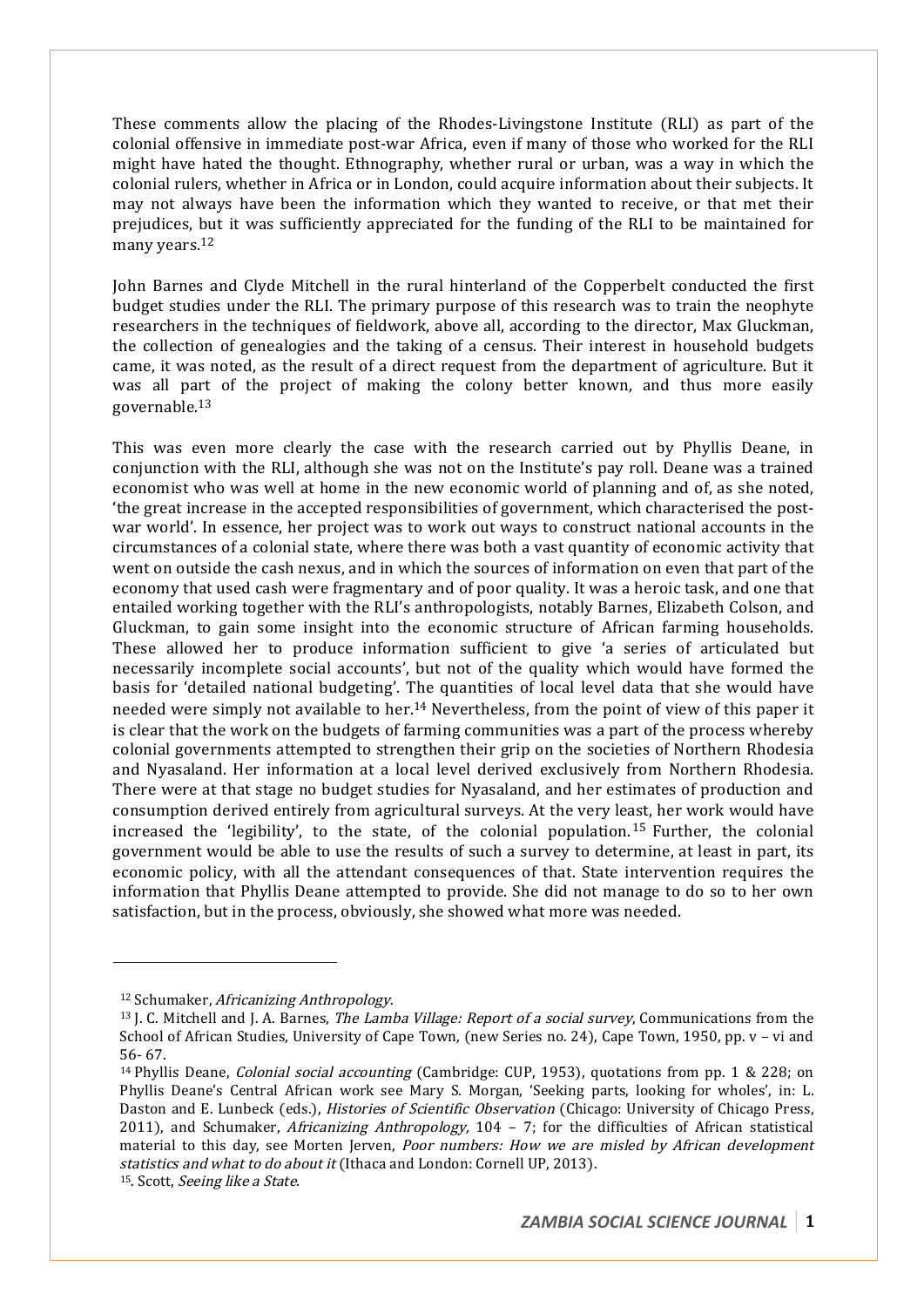As part of the same shift in governmental style, colonial officials may have attempted to produce similar information on which to base their decisions. In 1947, for instance, the District Commissioner (DC) of Mwinilunga, in the far northwest of Northern Rhodesia, reported that households in his district spent between 15/- and £3 on consumer goods each year.<sup>16</sup> Exactly how he came by this information is unclear. Probably, the DC and his messengers asked around in a haphazard and non-scientific way. All the same, it gave him the feeling that he was basing his decisions on the granting of trading licences on something other than his own rule of thumb.

In addition to the essentially anthropological approach of the RLI, there was another way of looking at household budgets that was to be found throughout Southern Africa. This was much more official and openly activist, in one way or another. It could be found, for instance, in the investigations of the 1950 Commission of Enquiry into the Cost of Living in Northern Rhodesia. The ending of the War had not led to a return to pre-War price levels. Since wages, notoriously, are likely to be much more sticky than prices, this led to a threatening crisis on the Copperbelt, which would have considerable consequences not merely for Northern Rhodesia, but further for the whole sterling area. The perception of danger led to the institution of the 1950 Commission. This body was primarily concerned with the income and expenditure patterns of the white miners and their families, and in this sense laid the basis for the great, if temporary, prosperity of this group through the 1950s.17 The Commission did also collect a substantial number of African workers' budgets, even though it could not vouch for the representativeness of the information so provided. It did however make the point that foodstuffs played a major part in the expenditure of the African workers, rivalling the importance of clothing in the budgets, and that the rising cost of foodstuffs was severely affecting the ability of Africans in towns to survive at a reasonable level of comfort. It also noted that many respondents reported much higher expenditure than income, but was unable to provide an explanation for how this could come about.18

Over the years, moreover, there had developed in South Africa a substantial body of work which was primarily designed to demonstrate how impoverished the black population of the country was, and thus how measures had to be taken to alleviate the squalor in which in particular the urban blacks found themselves. This was above all centred on the Institute of Race Relations in Johannesburg, but the main proponent was perhaps Edward Batson, Professor of Sociology at the University of Cape Town.19 Batson is famous, or perhaps notorious, for having developed the concept of the Poverty Datum Line, which he defined as 'an estimate of the income needed by any individual household if it is to attain a defined minimum level of health and decency'. This, Batson repeatedly pointed out, was a very conservative measure, giving the 'barest minimum at which subsistence and health can theoretically be achieved', and did not allow for anything

<sup>16</sup> National Archives of Zambia, SEC2/955, F. M. N. Heath, Mwinilunga tour report, 16.11.1947. I owe this reference to Iva Peša.

<sup>17</sup> Ian Phimister, 'Workers in wonderland? White miners and the Northern Rhodesian Copperbelt, 1946 – 1962', South African Historical Journal, 63:2 (2011), 183 – 234; Ian Phimister, 'Proletarians in Paradise: the historiography and historical sociology of White Miners on the Copperbelt', in: Jan-Bart Gewald, Marja Hinfelaar & Giacomo Macola (eds.), Living the end of empire: Politics and society in late colonial Zambia (Leiden & Boston: Brill, 2011), 151 – 160.

<sup>&</sup>lt;sup>18</sup> Final report of the Commission of Inquiry into the Cost of Living, Lusaka, 1950, 182 – 194.<br><sup>19</sup> This corpus of work in South Africa is discussed in a sister paper to this one, 'The politics of household budget studies in South Africa', to be published in Kronos: Southern African Histories, probably in 2015. For Batson, see D. Grace Davie, 'Poverty knowledge in South Africa: The everyday life of social science expertise in the twentieth century', Ph.D. thesis, University of Michigan, 2005.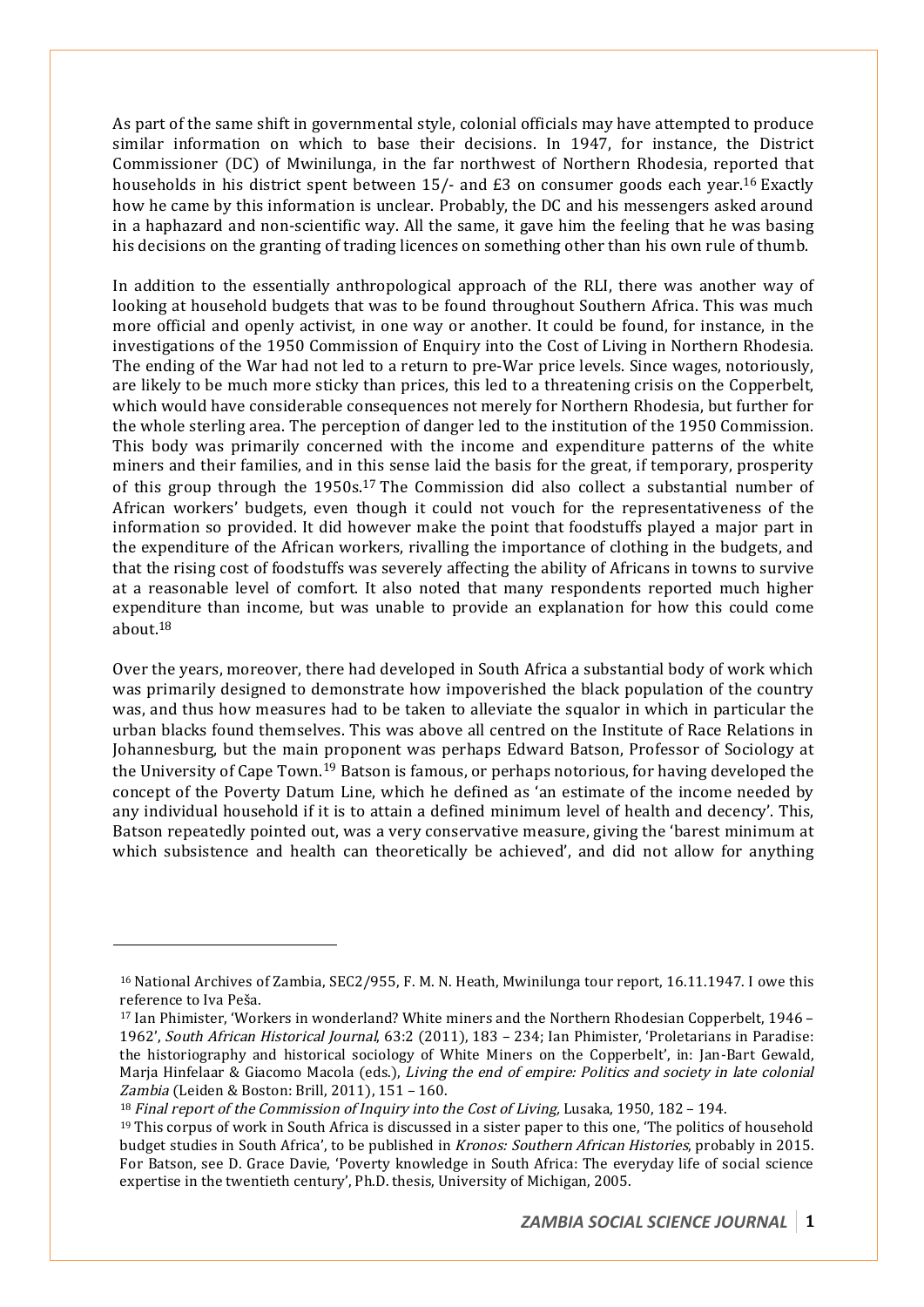except food, clothing, housing, fuel, lighting and transport to work.<sup>20</sup> It thus left out everything not immediately necessary for survival.

Batson himself, together with his wife, conducted research in Salisbury (Harare) in the last years of World War II, although this was primarily concerned to establish the level of the Poverty Datum Line, rather than estimating how many households had to exist on incomes which were below that level. The Batsons did not have the opportunity to do the concerted research in the townships that would have been necessary to establish such information. They had to be content with recording the price of foodstuffs, clothing, and so forth.

Batson's concerns, and to some extent his methods, were taken up by some of those in the RLI. Clyde Mitchell, always the most mathematical and quantitative of the RLI's anthropologists, was well aware of what Batson had been doing, and incorporated his methodology into his survey work on the Copperbelt.<sup>21</sup> So did David Bettison, a self-proclaimed sociographer who was employed at the request of the Government of Nyasaland to perform basically quantitative research in Blantyre and the peri-urban settlements around what was then the territory's capital. These studies are in general in the category 'dry as dust', but on occasion the political message gets through. In 1960, he published an article on the Poverty Datum Line, in which he compared the situation in Salisbury, Blantyre, and Lusaka. His conclusion was that the wages which were paid might be sufficient to keep a single worker out of poverty, but were certainly not sufficient for family units. In the long run, he was to comment, 'privation becomes manifest in the form of high disease rates, fatigue, irresponsibility, inefficiency and a host of indirect factors a fully developed economy cannot afford to bear'. There was no margin for safety, nor was there peace of mind for employers or 'the political leaders of the community'.<sup>22</sup> In this last clause, the final words of his article, Bettison made plain his personal support for the Nationalist movements in what was then known as Central Africa.

This is even more evident in an article he published in the next issue of the *Rhodes Livingstone* Journal.<sup>23</sup> He repeated his contention, based on his Poverty Datum Line studies, that 'real wages [in British Central Africa] have not risen much above subsistence level for a single man'. In an analysis which foreshadows Harold Wolpe's famous arguments on the articulation of modes of production in South Africa,  $24$  Bettison argued that Europeans were able to exercise coercion over potential African labourers, and thereby 'remove the influence that a limited supply might have on wages in the face of constant or increased demand'. This could only work because colonial governments had gained 'complete control of [the] political institutions'. As a result the Europeans were able to impose wage rates which were in no way sufficient for a family income. Even into the 1950s, wages were fixed by Wage Boards, whose decisions 'are still based on principles of subsistence costs, and of consumption units smaller than family type households'. In other words, women were subsidising men, and the rural areas were subsidising the towns. This could only end as a result of effective trade unions and political action, and Bettison saw both as necessary and incipient.

<sup>&</sup>lt;sup>20</sup> As cited in Edward Batson, *The poverty line in Salisbury* (Cape Town: School of Social Science and Social Administration, 1945), 1-2.

<sup>21</sup> Schumaker, Africanising anthropology, 157.

<sup>22</sup> David G. Bettison, 'The poverty datum line in Central Africa: Comparative material from Northern Rhodesia, Southern Rhodesia and Nyasaland', Rhodes-Livingstone Journal, 27 (1960), 1 – 40.

<sup>&</sup>lt;sup>23</sup> David G. Bettison, 'Factors in the determination of wage rates in Central Africa', Rhodes-Livingstone Journal, 28 (1960), 23 – 46.

 $24$  Harold Wolpe, 'Capitalism and cheap labour-power in South Africa: From segregation to apartheid', Economy and Society , 1 (1972).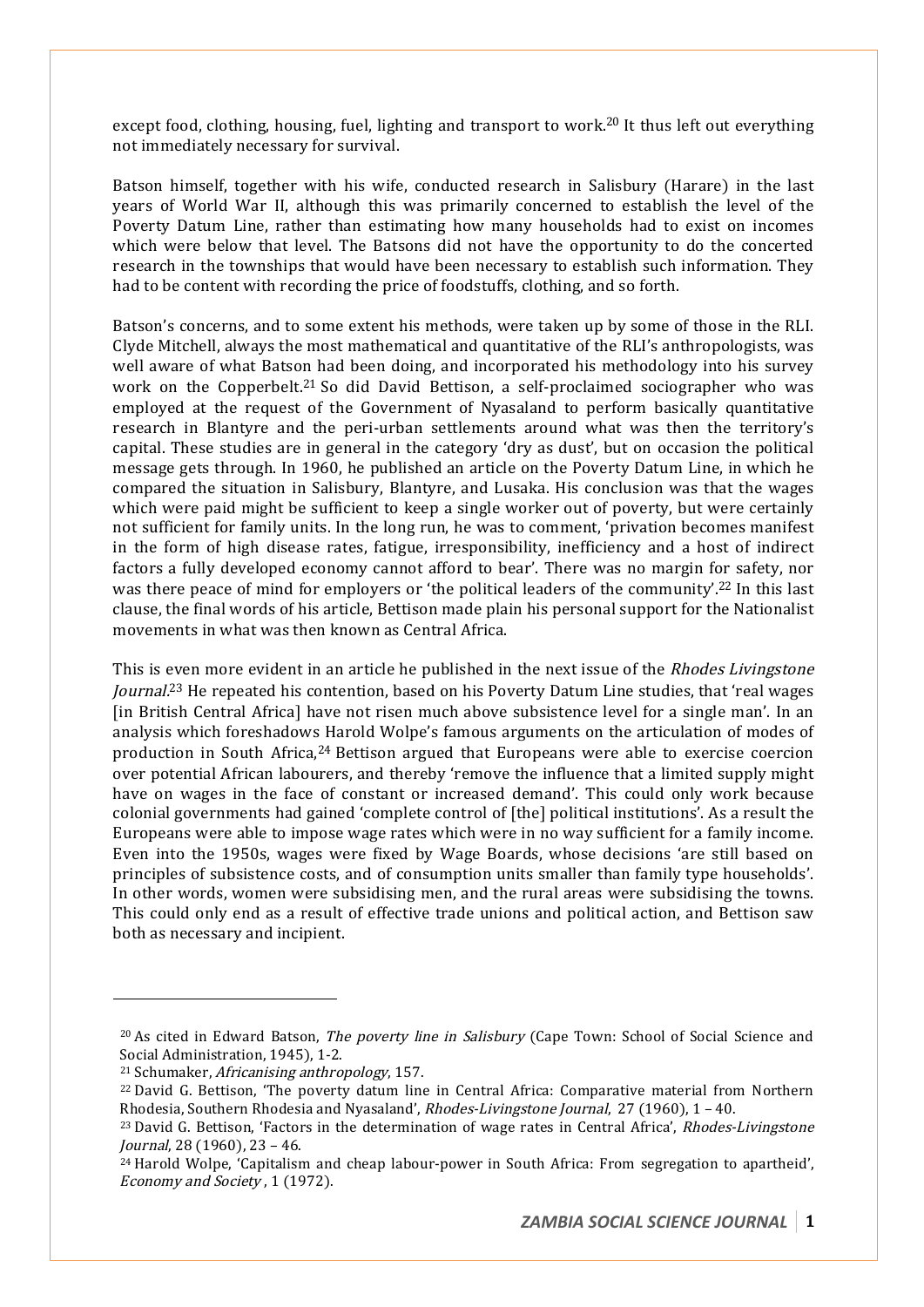As this shows, in the course of the 1950s, the study of African household economics became embroiled with the broader politics of the region. The arguments were essentially about the institution of the Central African Federation, which was to encompass both Rhodesias, Northern and Southern, and also Nyasaland. This was an attempt to preserve and to strengthen white rule throughout the region, and its prime supporters were the settler community of Southern Rhodesia, and, to a lesser degree, the whites of the Northern Rhodesian Copperbelt. In particular, the former group was to prosper from the transfer of resources accrued by the mining industry to the economy of Southern Rhodesia, whose secondary industry boomed in this period, and which took benefit from projects such as the building of the Kariba dam.<sup>25</sup> It became the target of African nationalist agitation, most notably in Nyasaland, but also in Zambia.26 It was in this context that the Central Statistical Office of the Federation of Rhodesia and Nyasaland, based in Salisbury, began to conduct their own surveys, mainly in Southern Rhodesia but also in what was to become Zambia. The Office was, of course, a government institution. Though it would never have admitted to the fact, the Office's work was in fact a justification of white rule in the region and of the dominance of Southern Rhodesia over the other territories. Their concerns were not, as in the contemporary South African Institute of Race Relations surveys in Johannesburg, $27$  or Bettison's studies in Nyasaland, to discover what proportion of the African Population in Salisbury and Bulawayo were living in abject poverty. Rather, they were concerned to discover the level of income at which individuals or families began to make savings. A number of their early reports hypothesised that household incomes would increase by  $E1$  a month each, and attempted to calculate what the result would be for the African market, perhaps not such a mad suggestion as it might seem, because there was pressure for the raising of the minimum wage.28 As Timothy Burke commented of the surveys, they were 'explicitly political documents used both to demonstrate that Africans were better off than anticolonial critics supposed and to encourage strategically limited increases in African wages'.29 The demand for higher wages was not totally illusory. Entrepreneurs in what was to become Harare, and in other Rhodesian towns, were agitating for an increase in African spending power.<sup>30</sup> Nevertheless, the Statistical Office was clearly glad to provide a description of black urban life in very positive terms.

This conclusion belies the fact that the reports of the Central Statistical Office are technically of a higher quality than most others in the region. The first director, J. R. H. Shaul, was aware of the

<sup>&</sup>lt;sup>25</sup> Julia Tischler, *Light and power for a multiracial nation: The Kariba Dam scheme in the Central African* Federation (Basingstoke: Palgrave Macmillan, 2013).

<sup>&</sup>lt;sup>26</sup> See above all John McCracken, A history of Malawi (Woodbridge: James Currey, 2012). A good, up-todate history of Zambian nationalism still has to be written, though it is unlikely ever to supplant Andrew Roberts, A history of Zambia (London: Heinemann, 1976); but see Giacomo Macola, Liberal nationalism in Central Africa: A biography of Harry Mwaanga Nkumbula (Basingstoke: Palgrave Macmillan, 2010).

<sup>&</sup>lt;sup>27</sup> See Ethel Wix, *The cost of living: An enquiry into the cost of essential requirements for African families* living in Johannesburg, Pretoria and the Reef towns, August – December 1950 (Johannesburg: South African Institute of Race Relations, 1951); Olive Gibson, *The cost of living for Africans* (Johannesburg: South African Institute of Race Relations, 1954); Joy de Gruchy, The cost of living for urban Africans, Johannesburg, 1959 (Johannesburg: South African Institute of Race Relations, 1960).

<sup>&</sup>lt;sup>28</sup> I have used Central Statistical Office, Second report on urban African budget survey in Salisbury, 1957/58, Salisbury 1959; First report on urban African budget survey in Bulawayo, 1958/59, Salisbury, 1960; First report on urban African budget surveys in Umtali and Gwelo, July, <sup>1959</sup>, Salisbury, 1960; Second report on urban African budget surveys in Umtali and Gwelo, July, <sup>1959</sup>, Salisbury, 1960; See also 'Family budgets in Africa South of the Sahara : III - Southern Rhodesia', Inter-African Labour Institute Bulletin,  $7:5$  (1960),  $50 - 85$ , for summaries of the main findings.

 $29$  Timothy Burke, Lifebuoy men, Lux women: Commodification, consumption and cleanliness in modern Zimbabwe (Durham: Duke UP, 1996), 218.

<sup>&</sup>lt;sup>30</sup> Burke, *Lifebuoy Men, Lux Women,* chapters 5 & 6; c.f. Phyllis Deane, 'The Industrial Revolution in British Central Africa', XII, 1962.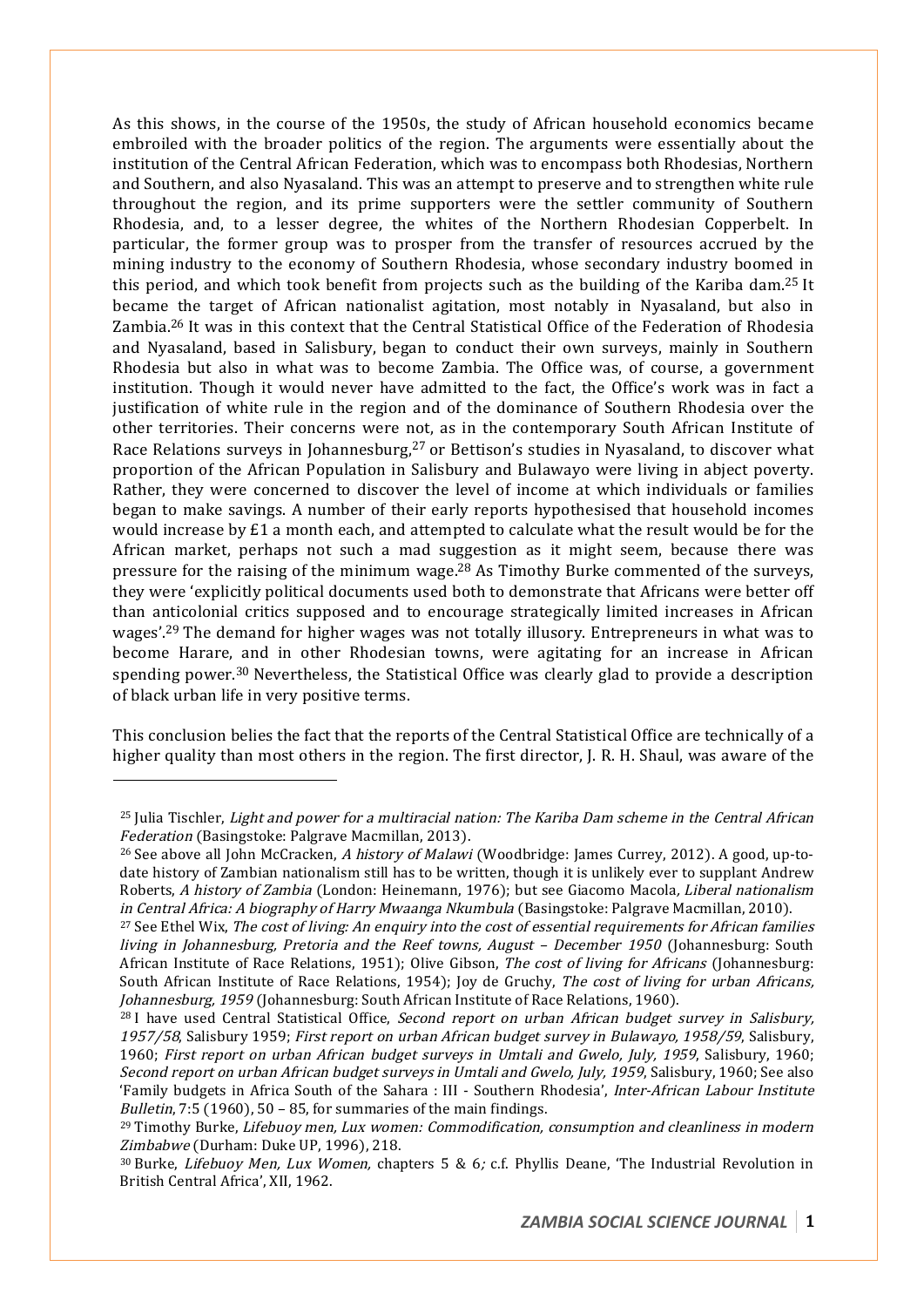latest developments in statistical and sampling theory.<sup>31</sup> The data are presented in the driest possible way, without any embellishment as to the economic, social, or political context within which the subjects of the research were living. Even the major political events, the break-up of Federation and the Unilateral Declaration of Independence in Rhodesia, did not receive a mention when the budgets collected in 1968 were compared with those of a decade earlier. Even at this stage it was apparently assumed that all would go on as long before. It is only in the acknowledgement of help from, for instance, the African Affairs Department of the city of Bulawayo, or of Rhodesian Railways, that the place of the investigations in the fraught world of the Central African Federation becomes evident.

Within these reports, then, there is a clear message. African prosperity was growing in the cities of Southern Rhodesia. White rule and tutelage over the Africans was beneficial to the latter, and political agitation was not necessary. Statistics such as these were not necessarily damned lies, but were clearly being used as part of the hegemonic project of white Rhodesia.<sup>32</sup>

This was something that the African communities fully understood, probably far better than the white economists who ran the Central Statistical Office. In 1960, the Office decided to pursue its work north of the Zambezi. It wanted to make surveys covering the towns of Lusaka, Livingstone, Broken Hill (Kabwe), Ndola, Kitwe, Mufulira, and Chingola. Undoubtedly, there was an implicit hope for comparison with the situation to the South, but the reports of the survey were scrupulously and conspicuously totally silent on the mater. Certainly it was assumed further that the surveys would be of importance to the Government of Northern Rhodesia, and thus worth doing even if they might exacerbate political tension. Therefore, attempts were made to enlist the support of the 'African mine workers unions', but there is no indication that this was forthcoming. There were not just the normal suspicions of such surveys, which could generally be dispelled. The politics of the country militated heavily against success. As the report noted:

The following factors upset this survey:

- (a) There were riots,
- (b) There was intimidation of fieldworkers,
- (c) There was political activity against the survey. It was described as being:
	- a. Designed to find out how much was spent on beer so that wages could be reduced accordingly,
	- b. Connected with the Monckton Commission,
	- c. Held with the object of registering people for Federation,
- (d) There was adverse publicity based on an isolated incident in Lusaka, which reacted unfavourably in the Copperbelt towns where the surveys started later.33

<sup>31</sup> J. R. H. Shaul, 'Sampling surveys in Central Africa', Journal of the American Statistical Association, 47 (1952), 139 – 54. The RLI researchers were not enamoured of his methods, which they saw as missing much relevant detail; Schumaker, Africanizing Anthropology, 180.

<sup>&</sup>lt;sup>32</sup> This seems to have been the case even when the surveys were conducted by members of the notably nationalist Samkange family. Perhaps they were primarily concerned to satisfy the board of the Rhodesian Milling and Manufacturing Company which had commissioned the study, though I must admit that I have not been able to consult the original report. See Burke, Lifebuoy Men, Lux Women, 219. See also Terence Ranger, Are we not also men? The Samkange family & African politics in Zimbabwe, 1920 – <sup>1964</sup> (London: James Currey, 1995).

<sup>&</sup>lt;sup>33</sup> First report on the urban African budget surveys held in Northern Rhodesia from May to August 1960, Central Statistical Office, Salisbury, 1960, 2. On the Monckton Commission, see R. Cranford Pratt, 'Partnership and consent: The Monckton Report examined', International Journal, 16 (1960–61).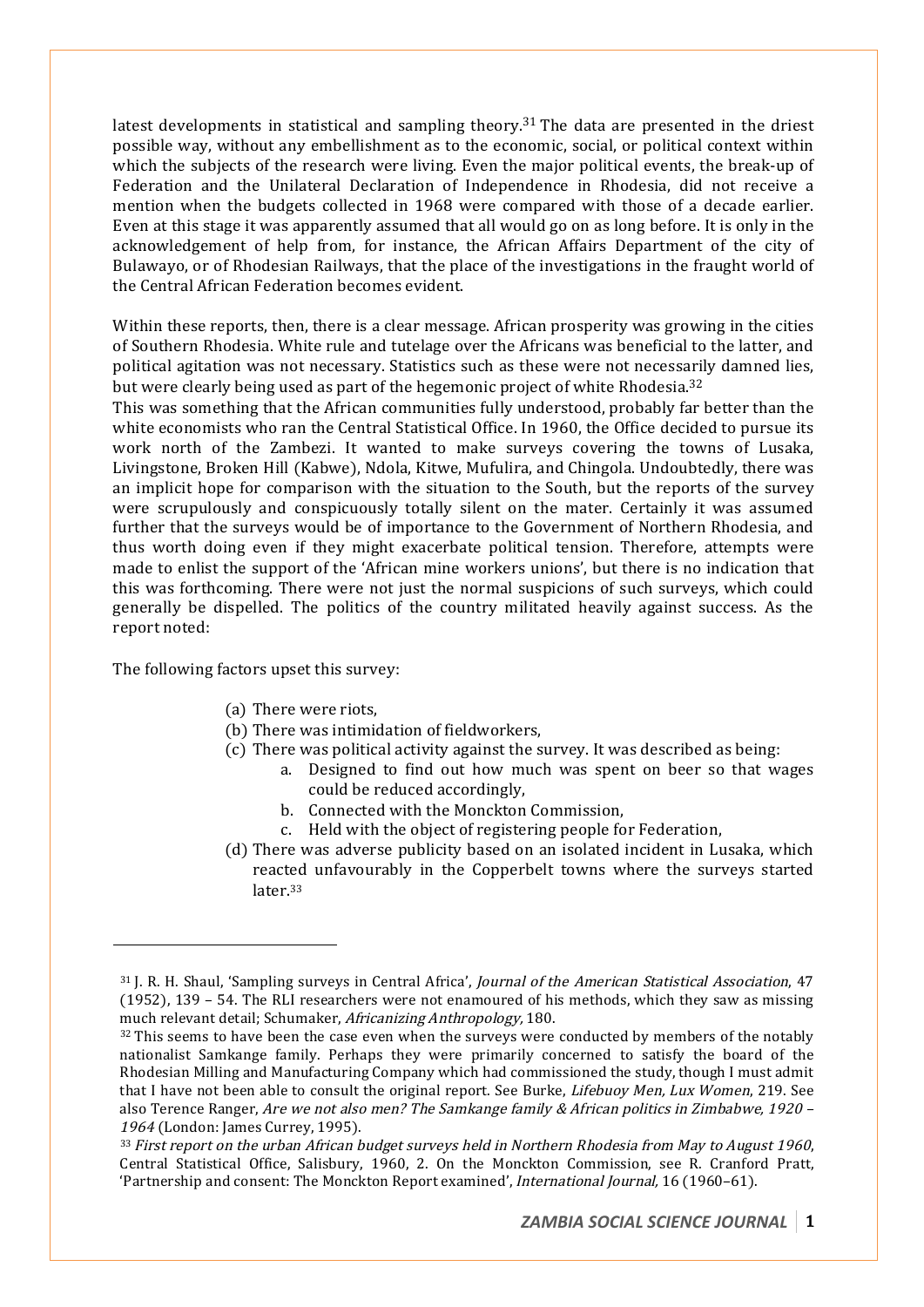The townships of Mufulira and Chingola had to be excluded from participation in a follow-up survey, because of difficulties encountered during the first one.<sup>34</sup> For all this, the results of the surveys are presented in the heavily matter-of-fact manner of the other works.

Later, after the Unilateral Declaration of Independence (UDI), repeat surveys were conducted in Bulawayo, Salisbury, and the Rhodesian midlands.<sup>35</sup> In Bulawayo, it was noted that there was 'a fair amount of resistance on the part of householders to participate in the survey', mainly, it is believed, due to suspicion of the motives of the survey. Even here, non-response was often attributed to the fact that only the husband was in residence. In Salisbury, suspicions of the motives of the survey were said to be linked to a desire for privacy, and in the Midlands it was said to be above all the absence of family members which caused the problems. How far these comments properly reflect the state of affairs, how far the investigators were concealing noncooperation and how far the power of the Rhodesian state was enforcing compliance, is all very difficult to say. What is clear is that the Statistical Office was able to produce part of the ideological justification for white rule in the region, and many Africans realised this and acted accordingly.

Moving further north, there is a corpus of work on the budgets of Africans living in colonial Belgian Congo. The most informative of these deals with Elizabetheville, which immediately afterwards became Lubumbashi.36 It is worth mentioning because it is by some distance the most detailed and informative of the works I have been discussing in this paper, and of course because the two Copperbelts, the Congolese and the Zambian, had much in common, and many connections. It was based on research carried out between October 1957 and March 1958 in the townships of the city and the compounds of the Union Minière de Haut Katanga and of the Chemins de Fer de Bas-Congo. The work was under the auspices of the Centre d'Etude des Problèmes Sociaux Indigènes in Elizabetheville (CEPSI) and of the University of Ghent and was clearly done in the assumption, almost universal among Belgians both in the colonial Congo and certainly in Belgium, that colonial rule would last for decades. This was overtaken by the events of 1959 and 1960, and was only published when it was already known that the Congo would become independent on 30 June 1960. What had begun as a standard piece of colonial science, an attempt by the CEPSI to gather the information which would aid in the development of a colonial state, was seen as a way to help the new Congolese state build on the advantages which that state had provided. More than ever, it was claimed,

> … in the young Congolese state, objective study of all socio-economic problems will be highly necessary. And who should in this have a greater responsibility that the inhabitants of this country, both Flemings and Walloons, who can be proud that over the last eighty years they have brought more economic and human development in the heart of Africa than has no doubt ever been achieved in any country in the world in such a short time? $37$

 $34$  In the absence of a comprehensive study of African nationalism in Zambia, along the lines of John McCracken's A history of Malawi, it is impossible to say if these mining settlements were particularly volatile, or if purely logistic reasons dictated the statisticians' plans.<br><sup>35</sup> Central Statistical Office, *Report on urban African budget survey in Salisbury, 1969* (Salisbury, 1970);

Report on urban African budget survey in Bulawayo, <sup>1968</sup> (Salisbury, 1970); Report on urban African budget survey in the Midlands (Gwelo, Que Que and Gatooma), 1970 (Salisbury, 1971).

<sup>36</sup> Ferdinand van Assche, De consumptie der inlanders te Elizabethstad: Proeve van onderzoek naar haar structuur en ontwikkelingstendens, (Elizabethville: Centre d'Etude des Problèmes Sociaux Indigènes, 1960); see also E. Bourgeois, 'La rémunération des travailleurs: Quelges budgets familiaux', Bulletin du C.E.P.S.I., 33 (1956); L Baeck , 'Enquete budgetairs sur les congolais évolués de Leopoldville', Bulleltin du C.E.P.S.I., 38 (1958).

<sup>37</sup> A. J. Vlerick, 'Ten geleide', to Van Assche, Consumptie der Inlanders, 6 (my translation).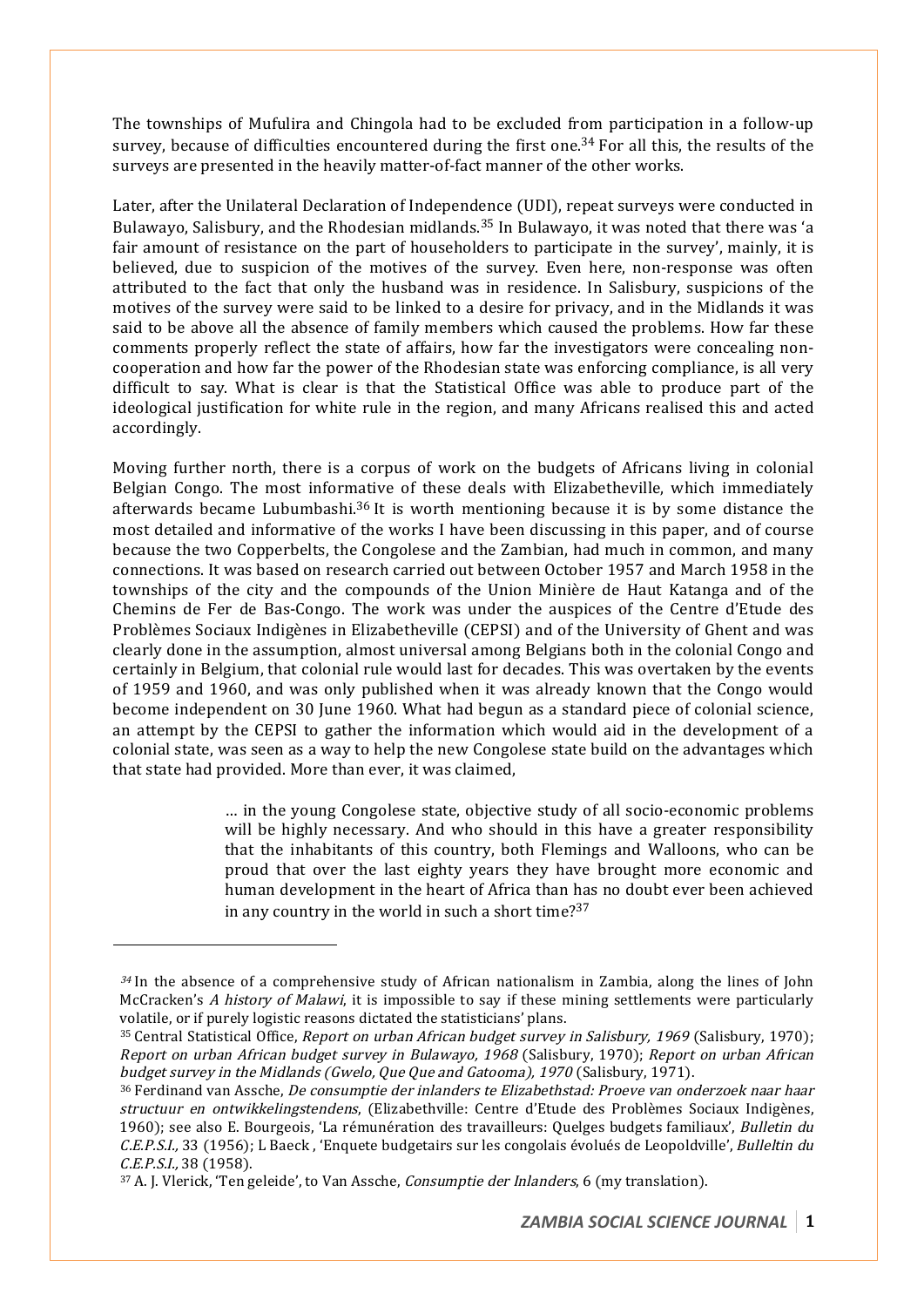Indeed, the whole tone of the research report was to stress how an African middle class, above all the clerks, and to a degree the skilled labourers, of the city were developing a pattern of consumption much more allied to the European than to that of the villages from which they had come, but which was nevertheless fundamentally driven by the imperatives of the village, in particular the drive to promote the economic equality of the inhabitants (*nivelleringstendens*), which was seen as fundamentally inimical to economic development. At the same time, the distinction between Europeans and the Congolese, very visible in Elizabethville, could lead to problems. European manners were most attractive, though the African emphasis was on the surface of the behaviour. In particular the imitation of the Europeans in terms of clothing and furniture was most important. However, as Van Assche wrote,

> … the native is caught between two fundamentally different views on life. The traditional with its ancient decency and well-known pattern is undoubtedly the strongest, while the new, the Europeanised with its comfort, display and luxury, is the more attractive … In terms of economic growth, this split in way of life is disadvantageous for a harmonious and assimilated development. The flower of the native economy flourishes in the artificial climate of the speeded development. The break that the rural population applies to the growth of wealth among the townspeople, only increases the discrepancy between the latter and that of the whites, and increases the frustration of the urban native, especially as he is confronted with an exceptionally high white living standard.<sup>38</sup>

The paternalism of Belgian colonialism could scarcely be better illustrated.

One final comment is necessary. In this paper I have stressed the problems, which the political agendas of the various research traditions entailed for the researches they produced. However, it must be recognised that this does not disqualify them as historical sources. They are full of very important information, and necessarily form part of the basis by which the changing consumption patterns of Africans through the twentieth century can be analysed. Like all historical sources, they require careful reading, and critical discussion, but material should not be discarded or ignored because it is in some sense contaminated. Otherwise, any form of history writing would be impossible.

## References

- Baeck, L. 1958. 'Enquete budgetairs sur les congolais évolués de Leopoldville'. Bulleltin du C.E.P.S.I., 38.
- Batson, E. 1945. The poverty line in Salisbury. Cape Town: School of Social Science and Social Administration.
- Bettison, D. G. 1960. 'Factors in the determination of wage rates in Central Africa'. Rhodes-Livingstone Journal, 28, 23 – 46.
- Bettison, D. G. 1960. 'The poverty datum line in Central Africa: Comparative material from Northern Rhodesia, Southern Rhodesia and Nyasaland'. Rhodes-Livingstone Journal, 27, 1-40.
- Bourgeois, E. 1956. 'La rémunération des travailleurs: Quelges budgets familiaux'. Bulletin du C.E.P.S.I., 33.

<sup>38</sup> Van Asscher, Consumptie der inlanders, 226-7.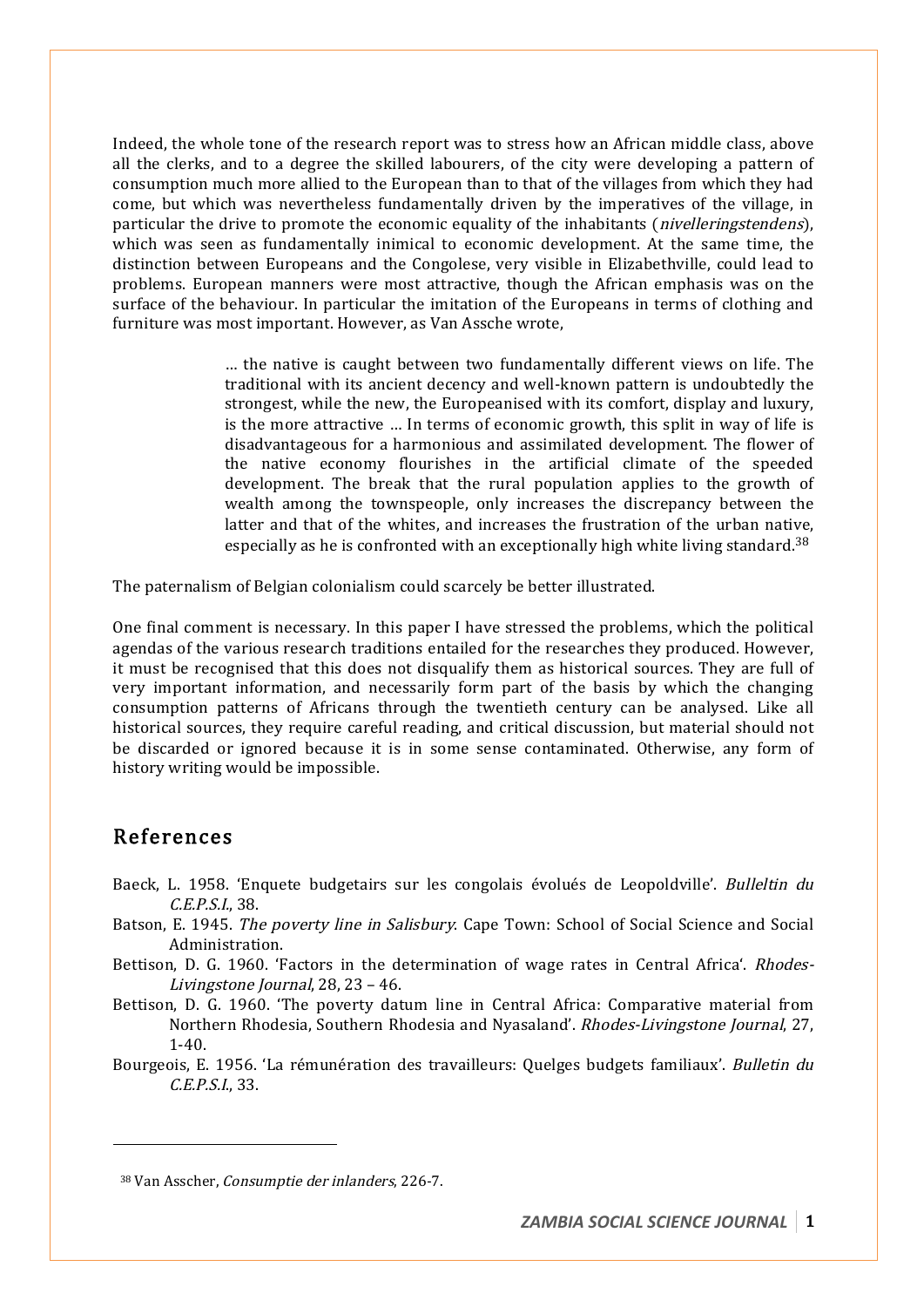- Brown, R. 1973. 'Anthropology and colonial rule: Godfrey Wilson and the Rhodes-Livingstone Institute, Northern Rhodesia'. In: Talal Asad (ed.), Anthropology and the Colonial Encounter. New York: Humanities Press.
- Burke, T. 1996. Lifebuoy men, Lux women: Commodification, consumption and cleanliness in Modern Zimbabwe. Durham: Duke UP.
- Cooper, F. 1987. On the African waterfront: Urban disorder and the transformation of work in colonial Mombasa. New Haven: Yale UP.
- Cranford Pratt, R. 1960-61. 'Partnership and consent: The Monckton Report examined'. International Journal, 16.
- Davie, D. G. 2005. 'Poverty knowledge in South Africa: The everyday life of social science expertise in the twentieth century'. Ph.D. thesis, University of Michigan.
- de Gruchy, J. 1960. The cost of living for urban Africans, Johannesburg, 1959. Johannesburg: South African Institute of Race Relations.
- Deane, P. 1953. Colonial social accounting. Cambridge: Cambridge UP.
- Desrosières, A. 1993. La Politique des grand nombres: Histoire de la raison statistique. Paris: La Découverte.
- Gibson, O. 1954. The cost of living for Africans. Johannesburg: South African Institute of Race Relations.
- Jerven, M. 2012. Poor numbers: How we are misled by African development statistics and what to do about it. Ithaca and London: Cornell UP.
- Low, D. A. & J. M. Lonsdale. 2011. 'Introduction'. In: D. A. Low and Alison Smith (eds), History of East Africa III. Oxford: Oxford UP.
- Macola, G. 2010. Liberal nationalism in Central Africa: A biography of Harry Mwaanga Nkumbula. Basingstoke: Palgrave Macmillan.
- McCracken, J. 2012. A history of Malawi. Woodbridge: James Currey.
- Mitchell, J. C. and J. A. Barnes. 1950. The Lamba Village: Report of a social survey, communications from the School of African Studies, University of Cape Town. Cape Town: New Series no. 24.
- Morgan, M. S. 2011. 'Seeking Parts, Looking for Wholes'. In: L. Daston and E. Lunbeck (eds.), Histories of scientific observation. Chicago: University of Chicago Press.
- Phimister, I. 2011. 'Proletarians in paradise: The historiography and historical sociology of white miners on the Copperbelt'. In J-B. Gewald, M. Hinfelaar & G. Macola (eds.), *Living* the end of Empire: Politics and society in late colonial Zambia. Leiden & Boston: Brill.
- Phimister, I. 'Workers in wonderland? White miners and the Northern Rhodesian Copperbelt, 1946 – 1962'. South African Historical Journal, 63:2 (2011), 183 – 234.
- Porter, T. M. 1986. The Rise of Statistical Thinking, 1820 <sup>1900</sup>. Princeton: Princeton UP.
- Porter, T. M. 1995. Trust in Numbers: the Pursuit of Objectivity in Science and Public Life. Princeton: Princeton UP.
- Ranger, T. 1995. Are we not also men? The Samkange family & African politics in Zimbabwe, 1920 – <sup>1964</sup>. London: James Currey.
- Richards, A. 1977. 'The Rhodes-Livingstone Institute: An experiment in research, 1933 1938'. African Social Research, 24, 275-8.
- Roberts, A. A history of Zambia. London: Heinemann, 1976.
- Robinson, E. A. G. 1933. 'The economic problem'. In J. Merle Davis, Modern Industry and the African. London: Macmillan.
- Saffery, A. L. 1943. A report on some aspects of African living conditions on the copper belt of Northern Rhodesia. Lusaka: Government Printer.
- Schumaker, L. 2001. Africanizing anthropology: Fieldwork, networks and the making of cultural knowledge in Central Africa. Durham and London: Duke UP.
- Scott, J. C. 1998. Seeing like a state: How certain schemes to improve the human condition have failed. New Haven and London: Yale UP.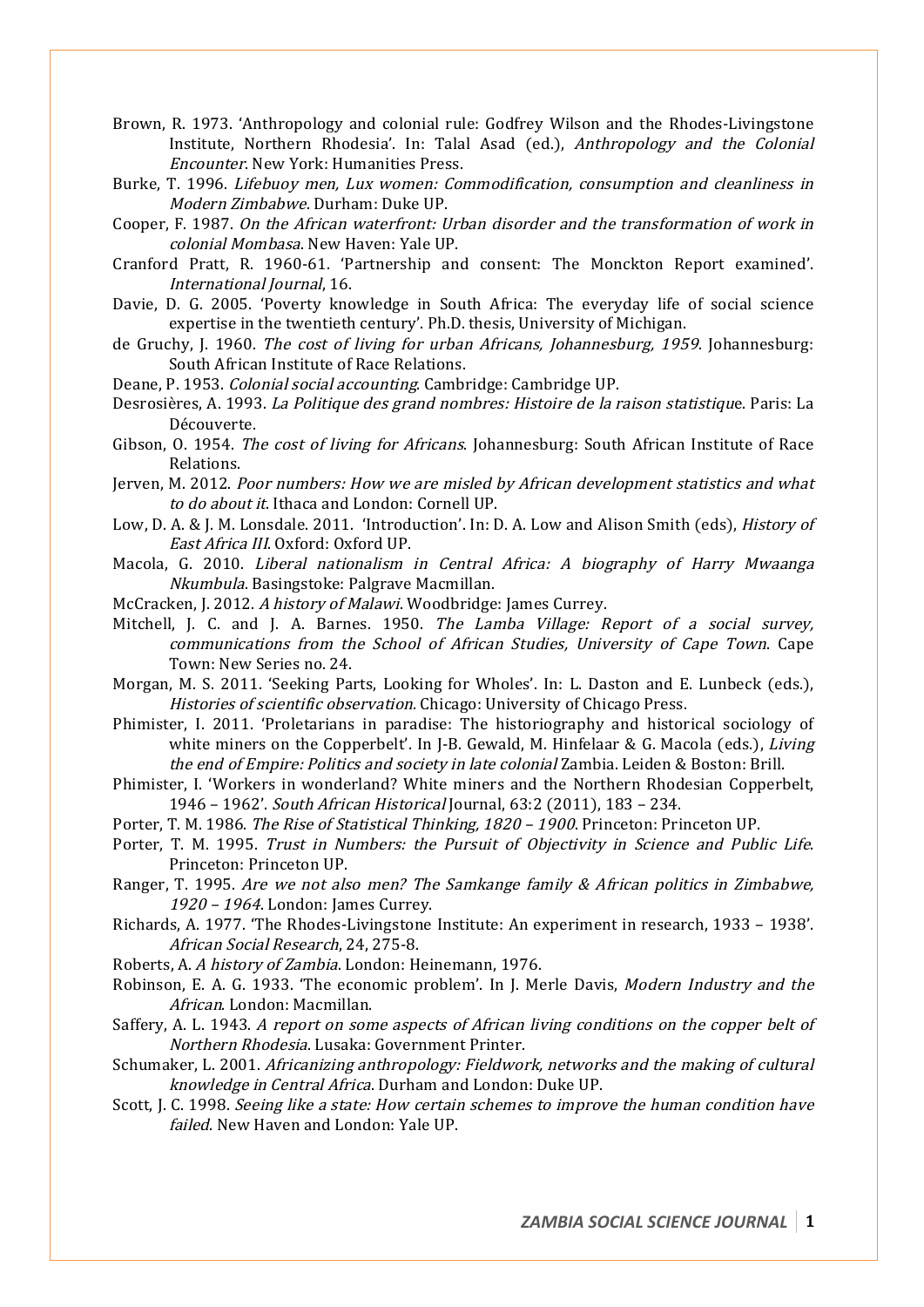- Serra, G. 2014. 'An uneven statistical topography: The political economy of household budget surveys in Late Colonial Ghana, 1951-1957'. Canadian Journal of Development Studies, 35, no. 1, 9-27.
- Shaul, J. R. H. 1952. 'Sampling surveys in Central Africa'. Journal of the American Statistical Association, 47, 139–54.
- Tischler, J. 2013. Light and power for a multiracial nation: The Kariba Dam scheme in the Central African Federation. Basingstoke: Palgrave Macmillan.
- van Assche, F. 1960. De consumptie der inlanders te Elizabethstad: Proeve van onderzoek naar haar structuur en ontwikkelingstendens. Elizabethville: Centre d'Etude des Problèmes Sociaux Indigènes.
- Wilson, G. 1941. Essay on the economics of detribalization in Northern Rhodesia. Livingstone: Rhodes Livingstone Institute.
- Wix, E. 1951. The cost of living: An enquiry into the cost of essential requirements for African families living in Johannesburg, Pretoria and the Reef towns, August – December 1950. Johannesburg: South African Institute of Race Relations.
- Wolpe, H. 1972. 'Capitalism and cheap labour-power in South Africa: From segregation to apartheid'. Economy and Society, 1.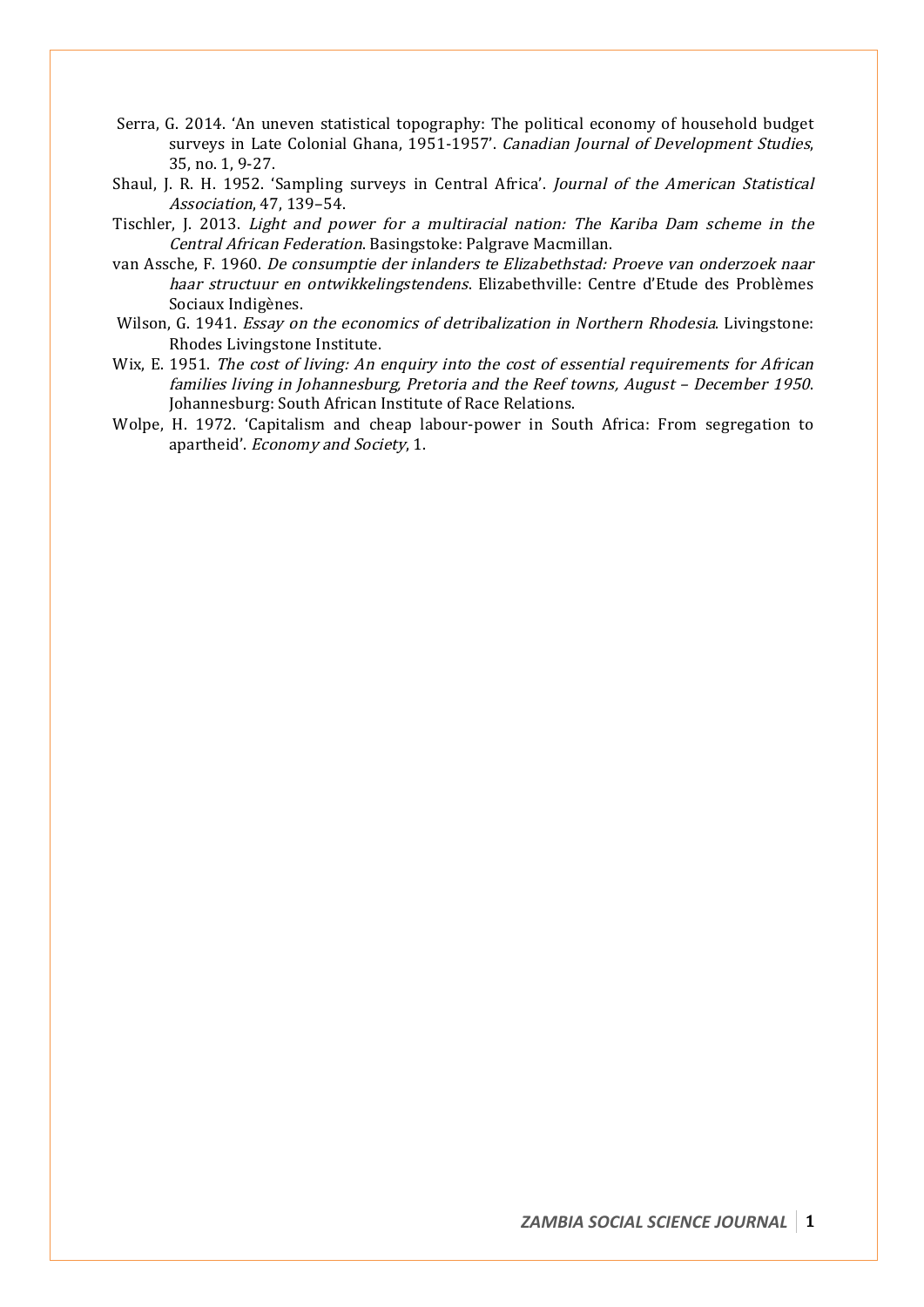## Copper's Corollaries: Trade and Labour Migration in the Copperbelt (1910-1940)

Enid Guene University of Cologne

The geopolitical importance of the mining industry in Zambia and Katanga, and the rural-urban migration patterns that it brought about, has been the subject of many studies. And yet, the extent to which these industries were interdependent is often downplayed or overlooked. Looking more closely at the history of the Zambian and Katangese Copperbelts, one can see that, despite their separateness, there was interplay between them. During the British South Africa Company rule of Rhodesia (1899-1924), Northern Rhodesia was developed as an important labour and food reserve for the Katangese mines. Following the onset of the Great Depression in the early 1930s, Katanga's dependence on Northern Rhodesia diminished as the Katangese mines found new sources of labour and foodstuffs. Yet, at the same time, it appears that the Depression served to make the border more porous than it had been before. People of all origins crisscrossed the border between Belgian and British Africa to look for employment or to sell their produce. This article aims to bring this interaction to light.

\_\_\_\_\_\_\_\_\_\_\_\_\_\_\_\_\_\_\_\_\_\_\_\_\_\_\_\_\_\_\_\_\_\_\_\_\_\_\_\_\_\_\_\_\_\_\_\_\_\_\_\_\_\_\_\_\_\_\_\_\_\_\_\_\_\_\_\_\_\_\_\_\_\_\_\_\_\_\_\_\_\_\_\_\_\_\_\_\_\_\_\_\_\_\_\_\_\_\_\_\_\_\_\_\_\_\_\_\_\_

## Introduction

 $\overline{a}$ 

The Copperbelt, as a geological zone, is known for its copper deposits and associated mining and industrial development. This comparatively small strip of land – covering some 450 km in length and 260 km in width – has, for about a century, formed the economic backbone of the two countries that host it: the Republic of Zambia and the Democratic Republic of the Congo. And yet, the extent to which these industries were interdependent is often downplayed or overlooked. The Copperbelt itself, because of its distribution over two countries, is generally studied as if it consisted of not one but two distinct entities. This, as Luise White contends, has to do with two factors: a disinclination to mix the history of Francophone and Anglophone Africa, and the fact that 'the two histories do not provide a good chronological or comparative fit'.1 The main discrepancy appearing in the timelines of the two regions is that copper mining in Katanga (the Congo's most southern province where the Copperbelt is located) began well before the First World War, whereas in Northern Rhodesia (as Zambia was known at the time), it only really took off in the late 1920s. Another element that seems to set the two Copperbelts apart is the apparent disparity in labour policy. By 1926, before any copper mine was fully operational in Northern Rhodesia, the Union Minière du Haut-Katanga (UMHK), Katanga's allpowerful mining company, had begun to recruit a more permanent labour force. On the Northern Rhodesian side, on the other hand, a family presence was not yet encouraged.<sup>2</sup> This created the idea that labour was 'stabilised' in Katanga while the copper mines of Northern Rhodesia still relied on a "classic" migrant labour system featuring short-term migration by rurally based migrants to the urban industrial centres.<sup>3</sup> The work of the *Rhodes-Livingstone* 

<sup>1</sup> Louse White, 'Class struggle and cannibalism: Storytelling and history writing on the copperbelts of colonial Northern Rhodesia and the Belgian Congo', in Speaking with vampires: Rumor and history in colonial Africa (Berkeley: University of California Press, 2000), 274. <sup>2</sup> Ibid, 275.

<sup>3</sup> James Ferguson, Expectations of modernity: Myths and meanings of urban life on the Zambian Copperbelt (Berkeley, Los Angeles, and London: University of California Press, 1999), 41.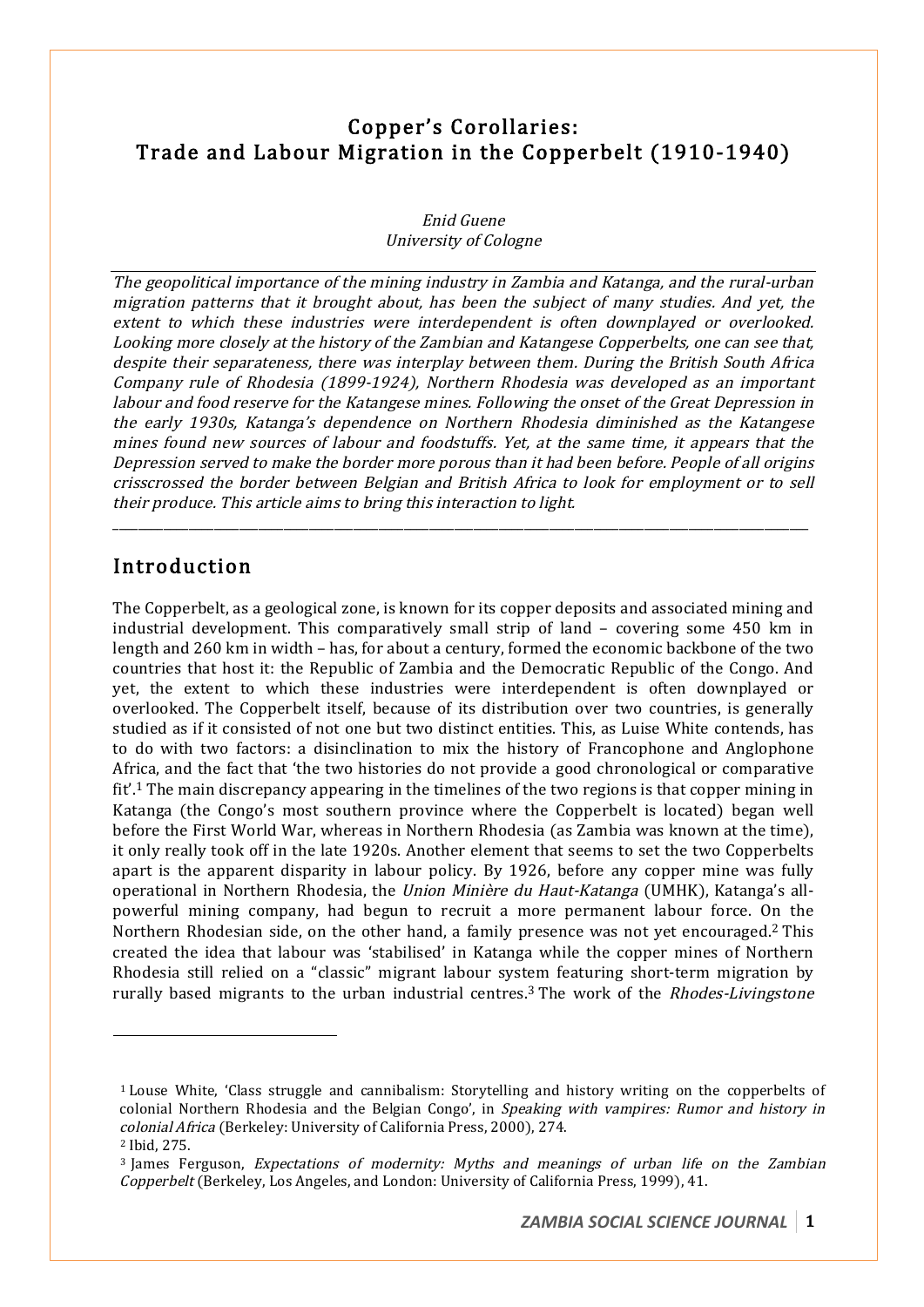Institute (RLI) – founded in 1935 with a view to investigate the impact of rapid industrialisation and urbanisation on local populations  $-$  contributed to a large extent to this idea.<sup>4</sup> In contrast, James Ferguson, in his influential *Expectations of Modernity*, argued that 'rural-urban mobility was not always so orderly'5 and that processes of mobility and urbanisation were more varied, more complex than usually suggested. 'Already in the 1920s and 1930s', he argued, 'many Copperbelt mineworkers were much more used to long-term urban dwelling than the image of the cyclical migrant would suggest. Indeed (…) many of the early Copperbelt workers had long histories of urban employment at other labour centres in the region, especially the Katanga mines in the Belgian Congo and in the mining centres of Southern Rhodesia'.<sup>6</sup> In this way, different research traditions coupled with a larger tendency, in academia, to think in a 'nationstate framework of analysis', $7$  meant that 'with few exceptions, the threads that link the two Copperbelts have been overlooked, and the fluidity with which African labour penetrated colonial and cultural borders has not been the source with which history was written'.8 In the present paper, it will be argued that the early development of the 'two' Copperbelts, far from being separate, was in fact defined by interdependence. Looking at the three decades spanning from about 1910 to about 1940, this paper will explore how transnational migration developed and consolidated in the colonial period as people looked for better wages and cheaper or better goods.

## Investments and Capital

In the late nineteenth century, Katanga, whose mineral wealth had been advertised by the works of such iconic travellers as David Livingstone and Frederick Stanley Arnot, had been the object of an intense competition between European powers. The contenders were King Leopold II of Belgium and financier Cecil Rhodes who, through his British South Africa Company (BSAC), was staking out claims to territory in the African interior on behalf of the British government. After more than two years and six expeditions (three Belgian and three British), it became obvious that Rhodes had lost the race to the mineral wealth of Katanga, having only been able to stake out claims as far north as the Luapula River and Lake Mweru in the East and the Congo-Zambezi watershed in the West, i.e. just below the area where copper deposits were known to exist.<sup>9</sup> As a result, Cecil Rhodes' company had become the owner of a large territory, located right between the Katangese Copperbelt to the north and the mineral-rich territories south of the Zambezi (future Zimbabwe), with no apparent significant mineral wealth of its own.10 That

<sup>4</sup> For a detailed study of the work of the Rhodes-Livingstone Institute in the twentieth century, see Lyn Schumaker, Africanizing anthropology: Fieldwork, networks, and the making of cultural knowledge in Central Africa (Durham and London: Duke UP, 2001).

<sup>5</sup> Ferguson, Expectations of modernity, 39.

<sup>6</sup> Ferguson, Expectations of modernity, 50.

<sup>7</sup> William I. Robinson, 'Beyond nation-state paradigms: Globalization, sociology, and the challenge of transnational studies' Sociological Forum 13, no. 4 (1998) 562.

<sup>8</sup> White, 'Class struggle and cannibalism', 275.

<sup>9</sup> For a detailed description of the 'Scramble' for Katanga, see Comité spécial du Katanga, 1900-1950 (Brussels: Editions L. Cuypers, 1950), 11-21. See also Hugh M. Hole, The making of Rhodesia (London and Edinburgh: Taylor & Francis Group, 1967), 249-50; John W. Donaldson, Marking territory: Demarcation of the DRC – Zambia boundary from 1894 to the present day, Ph.D. thesis, University of Durham, 2010, 103; Bruce Fetter, The creation of Elisabethville, 1910-1940 (Stanford: Hoover Institution Press, 1976), 17.

<sup>10</sup> Prospecting, which began in the 1890s, only led to the discovery of minor deposits. Lead and zinc were found at Broken Hill (now Kabwe) and copper at the 'Hook' of the Kafue River as well as at Roan Antelope, Rietbok and Bwana Mkubwa. Further copper deposits, as well as some gold, were also found at Nkana, Kipushi and Kansanshi, just 12 miles south of the Katangese border. See Francis L. Coleman, The Northern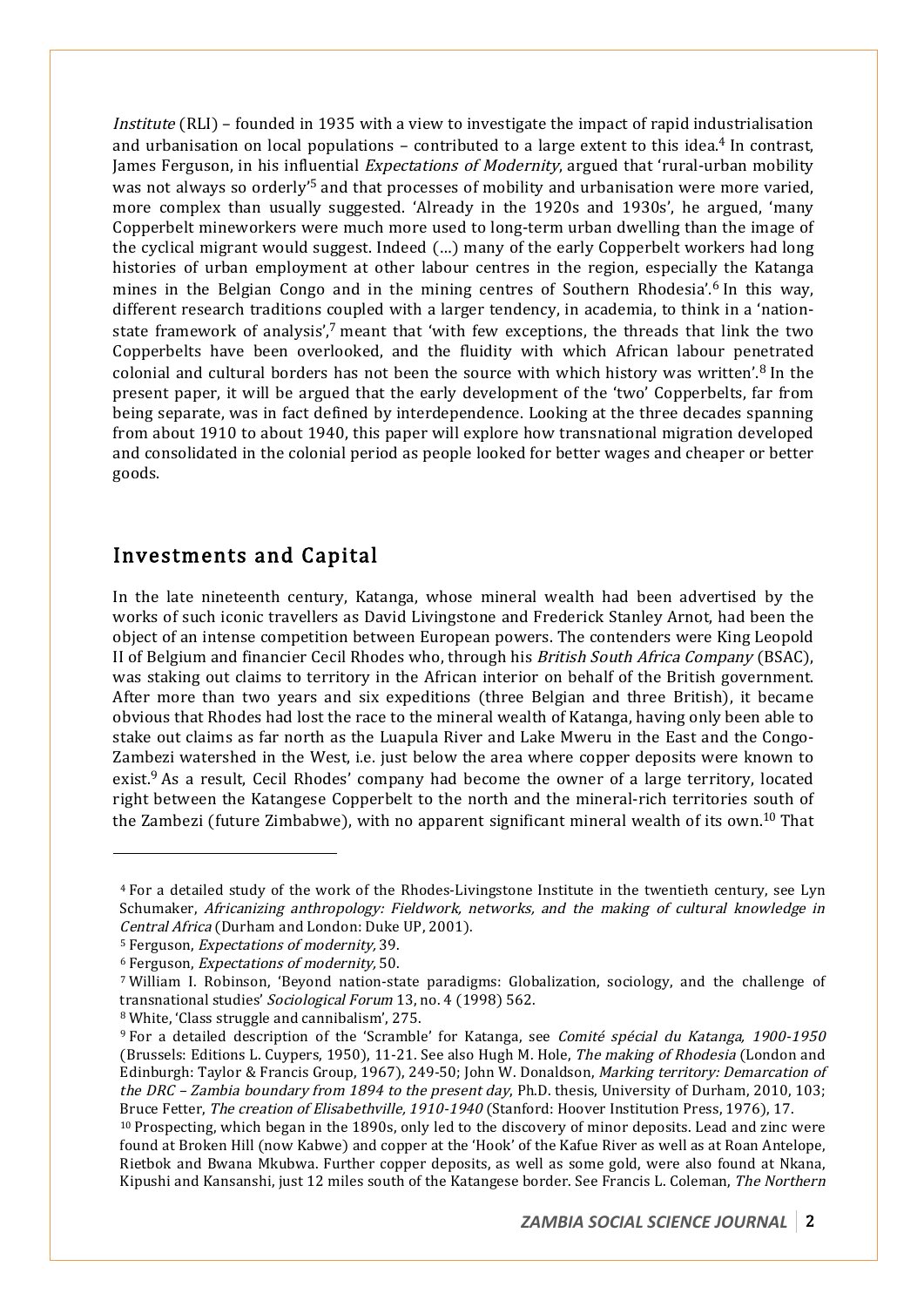territory, known as 'Northern Rhodesia', was, as Andrew Roberts put it, 'an awkwardly shaped piece of debris resulting from Rhodes's failure to obtain Katanga'.11 Northern Rhodesia having proved a disappointment, it was not long before the BSAC turned its attention back to Katanga. The latter, despite its obvious mineral wealth, had hitherto been left largely unattended by the Belgians who lacked funds, personnel and capital. This explains why, in 1900, Robert Williams, one of Rhodes' former associates and owner of a prospecting company, the Tanganyika Concessions Limited (TCL), was able to readily obtain from Leopold II the opportunity to explore the Katangese Copperbelt. By 1906, more than one hundred deposits had been located, including the gold mine of Ruwe (now Mutoshi), the copper and cobalt mine at Kambove, and the extremely rich carbonate deposit of the 'Star of the Congo' mine, close to which the future capital of Katanga, Elisabethville (now Lubumbashi), was to be founded in 1910.<sup>12</sup> Thanks to this 'plenteous bounty', Katanga was promised a very bright future indeed, being expected to be, as the Livingstone Mail claimed in 1908, 'the brightest spot in Africa'.13

In order to handle what promised to be an extremely important mining interest in Katanga, the *Comité Spécial du Katanga* (CSK), a semi-private concessionary company responsible for administering the territory, and the TCL launched a new chartered company on 28 October 1906: the *Union Minière du Haut-Katanga* (UMHK).<sup>14</sup> The fact that the UMHK was to be a joint venture between British and Belgian interests stemmed out of necessity. Not only was there no one in Belgium familiar, let alone experienced, with the mineral industry, but neither was there anyone familiar with Africa and its population. It is in recognition of that fact that, though the UMHK was Belgian in name, the technical direction, a.k.a. the overseeing of operations on the ground, was entrusted to the  $TCL$ <sup>15</sup>. In practice therefore, it was the TCL that dictated most of the UMHK's decisions, both short-term and longterm.<sup>16</sup> In addition, the UMHK was entirely dependent on British southern Africa for the export of its minerals. There was no connection between Katanga and a seacoast, which was a *sine qua non* condition for the export of Katanga copper on a large-scale. There was a project to build a rail link between Katanga and the Atlantic via the port of Lobito (near Benguela in Angola) but the line, whose construction had started in 1903, was not yet usable (and would not be until 1931).<sup>17</sup> By contrast, the British railway line from Kimberley (South Africa) had reached Broken Hill (now Kabwe) in Northern Rhodesia in 1907. Sustained by a financial alliance between the TCL and the BSAC, the

Rhodesia Copperbelt 1899-1962, technological development up to the end of the Central African Federation (Manchester: Manchester UP, 1962), 6-7; René Brion & Jean-Louis Moreau, De la mine à Mars: La genèse d'umicore (Tielt: Lannoo, 2006), 67; Charles Perrings, Black mineworkers in Central Africa: Industrial strategies and the evolution of an African proletariat in the Copperbelt 1911-1941 (London: Heinemann Educational Books, 1979), 9.

<sup>11</sup> Andrew Roberts, A history of Zambia (London: Heinemann Educational Books, 1976), 175.

.

<sup>12</sup> Robert Williams, 'The Cape to Cairo Railway', Journal of the Royal African Society, 20, no. 80 (1921), 249; Coleman, Northern Rhodesia Copperbelt, 8-9; Perrings, Black mineworkers, 10. For a detailed description of the initial prospection undertaken in Katanga, see Maurice Robert, Le Katanga physique, cinquantième anniversaire du Comité Spécial du Katanga, 1900-1950, (2nd edn. Brussels: Editions Montana, 1950), 95-101; Comité Spécial du Katanga, 53-9.

<sup>13</sup> Livingstone Mail, 26 December 1908, as quoted in Coleman, Northern Rhodesia Copperbelt, 14.

<sup>14</sup> Robert, Le Katanga physique, 101; Coleman, Northern Rhodesia Copperbelt, 9; Perrings, Black mineworkers, 10.

<sup>15</sup> The first administrative council of the UMHK was composed of five British representatives, all of whom were attached to the TCL, and five Belgians. See Brion & Moreau, *De la mine à Mars,* 74-5.

<sup>16</sup> Until World War I, the main language of communication in Elisabethville was English. Between 1907 and 1911, the Company even had two European headquarters: a head office in Brussels, where the Belgian senior management met, and a 'technical committee' in London. See White, 'Class struggle and cannibalism', 275; Bruce Fetter, 'L'Union Minière du Haut-Katanga 1920-1940, La naissance d'une sousculture totalitaire' Cahiers du CEDAF, 6 (1973), 4.

<sup>17</sup> Robert Williams, 'The Cape to Cairo Railway', 253; Hance, William A. & Irene S. Van Dongen, 'The Port of Lobito and the Benguela Railway' Geographical Review, 46, no. 4 (1956): 466.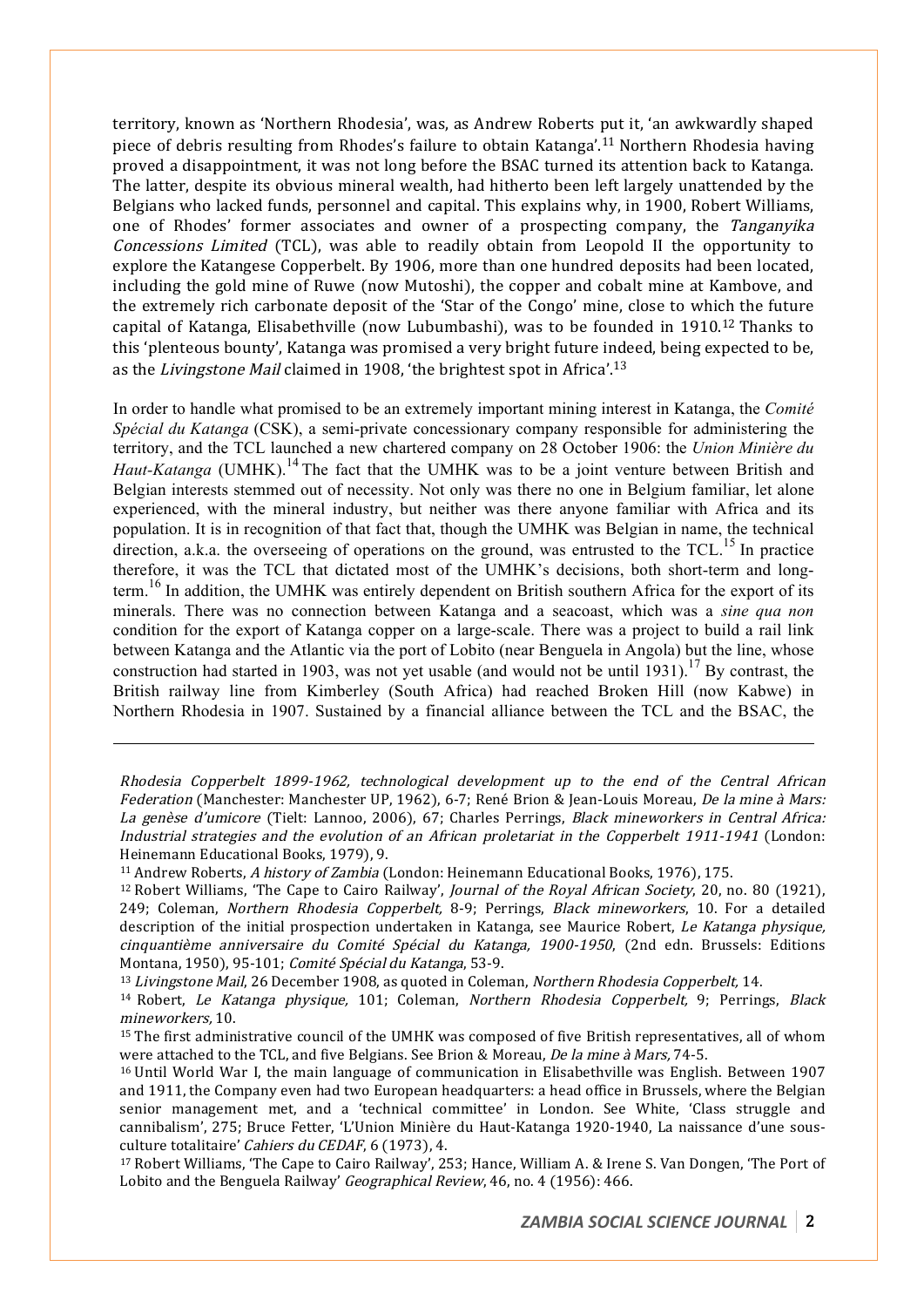Southern African line was extended and reached Elisabethville in 1910. Henceforward, the Katanga mines imported coal and coke from a colliery just south of Victoria Falls, while their copper was exported via Rhodesia Railways to the Mozambican coast.<sup>18</sup> The profits generated through the use of the Southern African railway were reportedly the means by which the *British South Africa Company* was able to survive at all. In August 1931, Sir Robert Williams remarked:

> Dr Jameson, when he asked me after Rhodes's death to try to get a connection for the Rhodesia Railways to the Katanga mines, told me that unless I got this, the Chartered Company would go into liquidation as that Company, of which Dr Jameson was then the president, was losing £300,000 per annum under its guarantee of interest to the Rhodesian Debenture Holders.<sup>19</sup>

In this way a mutually beneficial relationship was developed between Katanga and its southern neighbour. Katanga got the initial investment and capital that it needed while the Northern Rhodesian economy was kept afloat. However, given the context of severe imbalanced dual power in Katanga, it was not long before tension between Belgian and British settlers escalated within the province in general and the UMHK in particular. By the end of the First World War, Anglophobia was rife in Elisabethville, allowing Belgium to pursue a policy of 'nationalisation' of its industry<sup>20</sup> thanks to which, by the early 1920s, Brussels had finally and definitively come to replace London as the source of capital for the development of the Katangese Copperbelt. The Tanganyika Concessions had by then become little more than a holding company and the combination of British entrepreneurship and capital that had been so vital in the early years had lost its importance.<sup>21</sup> Yet, the UMHK, and the Katangese copper industry in general, could not break away completely from its English-speaking neighbour. For one thing, if British presence in the UMHK directorate was diminished it was by no means eradicated. British money kept flowing in and out of the Union Minière and British directors sat on the board until as late as the 1960s.<sup>22</sup> For yet another thing, the two territories were to continue to be economically interdependent for a while still, not least in terms of infrastructure (of which the railway was the principal element) but also in terms of labour and trade.

## Migrant Labour

 $\overline{\phantom{0}}$ 

#### A Rhodesian Workforce for Katanga (1910-1925)

Around the time when initial prospecting was starting to decline in Northern Rhodesia, it became increasingly clear that, worse than not being lucrative, there was also a danger that the colony might not even be self-sufficient. At the end of his lengthy 1899 report on the Anglo-

<sup>21</sup> Fetter, The creation of Elisabethville, 75-78.

<sup>18</sup> Ian Henderson, Labour and politics in Northern Rhodesia, 1900-1953: A study in the limits of colonial power, Ph.D. thesis, University of Edinburgh, 1972, 57; Roberts, A history of Zambia, 177; Robert, Le Katanga physique, 103-104; Coleman, The Northern Rhodesia Copperbelt, 12; Williams, 'The Cape to Cairo Railway', 253.

<sup>19</sup> Coleman, The Northern Rhodesia Copperbelt, 12.

<sup>20</sup> Between 1917 and 1920 many non-Belgians were successfully uprooted from their position of power in Katanga thanks to the constant campaign of opposition waged by the local Belgian settler community. This process was made all the easier by the fact that the Belgian franc declined in relation to the pound sterling after the war making London less keen to invest in Belgian ventures. See Fetter, The creation of Elisabethville, chapter 4 and Robert, Le Katanga physique, 110-113.

<sup>22</sup> Matthew Hughes, 'Fighting for white rule in Africa: The Central African Federation, Katanga, and the Congo Crisis, 1958-1965' The International History Review, 25, no. 3 (2003), 595.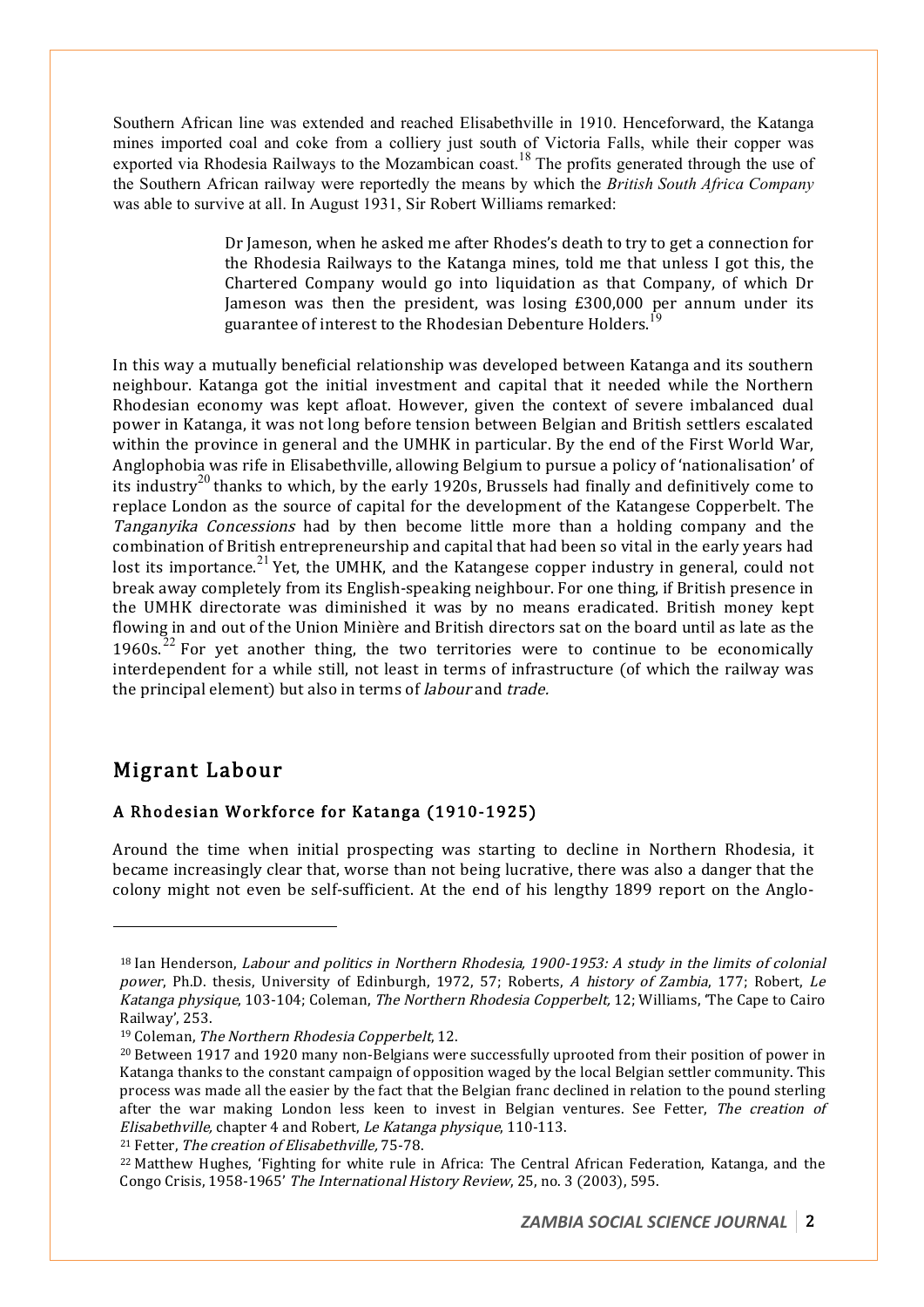German boundary, C.F. Close remarked that, though some parts of North East Rhodesia on the Lower Zambezi river (well south of the boundary with the Belgian Congo) were fertile, the plateau region between the lakes where the boundary ran was a 'remote, unhealthy, unprofitable country', adding that 'it is unlikely, unless the native population largely increases in the next generation, that the country will be able to pay for its own administration'.<sup>23</sup> Fifteen years later, in his official report on the Anglo-Belgian boundary commission, I. Walker made a similar point:

> One can only hope that when N.E. Rhodesia is fully opened up to prospectors and exploration, minerals (above all tin) will be discovered in workable quantities, for without this incentive to progress, this country will remain a backwater of empire for several years to come.24

Walker's comment turned out to be very insightful. From 1900 to the mid-1920s, Northern Rhodesia was acted upon as an appendage to its southern counterpart. If Northern Rhodesia was not to be another Katanga, there was only one economic function for it to perform: to serve as a labour reserve for the expanding mines of southern Rhodesia.<sup>25</sup> There is little doubt that one of the principle aims of the three shillings hut tax, introduced in the first years of the twentieth century, was to manipulate the Northern Rhodesian population into engaging in migrant labour.<sup>26</sup> Since opportunities for employment within Northern Rhodesia were scarce, Northern Rhodesians had few options to pay their tax but to engage in wage labour outside the territory.<sup>27</sup>

At the same time as this was being implemented in Northern Rhodesia, Katangese mines went into function and were – rather conveniently – in dire need of labour. The labour policy in Katanga was to copy the South African model in which workers would typically stay for a period of 6 to 9 months and then be replaced by new recruits. The success of such a scheme presupposed the comparative proximity of dense population clusters. Therein lay the rub. For not only was there no transportation means or set routes that could carry potential recruits to the mines, but Katanga was also much less populated than South Africa.<sup>28</sup> In 1912, at the time when mining in Katanga was entering its industrial phase, Katanga was described as '[une terre] inhabitée, sans ressource aucune au point de vue main-d'œuvre et ravitaillement'.<sup>29</sup> In addition. the region was still bearing the scars left by the era of the Congo Free State, as was noted in 1928 by the Northern Rhodesian Department of Native Affairs:

> In the Congo the main difficulties are  $(1)$  scarcity of native population  $(2)$ extreme difficulty experienced in persuading the male natives to come out as wage earners in industry. The reluctance to work for Europeans, it can safely be said, was caused by the ruthless methods practiced in the early days of the

l

<sup>23</sup> Confidential Report C. F. Close, 24 January 1899, FO 64/1549 (NAZ), p.35, as quoted in Donaldson, Marking territory, 136.

<sup>&</sup>lt;sup>24</sup> Report by I. Walker on the Anglo-Belgian Boundary Commission, 1914, RC/609 (NAZ).

<sup>&</sup>lt;sup>25</sup> Henderson, *Labour and politics in Northern Rhodesia*, 12; Jane, Parpart, *Labor and capital on the African* Copperbelt (Philadelphia: Temple UP, 1983), 16.

<sup>26</sup> The Hut Tax was enforced in 1901 in the East of Northern Rhodesia and in 1905 in the West. See Bruce Fetter, Colonial rule and regional imbalance Central Africa (Boulder: Westview Press, 1983), 89, 147. <sup>27</sup> Roberts, A history of Zambia, 177.

<sup>&</sup>lt;sup>28</sup> Fetter, L'Union Minière du Haut-Katanga', 12; Edward Clegg, Race and politics: Partnership in the Federation of Rhodesia and Nyasaland (London: Oxford UP, 1960), 39.

<sup>29</sup> 'An uninhabited territory without any resource at all in terms of labour and foodstuffs'. See Rapport sur L'Union Minière du Haut Katanga by Jules Jadot, Mars 1 1912, AGR, UM I, 963 as quoted in Brion & Moreau, De la mine à Mars, 81.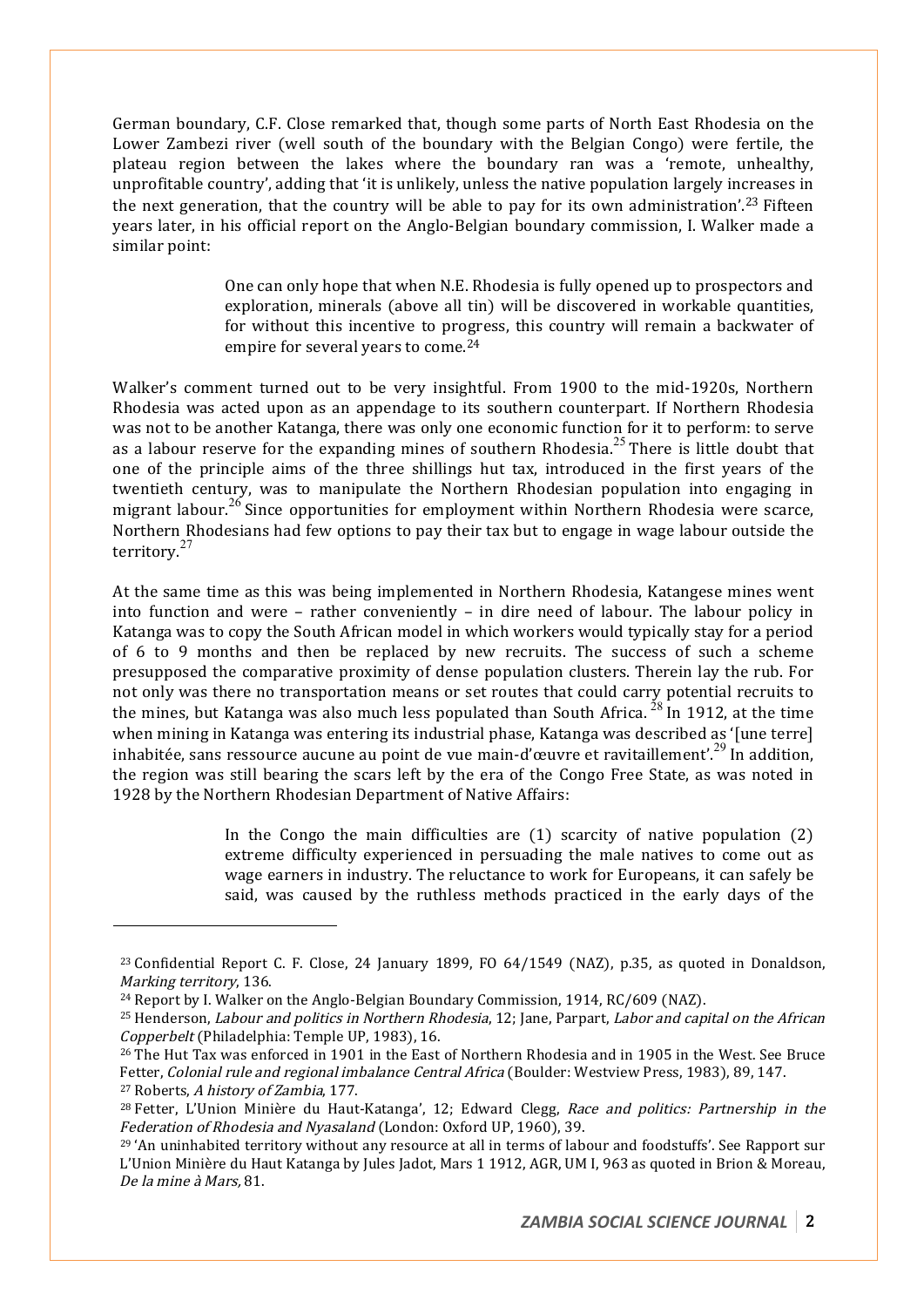Congo Free State to exploit the rubber trade (…) The rubber trade is also responsible to a great extent for the sparseness of the population.30

For want of any viable alternative, the UMHK started to look towards Northern Rhodesia for the recruitment of its workforce.<sup>31</sup> For this purpose, a subsidiary called the *Robert Williams & Co.*, was formed. Robert Williams & Co's recruiters, using Fort Rosebery (now Mansa) as a base, set up an efficient recruitment system, concentrating in the area in Northern Rhodesia within 200 miles of Katanga's capital city, Elisabethville. In the early years, the Robert Williams & Co. was the sole provider of labour in Katanga, supplying all the requirements of the UMHK's three centres of operations – Ruwe, Kambove and the Star of the Congo – as well as a portion of the company's porterage requirements.32

This, however, was the source of some concern for the BSAC, which seemed to resent the fact that Katanga was diverting some of the labour that could have been sent southwards to support the development of Southern Rhodesia.<sup>33</sup> According to Charles Perrings the bans against outward migration and labour recruitment that were enforced in 1905, ostensibly in response to the sleeping sickness epidemic in the Luapula valley, were in fact part of an attempt to place 'an embargo on the shipment of all labour from North-Eastern Rhodesia to Katanga'.<sup>34</sup>

Unfortunately, the closure of the border was less effective a check on African mobility than the BSAC would have liked.<sup>35</sup> By December, the acting administrator was describing the closure of the river as a 'dead letter', arguing that the 'popularity' of the Katanga mines was such, due to their geographical proximity, that no system of patrol could be effective. 'So long as the natives have no other lawful sphere of labour', he went on, 'they will evade the restrictions on their movements'.<sup>36</sup> At the same time, in Katanga, though a new recruiting agency called the *Bourse* du Travail du Katanga (BTK) had been launched in 1910, it was unable to round up enough recruits to meet the stringent needs of a territory undergoing an industrial and commercial boom.37 These circumstances made it increasingly obvious to both BSAC and UMHK that a compromise had to be found. A conference was consequently held at Fort Rosebery in October 1910 where the North-Eastern Rhodesian administration agreed to permit the controlled flow of labour on the Luapula, on the condition that the Robert Williams & Co. retained control of recruiting operations inside North-Eastern Rhodesia.38 Further agreements were reached in May 1911, establishing that Northern Rhodesian workers had to return home at the end of their

<sup>30</sup> Northern Rhodesia Department of Native Affairs in Livingstone to Chief Secretary, 22 December 1928, SEC1/1472, Doc.1A (NAZ).

<sup>31</sup> Perrings, Black mineworkers, 14.

<sup>32</sup> Brion & Moreau, De la mine à Mars, 81; Fetter, The creation of Elisabethville, 39.

<sup>33</sup> Perrings, Black mineworkers, 15.

 $34$  Perrings, *Black mineworkers*, 15-16. See Chapter 2 for the measures enforced to fight the spread of the disease.

<sup>35</sup> David M. Gordon, Nachituti's gift: Economy, society and environment in Central Africa (Madison: University of Wisconsin Press, 2006), 70.

<sup>36</sup> Acting Administrator of North-East Rhodesia to the Office of the BSAC in London, December 18 1908 as quoted Perrings, Black mineworkers, 17.

<sup>37</sup> Brion & Moreau, De la mine à Mars, 81.

<sup>38</sup> In exchange for allowing the Robert Williams & Co. to recruit freely in Northern Rhodesia, the North Rhodesian administration requested that the recruits should 'cross the Luapula at Kalonga and proceed via Ndola and thence by rail', that they should be 'medically examined first in the district where engaged and again at Ndola' to avoid the spreading of sleeping sickness, and that no Northern Rhodesian should enter Katanga voluntarily without a 'permit'. See L. A. Wallace, North Western Rhodesia Administrator's office, Livingstone, to the Vice Governor General, Elisabethville, 26 January 1911, M.O.I. A.34, 3551, Liasse 46 (Brussels African Archives).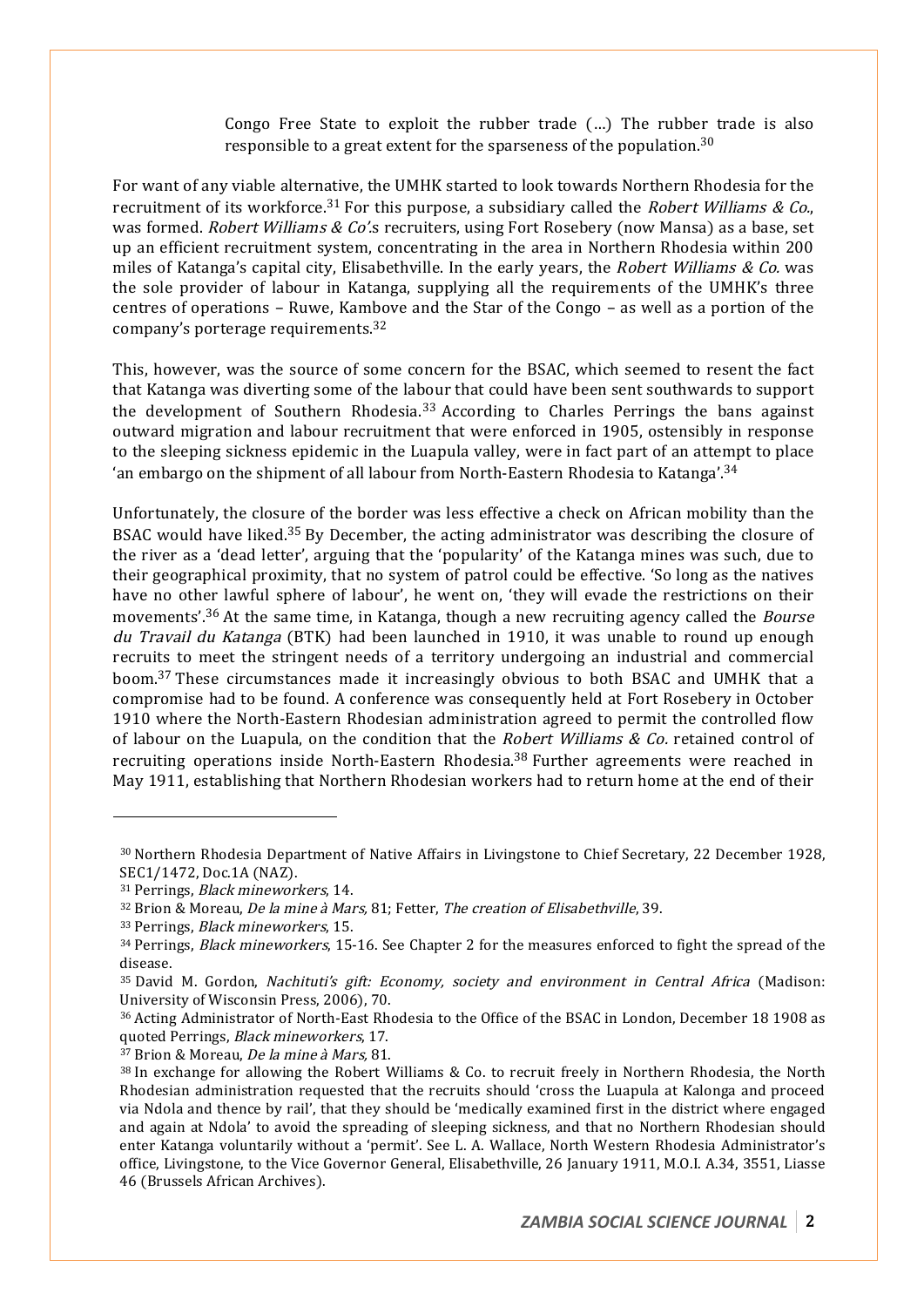terms (six months renewable for six more). Then, finally, in a supplementary agreement reached in 1913, the Katanga government agreed to the posting of a permanent Inspector of Rhodesian Labour at the 'Star of the Congo' mine.39

By 1920, despite a short drawback towards the end of the First World War (when Northern Rhodesia closed its border temporarily because of the pitiful quality of the labour camps in Katanga<sup>40</sup>), labour migration routes were well established and the volume of the movements along them had increased. The Rhodesians had built themselves a reputation in Katanga for their reliability and resilience and their accumulated experience was a growing asset.<sup>41</sup> Their accommodation was better than those of the Katangese from the surrounding area, and since they were paid in sterling rather than depreciating Belgian francs, they also enjoyed greater buying power.<sup>42</sup> The number of Northern Rhodesians in Katanga grew steadily over the years<sup>43</sup> with a particularly dramatic and sudden increase in 1920 and 1921 (probably related to a rise in hut tax in  $1920^{44}$ ): In February 1919, there were 1,301 Northern Rhodesian natives employed by Union Minière. By January 1920 there were 5,752, and by January 1921, 5,983. In 1920 and 1921, Northern Rhodesians represented more than half of the Union Minière's workforce.<sup>45</sup> The vast majority of the Northern Rhodesian recruits came from the Luapula area (the Awemba and Tanganyika Districts) in North-East Rhodesia. In December 1921, out of the 1,290 Rhodesian recruits that arrived that month, 1,069 came from North-East Rhodesia (158 came from Barotseland and 63 from other areas).<sup>46</sup> North-East Rhodesia had poor soils, was infested with tsetse flies, which hampered both agriculture and cattle husbandry, and had little to offer in terms of employment opportunities.<sup>47</sup> It is not surprising therefore that Luapulans soon flocked to the advantageously located Katangese mines to the point of forming the largest part of the UMHK's Rhodesian workforce.

From the mid-1920s, however, there was increased evidence that this *status quo* would not be sustainable. For one thing, Rhodesian recruits, despite their growing numbers, proved insufficient to palliate the difficulties in recruiting local labour and satisfy the ever-growing need for labour of a fast industrialising region. By the end of 1924, the Governor General of the Belgian Congo, Martin Rutten, warned the Minister of the Colonies that 'a labour crisis was fast developing', particularly alarmingly so in Katanga because of the 'impuissance où est l'Union Minière du Katanga de

l

<sup>44</sup> Fetter, The creation of Elisabethville, 81.

<sup>39</sup> Fetter, The creation of Elisabethville, 39-41.

<sup>40</sup> Report of the Inspector of Rhodesian Natives in the Katanga for February 1919, 28 April 1919, HC/1/3/53, Tag.1140, Loc.286, Doc. 1053/19, (NAZ).

<sup>41</sup> Henderson, Labour and politics in Northern Rhodesia, 46.

<sup>42</sup> Fetter, The creation of Elisabethville, 81-85.

<sup>&</sup>lt;sup>43</sup> See Reports of the Inspector of Rhodesian Natives in the Katanga for February 1919 (HC/1/3/53, Tag.1140, Loc.286, 1053/19 28 April 1919); for January 1920 (A4/1/3, Tag.824, Loc.209, Doc. 80, 27 April 1920); for January 1921 (A4/1/3, Tag.824-Loc.209, Doc. 101, 18 April 1921).

<sup>45</sup> In his 1972 PhD thesis, Ian Henderson, based on the reports of the Inspector of Rhodesian Natives, calculated that workers of Northern Rhodesian origins went from representing 34% of the UMHK workforce in 1917 (with 1661 workers) to representing 56 % in 1921 (with 5548 workers). Numbers dropped the following year (2177 workers, i.e. 33% of the UMHK workforce) but went up again in 1923 (4267 workers, i.e. 43% of the UMHK workforce. See Henderson, Labour and politics in Northern Rhodesia, 47.

<sup>46</sup> Report of the Inspector of Rhodesian Natives in the Katanga for December 1920, 7 March 1921, A4/1/3, Tag.824-Loc.209, Doc. 99.<br><sup>47</sup> The Luapula supply areas, i.e. the great plateau of North-Eastern Rhodesia along the Luapula between

Lake Mweru and Bangweolu, comprised the Bemba, Bisa, Mambwe, Iwa, Namwanga, Lungu, Ushi, Chisinga, Ngumbo and Eastern Lunda peoples. See Henderson, Labour and politics in Northern Rhodesia, 42-44; Perrings, Black mineworkers,14-15; Giacomo Macola, The Kingdom of Kazembe, history and politics in North-Eastern Zambia and Katanga to 1950 (Hamburg: LIT Verlag, 2002), 215.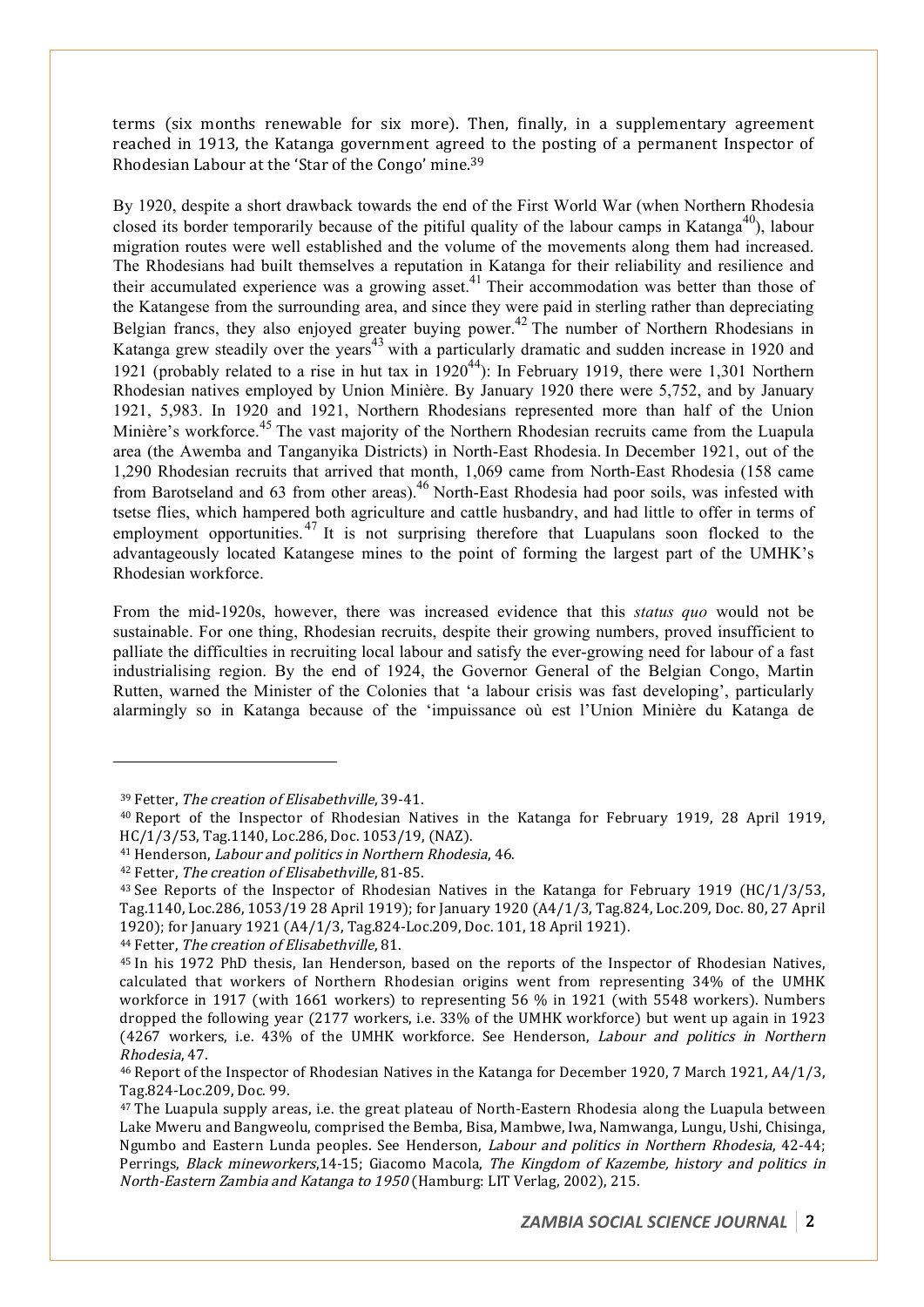maintenir ses effectifs ouvriers à la hauteur de ses besoins<sup>', 48</sup> This crisis, he went on, would not be an easy one to resolve because at its heart lay a basic conundrum:

> Plus s'accentuera l'occupation économique, plus se développeront les voies de transport, plus s'échelonneront le long de celles-ci les exploitations commerciales, agricoles, industrielles, petites ou grandes, plus deviendront précaires les conditions d'existence des grosses entreprises qui doivent recruter leur main d'œuvre au loin parce que fatalement elles verront se rétrécir de plus en plus le champ de leurs recrutements et cela en même temps que leurs besoins augmenteront.49

In another letter dated 25 July of the same year, the same Rutten pointed at another growing concern, common among industrialists and administrators in Katanga. Though there was little choice but to employ foreign labour as long as Katangese transportation means and routes were not better developed, the combined effect of the escalating need for labour and the almost exclusive reliance on foreign labour constituted a dangerous sword of Damocles for the Katangese industry:

> Il y a des réalités qu'il faut savoir regarder en face : Le Katanga, c'est la grande industrie qui ne peut se développer, c'est à dire vivre, qu'en produisant toujours davantage. Pour cela il lui faut beaucoup de main d'œuvre, une main d'œuvre locale qui seule est assurée ; celle du dehors est précaire et se dérobera en nous ruinant dés que l'intérêt de concurrents voisins l'exigera.50

And indeed, by the mid-1920s, that prediction was slowly beginning to materialise. At the same time as labour scarcity was once more becoming increasingly problematic, the UMHK also gradually ceased to be the sole mining power in the region.

#### The Rise of the Northern Rhodesian Copperbelt (1924-1931)

l

Until the early 1920s, Britain's main concern had been to see that Northern Rhodesia was made to pay for its own upkeep, mostly through the export of labour.<sup>51</sup> However within a few years the situation changed unexpectedly and dramatically thanks to the growth of the automobile and electrical industries that followed the end of the First World War. These new industries engendered global demand for copper, considerably boosting copper prices. Towards the end of 1922, instead of granting individual prospecting licences, as it had previously done, the BSAC

<sup>48</sup> 'The inability of the UMHK to maintain a large enough labour force to meet its needs'. See, Office of the Governor General of the Belgian Congo, M. Rutten, to the Minister of the Colonies, Boma, 2 December 1924, M.O.I. A 34, 3544, Liasse 3 (Brussels African Archives).

 $49$  The more economic activity expands, the more transportation routes are developed, the more commercial, agricultural and industrial exploitations, both small and large, spring up along them, the more precarious the conditions of existence of the large companies will be, which have to recruit their labour force from faraway places because they ineluctably see their recruiting sphere diminish at the same time as their needs increase'. Ibid.

<sup>50</sup> 'There are realities that need to be faced: Katanga is a large industry that can only expand, i.e. survive, by constantly producing more. To do this, it needs a large labour force, a local labour force which is the only one that is guaranteed; labour from outside is precarious and will evaporate, ruining us in the process, as soon as the interests of our neighbouring competitors will demand it'. See Governor General of the Belgian Congo to the Minister of the Colonies, 25 July 1924, M.O.I. A 34, 3562, Liasse 84 (Brussels African Archives).

<sup>51</sup> Roberts, A history of Zambia, 185; Parpart, Labor and capital on the African Copperbelt, 19.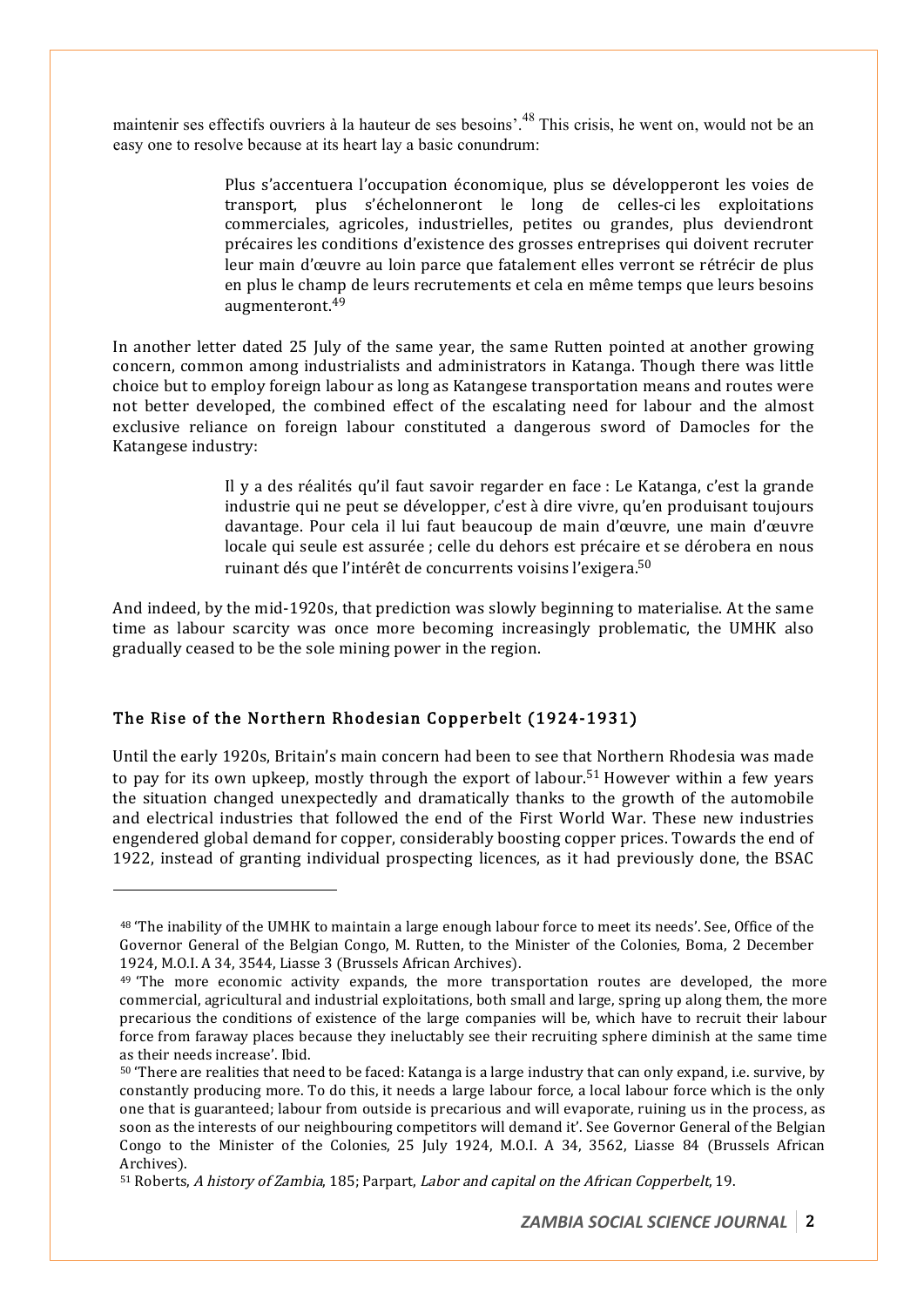began to grant exclusive prospecting rights to large mining concerns over extensive areas.<sup>52</sup> Two fish were hooked: A. Chester Beatty, a London-based mining financier whose holding company, Selection Trust Ltd provided some funds in 1920; and Sir Ernest Oppenheimer, founder of the Anglo American Corporation, who joined forces in 1924. New prospecting soon revealed large sulfide deposits containing copper at workable depths near Ndola close to the Belgian Congo border.53 By 1930 four large new mines were being developed on the Copperbelt: Roan Antelope (Luanshya), Nkana (Kitwe), Mufulira and Nchanga (Chingola). The Rhodesian branch of Oppenheimer's Anglo American Corporation developed the Nchanga and Nkana mine, forming the Rhokana Corporation Ltd in 1931 to manage the latter. Beatty's Selection Trust incorporated the Roan Antelope and Mufulira mines in 1927 and 1930 respectively. In 1931, despite the worldwide Depression, Roan Antelope and Nkana went into production; Mufulira began producing in 1933; and a refinery was opened at Nkana in 1934. As a result, the value of exports increased spectacularly (five-fold) between 1930 and 1933.<sup>54</sup>

However, the newly formed Copperbelt companies were at first hard pressed to obtain sufficient African labour. One part of the problem lay in the fact that no local labour was available. As the Compound Manager of Nkana noted:

> The Northern Rhodesia Copperbelt is a sparsely populated District, the supply of labour being totally inadequate to keep any large industry going and moreover the quality of the labour is very poor. It is therefore necessary to import labour from districts further afield.55

This lack of local labour meant that the Copperbelt mines had little choice but to engage in the migrant labour system. When they did so, however, they encountered stiff competition. Labour routes to other industrial centres had already been well established, having been trodden for two decades. In 1928 it was reported that some 15.7 % of the male population of Northern Rhodesia was working outside the territory, in the mines of Katanga, Southern Rhodesia, South Africa and even Tanganyika.56 To counteract this trend, the Copperbelt companies adopted a series of strategies. In December 1925, they convinced the government of Northern Rhodesia to put an official limit on the number of Rhodesians allowed to work in Katanga.57 In May 1929, representatives of the two main Copperbelt Companies met together with the governor of Ndola and agreed to establish a new labour bureau: the Native Labour Association and by 1931, the Association had 27 agents stationed at strategic points throughout the territory. In this way, the mines secured the major part of their labour force by recruiting in distant regions, usually east of the Fort Rosebery: the area favoured by Congo recruiters. To compete with them, Northern Rhodesian mines offered short contracts of 180 days' work, and of course, wages were also forced up considerably, as each mine tried to outbid the other, as well as the Union Minière.<sup>58</sup>

<sup>52</sup> Clegg, Race and politics, 37; Larry J. Butler, Copper empire, mining and the colonial in Northern Rhodesia, c.1930-1964 (Basingstoke: Palgrave-Macmillan, 2008), 14; Coleman, The Northern Rhodesia Copperbelt, 32.

<sup>53</sup> Parpart, Labor and capital on the African Copperbelt, 20.

<sup>54</sup> Roberts, A history of Zambia, 186; Elena L. Berger, Labour, race and colonial rule: The Copperbelt from 1924 to Independence, (Oxford: Clarendon Press, 1974), 5-6.

<sup>55</sup> W.J. Schriviner (Compound Manager at Nkana), Report on Native Labour as Affecting the Copper Industry of Northern Rhodesia, 17 August 1934, SEC1/1293, Doc. 1 (NAZ).

<sup>56</sup> Northern Rhodesia Department of Native Affairs in Livingstone to Chief Secretary, 22 December 1928, SEC1/1472, Doc.1A (NAZ), 6.

<sup>57</sup> Fetter, 'L'Union Minière du Haut-Katanga', 18.

<sup>58</sup> Parpart, Labor and capital on the African Copperbelt, 33-34; Perrings, Black mineworkers, 93; Berger (1974): 13.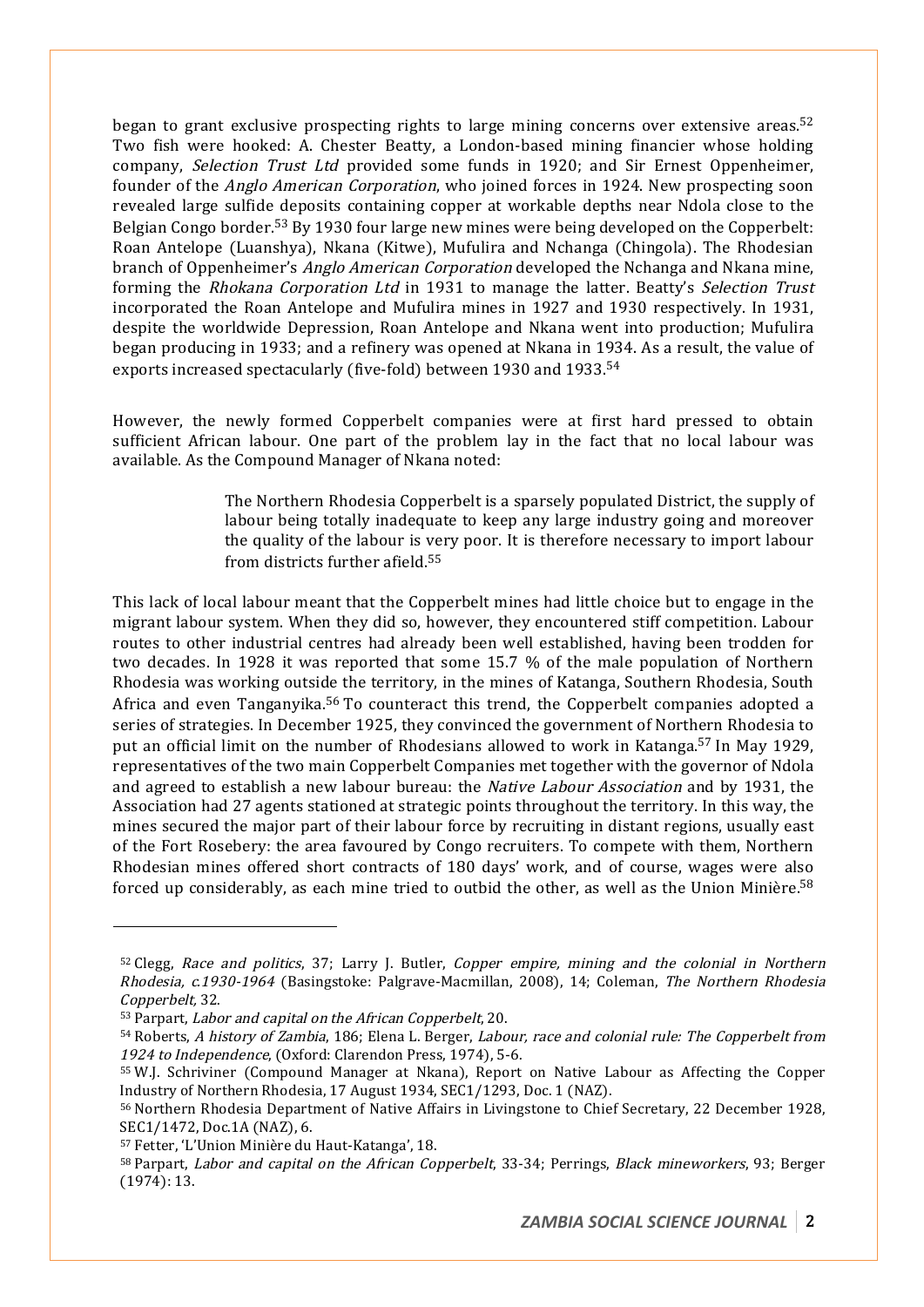These strategies did know a measure of success. At the same time foreign labour, mainly from Nyasaland and Southern Rhodesia, was also increasingly attracted to the north. Early in 1927 there were about 8,500 workers on all the mines and concessions in the territory. At the end of 1928 the figure had risen to 16,073; to 22,341 at the end of 1929; to 29,689 at the end of 1930; and to a peak of 31,941 in September 1930.<sup>59</sup> However none of these measures succeeded in meeting the demands of the new mines and general labour scarcity endured. The companies struggled to offer conditions of employment comparable, or nearly comparable to those at neighbouring mines and there, as was noted by the Department of Native Affairs in 1928, lay the heart of the problem:

> Our greatest and most serious problem is that the best of our labourers proceed to Southern Rhodesia, Congo Belge and even Tanganyika Territory in quest of employment in preference to working in our own territory because of the better conditions of employment and the better terms of wages offered them in these places. There is no reason to believe that this state of affairs will alter until employers in Northern Rhodesia pay the same wages as can be obtained elsewhere and conditions in respect of housing, feeding, medical treatment etc. are improved. $60$

Major G. St. J. Orde Browne, an expert on colonial labour policy, remarked in 1933 that the extent to which the African worker travelled and compared conditions of employment was not generally realised.<sup>61</sup> News travelled rapidly along the established labour routes, and conditions on the mines of Katanga, Southern Rhodesia, Northern Rhodesia, as well as Tanganyika were well known. The general labour shortage of the 1920s in central Africa put skilled workers in a relatively good bargaining position in the labour market: jobs were plentiful and experienced workers in short supply. Northern Rhodesians knew they could change jobs easily, which they did, sometimes even before the end of their contracts.<sup>62</sup> The Northern Rhodesian Copperbelt, as the newcomer, found it particularly difficult to compete with industries that were better established and better 'stocked'.

It is no wonder therefore that when the Northern Rhodesian mines began construction in 1926, labourers did not flock to them. Katanga was a particularly tough act to follow, the standards of living of its mines having been described as 'positively amazing' by Orde Browne in 1929.63 From 1926 on, to palliate the effects of the Northern Rhodesian government's decision to restrict the number of Northern Rhodesians in Katanga, the Union Minière had decided 'on an attempt to settle a native population on their properties and thus provide themselves with a permanent resident labour supply'.64 From 1927, the UMHK began to enlist workers on three

<sup>59</sup> Berger, Labour, race and colonial rule, 13; Parpart, Labor and capital on the African Copperbelt, 34.

<sup>60</sup> Northern Rhodesia Department of Native Affairs in Livingstone to Chief Secretary, 22 December 1928, SEC1/1472, Doc.1A (NAZ), 2.

<sup>61</sup> Granville St.J. Orde Browne, The African labourer (London: Oxford UP, 1933), 120.

<sup>62</sup> Very high rate of desertions were reported every month on both sides of the border. In the mine of Luishia in Katanga in particular, desertions were described as 'high' in Report of the Inspector of Rhodesian Natives in the Katanga for January 1921, 18 April 1921, A4/1/3, Tag.824, Loc.209, Doc. 101 (NAZ). In all the Northern Rhodesian mines, desertions were a regular occurrence. Berger, Labour, race and colonial rule, 13.

<sup>63</sup> Report by Labour Commissioner by Major G. St. J. Orde Browne on his Tour through the Belgian Congo and Angola, August 1929, SEC1/1472, Doc. 4, August 1929, Doc. 4 (NAZ).

<sup>64</sup> W. J. Schriviner (Compound Manager at Nkana), Report on Native Labour as Affecting the Copper Industry of Northern Rhodesia, 17 August 1934, SEC1/1293, Doc. 1 (NAZ), 4.The fact that Katanga mines were mostly open-cast mines meant that it was both possible and economical to use machinery on a large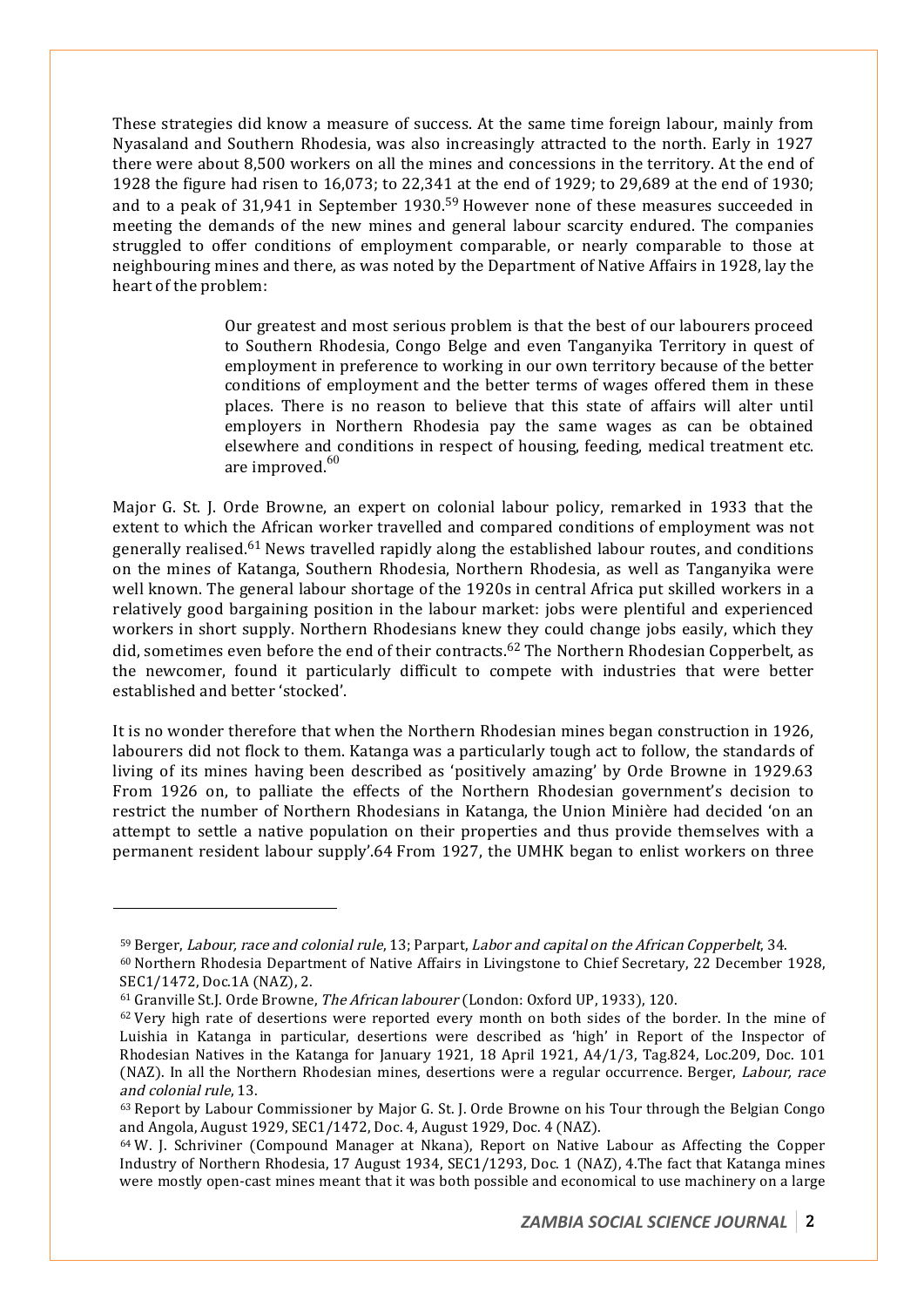year contracts and increasingly, though not exclusively, sought to attract men from within the Congo or Rwanda-Urundi.65 In order to attract settled labour, a dramatic upgrading of African living conditions had been achieved by the end of the decade: the company built better houses and hospitals for employees and granted small salary increases and better food.66 This made Katanga very attractive for Rhodesian workers and, even though the UMHK did indeed increasingly hire labour from within Congo, many Northern Rhodesians were still hired,67 as is apparent from the UMHK recruiting statistics in the 1920s.

|      | <b>Belgian</b><br>Congo | Northern Rhodesia<br>(North-East Rhodesia + Barotse<br>and Balovale) | Ruanda-<br>Urundi | Other<br>Countries |
|------|-------------------------|----------------------------------------------------------------------|-------------------|--------------------|
| 1922 | 3,395                   | 3,332                                                                |                   | 651                |
| 1923 | 4,690                   | 3,296                                                                | ۰                 | 487                |
| 1924 | 6,003                   | 5,586                                                                |                   | 528                |
| 1925 | 7,943                   | 5,180                                                                | 206               | 394                |
| 1926 | 8522                    | 3,058                                                                | 1,353             | 779                |
| 1927 | 10,435                  | 3,623                                                                | 793               | 597                |
| 1928 | 9,888                   | 4,196                                                                | 1,273             | 633                |

|  |  |  | Table 1. UMHK labour force nationalities statistics for the period 1922-192868 |
|--|--|--|--------------------------------------------------------------------------------|
|  |  |  |                                                                                |

-

scale. This further enhanced the need for a skilled and stable workforce. It also meant that fewer workers

were needed.<br><sup>65</sup> In 1926 the government granted the company recruitment rights in the Maniema District of Orientale province as well as in the mandated territory of Ruanda-Urundi. In 1927 these rights were extended to three territories of the Lomami district: Kabinda, Tshofa and Kanda-Kanda. See Fetter, The creation of Elisabethville, 90.

<sup>66</sup> Ibid, 94. The then governor General had put particular emphasis on the upgrading of the workers' living conditions as part of an industrial strategy. 'Hygiène, éducation et instruction : tel doit être notre leitmotiv', he wrote in 1924. See, Office of the Governor General of the Belgian Congo, M. Rutten, to the Minister of the Colonies, 2 December 1924, M.O.I. A 34, 3544, Liasse 3 (Brussels African Archives).

<sup>67</sup> Parpart, Labor and capital on the African Copperbelt, 32; Fetter, 'L'Union Minière du Haut-Katanga', 32. <sup>68</sup> UMHK Annual and Quaternary Reports for the years 1923, 1925, 1926, 1927, 1928. See References.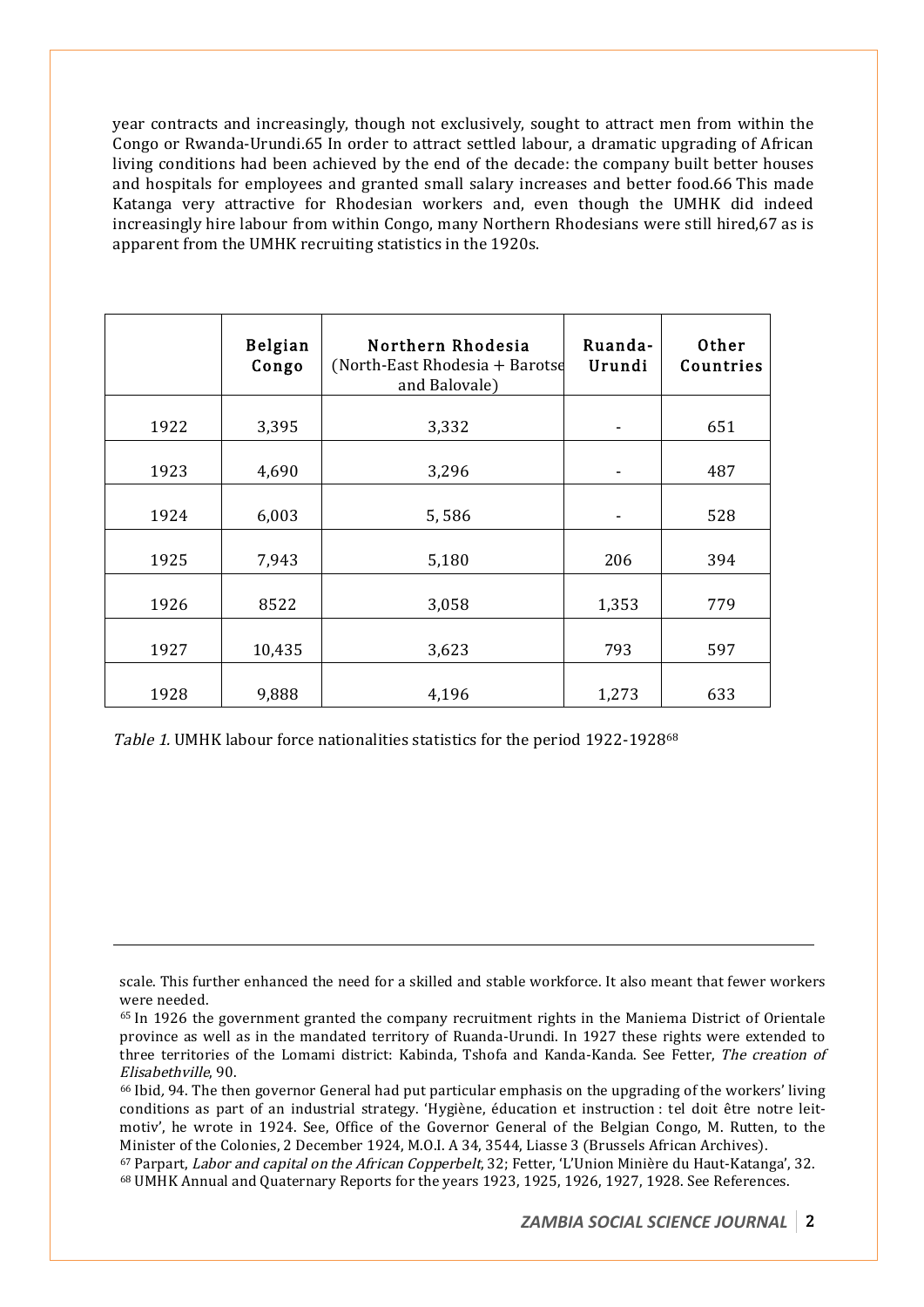|      | <b>Belgian</b><br>Congo | Ruanda-<br>Urundi | <b>Other</b><br>Countries |
|------|-------------------------|-------------------|---------------------------|
| 1929 | 9,432                   | 2,528             | 4,664                     |
| 1930 | 9,026                   | 4,121             | 2,434                     |
| 1931 | 6,866                   | 2,316             | 866                       |

Table 2. UMHK labour force nationalities statistics for the period 1929-193169

Yet the total number of Rhodesians present in Katanga is likely to have been much larger than the number of UMHK employees may indicate. In 1924 J. P. McGregor, the British Vice-Consul in Elisabethville, estimated that his office looked after the interests of 10,000 Rhodesians when only half that number was reported to be working for the UMHK at the time.<sup>70</sup> There are several reasons for this discrepancy. First was the fact that the UMHK was not the sole employer in Katanga. The expansion of Katanga was paralleled in other industries and by 1924, industrial and commercial employment in Katanga outside the UMHK accounted for an average of 12,000 men.71 In addition, Northern Rhodesians were also engaged in non-industrial wage labour. They worked as artisans, shopkeepers and, more importantly as 'houseboys' as it was 'a recognised fact that the Rhodesian natives are better servants. They are a pleasanter type and are better mannered, though their manners soon deteriorate after they have been a little time in the Congo'.72 As late as 1929, the total number of Rhodesian male natives employed in Katanga as a whole was 'estimated approximately at 11000 or 12000' when only a few thousands were reportedly employed by the UMHK (see tables 1 and 2).73 Another element that explains the sudden increase in Northern Rhodesian presence in Katanga was the fact that, in 1923, the Union Minière du Haut-Katanga decided to allow labour recruits to bring their wives and families to the mining townships, arguing that a man accompanied by his wife was more likely to be contented and consequently would both stay longer and be a better worker.<sup>74</sup> In 1929, therefore, despite restrictions enforced by both Katangese and Northern Rhodesian authorities, the Northern Rhodesian community in Katanga had remained large, representing 37.5% of the population in the UMHK's compounds of the Elisabethville area and 44% of the population of the Elisabethville district as a whole.75

<sup>69</sup> UMHK Annual and Quaternary Reports for the years 1929, 1930, 1931. See References.

<sup>70</sup> Henderson, Labour and politics in Northern Rhodesia, 70.

 $71$  The major part was employed by the railways but others were also employed by more recent undertakings such as the Charbonnages de Luena, the Société Coloniale de Construction, the Société Belge Industrielle et Minière du Katanga and the Société Ciments du Katanga. See Perrings, Black mineworkers, 49.

<sup>72</sup> Report on Rhodesian Natives in Katanga, 22 October 1929, SEC1/1472, Doc. 6 (NAZ), 4. <sup>73</sup> Ibid, 1.

<sup>74</sup> W. J. Schriviner (Compound Manager at Nkana), Report on Native Labour as Affecting the Copper Industry of Northern Rhodesia, 17 August 1934, SEC1/1293, Doc.1 (NAZ), 3.

<sup>75</sup> Fetter, The creation of Elisabethville, 99.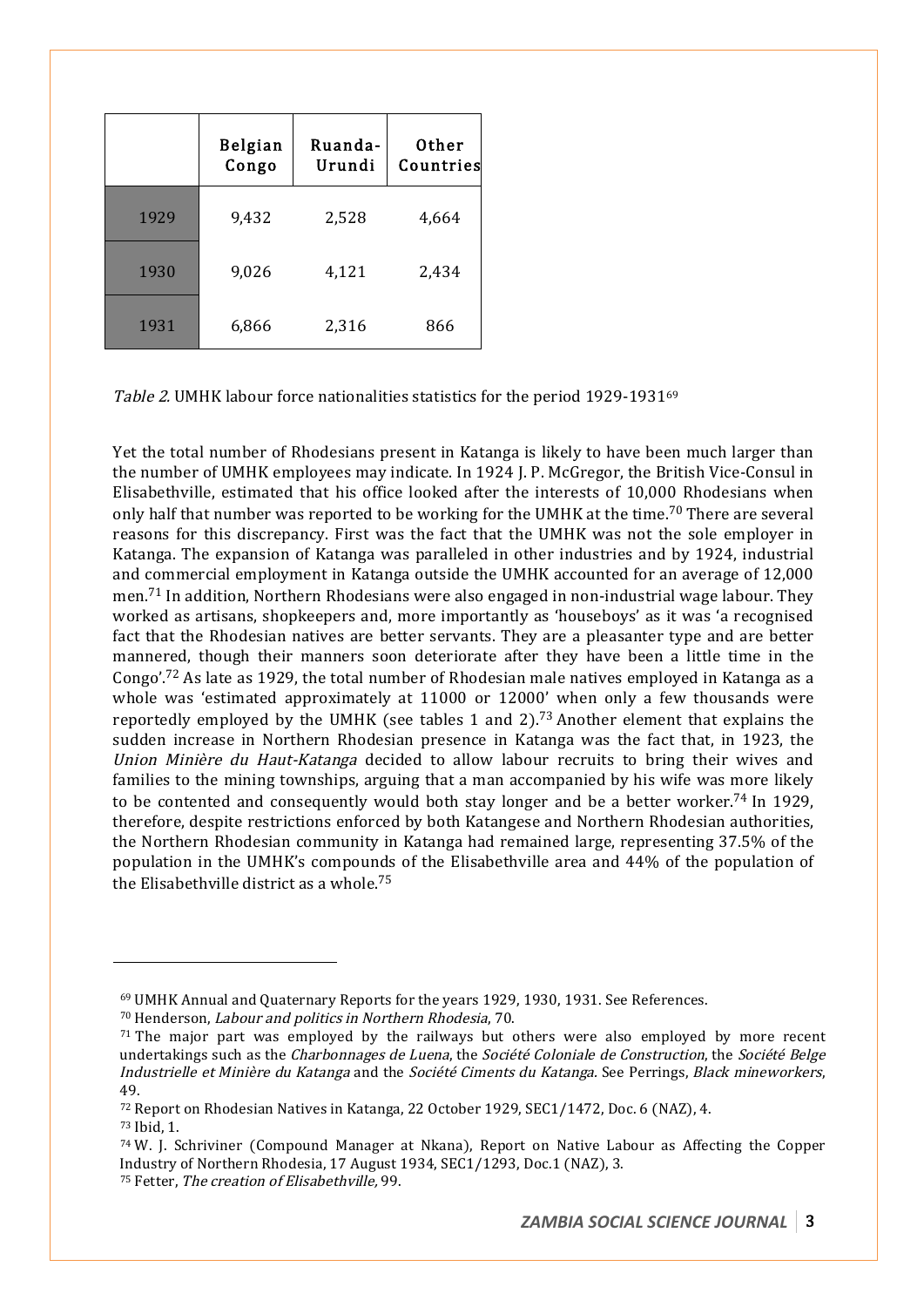#### The Change in the Direction of Labour Migration (1931-1940)

By the time Northern Rhodesian copper entered the world market in 1931, the onset of a severe depression dramatically reduced the price and demand for copper. In copper mining, the Depression years were 1929 to 1936, with copper prices starting to fall in mid-1930 and hitting bottom in 1932.76 Mining companies in both southern Katanga and Northern Rhodesia reacted to the slump in copper prices by curtailing production and reducing the size of their labour force. Recruitment for the Katanga mines in Northern Rhodesia, which had already been decreasing for some years, came to a final end on July 31, 1931. In addition more than twothirds of the UMHK workforce was laid off – the labour force was reduced from 16,000 to less than 5,000 Africans between 1930 and 1932 – with the Northern Rhodesians being especially targeted.77 The number of Northern Rhodesians settled in Katanga drastically reduced from an approximated population of 20,000 in 1929 to an approximated population of 7,200 in 1932.<sup>78</sup> In the meantime, due to the combined effect of the Depression and the repatriation of Northern Rhodesia-born miners from the Congo, workers started to flock in the Northern Rhodesian mines in such numbers that the latter were able to disband recruitment in 1932.<sup>79</sup> What had been the companies' dearest hope just a year or two before, now was almost an inconvenience as there were more voluntaries than the Northern Rhodesian mines could realistically accommodate. In addition, the Depression was eventually to close all of the Northern Rhodesian mines except Roan Antelope and Nkana, and even these two remaining mines sharply scaled back production.80 African employees on the mines, which had hit a peak of 31,941 at the height of the construction boom in September 1930, dropped to 6,677 at the end of 1932.<sup>81</sup> Gradually, however, the Depression lifted and the mines began to recover. Mufulira reopened in October 1933 and production facilities expanded at all three major mines. $82$  As the world moved towards war for the second time, the demand for copper rose and prices followed accordingly.<sup>83</sup> From then on the Copperbelt enjoyed a phase of sustained growth thanks to which Northern Rhodesia was firmly established as one of the world's major copper producers by 1945. Accordingly, between 1935 and 1941, employment on the mines rose from 13,734 to 27,602, which was still a few thousand less than it had been at its peak in 1930. This reflected the vastly increased scale of operations at Mufulira, the reopening of Nchanga, and significant expansion at both Roan Antelope and Nchanga.<sup>84</sup> At the same time, there were substantial improvements in underground conditions, so that in many mines the conditions in which men worked improved and remuneration for skilled labour increased, bringing about an era of increased stabilisation in the workforce.85

Yet, despite the seemingly clear-cut situation that has just been presented, it is, in fact, difficult to ascertain the precise timing of changes in the direction of labour migration at this time. It is

l

<sup>76</sup> Prices dropped precipitously from £112.635s per ton in 1929 to £27.25s per ton in February 1932. See White, 'Class struggle and cannibalism', 282; Parpart, *Labor and capital on the African Copperbelt*, 21.

<sup>77</sup> Fetter, The creation of Elisabethville, 123; Fetter, 'L'Union Minière du Haut-Katanga', 153; Perrings, Black mineworkers, 101; Roberts, A history of Zambia, 191.

 $78$  Report on Rhodesian Natives in the Katanga by the Acting British Vice Consul in Elisabethville as at December 31st 1932, 15 February 1933, SEC2/165, Doc. 18 (NAZ).

 $79$  Patrick O. Ohadike, Development of and factors in the employment of African migrants in the copper mines of Zambia (Manchester : Manchester UP [for] University of Zambia, Institute for Social Research, 1969), 1.

<sup>80</sup> Coleman, The Northern Rhodesia Copperbelt, 66.

<sup>81</sup> Ferguson, Expectations of modernity, 50; Ohadike (1969):1.

<sup>82</sup> Parpart, Labor and capital on the African Copperbelt, 21.

<sup>83</sup> Coleman, The Northern Rhodesia Copperbelt, 143.

 $84$  Ohadike, Development of and ractors in the employment of African migrants, 1.

<sup>85</sup> White, 'Class struggle and cannibalism', 283.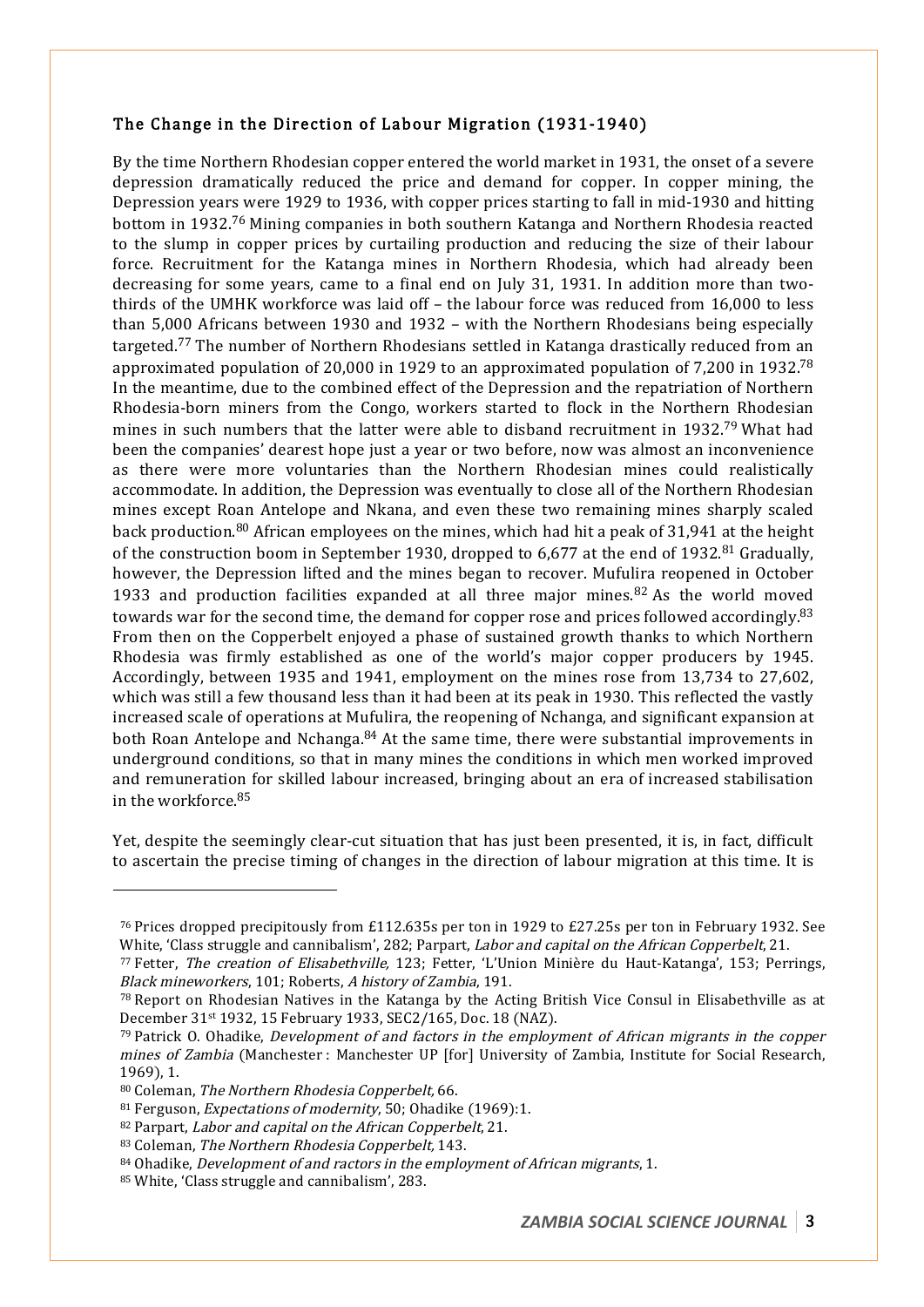even more difficult to assess its significance. Blurring the picture is the fact that official data on migrant labour for that period is sorely lacking. The Northern Rhodesian government, which was only interested in labour in as much as it permitted the laws of supply and demand to operate freely, was insulated from the realities of labour conditions until the first Copperbelt strike broke out in 1935, and even then it took an additional few years before anything happened to change this state of affairs.<sup>86</sup> Orde Browne, attempting to analyse labour conditions in Northern Rhodesia in 1938, found that labour problems had been ignored in government annual reports: 'Statistics of the movement of natives, analyses of contract, records of court cases under industrial legislation and similar particulars, are not to be found: wider aspects of the problem are hardly mentioned'. $87$  This haze of ignorance is a major handicap in attempting to quantify and analyse African labour before 1940. Henderson summarises the labour movements of the 1930s as follows:

> If it is possible to generalise about the wage-labour activities of Africans in the 1920s and 1930s, one might say that labour migration continued unabated and uncontrolled by the government. The direction of the migration changed, but the volume continued unchanged except by the economic slump of 1931-33.88

Henderson adds however that the exact number of ex-Katanga mineworkers who went directly to the Northern Rhodesian Copperbelt remains an 'open question'.<sup>89</sup> It is likely that the new market provided by the Copperbelt was seen as a potential life-belt by many of them, especially the inhabitants of the Luapula, who depended heavily on copper mining. In 1930, only 1,620 (or 25%) of the 6,420 voluntary mineworkers from Mweru-Luapula Province were estimated to have proceeded to southern Katanga while all the others were said to have proceeded to the Copperbelt.<sup>90</sup> The fact that the Northern Rhodesian government stayed largely unconcerned with labour issues until 1935 also meant that the composition and provincial origins of the original Copperbelt labour force is obscure. The fact that as many as 60% of the able-bodied Bemba men aged from 15 to 45 were reported to be away from their villages in 1931 seems to indicate that they constituted the bulk of the unskilled labour force.<sup>91</sup> Nyasaland also supplied a large number of workers.92

As for the Rhodesian presence in Katanga, it would be wrong to think that it was wiped out. Many Northern Rhodesians remained in Katanga throughout the 1930s. In 1933, though their number in the UMHK workforce had gone down so much that it became almost insignificant (there were 230 Rhodesian *and* Nyasaland natives employed by the UMHK at that time<sup>93</sup>), it was also reported that:

> There are some 3,000 male Rhodesian natives employed in the town itself, practically, if not all, domestic servants and office boys are Rhodesian. In addition there are between 350 and 450 Rhodesian natives who have settled in the villages round the town as market gardeners. They rent the ground from the

<sup>86</sup> Henderson, Labour and politics in Northern Rhodesia, 68.

<sup>&</sup>lt;sup>87</sup> G. St.J. Orde Browne, *Labour conditions*, para. 6, as quoted in Henderson, *Labour and politics in* Northern Rhodesia, 69.

<sup>88</sup> Ibid, 60.

<sup>89</sup> Ibid, 71.

<sup>90</sup> Macola, The Kingdom of Kazembe, 215.

<sup>91</sup> Coleman, The Northern Rhodesia Copperbelt, 65.

<sup>92</sup> Henderson, Labour and politics in Northern Rhodesia, 72

 $93$  Report on Rhodesian Natives in the Katanga by the Acting British Vice Consul in Elisabethville as at December 31st 1932, 15 February 1933, SEC2/165, Doc. 18 (NAZ).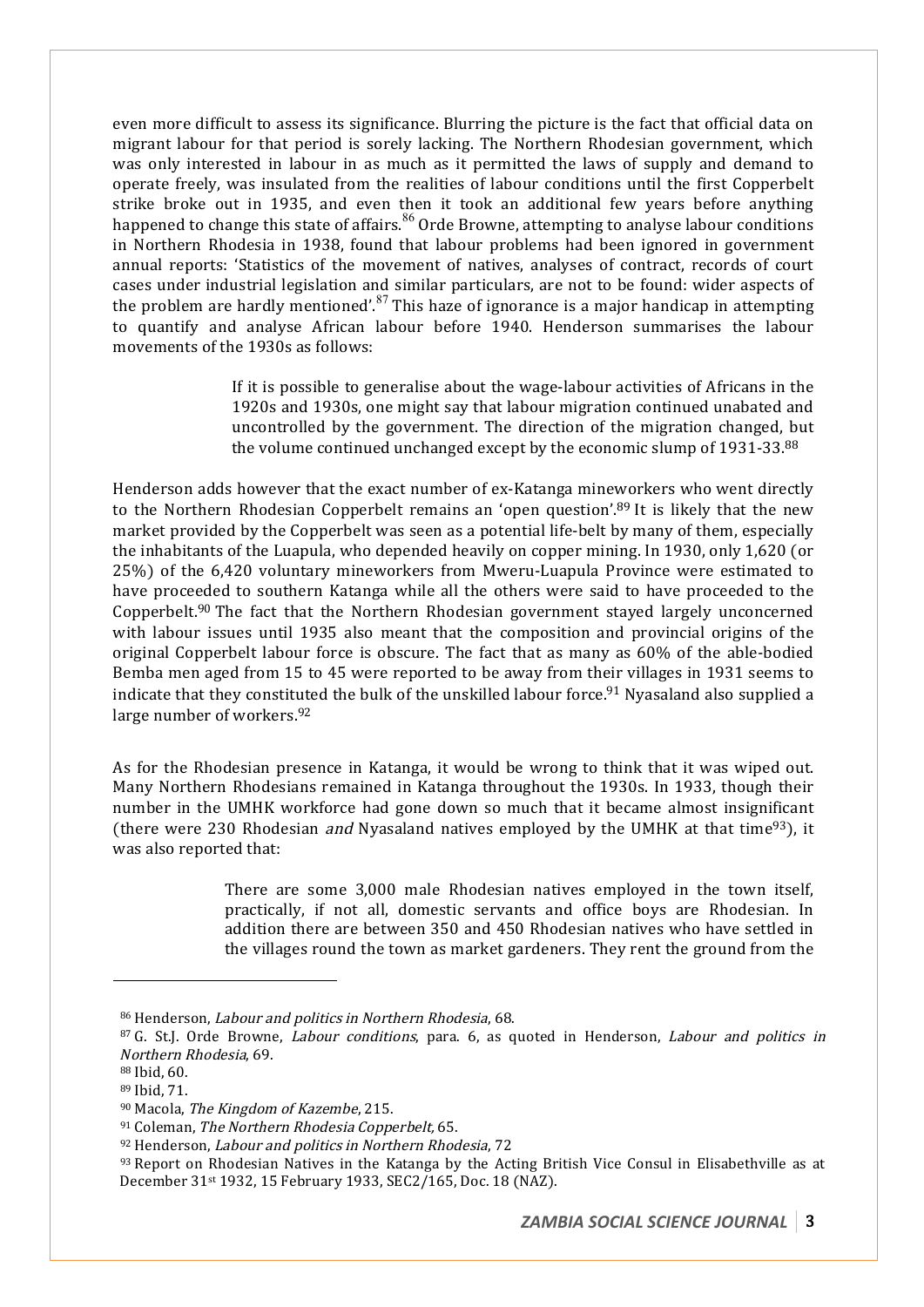Comité spécial and sell their produce in Elisabethville at the market which is held twice a week. $94$ 

This said, it is undeniable that there was net decline in Northern Rhodesian population and that the lives of those who chose to remain were becoming increasingly difficult. The Rhodesians remaining on the mines – now representing only 5% of the workforce – were reportedly 'mainly skilled or trained workmen who have long periods of service with the Union Minière behind them and who have been retained for this reason'.<sup>95</sup> For the rest of the Northern Rhodesians, those who were unemployed, independent workers, or who for whatever reason were not as immovable as the qualified miners, life in Katanga was markedly more uncertain. Belgian administrators attempted to pursue the same policy as the UMHK of reducing foreign presence in the native towns. Workers were expelled if they remained unemployed for more than a month. To cope with this situation, many jobless married men sent their families back to the villages, and many left Katanga altogether.<sup>96</sup> Yet, the fact that there had been a Northern Rhodesian presence in Katanga for two decades made sure that there would a significant number of Northern Rhodesians 'visitors', as workers would regularly come and gauge their working possibilities. In 1930-31 alone, the British Vice Consulate in Elisabethville registered 4,480 Northern Rhodesian men who left Katanga, while 3,652 new arrivals took their place.<sup>97</sup> The exact fluctuation in volume of Northern Rhodesian 'visits' is difficult to ascertain but their numbers reportedly went from 110 in 1931 to 1,335 in 1932.<sup>98</sup> Even where numbers are lacking, the evidence of cultural exchange attest to the volume of cross-border migration. Religious movements, witch-finding movements, and new dance fads crossed the border regularly.<sup>99</sup> Particularly telling is the ease with which Kitawala (or Watchtower), a millenarian movement widespread in Southern Africa, penetrated Katangese circles to the dismay of the colonial administration. Conditions of insecurity and economic distress and the constant threat of expulsion made Northern Rhodesians particularly receptive to Kitawala teachings.<sup>100</sup> Even more revealing is the ease with which rumours spread across borders. Luise White offers a detailed study of how one such rumour relating to vampire men (known as *banyamas* in Northern Rhodesia and as *batumbula* in the Congo) gained momentum in both Copperbelts between 1930 and 1964. Following stories of 'mysterious' disappearances, strangers, European doctors, corpulent administrators, prospectors, surveyors and tourists were all highly suspected of being banyamas. In her Speaking with Vampires, White not only shows how these stories were to a large extent a symptom of the 'mood' of dissatisfaction and confusion among the African population in a period of deep economic recession, but she also points out how these stories, which were widespread in an area encompassing Katanga and all of the former BSAC territories, were also extremely similar in the way they were told and the elements that they comprised.<sup>101</sup> The prevalence, pervasiveness and similarity of these stories are another indicator of the extent to which people penetrated colonial borders at the time.

<sup>94</sup> Ibid.

<sup>95</sup> Ibid.

<sup>96</sup> Fetter, The creation of Elisabethville, 126-127.

<sup>97</sup> Ibid.

<sup>98</sup> Report on Rhodesian Natives in the Katanga by the Acting British Vice Consul in Elisabethville as at December 31st 1932, 15 February 1933, SEC2/165, Doc. 18 (NAZ).

<sup>99</sup> White, 'Class struggle and cannibalism', 276.

<sup>100</sup> For a detailed study of the development and impact of the Kitawala movement in Katanga and Southern Africa, see Higginson, John, 'Liberating the captives: Independent watchtower as an avatar of colonial revolt in Southern Africa and Katanga, 1908-1941' Journal of Social History, 26, no. 1 (1992).

<sup>101</sup> See White, 'Class struggle and cannibalism' and Mwelwa C. Musambachime, 'The impact of rumor: The case of the Banyama (Vampire Men) Scare in Northern Rhodesia, 1930-1964' The International Journal of African Historical Studies, 21, no. 2 (1988).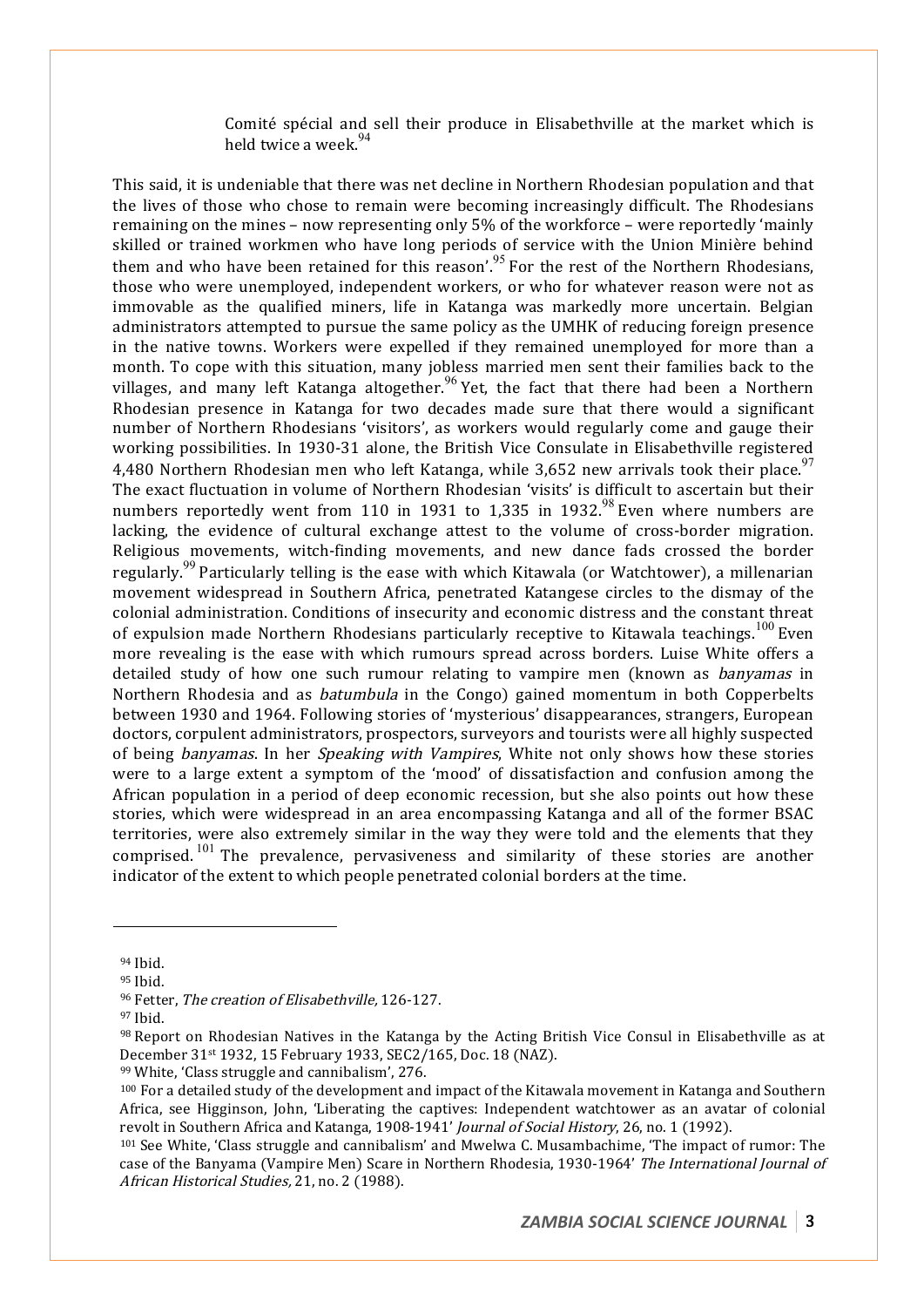## Trade and Markets

In the wake of the burgeoning mining industry, another catalyst for migration and economic interdependence received an enormous boost: trade. Trade was not a colonial innovation. The fact that trade predates the establishment of the copper industry is well supported by archaeological and literary evidence. Both point to the existence, from at least the beginning of the second millennium, of extended regional trade systems thanks to which subsistence and prestige goods – not least among which was copper – travelled widely. As for the ravages of the infamous trade in ivory, slaves and rubber that peaked in the late nineteenth century, they too are well known and documented.<sup>102</sup> Yet these types of trade, extensive though they might have been, were of a different kind than the large-scale, institutionalised and wide-ranging marketing that developed in the Copperbelt in the early twentieth century. The latter came about as a direct result of the creation of large clusters of population that were entirely dependent on rations or marketed food.103 In other words, the growth and development of large-scale trade in African foodstuff in the Copperbelt was a by-product of industrialisation and urbanisation.

#### Feeding Katanga: An Alternative to Migrant Labour

Despite their (eventual) economic expansion, neither Katanga nor Northern Rhodesia were renowned for the diversity of their economy. In a regional survey carried out in 1960, the Northern Rhodesian Copperbelt was described as 'a compact economic oasis with seven springs, surrounded by a most extensive economic desert'. <sup>104</sup> Agriculture was particularly underdeveloped. Only very few areas of Northern Rhodesia were made use of to produce some international market-oriented crops; tobacco was grown in the east of the country, in the Fort Jameson (Chipata) area, and small amounts of coffee were produced by plantation agriculture in the Abercorn area (Mbala) in the north-east.105 So if Northern Rhodesia was used as a labour reservoir, it was considered to have little chance of becoming a grain one. And yet, for a while, it came to play just that role for the mines of Katanga.

During the first decade of the twentieth century, the newly opened mines of Katanga were in great need of large quantities of foodstuffs to feed their new workforce. However the mining area of the Haut-Katanga, a high-plateau area (1,200 to 1,800 metres) with sandy soils, did not <sup>a</sup> priori offer favourable conditions for agriculture.<sup>106</sup> Southern Katanga in general, though it did contain small strips of fertile land, was characterised by what Bogumil Jewsiewicki calls 'a nearabsence of extensive areas capable of supporting large-scale mechanised agriculture'.107 The

<sup>&</sup>lt;sup>102</sup> See Jan Vansina, 'Long-distance trade-routes in Central Africa' The Journal of African History, 3, no. 3 (1962); Richard Gray & David Birmingham, 'Some economic and political consequences of trade in Central and Eastern Africa in the pre-colonial period' in Richard Gray & David Birmingham (eds.), Pre-colonial trade: Essays on trade in Central and Eastern Africa before 1900 (London: Oxford UP, 1970); Pierre De Maret, 'Sanga: New excavations, more data and some related problems' The Journal of African History, 18, no. 3 (1977).

<sup>103</sup> Vellut, Jean-Luc, 'Rural poverty in Western Shaba, c.1890-1930' in Robin H. Palmer & Neil Parsons (eds.), The roots of rural poverty in central and Southern Africa (Berkeley: University of California Press 1977), 301.

<sup>104</sup> Special Commissioner to Ministry of Land and Natural Resources in Ndola, Report on a Regional Survey of the Copperbelt, 1 February 1960, WP1/2/64, Doc. 19 (NAZ).

<sup>105</sup> Clegg, Race and politics, 36; Henderson, Labour and politics in Northern Rhodesia, 12.

<sup>106</sup> Robert, Le Katanga physique, 140.

<sup>107</sup> Bogumil, Jewsiewicki, 'Unequal development: Capitalism and the Katanga economy, 1919-1940' in Robin H. Palmer & Neil Parsons (eds.), The roots of rural poverty in central and Southern Africa (Berkeley: University of California Press 1977), 318.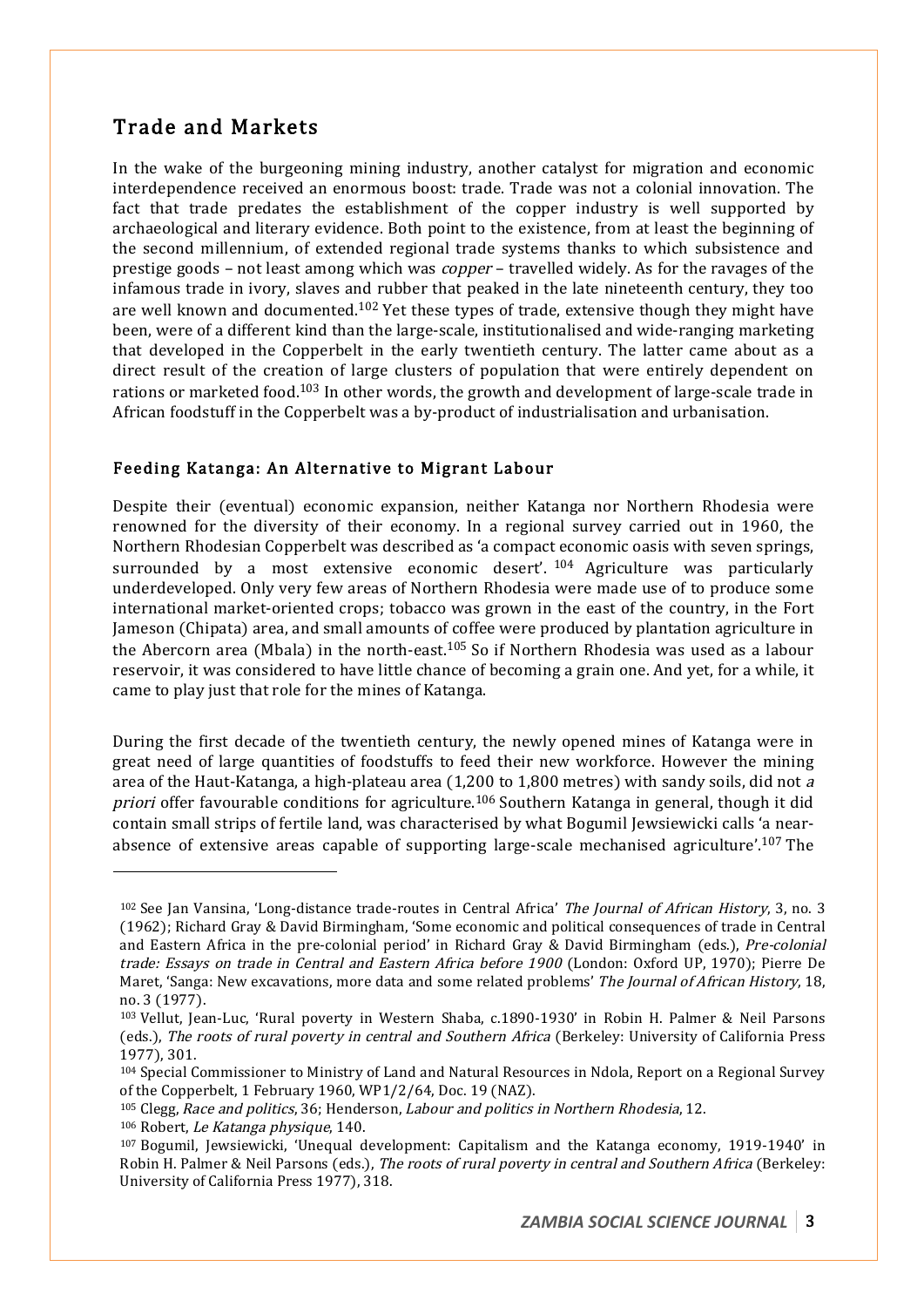nearest areas with agricultural potential were the Kamalondo plain in the north along the Lualaba River and the Luapula-Moëro (Mweru) plain in the north-east. These, however, in the absence of river routes or railways, were too difficult to reach.<sup>108</sup> Eventually, after several measures taken to deal with this problem locally, such as the attempt to build up a substantial European farming community,109 proved unsuccessful, it became imperative to find new foodsupplying areas. One of the most immediate candidates was Northern Rhodesia. Northern Rhodesia had means of transportation, and since the Katangese mines were already tapping into Northern Rhodesian labour reserves, it was not much of a stretch to include foodstuffs into the deal as well. Accordingly, in March 1911, *Robert Williams & Co.* concluded a major agreement with the firm of King and Werner in North-Western Rhodesia, under which the latter was contracted to supply the mines with the bulk of their requirements of both grain and beef.<sup>110</sup> These were, for the most part, raised by white immigrants, mainly Afrikaners from South Africa, who had begun to settle in Northern Rhodesia in the years that followed the Boer War. They were strung out along the railway that ran from Livingstone to Broken Hill, which happened to run through a tsetse-free and relatively fertile belt. The Katanga market expanded rapidly after the railway reached Elisabethville in 1910. Between 1911 and 1915, the white farmers of Northern Rhodesia were supplying most of the foodstuffs – cattle and maize – that fed the miners in Katanga.111 In turn, Katanga, though it never represented a very large market (exports to it from Northern Rhodesia averaged about 50,000 bags per year in 1911-15 and peaked at around 100,000 in 1927), became the main outlet for all Northern Rhodesian producers for nearly two decades.112 A prominent settler commented in 1913 that the Katanga mines had been 'the saviour of this country; but for them I don't know what would have become of us'.113

Africans too produced foodstuffs for Katanga, especially in the region where – incidentally – the bulk of the Katanga Rhodesian labour force came from: the Luapula. The Mweru-Luapula region emerged as an important food supply area for the same reason that it emerged as an important labour supply area: its geographical proximity to the growing industrial sites of Katanga.<sup>114</sup> Fish, in particular, became the winning asset of the Mweru-Luapula. The Mweru-Luapula had no shortage of water, hosting or being adjacent to three lakes (Lake Mweru, Lake Tanganyika and Lake Bangweolu), two rivers (the Luapula River and the Kafue River) and the Lukanga swamps. The volume of trade between the lower Luapula valley and the Katangese mining towns increased substantially between 1912 and 1915.115 By 1927, the urban population of southern Katanga – the main market for Luapulan fish throughout the colonial era – seems to have consumed 'some 500 tons of fish worth £5,000 and nearly the same quantity of native flour

<sup>108</sup> Jewsiewicki, 'Unequal development', 318-321.

<sup>109</sup> In 1911, as part of an attempt to boost the settling process in Katanga, farms were created along the railway lines and Belgian settlers were dispatched to Katanga. These ventures were not as successful as they could have been mostly because farming and agriculture were still acted upon as less of a priority compared to the development of the mining industry. See Robert, Le Katanga physique, 124; Comité Spécial du Katanga, 236.

<sup>110</sup> Perrings, Black mineworkers, 19.

<sup>111</sup> Henderson, Labour and politics in Northern Rhodesia, 11-12; Roberts, A history of Zambia, 177; Mwelwa C. Musambachime, 'Escape from tyranny: Flights across the Rhodesia-Congo boundary 1900- 1930' Transafrican Journal of History, 18 (1989), 153-54.

<sup>112</sup> Kenneth P. Vickery, 'Saving settlers: Maize control in Northern Rhodesia' in Journal of Southern African Studies, 11, no. 2 (1985), 215.

<sup>113</sup> Livingstone Mail, 5 December 1913, as quoted in Vickery, 'Saving settlers', 215.

<sup>114</sup> Mwelwa. C. Musambachime, 'The role of Kasenga (Eastern Shaba) in the development of Mweru-Luapula Fishery' African Studies Review, 38, no. 1 (1995), 57.

<sup>115</sup> Ibid, 55-56.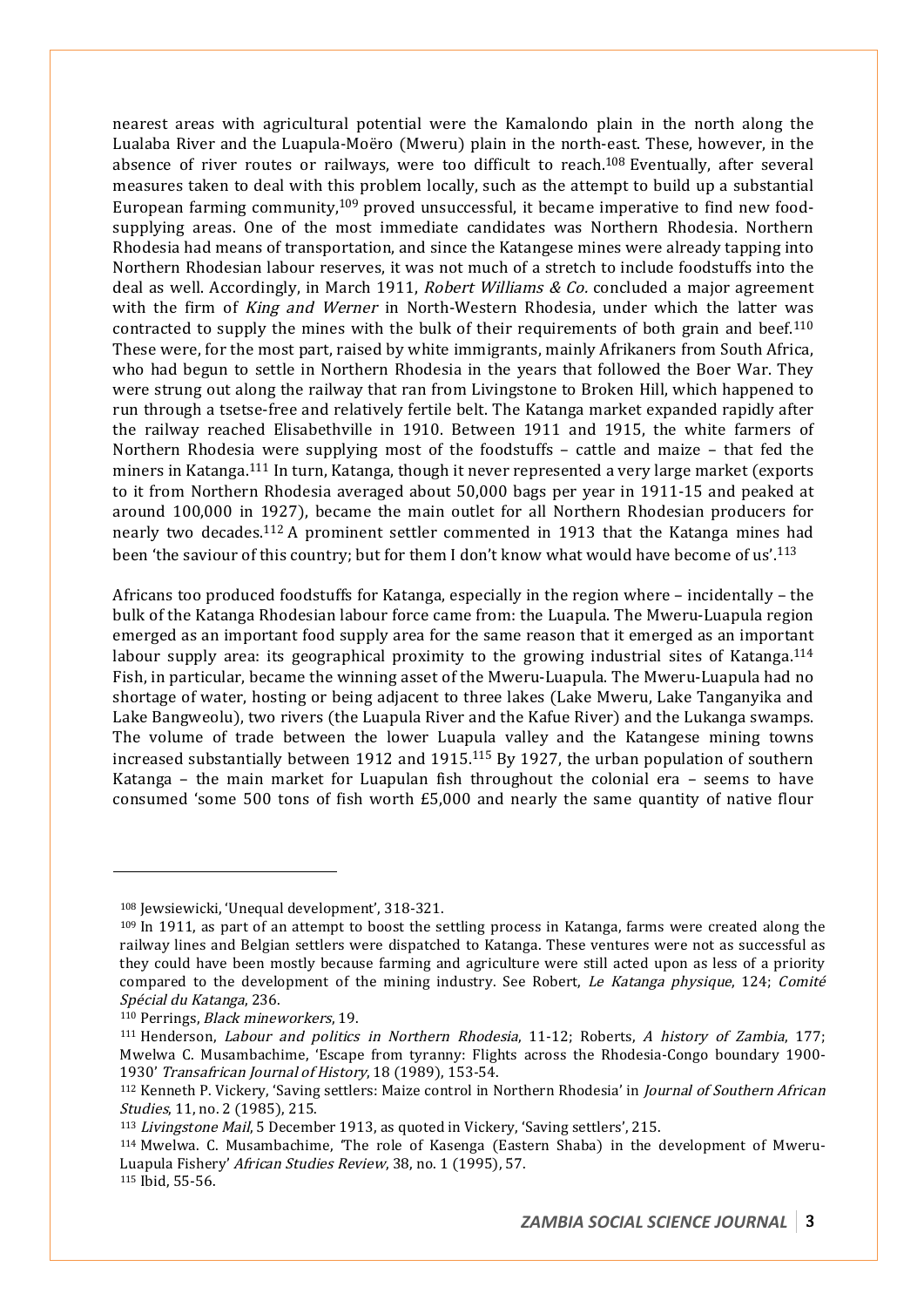valued at £600'.116 Though unstable (it depended on the prosperity of urban markets) the fishing industry brought the lower Luapula valley a new relative prosperity in the late 1920s. The Depression and the abrupt reduction in the demand for fish was to affect this business rather badly but the Second World War, increasing as it did the demand for copper and consequently for fish, allowed fish exports to southern Katanga to return to the same level as the late 1920s. In this way, fishing became an alternative to wage employment for a growing percentage of the residents of the Mweru-Luapula and allowed them to vary the ways in which they could make a living.117

In the 1910s and 1920s, the volume of food supplies imported and consumed in Haut-Katanga rose steadily, concurrently with the number of industrial workers employed in the region. In 1917-19 food consumption in Haut-Katanga was around 8,000 to 10,000 tonnes, of which probably 40 to 50 % was produced locally, the remainder being imported.<sup>118</sup> However, the constant increase in the demand for food during the 1920s and the desire to make the Katangese economy less dependent on the Rhodesias, led the Katangese authorities to gradually review their agricultural strategy and search for new supply areas within the Belgian colonies. One crucial development in this regard was the opening up of new railway lines.<sup>119</sup> On 12 July 1928 the Chemin de fer du Bas-Congo au Katanga (BCK), which linked Bukama, near the copper mines, to Port-Francqui (now Ilebo) in the neighbouring province of Kasai, was inaugurated. Then in 1931, the Tenke-Dilolo line linked the BCK to the Benguela railway of Portuguese Angola, and hence opened up Upper Lulua. These new lines, in addition to constituting a new export route for Katangese copper, not only enabled Kasai and Lulua respectively to send foodstuffs to the Haut-Katanga for the first time, but also contributed largely to boosting agricultural production in Katanga itself.<sup>120</sup> Throughout the 1920s and culminating in 1928 with the appointment of a new Governor of Katanga, Gaston Heenen, practical measures were implemented with a view to making local food-production self-sufficient: experts were called out, cattle was imported, experimental farms were created and market gardens, cultivated and overseen by 'agriculteurs indigènes' were developed around Elisabethville, Jadotville, Lubudi, Albertville and Sakania.121 The decisive turning-point came in 1934 when it was agreed that the province of Katanga should be divided into two *zones agricoles* (Tanganika and Upper Katanga). These new zones were in turn subdivided into regions économiques designated as producers of food for the urban centres. In theory, the Tanganika zone was to be self-sufficient while the Upper Katanga zone would be supplied from Kasai and Lomami.<sup>122</sup> With the province so divided

<sup>120</sup> Comité Spécial du Katanga, 255-256.

<sup>116</sup> W. Owen, Kawambwa Sub-District, annual report, 1927, encl. in E. Sharpe, Mweru-Luapula District, annual report, 1927, ZA7/1/11/8 (NAZ), as quoted in Macola, The Kingdom of Kazembe, 216.

<sup>117</sup> Macola, The Kingdom of Kazembe, 216; Gordon, Nachituti's gift, 68; Henderson, Labour and politics in Northern Rhodesia, 62. For a detailed study of fishery in the Mweru-Luapula, see Gordon, Nachituti's gift. <sup>118</sup> Jewsiewicki, 'Unequal development', 320.

<sup>&</sup>lt;sup>119</sup> To be noted that several minor railway lines were built between 1910 and 1918. In 1910, the *Chemins* de Fer des Grands Lacs Africains (CFL) brought a railway from Kindu, on the Lualaba River, to Kongolo further down the river which made the transport of goods to Bukama possible. Then the Kabila-Albertville line, which linked Lake Tanganyika to the Lualaba was completed in 1915, and the construction of a line from Kambove to Bukama in 1918 meant that the Lomami and Tanganika districts as well as eastern Katanga were reachable. In the period 1921-5 supplies from these areas increased by 18 per cent. There were no further extensions until 1928. See Jewsiewicki, 'Unequal development', 319-322.

<sup>121</sup> Ibid, 243-261.

<sup>122</sup> Jewsiewicki, 'Unequal development', 326-330. The Chamber of Commerce of Elisabethville described the project to the Minister of Colonies as follows 'Il s'agit de distinguer les agglomérations urbaines des agglomérations agricoles. Les premières grouperont les travailleurs et artisans employés à la ville. Les besoins de cette catégorie spéciale d'indigènes influenceront la conception des agglomérations nouvelles et leur prêteront un caractère propre. Les secondes grouperont les petits cultivateurs, qui jouiront du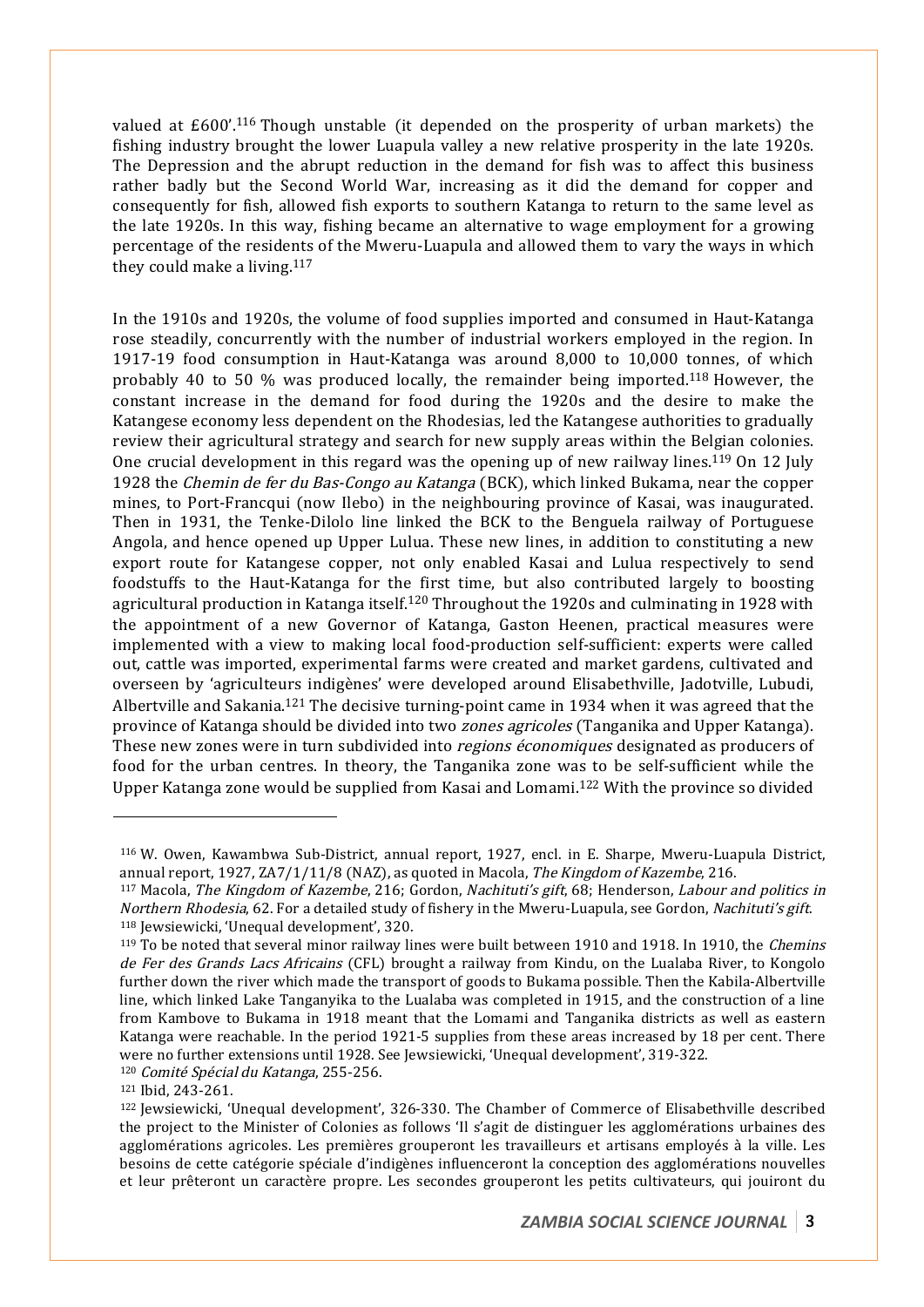into 'specialised' ('urban' or agricultural') units, the scheme was successful in diminishing Katanga's dependence on southern African farmers. Imports of maize and maize meal from the south continued to create some competition, but after 1930, Northern Rhodesian farmers, aware that they were rapidly losing the Katanga market, diverted their attention to the protected home market that the development of the Copperbelt offered them.123 In this way, while before the Depression neither the administration nor the big companies assumed direct control over the food and labour markets, during and after the depression both became much more domineering. In Jewsiewicki's words:

> the big companies in Katanga, wanted to lower the cost of living, and especially the total costs of the industrial Labour force, by a general lowering of agricultural prices and by offering high industrial wages, which would produce a supply of labour greater than the demand. In this way, the development of African market gardening, the first supplies of foodstuffs from Kasai all went hand in hand with the new labour-recruiting missions of the UMHK and the policy of labour stabilisation.124

#### A Vibrant Sub-economic Culture: The Market

The end of Katanga's total dependence on Northern Rhodesia by no means put an end to crossborder commercial interaction, for the constant flow of travellers and the high concentration of population that the copper industry induced was accompanied by an automatic mushrooming of markets in every important mining town. By 1930, markets had become an important enough part of the economic life of the Copperbelt for the colonial administration of Northern Rhodesia to enforce regulations. These stipulated that that '(1) all markets established in a municipality or township shall be under the control and management of the local authority' and that '(2) all markets established by a native authority shall be under the control and management of the native authority'.125 With these clauses, Northern Rhodesian authorities sanctioned the creation of markets on a more or less spontaneous basis, leaving local authorities to decide the shape these markets would take and how they would be organised. Copperbelt markets were to be copied on the Congo model in which inhabitants from the surrounding country could bring in dried fish, mealie, etc., for sale.<sup>126</sup> By the 1940s, the Copperbelts had become the home of the largest market complex in Central and Eastern Africa.<sup>127</sup> I.D.S. Mackigan, the District Officer for Chingola, gave a vivid description of the market in Bancroft in 1954:

> African life at Bancroft centres round the market, which stands close by the largest of the Contractor's Compounds. Many African traders from Kasompe African township, Chingola bring their wares here; and fish traders from the

<sup>126</sup> Ibid.

.

lopin de terre qui leur sera concédé moyennant une certaine obligation de défrichement et de mise en valeur'. See Dubois and Dewailly on behalf of the *Comité de la Chambre de Commerce* of Elisabethville to the Minister of the Colonies, 1 June 1932, A.I., 1390, Dossier 2, II-B-11, Annex (Brussels African Archives), 2.

<sup>123</sup> Vickery, 'Saving settlers', 215.

<sup>124</sup> Jewsiewicki, 'Unequal development', 324-325.

<sup>125</sup> Draft Markets Ordinance, 19 May 1930, SEC2/263, Vol. I, Doc. 7 (NAZ).

<sup>127</sup> In late 1959 there were 21 markets in the seven towns of the Northern Rhodesian Copperbelt. See Marvin P. Miracle, 'African markets and trade in the Copperbelt' in Paul Bohannan & George Dalton (eds.), Markets in Africa (Evanston: Northwestern UP, 1965), 698-99; Robert I. Rotberg, 'Rural Rhodesian markets' in Paul Bohannan & George Dalton (eds.), Markets in Africa (Evanston: Northwestern UP, 1965), 585-86.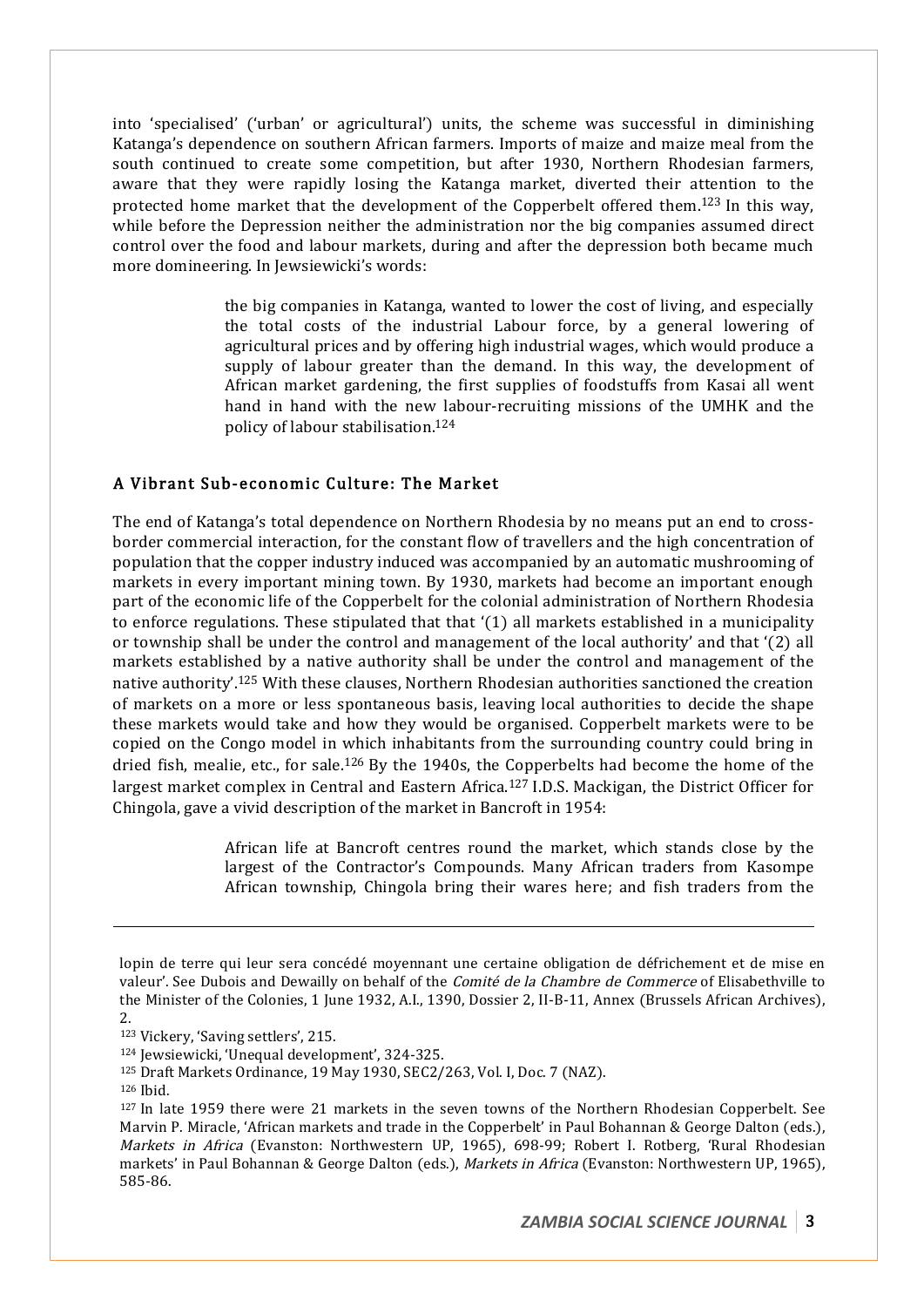North and West, peanut vendors, salad oil sellers, men who boil up old bones and meat. All these traders operate in the open air or from small thatched booths. On a market day the scene is gay, animated and noisy, against a background of bright clothes for sale hung out upon lines or spread upon the ground.<sup>128</sup>

The markets were the main, if not the sole, source of food for the African population in the mining towns. In 1960 a regional survey of the Northern Rhodesian Copperbelt revealed that there were 120,460 'natives' in employment in all the towns of the Copperbelt, that their total number was nearing 300,000 and that approximately the same number did their shopping 'on the Copperbelt itself<sup>129</sup> If markets were an important internal business, they were also very much an international one. In his social and economic study of the Copperbelt markets of 1947, V.W. Brelsford notes how the Copperbelt not only acted as a magnet to labour but also attracted 'traders of all types, even from as far afield as Senegal, Gambia and Nigeria'.130 However, the most represented foreign group on the Northern Rhodesian Copperbelt was, unsurprisingly, the Congolese. On a day a random count was operated in the largest market of the Copperbelt, that of Mufulira, it appeared that fourteen out of the twenty-four sellers were Congo natives.131 In the same market, the Congo was also the main source of supply including many seasonal commodities such as mushrooms, maize, shallots, cassava root and leaves, potatoes of several types, and wild roots. It was calculated that the Copperbelt market in a normal year absorbed about 3,000 bags of cassava, practically all of which came from the Congo.<sup>132</sup> This, Brelsford argues, is partly due to the fact that 'Mufulira (…) is the nearest market to the Congo, so that most of the village produce comes from over the border. The tribe in the nearby area of Katanga Province of the Congo is also Lamba and among them are settled a number of Northern Province Rhodesian Natives such as Chisinga, Ushi and Bemba'.133 Northern Rhodesians too made use of the Katangese markets. It was noted in 1933 that the Solwezi people, who were a bit more isolated from the Copperbelt economic centres than other groups, still found 'a ready market for produce of all kinds at Kapushi Mine in the Congo where a large number of natives are employed by the Union Minière'.134 In the 1930s, the gradually improved network of roads in Katanga also made the travelling of people and goods easier as was the expressed intention of the Katangese authorities that were keen to drain 'à notre profit les activités neuves de la Rhodésie du Nord' and to present the cities of Katanga as 'les foyers du centre minier de l'Afrique' by welcoming the 'trafic des touristes et des gens d'affaires de la Rhodésie vers le Katanga et vice versa'.135

As they expanded, markets generally showed an increasing degree of professionalisation of market skills, generating more and more movement across the border. Peddlers, hawkers and traders of all kinds, some of whom were European or Indian, carried goods across the border

<sup>128</sup> I. D. S. Mackigan, Chingola District Officer, Tour Report N.1, 1954, WP1/2/18, Doc. 8 (NAZ).

<sup>129</sup> Special Commissioner to Ministry of Land and Natural Resources in Ndola, Report on a Regional Survey of the Copperbelt, 1 February 1960, WP1/2/64, Doc. 19 (NAZ).

<sup>130</sup> William V. Brelsford, Copperbelt markets: A social and economic study (Lusaka: Government Printer, 1947), 12.

<sup>131</sup> Ibid, 93.

<sup>132</sup> Ibid, 44, 58, 93.

<sup>133</sup> Ibid, 93.

<sup>134</sup> Secretary for Native Affairs to the Chief Secretary, 25 September 1933, SEC2/263, Vol. I, Doc. 56 (NAZ). <sup>135</sup> The Katangese authorities were keen to drain 'the new activities of Northern Rhodesia for our benefit' and to present the cities of Katanga as the 'focal points of the African mining centre' by welcoming the 'traffic of tourists and businessmen from Rhodesia to Katanga and vice versa'. See Dubois and Dewailly on behalf of the *Comité de la Chambre de Commerce* of Elisabethville to the Minister of the Colonies, 1 June 1932, A.I., 1390, Dossier 2, II-B-11 (Brussels African Archives), Annex : 8.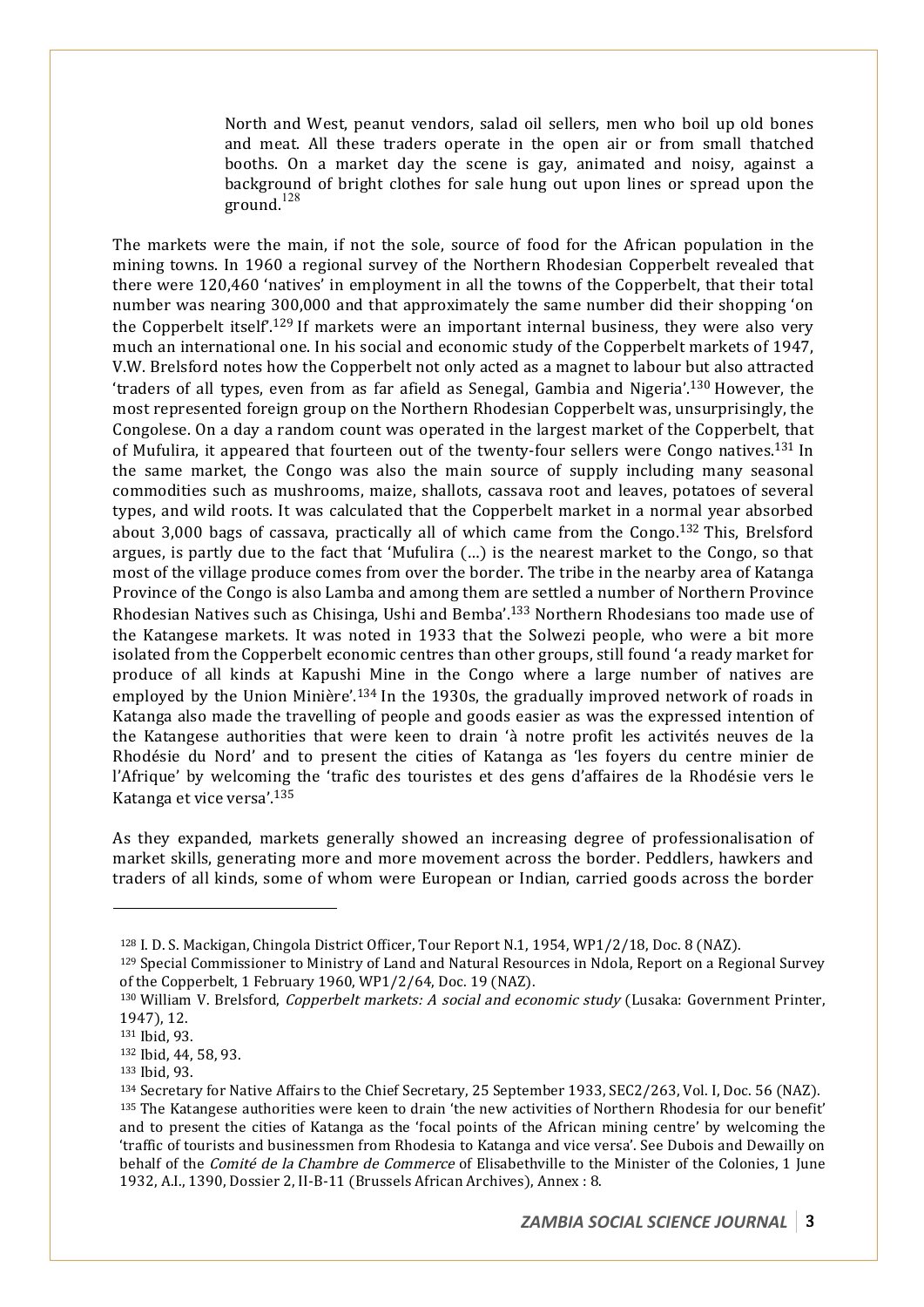into Katanga and sold them for less than in Katanga's newly opened shops. Fish, especially dried fish, from the Mweru-Luapula continued to be a convenience food much in demand on both Northern Rhodesian and Katangese Copperbelts, though the former was a much more important consumer than the latter.136 African individuals also spontaneously travelled to the nearest market, no matter which side of the border it happened to be, to trade the products of their land. This phenomenon took such proportions that it occasionally became the source of friction. The fact that Africans could to some extent decide where to do their shopping, and usually did so where it was most advantageous to them, was not necessarily to the advantage of permanent shops, or indeed to the advantage of the national economies. Measures taken to deal with these issues could be really unpopular. Some sources suggest that one reason for the very first strike that broke out on the Northern Rhodesian Copperbelt, in 1935, was that, between 1934 and 1936, the Belgian Congo border was closed to all Northern Rhodesian trade and produce, ostensibly as protection against foot and mouth disease.137 An annual report for the Native Affairs Department mentioned that:

> restrictions imposed by the Government of the Belgian Congo on the transit of produce of every description across the Pedicle have for the time being practically killed the former flourishing fish trade conducted by natives of the Northern Province with the copper mines and the Congo. At Fort Rosebery, where it used to be a common thing to see large numbers of natives on bicycles laden with fish making for the copper mines, not a single permit was issued during the year.138

Without the option of engaging in trade, the dependence of individuals on wage labour became all but absolute. As Perrings argues, 'it would thus seem reasonable to suggest that what occurred in 1935 was indicative of the cumulative resentment of those who had experienced (…) major blows to their capacity for economic survival within a comparatively short space of time'.139 This episode highlights the extent to which cross-border trade had become both voluminous and geopolitically significant.

## Conclusion

l

One could draw many parallels between the early development of Northern Rhodesia and Katanga. Both territories were formed and started their existence under the aegis of large companies. Both eventually became the economic neuralgic centre of their country. The population of both was deeply involved in mining, both in their own territory and each other's. Yet the extent to which their histories interpenetrated is easy to overlook quite simply because they cannot be made to fit a structured timeline of events. Developments on either side happened at a different pace, sometimes separately, sometimes not. The overall picture is - to put it candidly – messy. Yet the early decades of Copperbelt development can perhaps be divided into three more or less distinguishable – though by no means time definite – 'subperiods'. The first 'sub-period' is characterised by the rise of Katanga as a major copper

<sup>139</sup> Perrings, 'Consciousness and proletarianization', 49

<sup>136</sup> Beef was more readily available in Northern Rhodesia. Therefore, fish were not considered an essential item in worker's rations, as they were in the Belgian Congo. See Gordon Nachituti's gift, 70.

<sup>137</sup> Charles Perrings, 'Consciousness and proletarianization: An assessment of the 1935 Mineworker's Strike on the Northern Rhodesian Copperbelt', Journal of Southern African Studies, 4, no. 1 (1977), 40-41.

<sup>138</sup> Department of Native Affairs of Northern Rhodesia, Annual Reports (1934), pp.21-22 as quoted in Perrings, 'Consciousness and proletarianization', 49.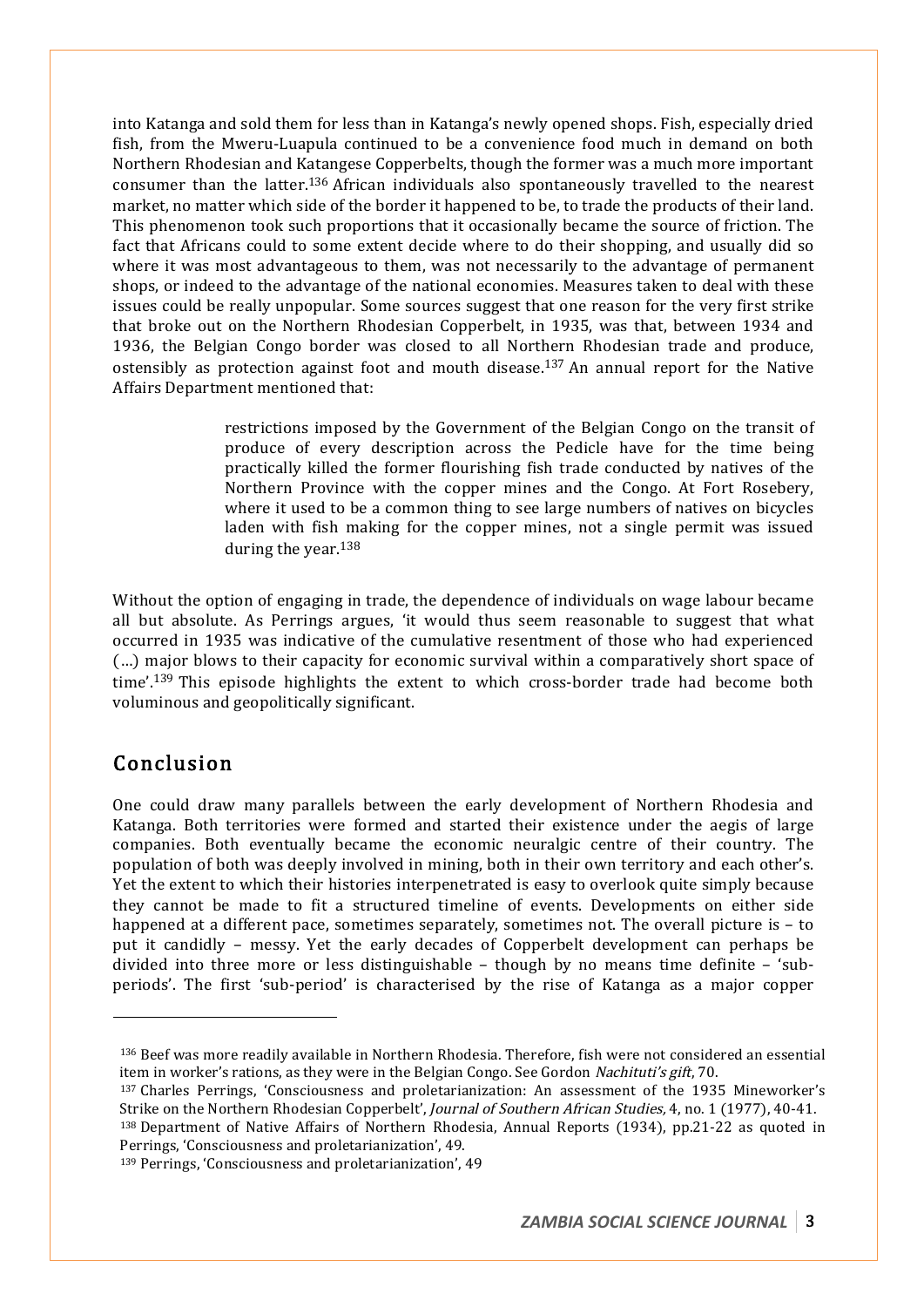producer on the one hand, and economic stagnation in Northern Rhodesia on the other. The second is characterised by the rise of Northern Rhodesia as a competing mining power and the gradual withdrawal of Katanga from its situation of economic dependency on British Africa. Finally the third 'sub-period' is characterised by the Depression of the early 1930s, which not only had the effect to accelerate some of the trends of the second period but also caused crossborder movements to intensify.

Throughout the late 1910s and the early 1920s, at the time when Northern Rhodesia's industrial economy was relatively stagnant, Katanga relied almost exclusively on Northern Rhodesian labour and foodstuffs. Yet the constantly rising labour and food needs of the Katangese mines coupled with the take-off of mining in Northern Rhodesia in the late 1920s, left Katanga in a conundrum to which there were two possible solutions. The first was the abandonment of the migrant labour policy, which could only be achieved through improvements in production techniques and the creation of a stabilised, skilled labour force. The second was to force extensive rural areas to engage in agricultural production. Thanks to the policy of compulsory cultivation, and thanks also to the fact that the railway network was finally completed on the eve of the Depression, Katanga's reliance on Northern Rhodesian labour and foodstuffs diminished until, with the onset of the Depression, it became marginal. In addition, the Depression, despite the Copperbelt's subsequent recovery, had rather profound effects on the African labourer. For, in a matter of months, the latter suddenly lost its leverage in the labour market. As a result, it appears that the Depression served to make the border more porous than it had been before. As employment opportunities dried up throughout southern Africa, people of all origins crisscrossed the border between Belgian and British Africa in search of better wages or better options of making money.

Unfortunately, neither the Belgian nor the British colonial government seem to have concerned themselves excessively with the numerical details of African migration in those early years. As a result, knowledge about the actual volume of labour migration in this period is patchy. Yet we may venture two large generalisations. First the master narrative that posits a clear-cut transition from the 'classic' short-term and cyclical migrant system to stabilisation and urbanisation, does not seem to be supported by the evidence. Instead of simple evolutionary dualisms, we are faced with complex shifts in patterns of mobility between urban and rural areas and between countries. Second, African migrants were by no means passive victims of an all-powerful mining industry. So far as possible, they chose their employer since both wages and working conditions varied considerably. This caused African labourers, artisans and hangers-on to crisscross the border for many decades, which they did without following any set pattern. As Luise White put it:

> These movements must be added to the picture of African labour – the jigsaw puzzle again – (…) in which African workers' gossip passed on the latest information about the safest working conditions, the best living conditions, the best wages. Such talk sent African workers across cultural and colonial boundaries to work and to make money, where they found themselves in worlds and seams and stopes that had different safety records, different standards of living, and different rates of remuneration.<sup>140</sup>

Although the region of the Copperbelt had already been the scene of many population movements in pre-colonial times, the allied effect of an artificial border and the implantation of two powerful, neighbouring and competing mining industries changed the nature and patterns

<sup>140</sup> White, 'Class struggle and cannibalism', 276.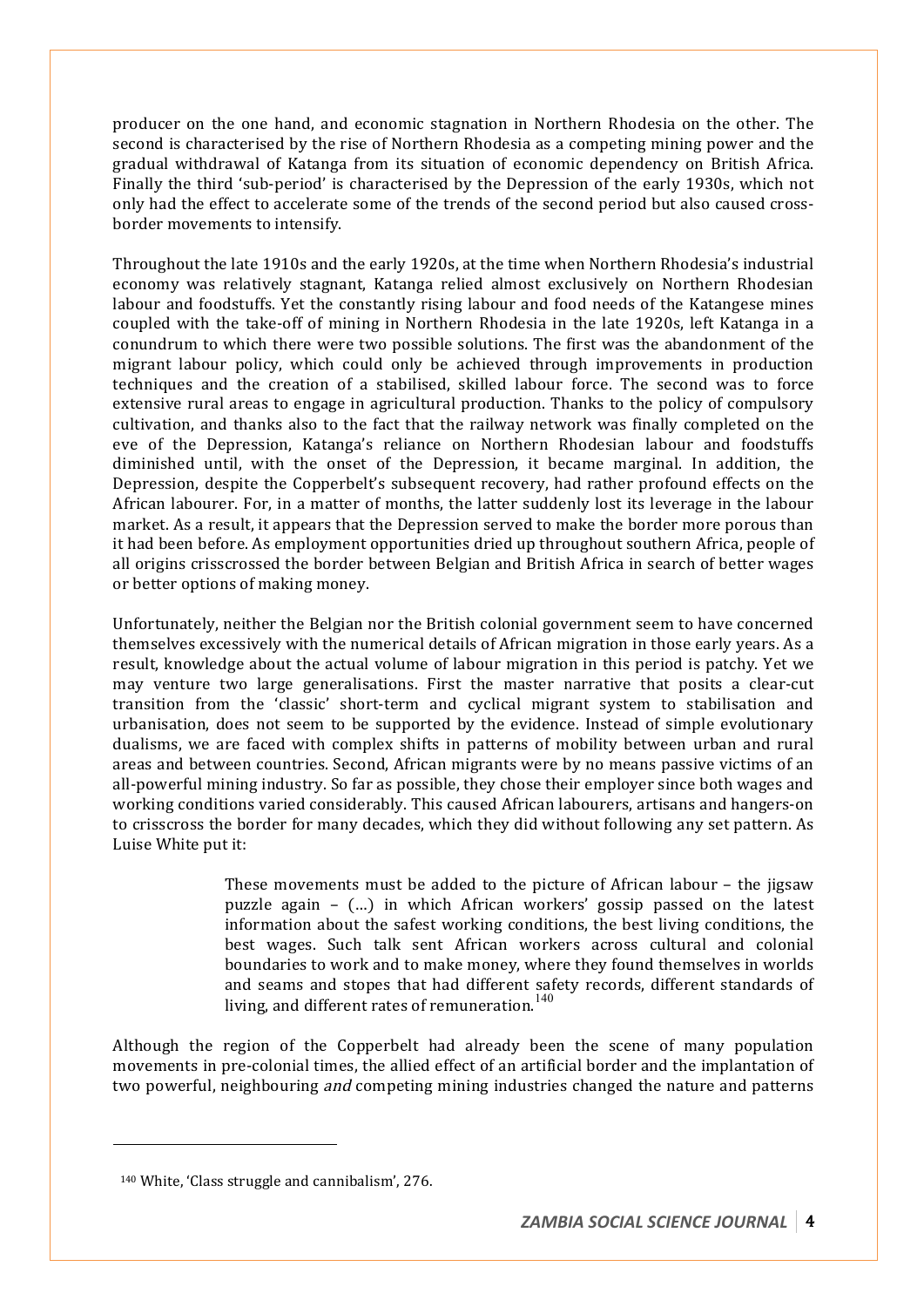of these movements. This new type of migration had, before anything else, an economic raison d'être and therefore transcended cultural boundaries.

## References

- Berger, E. L. 1974 Labour, race and colonial rule: The Copperbelt from 1924 to independence. Oxford: Clarendon Press.
- Brelsford, W. V. 1947. Copperbelt markets: A social and economic study Lusaka: Government Printer.
- Brion, R. & J-L. Moreau. 2006. De la mine à Mars: La genèse d'Umicore. Tielt: Lannoo.
- Butler, L. J. 2008. Copper empire, mining and the colonial state in Northern Rhodesia, c.1930- 1964. Basingstoke: Palgrave-Macmillan.
- Clegg, E. 1960. Race and politics: Partnership in the Federation of Rhodesia and Nyasaland. London: Oxford UP.
- Coleman, F. L. 1962. The Northern Rhodesia Copperbelt 1899-1962, technological development up to the end of the Central African Federation. Manchester: Manchester UP.
- Comité Spécial du Katanga. 1950. Comité Spécial du Katanga, 1900-1950. Brussels: Editions L. Cuypers.
- De Maret, P. 1977. 'Sanga: New excavations, More data and Some Related Problems'. The Journal of African History, 18, vol. 3.
- Donaldson, J. W. 2010. Marking territory: Demarcation of the DRC Zambia boundary from 1894 to the present day. Ph.D. thesis, University of Durham.
- Ferguson, J. 1999. Expectations of modernity: Myths and meanings of urban life on the Zambian Copperbelt. Berkeley, Los Angeles, and London: University of California Press.
- Fetter, B. 1973. 'L'Union Minière du Haut-Katanga 1920-1940, La naissance d'une sous-culture totalitaire'. Cahiers du CEDAF, 6.
- Fetter, B. 1983. Colonial rule and regional imbalance in Central Africa. Boulder: Westview Press.
- Fetter, B. 1976. The creation of Elisabethville, 1910-1940. Stanford: Hoover Institution Press.
- Gordon, D. M. 2006. Nachituti's gift: Economy, society and environment in Central Africa. Madison: University of Wisconsin Press.
- Gray, R. & D. Birmingham. 1970. 'Some economic and political consequences of trade in Central and Eastern Africa in the pre-colonial period'. In R. Gray & D. Birmingham (eds.), Precolonial trade: Essays on trade in Central and Eastern Africa before 1900. 1970. London: Oxford UP.
- Hance, W. A. & I. S. Van Dongen. 1956. 'The Port of Lobito and the Benguela Railway'. Geographical Review, 46, no. 4.
- Henderson, I. 1972. Labour and politics in Northern Rhodesia, 1900-1953: A study in the limits of colonial power. Ph.D. thesis, University of Edinburgh.
- Higginson, J. 1992. 'Liberating the captives: Independent watchtower as an avatar of colonial revolt in Southern Africa and Katanga, 1908-1941'. Journal of Social History, 26, no. 1.
- Hole, H. M. 1967. The making of Rhodesia. London and Edinburgh: Taylor & Francis Group.
- Hughes, M. 2003. 'Fighting for white rule in Africa: The Central African Federation, Katanga, and the Congo Crisis, 1958-1965'. The International History Review, 25, no. 3.
- Jewsiewicki, B. 1977. 'Unequal development: Capitalism and the Katanga Economy, 1919-1940'. In R. H. Palmer & N. Parsons (eds.), The roots of rural poverty in Central and Southern Africa. Berkeley: University of California Press.
- Macola, G. 2002. The Kingdom of Kazembe, history and politics in North-Eastern Zambia and Katanga to 1950. Hamburg: LIT Verlag.
- Miracle, M. P. 1965. 'African markets and trade in the Copperbelt'. In P. Bohannan & G. Dalton (eds.), Markets in Africa. Evanston: Northwestern UP.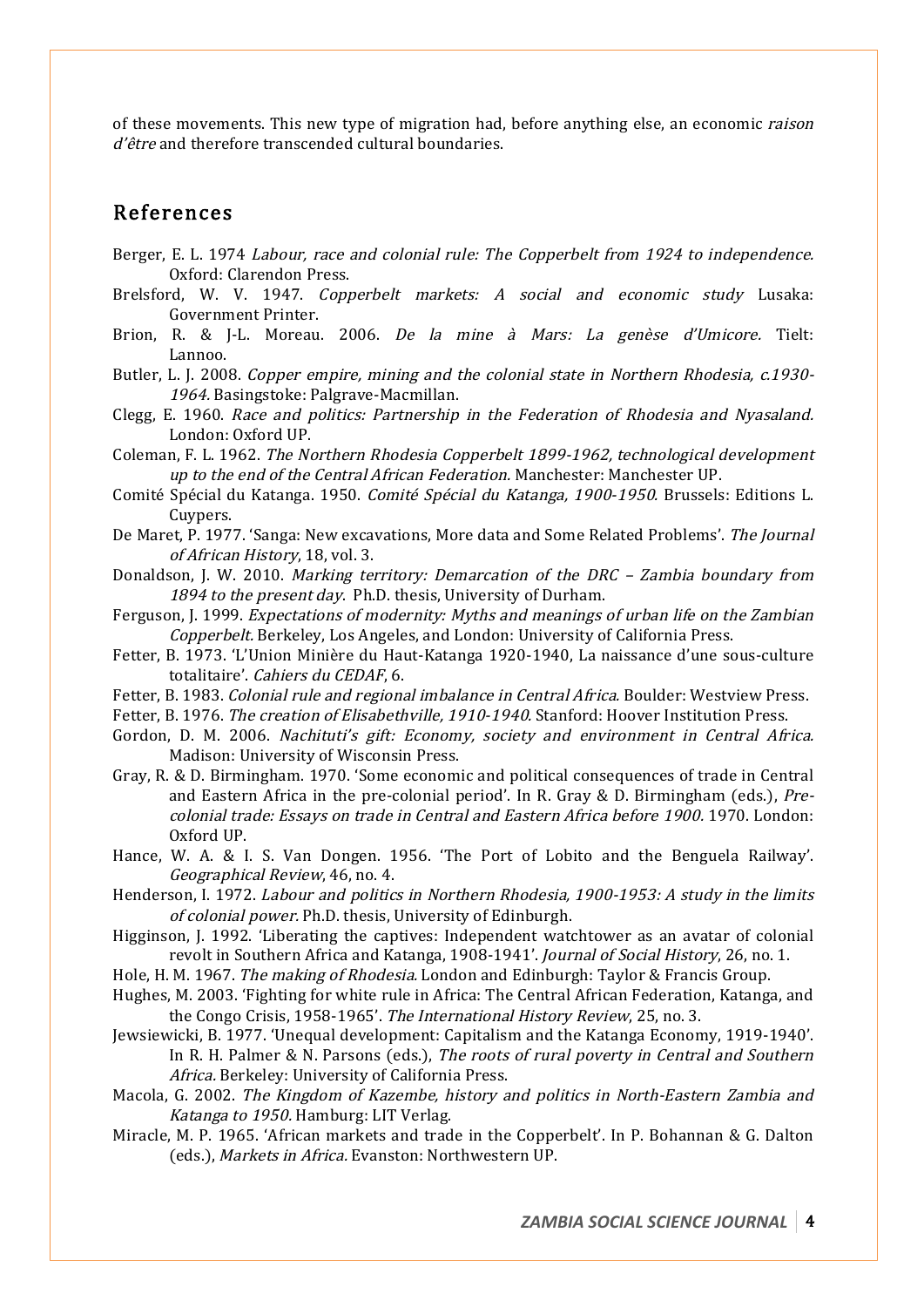Musambachime, M. C. 1989. 'Escape from tyranny: Flights across the Rhodesia-Congo boundary 1900-1930'. Transafrican Journal of History , 18.

- Musambachime, M. C. 1988. 'The impact of rumor: The case of the Banyama (Vampire Men) Scare in Northern Rhodesia, 1930-1964'. The International Journal of African Historical Studies, 21, no. 2.
- Musambachime, M. C. 1995. 'The role of Kasenga (Eastern Shaba) in the development of Mweru-Luapula Fishery'. African Studies Review, 38, no. 1.
- Ohadike, P. O. 1969. Development of and factors in the employment of African migrants in the copper mines of Zambia. Manchester: Manchester UP [for] University of Zambia, Institute for Social Research.

Orde Browne, G. S. J. 1933. The African labourer. London: Oxford UP.

Parpart, I. L. 1983. *Labor and capital on the African Copperbelt*. Philadelphia: Temple UP.

Perrings, C. 1977. 'Consciousness and proletarianization: An assessment of the 1935 Mineworker's Strike on the Northern Rhodesian Copperbelt'. Journal of Southern African Studies, 4, no. 1.

Perrings, C. 1979. Black mineworkers in Central Africa: Industrial strategies and the evolution of an African proletariat in the Copperbelt 1911-1941. London: Heinemann Educational Books.

Robert, M. 1950. Le Katanga physique, cinquantième anniversaire du Comité Spécial du Katanga, 1900-1950. 2nd Edition. Brussels: Editions Montana.

- Roberts, A. 1976. A history of Zambia. London: Heinemann Educational Books.
- Robinson, W. I. 1998. 'Beyond nation-state paradigms: Globalization, sociology, and the challenge of transnational studies'. Sociological Forum ,13, no. 4.
- Rotberg, R. I. 1965. 'Rural Rhodesian markets'. In P. Bohannan & G. Dalton (eds.), Markets in Africa. Evanston: Northwestern UP.
- Schumaker, L. 2001. Africanizing anthropology: Fieldwork, networks, and the making of cultural knowledge in Central Africa. Durham and London: Duke UP.
- Vansina, J. 1962. 'Long-distance trade-routes in Central Africa'. The Journal of African History, 3, no. 3.
- Vellut, J-L. 1977. 'Rural poverty in Western Shaba, c.1890-1930'. In R. H. Palmer and N. Parsons (eds.), The roots of rural poverty in Central and Southern Africa. Berkeley: University of California Press.
- Vickery, K. P. 1985. 'Saving settlers: Maize control in Northern Rhodesia'. Journal of Southern African Studies, 11, no. 2.
- White, L. 2000. 'Class struggle and cannibalism: Storytelling and history writing on the copperbelts of colonial Northern Rhodesia and the Belgian Congo'. In Speaking with Vampires: Rumor and History in Colonial Africa. 2000. Berkeley: University of California Press.

Williams, R. 1921. 'The Cape to Cairo Railway'. Journal of the Royal African Society, 20, no. 8.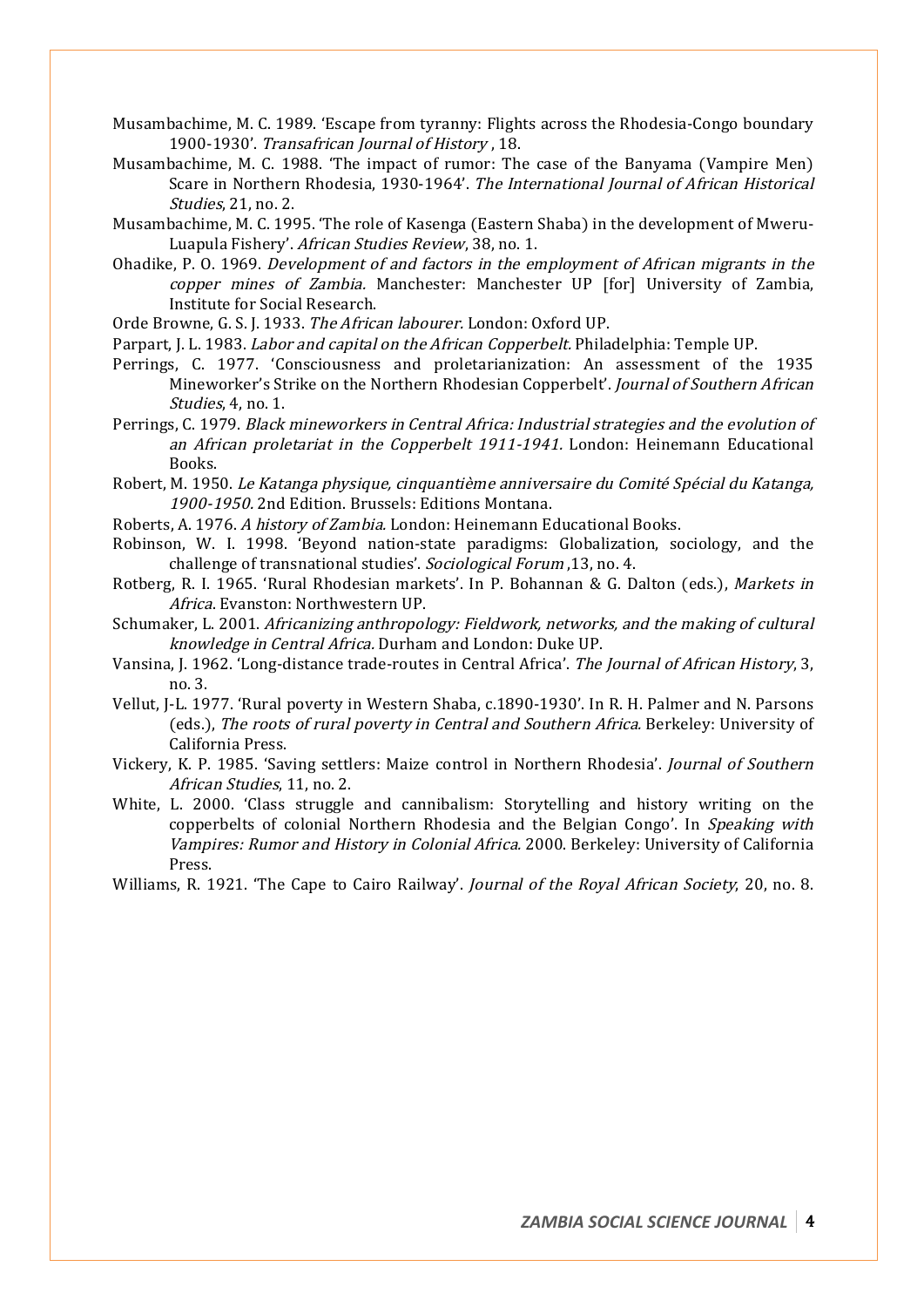## Wealth, Success, and Personhood: Trajectories of Labour Migration from Mwinilunga District, 1930s-1970s

Iva Peša African Studies Centre, Leiden

What were the causes and consequences of labour migration from Mwinilunga District between the 1930s and 1970s? Within Zambian historiography, economic and political aspects of labour migration have received much attention. Labour migration has been analysed within dichotomies of rural-urban, development-underdevelopment or tradition-modernity. Instead, this article proposes to bridge such dichotomies and to foreground the socio-cultural dispositions behind labour migration. If mobility is viewed as a social, rather than a geographical practice, connections and long-term continuities come to light. Through the case of Mwinilunga District the causes, motives and effects of labour migration will be examined. Why did individuals decide to migrate, how did they spend their earnings and did they retain contact with their 'home' areas? In Mwinilunga labour migration could function as a strategy to realise aspirations, develop relationships and enhance ones status. It could be a pathway towards wealth, success and personhood. A focus on self-realisation proposes an alternative perspective which places labour migration within the broader context of social connectivity, stressing the variety of migrant trajectories and the interconnections between rural and urban fortunes.

Kwenda kumona nzovu – To travel is to see an elephant (Lunda proverb)<sup>1</sup>

\_\_\_\_\_\_\_\_\_\_\_\_\_\_\_\_\_\_\_\_\_\_\_\_\_\_\_\_\_\_\_\_\_\_\_\_\_\_\_\_\_\_\_\_\_\_\_\_\_\_\_\_\_\_\_\_\_\_\_\_\_\_\_\_\_\_\_\_\_\_\_\_\_\_\_\_\_\_\_\_\_\_\_\_\_\_\_\_\_\_\_\_\_\_\_\_\_\_\_\_\_\_\_\_\_\_\_\_\_\_

## Introduction

 $\overline{\phantom{0}}$ 

In Mwinilunga District, located in the north-western tip of Zambia which borders Angola and Congo, mobility is part and parcel of life.2 Whether for purposes of hunting, trade or to participate in the labour market, individuals have migrated over long distances to grasp opportunities.3 Mobility has been central to the socio-economic and political strategies of the population of Mwinilunga, even functioning as a marker of identity. If one travels one can see an elephant, attain wealth, success and advance personhood. Alternatively, people who just 'sit around' the village (kushakama hohu) are denounced and are not likely to obtain influence, status or power.4 Since the end of the nineteenth century, individuals from the area have moved, temporarily or for longer periods of time, to seek waged employment in urban areas, predominantly on the Congolese and Zambian Copperbelts.5 This article explores the dynamics of this movement, by looking at the causes and consequences of labour migration from Mwinilunga District between the 1930s and the 1970s.

<sup>1</sup> Proverb recorded by Gibby Kamuhuza, Ikelenge, April 2010.

<sup>2</sup> O. Bakewell, 'Refugees repatriating or migrating villagers? A study of movement from North West Zambia to Angola' (PhD thesis, University of Bath, 1999); V. W. Turner, *Schism and continuity in an* African society: A study of Ndembu village life (Manchester: Manchester UP, 1957).<br><sup>3</sup> See: F. De Boeck, 'Borderland breccia: The mutant hero in the historical imagination of a Central-

African diamond frontier', *Journal of Colonialism and Colonial History*, 1, no. 2 (2000).<br><sup>4</sup> Interview with Justin Kambidima, Ntambu, 22 October 2010.

<sup>5</sup> J. A. Pritchett, The Lunda-Ndembu: Style, change and social transformation in South Central Africa (Madison: University of Wisoconsin Press, 2001); A. von Oppen, Terms of trade and terms of trust: The history and contexts of pre-colonial market production around the upper Zambezi and Kasai (Münster: LIT Verlag, 1994).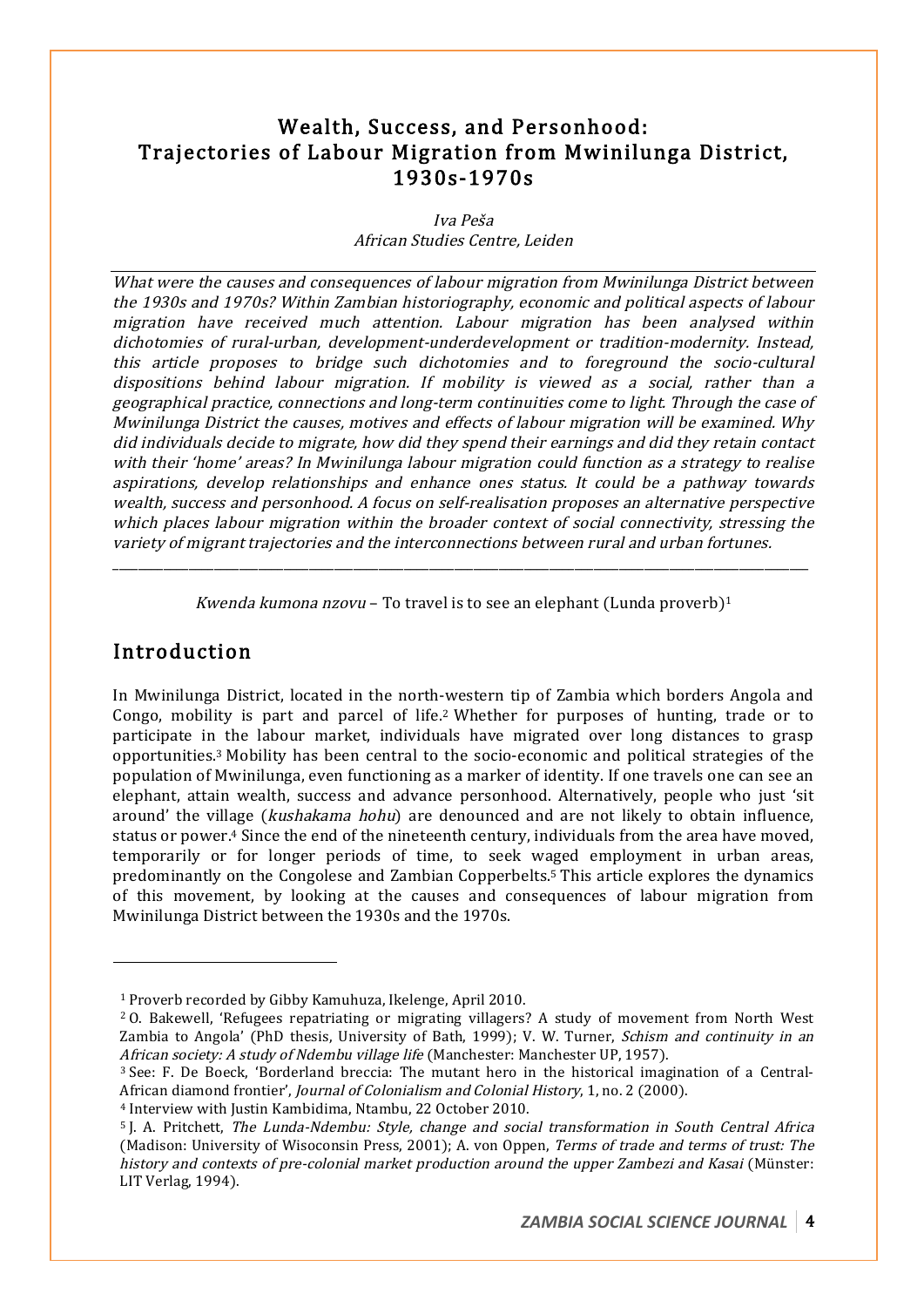In Zambian historiography, questions of labour migration, its effects on migrants and on rural sending areas, have been fervently debated over the course of the twentieth century.<sup>6</sup> Most influentially, the Rhodes Livingstone Institute (RLI) has linked labour migration to processes of social change.7 On the one hand, the historiography has interpreted labour migration within a 'modernist narrative', 'a metanarrative of transition, in which tribal rural Africans were swiftly becoming modern, urban members of an industrial society'.8 Such narratives have associated labour migration with 'modernity', enhancing 'development' and 'progress'.9 Even if labour migration could provide access to waged employment and material gain, it has, on the other hand, been connected to more negative processes of 'proletarianisation', 'detribalisation' and rural decay.10 In these debates, polarising dichotomies of urban and rural, development and underdevelopment, and modernity and tradition have all too often been applied.11 Rather than through such dichotomies, which adopt an overtly economic and political lens, this article argues that labour migration should be analysed as the outcome of socio-cultural dispositions, as a means towards self-realisation.12 If mobility is viewed as a social, rather than a purely geographical practice, connections and long-term continuities come to light.13 Instead of being transformative, mobility could serve to diversify and secure livelihoods, maximise opportunities, build personhood and give shape to the locality. By viewing labour migration as a

<sup>6</sup> See especially: J. Ferguson, 'Mobile workers, modernist narratives: A critique of the historiography of transition on the Zambian Copperbelt', Journal of Southern African Studies, 16, no. 3 (1990), 385-412 and 16, no. 4 (1990), 603-21; H. Macmillan, 'The historiography of transition on the Zambian Copperbelt: Another view', Journal of Southern African Studies, 19, no. 4 (1993), 681-712; D. Potts, 'Counterurbanization on the Zambian Copperbelt? Interpretations and implications', Urban Studies, 42, no. 2 (2005), 583-609.

<sup>7</sup> See: A. L. Epstein, 'Urbanization and social change in Africa', Current Anthropology, 8, no. 4 (1967), 275-95; J. Clyde Mitchell, 'The causes of labour migration', Inter-African Labour Institute Bulletin, 6, no. 1 (1959), 12-47.

<sup>8</sup> J. Ferguson, Expectations of modernity: Myths and meanings of urban life on the Zambian Copperbelt (Berkeley, Los Angeles and London: University of California Press, 1999), 33.  $999$ <br>9 More generally: J. Lucassen and L. Lucassen, 'The mobility transition revisited, 1500-1900: What the

case of Europe can offer to global history', Journal of Global History, 4, no. 3 (2009), 347-77; A. de Haan, 'Livelihoods and poverty: The role of migration – a critical review of the migration literature', The Journal of Development Studies, 36, no. 2 (1999), 1-47.<br><sup>10</sup> G. Arrighi, 'Labour supplies in historical perspective: A study of proletarianization of the African

peasantry in Rhodesia', The Journal of Development Studies, 6:, no. 3 (1969-70), 197-234; N. Plange, ''Opportunity cost' and labour migration: A misinterpretation of proletarianisation in Northern Ghana', The Journal of Modern African Studies, 17, no. 4 (1979), 655-76; S. Amin, 'Underdevelopment and dependence in black Africa: Historical origin', Journal of Peace Research, 9 (1972), 105-19; B. O'Laughlin, 'Proletarianisation, agency and changing rural livelihoods: Forced labour and resistance in colonial Mozambique', Journal of Southern African Studies, 28, no. 3 (2002), 511-30; see also RLI work: A. I. Richards, Land, labour and diet in Northern Rhodesia: An economic study of the Bemba tribe (London:

Oxford UP, 1939).<br><sup>11</sup> J. A. Andersson, 'Administrators' knowledge and state control in colonial Zimbabwe: The invention of the rural-urban divide in Buhera District, 1912-80', Journal of African History, 43, no. 1 (2002), 119-43; De Haan, 'Livelihoods and poverty'.

<sup>12</sup> Inspiration for this approach has been taken from: J. A. Andersson, 'Re-interpreting the rural-urban connection: Migration practices and socio-cultural dispositions of Buhera workers in Harare', Africa 71, no. 1 (2001), 82-112. See the discussion on self-realisation below.<br><sup>13</sup> I. Kopytoff, 'The internal African frontier: The making of African political culture', in I. Kopytoff (ed.),

The African frontier: The reproduction of traditional African societies (Bloomington: Indiana UP, 1987), 22; J. A. Andersson, 'Informal moves, informal markets: International migrants and traders from Mzimba, Malawi', African Affairs, 105, no. 420 (2006), 375-97.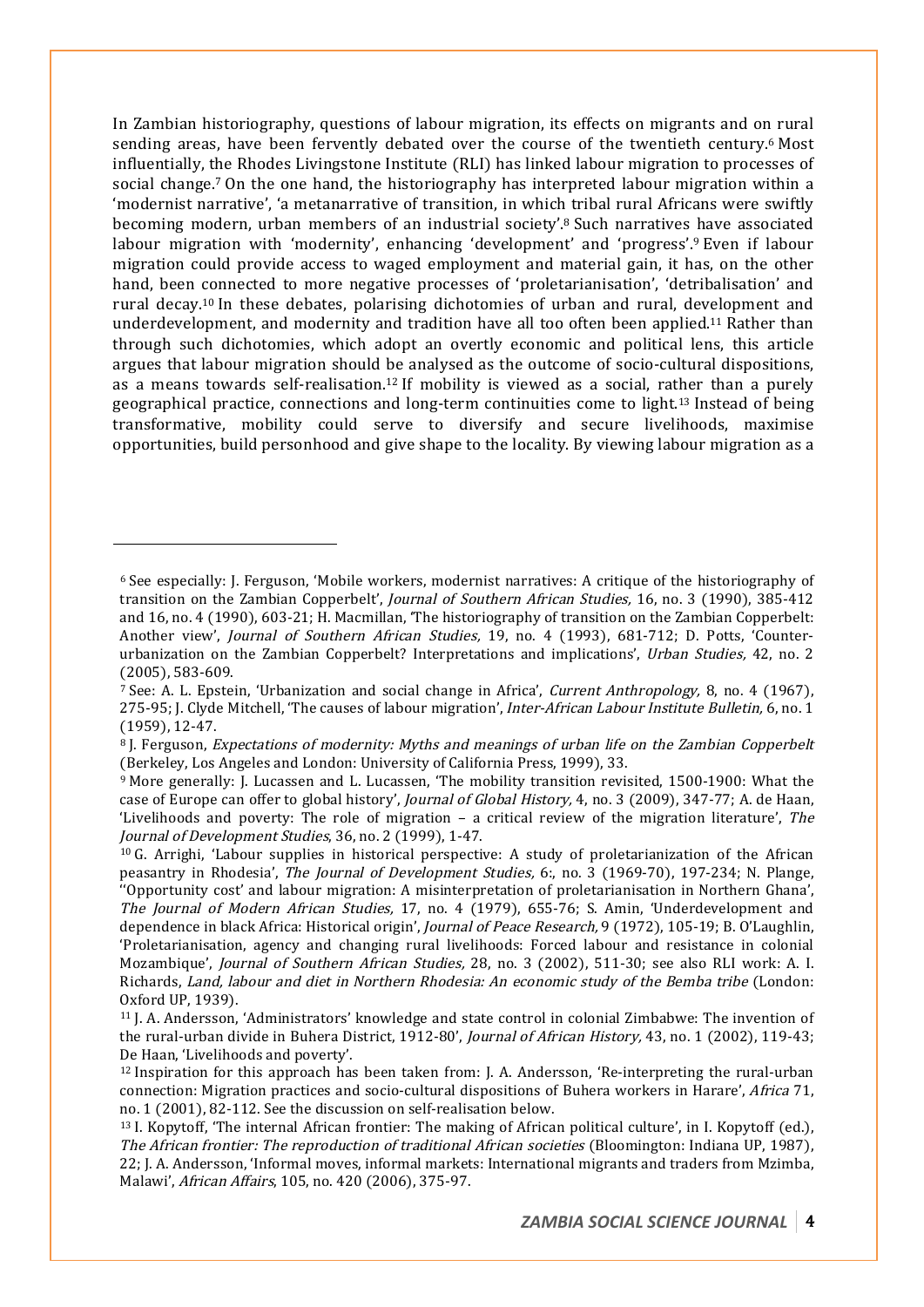strategy towards self-realisation, existing debates in Zambian historiography might be approached from a different perspective.14

This article examines the effects of labour migration in one rural area. How did labour migration influence Mwinilunga District between the 1930s and the 1970s, and how might looking at labour migration from Mwinilunga further the understanding of the dynamics of Zambian labour migration?<sup>15</sup> This case study examines the causes, motives and effects of labour migration, looking at the interrelationship between rural and urban areas. It will be argued that rather than belonging to the impoverished masses, who lacked the resources to migrate to urban areas in the first place, migrants were part of the more educated and prosperous segments of rural society. It will be explored why individuals decided to migrate, how they spent their earnings and whether they retained contact with 'home' areas. By examining patterns of labour migration through the analytical lens of self-realisation, it will be proposed that individual interests – more than economic or political factors – shaped migrant trajectories. A focus on self-realisation enables an alternative understanding of Zambian labour migration, by challenging the 'modernist narrative', notions of development and underdevelopment and the discursive rural-urban divide.16

#### Reassessing Perspectives on Labour Migration

In Zambian historiography and social sciences, labour migration has been much discussed. According to James Ferguson, Zambian labour migration has predominantly been understood within a 'modernist narrative', as 'the progressive, stage-wise emergence of a stable, settled urban working class'.17 Allegedly, labour migration developed through a number of 'stages', whereby an initial phase of short-term and circulatory migration was replaced by partial stabilisation of labour and eventually by permanent urbanisation.18 This view proposes that lone male migrants were increasingly supplanted by migrating families, including women and children.19 Furthermore, the 'modernist narrative' suggests that ties between rural and urban areas were gradually severed, as migrants settled in town for longer periods of time.20 Such views present the urban and the rural as two opposing spheres, 'the urban as the site of modernisation, individualisation and change, as opposed to the rural as the locus of tradition, communality and continuity'.21 In this sense, the movement between rural and urban areas becomes a transformative act of social change. The stage-like progression of the 'modernist

<sup>14</sup> Research was conducted in Zambia in 2008 and 2010. Archival research in the National Archives of Zambia (NAZ), the United National Independence Party archives (UNIPA), Zambia Consolidated Copper Mines archives (ZCCM) and the Rhodes House library in Oxford, UK (BOD), was combined with oral interviews conducted by the author. Elderly labour migrants have been interviewed in order to record their life histories and experiences.

<sup>15</sup> See: Turner, Schism and continuity; Pritchett, Lunda-Ndembu.

<sup>&</sup>lt;sup>16</sup> See: Andersson, ´Reinterpreting the rural-urban connection´.<br><sup>17</sup> Ferguson, 'Mobile workers', 385.

<sup>18</sup> Ferguson, 'Mobile workers'; Ferguson, Expectations of modernity.

<sup>19</sup> J. L. Parpart, ''Where is your mother?': Gender, urban marriage, and colonial discourse on the Zambian Copperbelt, 1924-1945', The International Journal of African Historical Studies, 27, no. 2 (1994), 241-71; G. Chauncey, 'The locus of reproduction: Women's labour in the Zambian Copperbelt, 1927-1953', Journal of Southern African Studies, 7, no. 2 (1980-81), 135-64.<br><sup>20</sup> Ferguson, Expectations of modernity; P. Geschiere and J. Gugler, 'The urban-rural connection:

Changing issues of belonging and identification', Africa, 68, no. 3 (1998), 309-19.

<sup>21</sup> Andersson, 'Reinterpreting the rural-urban connection', 89; See: J. Ferguson, 'The Country and the City on the Copperbelt', Cultural Anthropology, 7, no. 1 (1992), 80-92.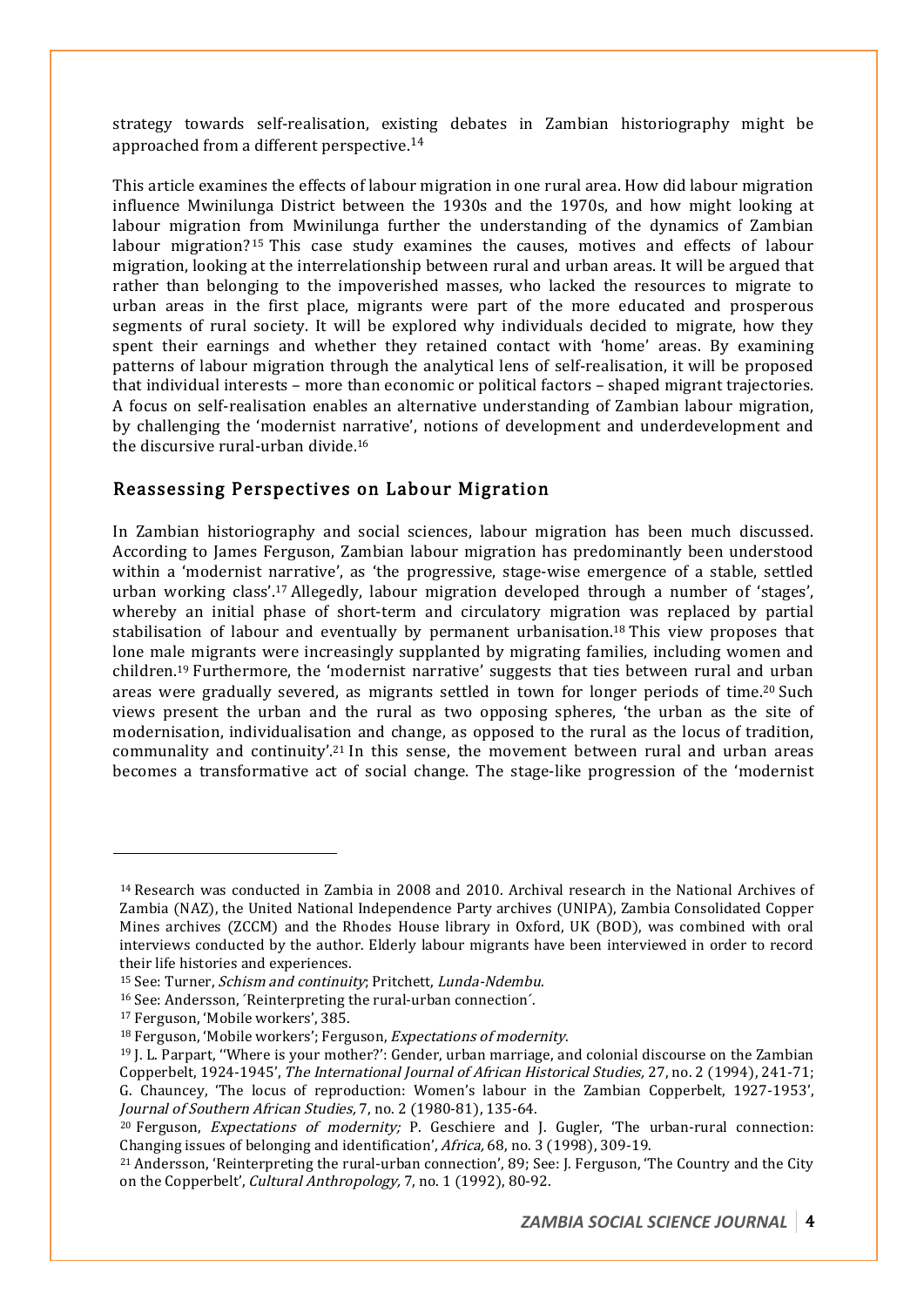narrative' has been fundamentally contested recently.22 Ferguson himself provided a critique of the modernist narrative, whereas Hugh Macmillan argued that the RLI had never adopted a 'modernist narrative' in the first place. After the heated debate between Ferguson and Macmillan in the *Journal of Southern African Studies* in the 1990s, a number of detailed local and regional studies of labour migration have been published, which have challenged received wisdom.23 Critics have suggested the co-existence of various patterns of migration, thereby questioning the idea of the 'typical migrant'.24 Furthermore, the enduring ties between rural and urban areas, as well as recent trends of counter-urbanisation, disprove ideas of linear change.25 By examining labour migration from Mwinilunga District, the 'modernist narrative' can be challenged on several points. First of all, migration from Mwinilunga followed a wide range of patterns rather than a linear trajectory from temporary migrant labourer to permanent urbanite. Secondly, ties between rural and urban areas have not been severed. To the contrary, labour migration might be seen in terms of social connectivity, establishing close and enduring links between rural and urban localities. Thirdly, the modernist narrative – as well as much subsequent historiography – places undue emphasis on economic motives for migration. Instead, life histories from Mwinilunga suggest the importance of socio-cultural dispositions and aspirations towards self-realisation.

Labour migration has often been explained as an outcome of the interests of capital and the state. <sup>26</sup> This structuralist economic perspective has prevailed, in particular, in debates concerning the impact of labour migration on the village setting. Accounts have suggested that labour migration would lead to either 'development' or 'underdevelopment' and 'rural decay'.27 On the one hand, urbanisation and industrialisation could generate monetary income and wealth, leading to 'development'.<sup>28</sup> In Mwinilunga District, this positive association was acknowledged by colonial officials in the late 1930s: 'Activities have increased in the industrial centres and the prosperity in these areas is reflected in the villages which supply the men who are employed in them'.29 In connection to this, labour migration might generate remittances and an increase in human capital, benefitting the area of origin by raising standards of living.30 Nevertheless, the effects of labour migration remain ambiguous and debated. In a more negative

<sup>&</sup>lt;sup>22</sup> Macmillan, 'The historiography of transition'; H.L. Moore and M. Vaughan, Cutting down trees: Gender, nutrition, and agricultural change in the Northern Province of Zambia, 1890-1990 (Portsmouth: Heinemann, 1994); Potts, 'Counter-urbanization on the Zambian Copperbelt?'.

 $23$  For example: Moore and Vaughan, *Cutting down trees*; K. Crehan, *The fractured community:* Landscapes of power and gender in rural Zambia (Berkeley: University of California Press, 1997); Also: J. Pottier, Migrants no more: Settlement and survival in Mambwe villages, Zambia (Manchester: Manchester UP, 1988). For a broader Southern African perspective: G. Kanyenze, 'African migrant labour situation in Southern Africa', ICFTU-AFRO Conference on Migrant Labour, Nairobi, Kenya, 15-17 March 2004.

 $24$  Moore and Vaughan, *Cutting down trees*; But see also: H. Englund, 'The village in the city, the city in the village: Migrants in Lilongwe', Journal of Southern African Studies, 28, no. 1 (2002), 137-54; Andersson, 'Reinterpreting the rural-urban connection'.

<sup>25</sup> W. van Binsbergen, 'Globalization and virtuality: Analytical problems posed by the contemporary transformation of African societies', Development and Change, 29, no. 4 (1998), 873-903; Potts, 'Counter-urbanization on the Zambian Copperbelt?'.

<sup>26</sup> T. Sunseri, 'Labour migration in colonial Tanzania and the hegemony of South African historiography', African Affairs, 95, no. 381 (1996), 581-98; J-B. Gewald, 'Researching and writing in the twilight of an imagined conquest: Anthropology in Northern Rhodesia, 1930-1960', History and Anthropology, 18, no. 4 (2007), 459-87.

<sup>27</sup> See: De Haan, 'Livelihoods and poverty'.

 $^{28}$  Ferguson, Expectations of modernity, 33; F. Cooper (ed.), Struggle for the city: Migrant labor, capital, and the state in urban Africa (Beverly Hills, London and New Delhi: Sage, 1983), 12.<br><sup>29</sup>(NAZ) SEC2/153, Mwinilunga District Annual Report, 1939.

<sup>30</sup> De Haan, 'Livelihoods and poverty', 21.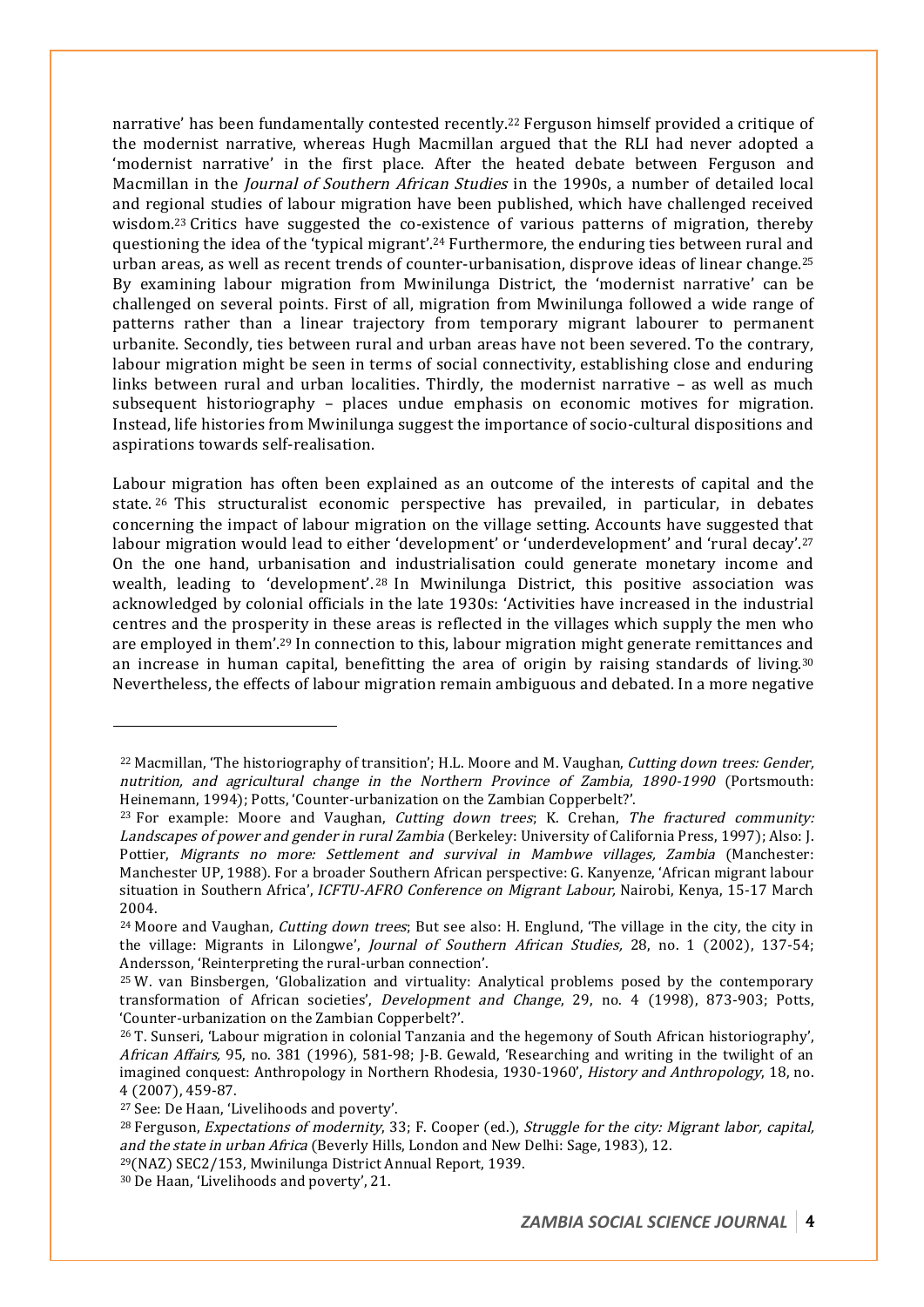way, labour migration has been connected to issues of underdevelopment and proletarianisation.31 According to such views, widespread rural poverty propelled individuals to earn money through labour migration, yet migration and waged employment equally divorced workers from an independent means of production in the form of land. This process would make workers increasingly dependent on the capitalist sector and would aggravate the impoverishment of rural 'labour reserves', which had been depleted of the workforce needed to till the land.<sup>32</sup> Scepticism about the negative effects of labour migration on rural society in Mwinilunga District has been voiced by colonial and post-colonial officials as well as by Victor Turner, a renowned anthropologist of the RLI, who noted that 'changes brought about by the growing participation of Ndembu in the Rhodesian cash economy and an increased rate of labour migration, have in some areas (…) drastically reshaped some institutions and destroyed others'.33

The economic and political aspects of labour migration have thus been foregrounded, whilst personal motives, aspirations and trajectories have remained underrepresented. <sup>34</sup> Nevertheless, 'state and capital did not determine migratory movements', but rather 'migrants' own initiative' shaped practices of labour migration. <sup>35</sup> Moving away from existing interpretations of labour migration, mobility might more usefully be seen as a process towards self-realisation, because 'mobility and migration may have been about recruitment of skills'.36 In the area of Mwinilunga, a person could become valued within the community through mobility, attaining status, wealth and respect among peers.37 Individuals sought 'the acknowledgement, regard, and attention of other people – which was the basis of reputation and influence, and thus constitutive of social being'.38 In this connection, 'it was not only the great figures but everyone who seems to have had the possibility of authorship of something, however small', and labour migration could be a means of achieving 'reality', 'value' and 'self-realisation'.<sup>39</sup> Within the context of much older aspirations towards self-realisation, workers sought to 'conquer the city and shape their own moral and social economies in this urban space'. In order to do so, they tapped 'into (pre-)colonial sources and routes of rural identity-formation, thereby negotiating and reinventing the content and architecture of the  $(...)$  world in which they find themselves'.<sup>40</sup> Movement to town was rooted in distinctly rural realities, as 'the desire to improve the conditions of life in villages frequently leads to periods of residence in town'.41

In Mwinilunga District, labour migration could be an integral part of building one's career. Yet, labour migration is only one among many strategies towards self-realisation, which include

<sup>31</sup> See: Amin, 'Underdevelopment and dependence'; Arrighi, 'Labour supplies in historical perspective'.

<sup>&</sup>lt;sup>32</sup> Amin, 'Underdevelopment and dependence'; Arrighi, 'Labour supplies in historical perspective'.<br><sup>33</sup> Turner, *Schism and continuity*, 17.

<sup>&</sup>lt;sup>34</sup> There has been recent work on the personal motives and aspirations for labour migration, but this has not been applied to this period and area. See, for example: B. Whitehouse, *Migrants and strangers in an* African city: Exile, dignity, belonging (Bloomington: Indiana UP, 2012).

<sup>35</sup> Andersson, 'Informal moves', 386-7.

<sup>36</sup> J. I. Guyer and S. M. Eno Belinga, 'Wealth in people as wealth in knowledge: Accumulation and composition in Equatorial Africa', *Journal of African History*, 36, no. 1 (1995), 115.<br><sup>37</sup> See: J. I. Guyer, 'Wealth in people and self-realization in Equatorial Africa', *Man*, 28, no. 2 (1993), 243-

<sup>65;</sup> F. de Boeck, 'Domesticating diamonds and dollars: Identity, expenditure and sharing in Southwestern Zaire (1984-1997)', Development and Change, 29, no. 4 (1998), 777-810; De Boeck, 'Borderland breccia'. 38 K. Barber, 'Money, self-realization and the person in Yoruba texts', in: J. I. Guyer (ed.), Money matters: Instability, values and social payments in the modern history of West African communities (Portsmouth: Heinemann, 1995), 216.<br><sup>39</sup> Guyer, 'Wealth in people and self-realization', 255.

<sup>&</sup>lt;sup>40</sup> De Boeck, 'Borderland breccia'.<br><sup>41</sup> Englund, 'The village in the city', 137.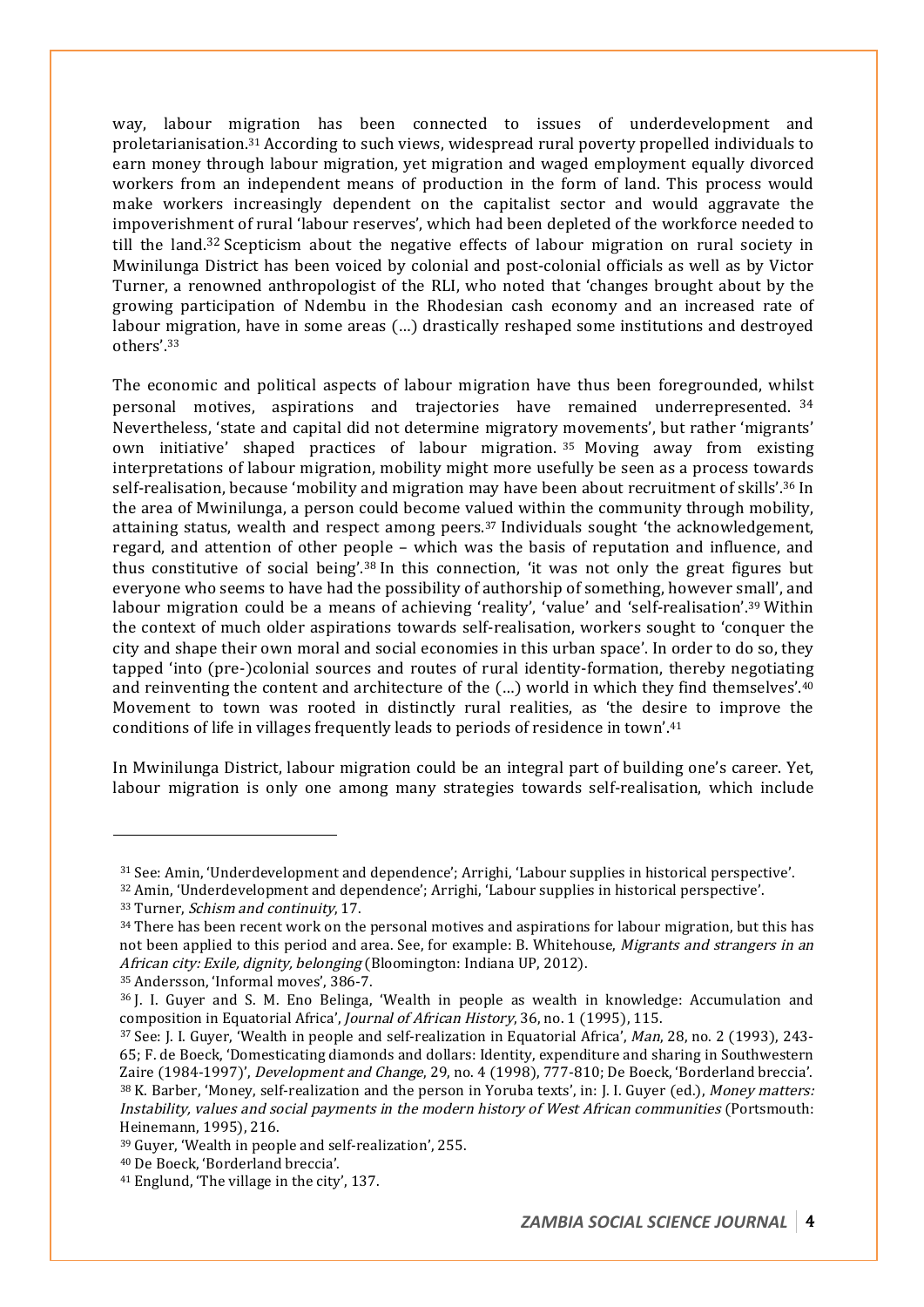agricultural production, hunting and trade.42 That is why labour migration should be analysed in its full societal setting. Work is 'a positive aspect of human activity, and is expressed in the making of self and others in the course of everyday life'.43 Labour migration did not primarily serve to attain wealth, but was geared towards social standing. Self-realisation, far from being an individual pursuit, proved a thoroughly social undertaking. One could only make a name for oneself in relation to others.44 For the context of Mwinilunga, Turner explained that 'a man can acquire wealth by working in the White economy as a wage labourer', but 'it seems often (…) to be the aim of returned labour-migrants (…) to obtain influence and subsequently office, in traditional villages'. Turner concluded that most labour migrants 'see the village as their ultimate home, and regard their wage-labour as a means of acquiring the wealth that will give them prestige in the village sphere'.45 Next to placing an emphasis on personal ambitions and aspirations towards self-realisation, this statement questions the dichotomy between rural and urban areas. Even if labour migration involved physical mobility and a (temporary) movement away from the village, it was not necessarily a transformative act. Rather, labour migration could be a means to acquire wealth and influence within the village, by becoming a 'Big Man' and building wealth in people.46 In this sense, 'the rural and the urban constitute a single social universe encompassing both rural and urban geographical spheres'.47 Becoming a 'Big Man' and gaining the respect of others was the ultimate aim of successful individuals, and this aim could be attained through labour migration as income-earning opportunities within the village remained limited. In order to understand why viewing labour migration as part of the process towards self-realisation might advance debates within Zambian historiography, the dynamics of labour migration from Mwinilunga District will first be explored.

## Origins and Patterns of Labour Migration

In Mwinilunga District, labour migration built on long-established patterns of mobility, notions of work and employment. In the nineteenth century, men from this area had already found employment as caravan porters, at mission stations or at mines and farms in Congo, Southern Rhodesia and South Africa.48 Nevertheless, the scope of colonial labour migration differentiated it from previous patterns of work and mobility. Labour migration ratios from Mwinilunga District increased steadily over the colonial period and remained high after independence. Whereas in 1935 7.5% of the taxable male population was reported to be at work outside the district, figures rose to 21% in 1947, 33% in 1952 and 56% in 1960.49 After independence, labour migration ratios were no longer measured as such, but it can be postulated that migration from Mwinilunga District to urban areas continued in large numbers.50 Post-colonial

<sup>&</sup>lt;sup>42</sup> Bakewell, 'Refugees repatriating'; Turner, *Schism and continuity*; Pritchett, *Lunda-Ndembu*; Guyer and Eno Belinga, 'Wealth in people as wealth in knowledge', 105.<br><sup>43</sup> J. L. and J. Comaroff, 'The madman and the migrant: Work and labor in the historical consciousness of a

South African people', American Ethnologist, 14, no. 2 (1987), 197.

<sup>44</sup> De Boeck, 'Borderland breccia'; De Boeck, 'Domesticating diamonds and dollars'.

<sup>45</sup> Turner, Schism and continuity, 135.

<sup>46</sup> See: Guyer, 'Wealth in people as self-realization'; J. C. Miller, Way of death: Merchant capitalism and the Angolan slave trade 1730-1830 (Madison: University of Wisconsin Press, 1988).

<sup>&</sup>lt;sup>47</sup> Andersson, 'Reinterpreting the rural-urban connection', 84.<br><sup>48</sup> See: Turner, *Schism and continuity*; Pritchett, *Lunda-Ndembu.* 

<sup>49</sup> (NAZ) SEC2/133, R. N. Lines, Mwinilunga District Annual Report, 1935; (NAZ) SEC2/154, F. M. N. Heath, Mwinilunga District Annual Report, 1947; (NAZ) SEC2/135, W. G. Reeves, Mwinilunga District Annual Report, 1952; (NAZ) NWP1/2/102 Loc.4919, E. L. Button, North Western Province Annual Report, 1960. The reliability of these figures is of course doubtful, see: B. Fetter, Demography from scanty evidence: Central Africa in the colonial era (Boulder etc., 1990).

<sup>50</sup> For the post-independence period: D. S. Johnson (ed.), Handbook to the North-Western Province 1980 (Lusaka, 1980), 74; P. O. Ohadike, Demographic perspectives in Zambia: Rural-urban growth and social change (Lusaka, 1981); M. E. Jackman, Recent population movements in Zambia: Some aspects of the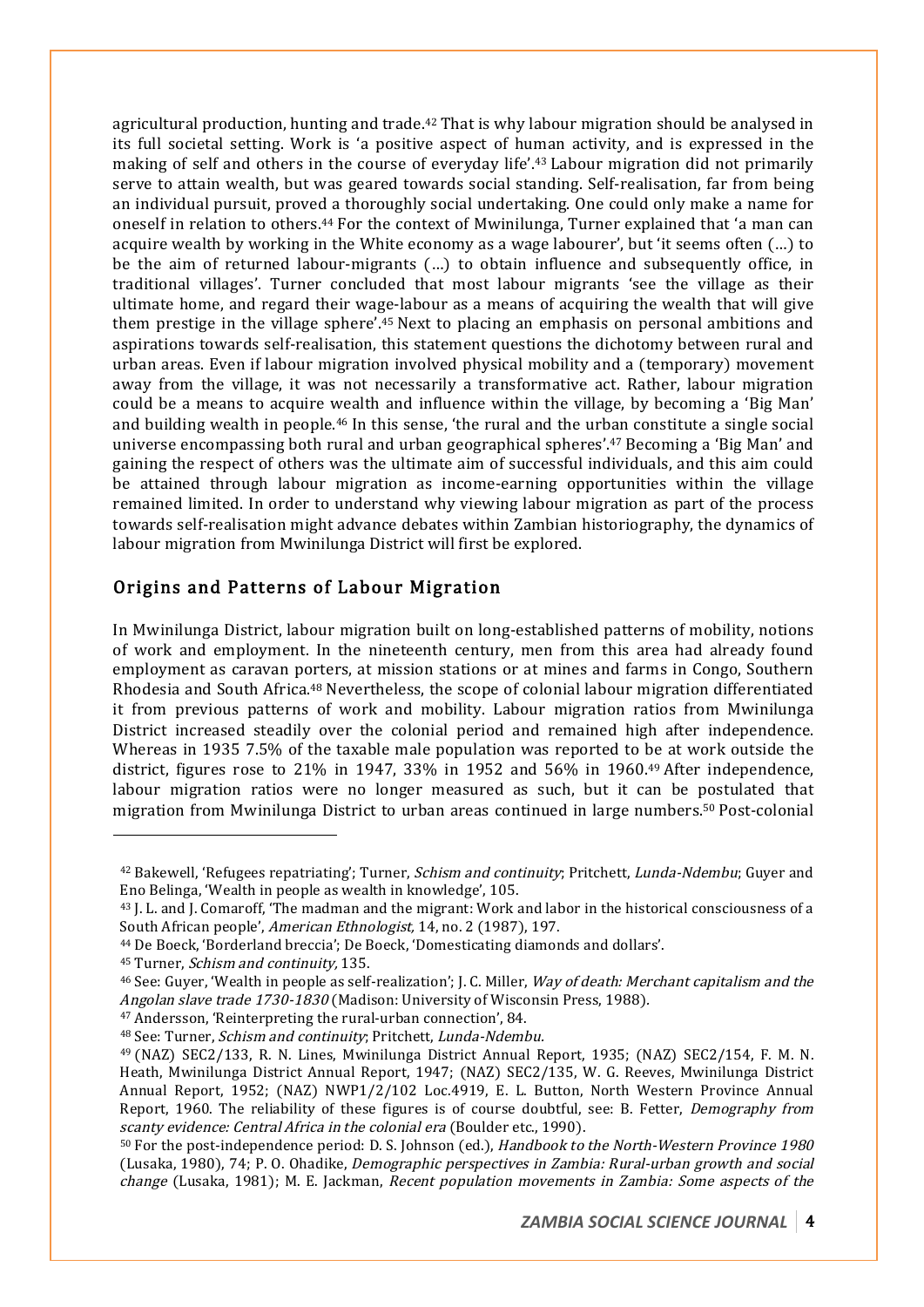government policies, lifting colonial restrictions on mobility and relaxing regulations on urban residence, caused Zambia to 'reap the whirlwind'. Rural populations flocked to the towns, because 'everyone wanted to come to urban areas in search of work, pleasure or even schooling'.51 Only after 1980 were there signs of diminishing rural outmigration, or even counter-urbanisation, as the (inter)national economic downturn caused a glut in urban employment and redirected migration flows away from the Copperbelt towards the capital city Lusaka, district centres such as Mwinilunga Township and to rural areas.52 The length of service showed an increase over time, but fluctuated considerably according to individual cases. Whereas in 1935 a taxable man would on average work 0.75 months a year, in the 1950s labour migrants would stay away at their place of employment for an average of four years.53 Even then, however, some would work for several months, whereas others would remain in town their entire life.

The causes and motives for labour migration were manifold and interrelated. The factors stressed most frequently and forcefully in the historiography pertain to the economic sphere.<sup>54</sup> Labour migration has been understood as the outcome of 'push' and 'pull' factors, being driven by relative poverty and a lack of opportunities in rural areas (push factors), whilst being attracted by a growing demand for labour in industrialised urban areas (pull factors).55 Economic explanations for migration have been proposed at both individual and structural levels.56 Labour migrants are either seen as acting individually, according to a rationale of economic self-interest and profit maximisation.57 Or labour migration is seen as the structural outcome of global capitalism.58 In this latter view, individuals and entire rural communities have been 'gradually divorced from their means of production and subsistence', propelling the need for labour migration to urban areas where the process of 'primitive capitalist accumulation', effected through taxation and state coercion, was already underway.59 This process would result in the formation of rural 'labour reserves', a 'rural-urban divide', but might also potentially lead to development.60 Although other factors should be taken into consideration, economic factors are indeed important in explaining patterns of labour migration from Mwinilunga District. Colonial officials identified the need to earn a monetary income, especially for purposes of taxation, as the driving force behind migration from Mwinilunga District. Officials complained about 'the exodus of the younger generation to gain what may be termed "easy money" by work

<sup>58</sup> Amin, 'Underdevelopment and dependence'.

<u>.</u>

<sup>1969</sup> census (Manchester, 1973). Based on the 1969 census Ohadike and Jackman calculated 'expected growth rates', concluding that -2.6% and -3.8% respectively were due to out-migration from Mwinilunga District.

<sup>51</sup> (NAZ) HM77/PP/2, P. W. Matoka, A Contribution to the Media Resource Center Freedom Forum, 08 November 1997 – Review of Zambia's 33 Years of Independence.

<sup>52</sup> Potts, 'Counter-urbanization on the Zambian Copperbelt?'; D. Potts, 'Shall we go home? Increasing urban poverty in African cities and migration processes', The Geographical Journal, 161, no. 3 (1995), 245-64; Pottier, *Migrants no more*; V. Jamal and J. Weeks, 'The vanishing rural-urban gap in sub-Saharan Africa', International Labour Review, 127, no. 3 (1988), 271-92.

<sup>53</sup> (NAZ) SEC2/133, N. S. Price, Mwinilunga District Annual Report, 31 December 1935; (NAZ) SEC2/960, K. J. Forder, Mwinilunga District Tour Report, 28 September 1952.

<sup>54</sup> Andersson, 'Informal moves'; Sunseri, 'Labour migration in colonial Tanzania'.

<sup>55</sup> O. Bakewell, ''Keeping them in their place': The ambivalent relationship between development and migration in Africa', Third World Quarterly, 29, no. 7 (2008), 1345; De Haan, 'Livelihoods and poverty'. <sup>56</sup> See also: J. Urry, Mobilities (Cambridge and Malden: Polity, 2007).

<sup>57</sup> O'Laughlin, 'Proletarianisation, agency and changing rural livelihoods'.

 $59$  Plange, 'Opportunity cost and labour migration', 661.<br> $60$  See: Arrighi, 'Labour supplies in historical perspective'.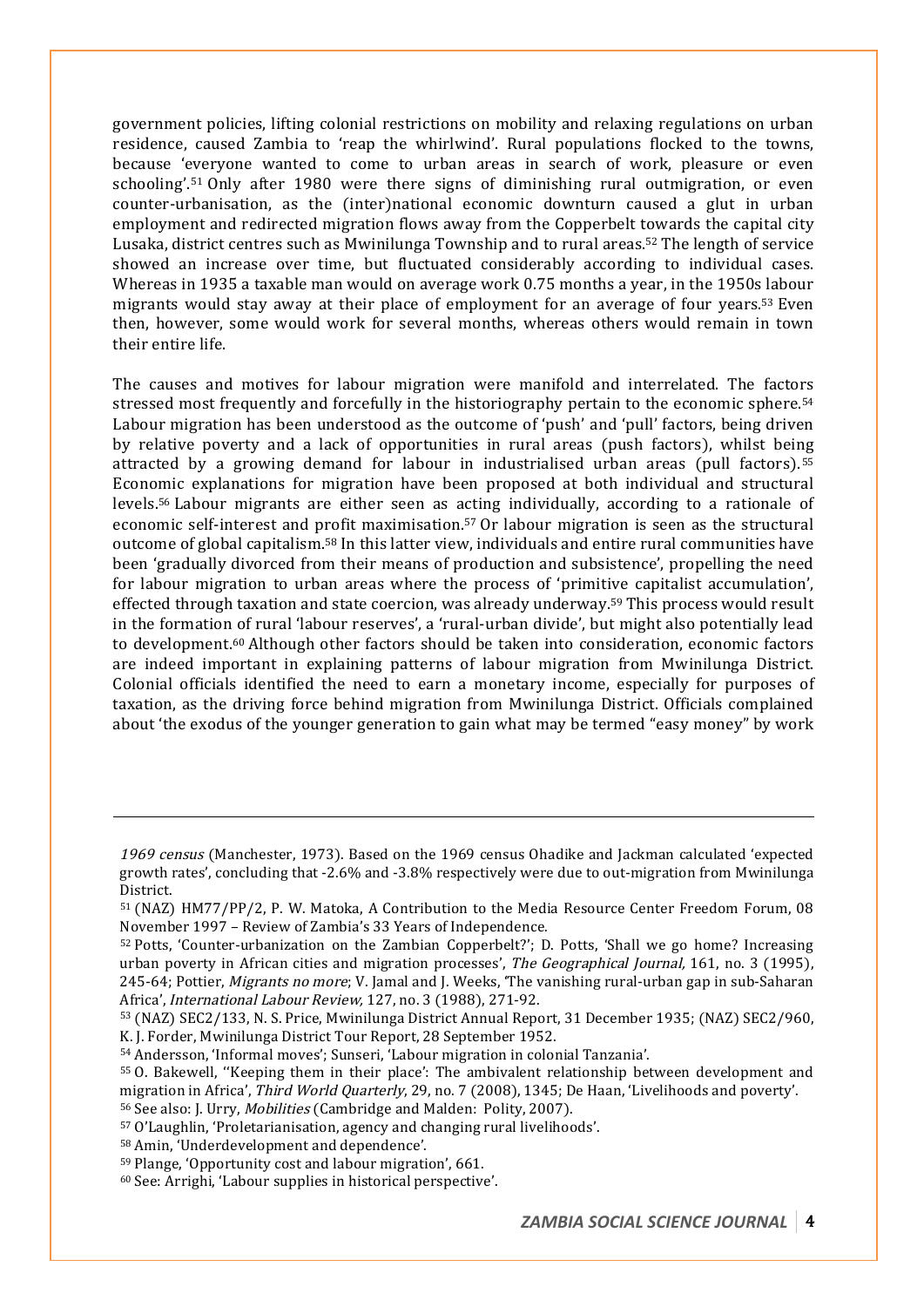on the mines', stating that 'the earning capacity of the native has increased enormously and must continue to grow – more money creating fresh wants'.61

Migrants viewed opportunities in urban areas in relation to those in rural areas, as officials noted: 'The cost of living is rising rapidly and we find that many educated men (…) will seek employment in the Copperbelt where more money can be earned'.62 Throughout the twentieth century, money-earning and employment options within Mwinilunga District generally remained limited.63 The consequent disparity between rural and urban income levels propelled some to seek opportunities outside of their villages:

Money is very easy to earn and to spend in populated areas and few now think it worth while to labour on their own for small wages or benefit. These areas should be the granaries of settled areas. Instead they are becoming backwaters and depopulated areas. The native farmer, with the cost of transport, cannot possibly compete with wages which are given on the line [of rail], and the wives of natives now only judge their husbands by what they can provide for them in the way of clothes and a soft time.<sup>64</sup>

Due to the lack of opportunities to sell crops locally and a general 'discontent with the prices paid for produce grown at home' some decided 'to give up agriculture and look for a job' in urban areas where employment appeared more lucrative or easier to obtain.65 Even in the late 1940s, 1950s and early 1960s, when an agricultural boom prevailed and crops could easily be marketed in Mwinilunga District, officials noted that 'the overwhelming majority of males now look to industry for an assured wage, and will not consider the alternative of improved farming with its heavy toil and uncertain returns and markets'.66

After independence, migrants continued to judge urban attractions in the light of rural realities. Government reports from the 1970s lamented that:

During the six years since Independence (…) we were not able to close the gap between urban and rural incomes. In fact, it is even wider today than it was when we started off on our own. This development does not encourage our young people to remain in the rural areas and take up farming as a career. The trend to go to the towns is increasing even if the people know that the chances of finding a job are very remote indeed.<sup>67</sup>

Although employment proved difficult to obtain in towns, especially from the late 1970s onwards, urban areas still held relative attractions vis-à-vis rural areas.68 These attractions had to do with national income disparities, which could be substantial in certain years. In 1968, for example, Zambian mineworkers earned K1300 a year, urban wage earners K640, whereas peasant farmers earned a meagre K145 a year.69 Official reports stated that 'rapidly increasing prices for consumer goods and cost of production, on the one hand, and stagnant or even

<sup>66</sup> (NAZ) NWP1/2/102 Loc.4919, E. L. Button, Mwinilunga District Annual Report, 1960. 67 (UNIPA) UNIP, A new strategy for rural development in Zambia, 1970.

<sup>61</sup> (NAZ) SEC2/131 Vol. 1, D. C. Hughes-Chamberlain, Mwinilunga Sub-District Annual Report, 31 December 1929.

<sup>62</sup> (NAZ) North-Western Province African Provincial Council, April 1958.

<sup>63</sup> Turner and Turner, 'Money economy'; Pritchett, Lunda-Ndembu.

<sup>64</sup> (NAZ) SEC2/955 H. B. Waugh, Mwinilunga District Tour Report, 11 October 1940.

<sup>65</sup> (NAZ) SEC2/137, F. R. G. Phillips, Mwinilunga District Annual Report, 1954.

<sup>68</sup> Potts, 'Counter-urbanization on the Zambian Copperbelt?'

<sup>69</sup> (NAZ) Report of the Second National Convention on Rural Development: Incomes, Wages and Prices in Zambia, 12 December 1969.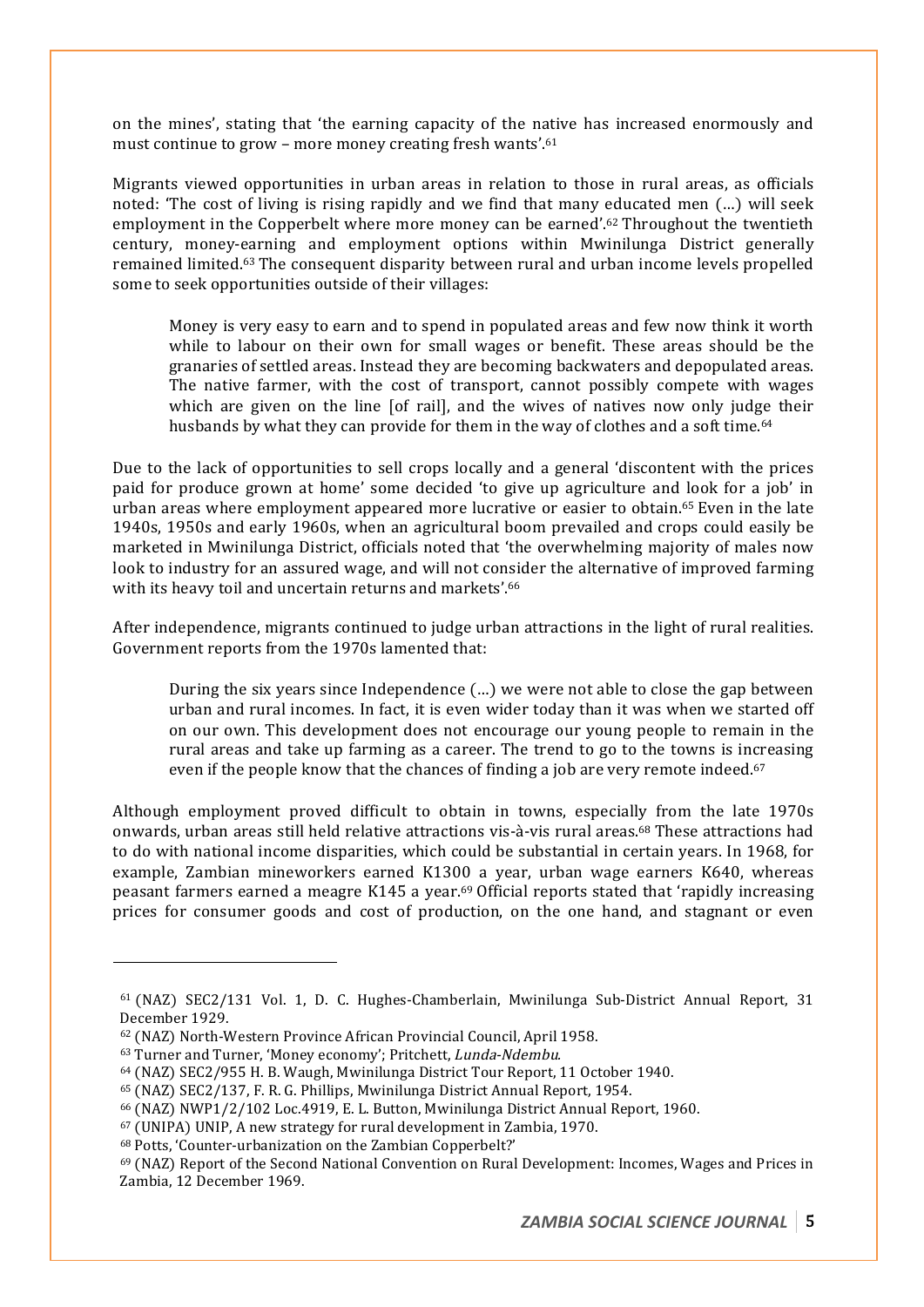declining producer prices, on the other, make farming not a very attractive proposition'.70 The contrasts between rural and urban areas were posed in stark terms, of 'stagnation' as opposed to 'dynamism', or even 'tradition' versus 'modernity'.71 Such a 'dualism' was adopted in discourse and popular consciousness, being reflected in reports from the 1970s:

On one side we have the monetised side of our economy with all the characteristics of dynamic temporal change based on modern technology. On the other side we have the so-called rural sector characterised by a low level of technology, economic performance and in fact painful poverty, ignorance and disease. The result of the yawning gap between the urban and rural areas in the standards of living is the exodus of able-bodied people from the rural countryside to the line-of-rail urban areas.72

Economic understandings of labour migration propose a stark dichotomy between rural and urban areas. Yet residence in urban areas was driven by rural realities, which encompassed more than just economic motivations. Labour migration could be underpinned by a 'desire to improve the conditions of life in villages'.73

Moving beyond purely economic motives, labour migration could be a strategy to enhance the security and predictability of life for the inhabitants of Mwinilunga District.<sup>74</sup> It formed part of a diversity of livelihood options, existing next to agricultural production, animal husbandry and waged labour within the district.75 Some individuals would migrate to town, marry there and would never move back to Mwinilunga, whereas others would undertake only one trip to work for several months, thereafter investing their earnings in agriculture or trade.76 These diverse possibilities cannot be reduced to fixed stages as proposed by the 'modernist narrative'.77 Even one individual could combine numerous patterns of movement within the course of a lifetime. Nyambanza Kaisala, for example, was born in Sailunga Chiefdom in 1905. After having worked for four years as a cook in Elisabethville (Congo), he started working as a *capitao*<sup>78</sup> in the same city for eight years. Thereafter, he continued his employment as a *capitao*, but moved to Kolwezi (Congo), where he was in employment for ten years. Subsequently, he worked at Nkana mine (Zambia) for six years, after which he returned to Mwinilunga District to work as a government  $kapasu^{79}$  for six months. This employment history of 28.5 years straddles the boundaries between short-term migration and permanent stabilised urbanisation. Leaving as a single migrant, Nyambanza married after his return from Congo and took his wife with him to subsequent places of employment. Over the course of his career he visited his home village, though not at regular intervals. Moreover, although he did return to Mwinilunga District after his retirement from the Copperbelt, he settled in the *Boma* rather than in his village of birth.<sup>80</sup> This life history defies the predictions made within the 'modernist narrative', suggesting the need for a different conceptual framework. Instead of being the outcome of economic push and

<sup>70</sup> (NAZ) A New Strategy for Rural Development in Zambia, 23 March 1970.

<sup>&</sup>lt;sup>71</sup> Ferguson, 'The country and the city', 80-92.<br><sup>72</sup> (UNIPA) UNIP Chairman of the Rural Development Committee, 22 September 1973.<br><sup>73</sup> Englund, 'The village in the city', 137.

<sup>74</sup> Compare with: P. Harries, Work, culture, and identity: Migrant laborers in Mozambique and South Africa, c. 1860-1910 (Portsmouth: Heinemann, 1994), 17.

<sup>75</sup> Pritchett, Lunda-Ndembu;De Haan, 'Livelihoods and poverty'.

<sup>76</sup> This view is based on oral interviews.

<sup>77</sup> Ferguson, Expectations of modernity; Macmillan, 'The historiography of transition'; Moore and Vaughan, *Cutting down trees*.<br><sup>78</sup> Capitao is a Portuguese word and might be translated as 'overseer' or 'foreman'.

<sup>79</sup> Kapasu might be translated as 'messenger' or 'policeman'.

<sup>80</sup> (BOD) Richard Cranmer Dening Papers, 15 files, Uncatalogued, Notes from 1948. The boma is the administrative headquarters of the district, Mwinilunga Township.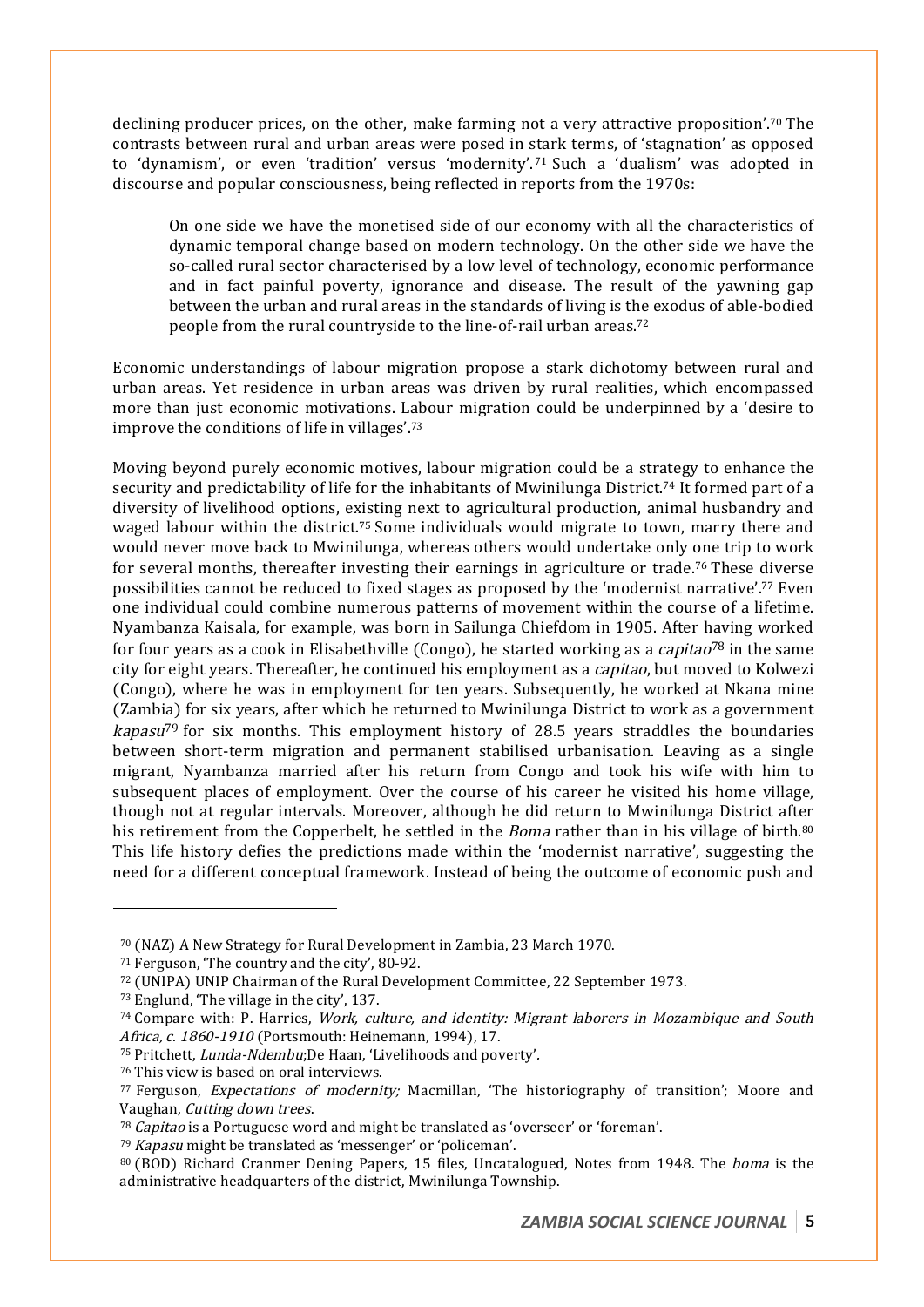pull factors, or being determined by state policies, labour migration might be better understood within the context of socio-economic dispositions towards self-realisation.<sup>81</sup>

Labour migration could be a 'deliberate strategy to accumulate wealth', rather than being a 'last resort' of impoverished rural producers who sought to generate tax money.82 Labour migration was not so much rooted in absolute rural poverty, but was driven by a desire to prosper in rural areas. In this sense, it could be part of a process towards self-realisation.83 Colonial officials noted that: 'those at work are the younger, more energetic and more educated members of the population'.84 Indeed, 'it is not the poorest of the poor who migrate – they cannot afford it – but it is those with lower-middle incomes. Mobility is a privilege of the relatively wealthy'.85 Resources are required in order to migrate. Not only knowledge, skills and material wealth, but social capital and personality have to be cultivated.<sup>86</sup> Application letters to the mines on the Zambian Copperbelt suggest that workers from Mwinilunga District aspired towards selfrealisation. This was viewed as an inherently social achievement, involving family, kin and ideas of the nation. One applicant declared that: 'I would like to develop myself' as she wished to 'be able to look after my family'. She applied to the mines because 'it is one of the largest industries in Zambia which serves both the nation and neighbouring countries'.87 Another applicant wanted to become 'successful', further wishing his 'career to grow into something which will make me support myself and the relatives who want support. Also my studies to be continued so as to strengthen my career'.<sup>88</sup> A third applicant stated that he wanted to be trained to help the company and the country. He continued: 'I like working very much because I can feed myself. I dislike to stay without working because I can't feed myself'.89 Educated and skilled individuals, who failed to find lucrative employment locally, would move to urban areas where opportunities were more readily available.90 Not all mission-educated individuals, for example, could obtain employment as teachers or orderlies within Mwinilunga District. Consequently, large numbers would seek their luck on the Copperbelt or in the capital city Lusaka.<sup>91</sup>

The practice of labour migration contributed to the process of self-realisation in Mwinilunga District. Labour migration was driven not only by economic objectives, but encompassed ideology, culture and aspirations towards a 'good life'.92 Next to income disparities, differences

<sup>81</sup> Andersson, 'Reinterpreting the rural-urban connection'; Englund, 'The village in the city'; Guyer, 'Wealth in people and self-realization', 243-65; Barber, 'Money, self-realization and the person', 205-24; De Boeck, 'Domesticating diamonds and dollars', 777-810.

<sup>82</sup> Andersson, 'Administrators' knowledge', 128.

<sup>83</sup> Englund, 'The village in the city', 151; Andersson, 'Reinterpreting the rural-urban connection'; De Haan, 'Livelihoods and poverty'.

<sup>84</sup> (NAZ) SEC2/966, C. J. Fryer, Mwinilunga District Tour Report, 9 September 1958.

<sup>85</sup> Bakewell, 'Keeping them in their place', 1350; De Haan, 'Livelihoods and poverty', 16-22.

<sup>&</sup>lt;sup>86</sup> See: Guyer and Eno Belinga, 'Wealth in people as wealth in knowledge'.<br><sup>87</sup> (ZCCM) Rabby Sameta, Mine No. 76934, Loc. Y4.9A, Born 29.8.1952, Entered Service 21.8.1972, Left Service 1.12.1972.

<sup>88</sup> (ZCCM) Moses Kanjanja, Mine No. 82803, Loc. 18.1.5F, Born 18.08.1959, Entered Service 15.05.1979, Left Service 31.10.1992.

<sup>89</sup> (ZCCM) G. Sameta, Mine No. 80106, Loc. 16.4.2A, Born 15.2.1956, Entered Service 30.6.1975, Left Service 31.8.1994.

<sup>90</sup> Pritchett, Lunda-Ndembu; W. H. M. L. Hoppers, Education in a rural society: Primary pupils and school

leavers in Mwinilunga, Zambia (The Hague, 1981).<br><sup>91</sup> W. S. Fisher and J. Hoyte, *Ndotolu: The life stories of Walter and Anna Fisher of Central Africa* (Ikelenge, 1992); W.T. Kalusa, 'A history of disease, missionary medicine and African medical auxiliaries in North-Western Zambia: The case of Mwinilunga District, 1893-1964', (PhD thesis, Johns Hopkins University, 2003).

 $92$  M. Barrett, "Walking home majestically': Consumption and the enactment of social status among labour migrants from Barotseland, 1935-1965', in: R. Ross, M. Hinfelaar and I. Peša (eds.), The objects of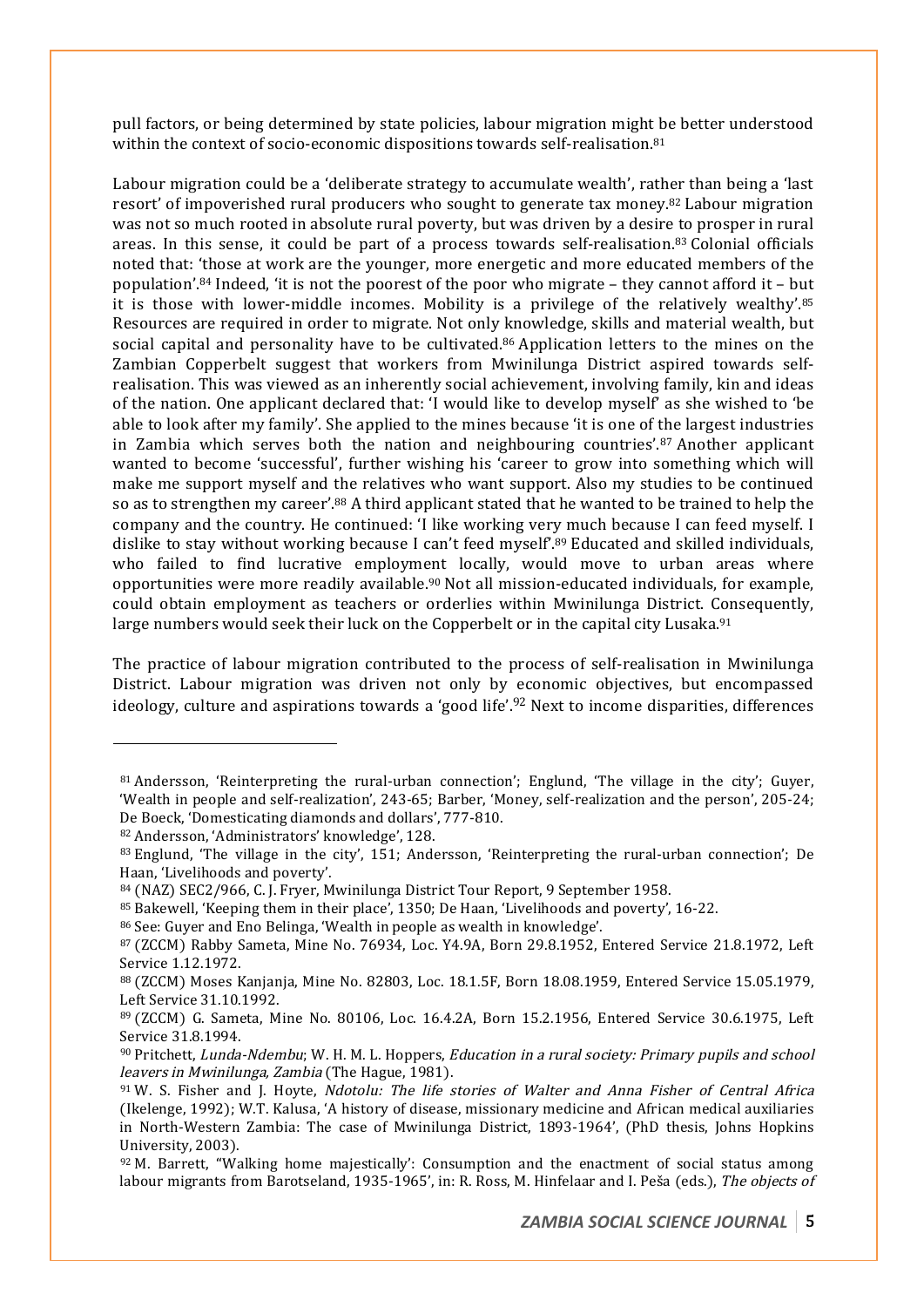in the provision of services (health care, education and leisure) between town and country were pronounced.93 The 'bright lights' of the city acted as a magnet and the lifestyle in towns ('town life') propelled labour migration. Colonial officials concurred that 'it is only too easy to understand why the young and energetic want to leave the monotony of village life and see the excitements and wealth of the Copperbelt'.94 The 'beerhalls, tea rooms, and facilities for purchasing European food – all of which appeal to the village African', attracted workers from Mwinilunga to the Copperbelt. <sup>95</sup> Individuals consciously weighed terms of employment, conditions of service and other factors before taking up urban residence.<sup>96</sup> Urban and rural areas were viewed relationally. In urban areas wages were higher, whilst employment and leisure opportunities were more readily available than within Mwinilunga. This opened avenues towards self-realisation and motivated numerous individuals to migrate. Labour migration is a 'lifestyle (…) inspired by aspirations that do not simply envisage material accumulation', but are premised on socio-cultural dispositions.97

Consumptive aspirations, a motive for mobility which has been neglected in much recent work, further bolstered the incentives to earn money and engage in labour migration from Mwinilunga District.98 One migrant explained his trip to Johannesburg, largely on foot, as driven by a desire to purchase clothing, to obtain a nice suit contributing to good apparel.99 Consumptive desires furthermore explain why recruiters offered blankets to prospective workers, and why these could be effective inducements to engage in labour contracts.100 Consumption, however, was not a purely economic act, but was connected to social relationships and status. <sup>101</sup> Migrant labourers did not only purchase clothing for themselves, but would distribute clothing to their kin in the village whilst on leave or they would bring back goods upon cessation of their contracts.102 Whilst working on the line of rail where consumer goods were cheaper than within Mwinilunga, labour migrants would 'buy what few cloths they require'.103 Goods could function as a marker of social relationships but could also further goals of self-realisation by making wealthy migrants into 'Big Men'. Due to labour migration and the wealth this generated, consumer goods such as clothes, pots and pans became more widespread in the villages throughout Mwinilunga and demand for these goods increased.104 Labour migration raised expectations of consumption and thereby further stimulated the need to earn money and migrate. Once consumer goods came to be regarded as necessities, consumptive aspirations

<u>.</u>

life in Central Africa: The history of consumption and social change, 1840-1980 (Leiden: Brill, 2013), 93- 113.

<sup>93</sup> H. Powdermaker, Copper town: Changing Africa: The human situation on the Rhodesian Copperbelt (New York: Harper & Row, 1962); G. Wilson, An essay on the economics of detribalization in Northern Rhodesia (Manchester: Manchester UP, 1942); Parpart, 'Where is your mother?'

<sup>94</sup> (NAZ) SEC2/966, C. J. Fryer, Mwinilunga District Tour Report, 14 November 1958.

<sup>95</sup> (NAZ) SEC2/957, A. Stockwell-Jones, Mwinilunga District Tour Report, 30 January 1949.

 $96$  See: Harries, *Work, culture, and identity*; E. Allina-Pisano, 'Borderlands, boundaries, and the contours of colonial rule: African labor in Manica District, Mozambique, c. 1904-1908', The International Journal of African Historical Studies, 36, no. 1 (2003), 59-82.

<sup>97</sup> Englund, 'The village in the city', 152; Andersson, 'Reinterpreting the rural-urban connection'.

<sup>98</sup> See: R. Ross, M. Hinfelaar and I. Peša (eds.), The objects of life in Central Africa: The history of consumption and social change, 1840-1980 (Leiden and Boston: Brill, 2013), 2-3.

<sup>99</sup> Interview with Mr. Makajina, Ikelenge, March 2010.

<sup>100</sup> (NAZ) KSE1/1/1, R. W. Yule, 13 October 1915. 101 Barrett, 'Walking home majestically', 93-113.

<sup>102</sup> See: Turner, Schism and continuity; V. W. Turner and E. L. B. Turner, 'Money economy among the Mwinilunga Ndembu: A study of some individual cash budgets', Rhodes-Livingstone Journal, 18 (1955), 19-37.

<sup>&</sup>lt;sup>103</sup> (NAZ) F. V. Bruce-Miller, Mwinilunga District Annual Report, 1926.<br><sup>104</sup> See: Wilson, *An essay on the economics of detribalization*.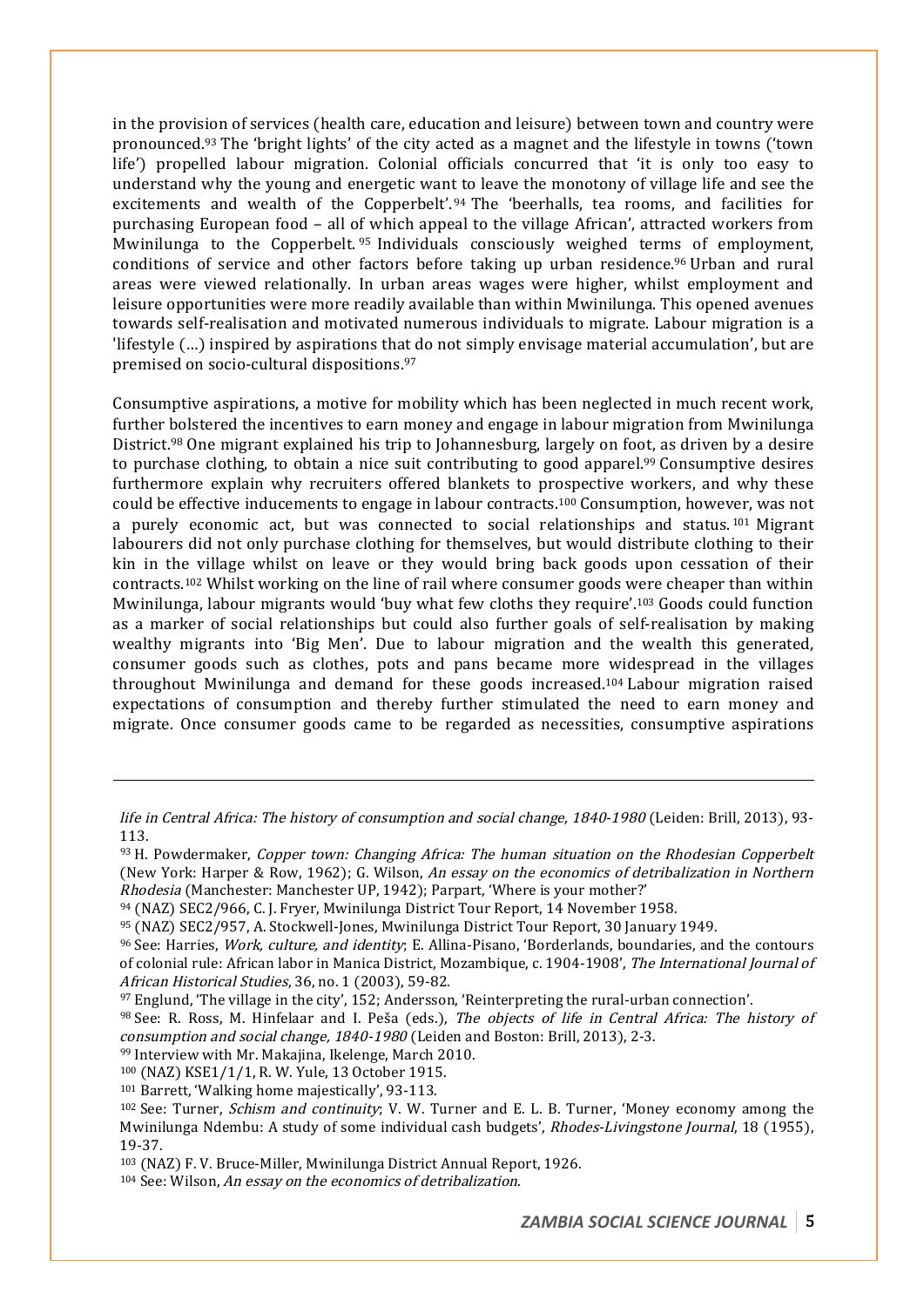provided an incentive towards labour migration.105 Migrants' markers of economic success, in the form of clothing, a bicycle or a sewing machine, might entice others to pursue a migrant career as well.106 Consumption could act as a self-propelling force behind labour migration, but this was only due to the linkages between consumption, social relationships and the process of self-realisation.107

Urban employment was not motivated by purely economic incentives, but was driven by aspirations of personal and social advancement. Such aspirations resulted in a diversity of strategies. Value could be composed from a multiplicity of sources: 'Adepts were many and varied, each pushing up against the outside limits of their own frontier of the known world, inventing new ways of configuring, storing and using what must have been an ever shifting spectrum of possibility'.108 Whereas some migrants sought short contracts so that they could return to their village to cultivate crops, others might stay in town for long periods of time to accumulate monetary wealth with which to set up a trading enterprise.109 Strategies towards self-realisation could be various, straddling the boundaries between rural and urban spheres.

## Labour Migration and Village Life

Even more than the consequences of labour migration on individual trajectories, the historiographical debate has discussed the effects of labour migration on village society and the rural economy.110 Disconcertedly, colonial officials in Mwinilunga would complain that 'the mines can't "have it both ways", that is have cheap labour and at the same time expect an abundance of cheap food from the villages which they have depopulated'.111 Because urban employment drained the labour force from rural areas, officials feared that urban and rural wealth could not coincide. Given prevailing labour bottlenecks, wage employment would jeopardise agricultural production.112 That is why the male absenteeism due to outmigration and the supposedly deleterious effects this had on agricultural production and village make-up were cause for such serious distress among officials. In the 1950s, one official lamented that: 'there is a lack of men which seriously impairs the village labour force. I frequently met old men and hungry women and children in the same community as possessed miles of good but uncultivated land'. <sup>113</sup> The potentially negative effects of labour migration on agricultural production had been noticed since the 1920s:

It is becoming more and more evident that the exodus of youths and men from the villages, consequent upon the greatly increased demands for labour, is having a serious

<sup>105</sup> (NAZ) SEC2/131 Vol.1, D. C. Hughes-Chamberlain, Mwinilunga Sub-District Annual Report, 31 December 1929.

<sup>106</sup> Andersson, 'Informal moves', 393; Barrett, 'Walking home majestically'.

<sup>&</sup>lt;sup>107</sup> Guyer, 'Wealth in people as self-realization'.<br><sup>108</sup> Guyer and Eno Belinga, 'Wealth in people as wealth in knowledge', 93.

 $109$  This diversity has been explained by Turner, *Schism and continuity*; Turner and Turner, 'Money economy', 19-37; Pritchett, Lunda-Ndembu.

<sup>110</sup> For a case study of a rural area, see: Richards, *Land, labour and diet*; Moore and Vaughan, *Cutting* down trees; For labour migration and agricultural production, see: R. H. Palmer and N. Parsons (eds.), The roots of rural poverty in Central and Southern Africa (London: Heinemann, 1977). This has been discussed in great detail for West Africa, see: Whitehouse, Migrants and strangers in an African city; de Bruijn, van Dijk & Foeken, Mobile Africa.

<sup>&</sup>lt;sup>111</sup> (NAZ) SEC2/131 Vol. 2, E. Sharpe, Kasempa Province Mwinilunga District Annual Report, 1930.<br><sup>112</sup> See: Moore and Vaughan, *Cutting down trees*, 140-77; But: D. H. Potts, 'Worker-peasants and farmerhousewives in Africa: The debate about 'committed' farmers, access to land and agricultural production', Journal of Southern African Studies, 26, no. 4 (2000), 807-32.<br><sup>113</sup> (NAZ) SEC2/959, K. J. Forder, Mwinilunga District Tour Report, November 1951.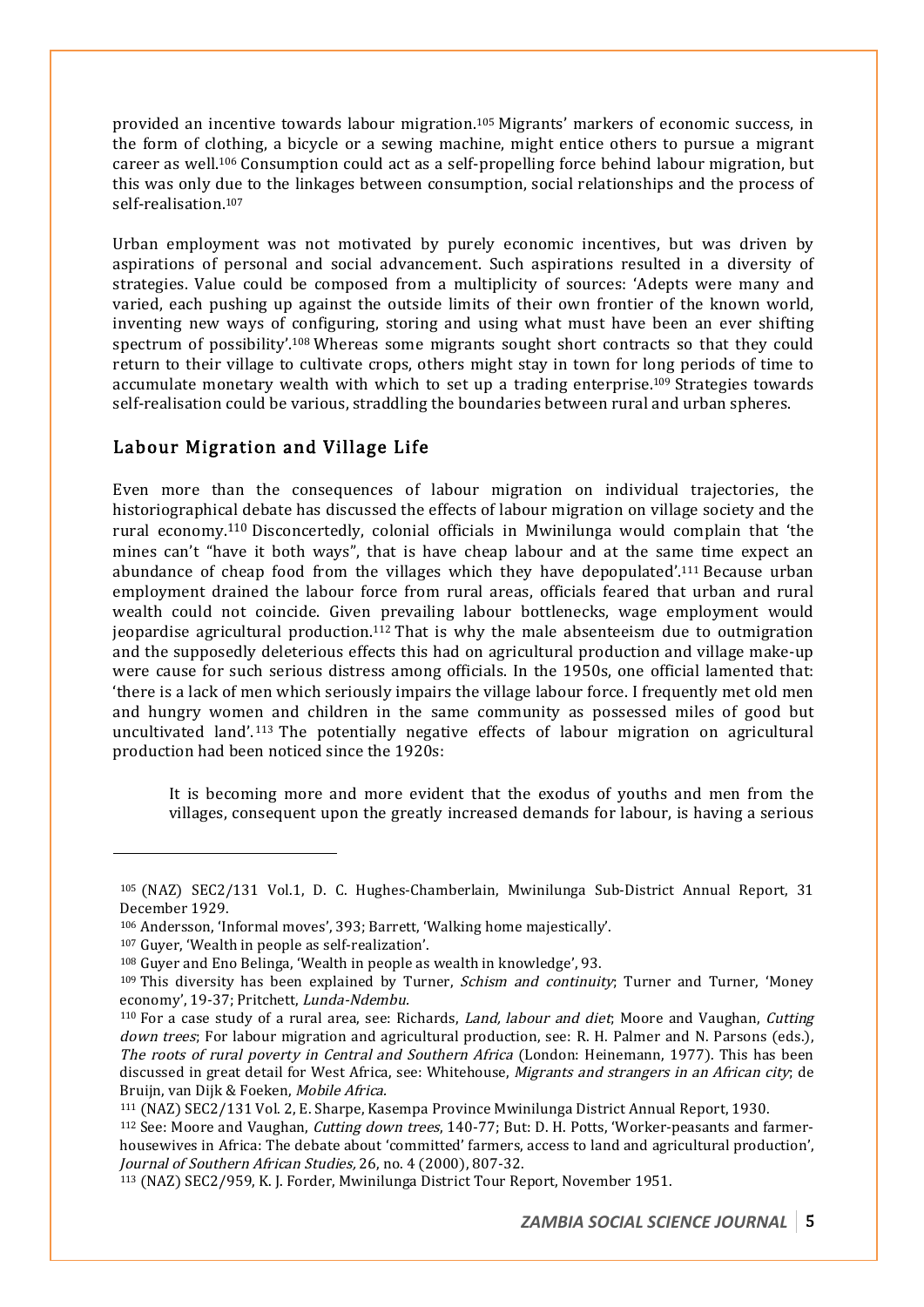effect upon native agriculture (…) It has been reported, from certain districts, that the number of able-bodied men remaining in the villages is so small that the women have been compelled to cultivate old gardens in which the soil had become impoverished. The crops reaped have, naturally, been poor.114

In this connection, officials anticipated that labour migration might provoke a 'vicious circle', as 'it is not possible to develop an area if there are no able-bodied people there to do the work, and the people will not stay at home unless there is a means of obtaining a remunerative return for their labours'.115 As a consequence, 'in the worst affected villages life just stagnates', and 'there is a great tendency for the houses occupied by their [labour migrants'] wives to be allowed to fall into a very dilapidated condition'.116 Officials overwhelmingly regarded the effects of labour migration on village life and agricultural production as detrimental. In the late 1940s a report stated that:

The greatest limiting factor [in rural development] is the progressive impoverishment of the villages with the drift to the Towns. It is idle to talk about social welfare and development here unless and until some bold and constructive means can be found and enforced to stop this drift. Over-industrialisation of the Territory, if at the cost of the rural districts, must in the long run prove extremely costly, if not disastrous (…) [Migrants] send no money, no clothes home, and the state of the village is most pitiable.117

Rural decay and underdevelopment were attributed to policies of urban bias, as high wages would attract disproportionate labour force from rural to urban areas.118 In order to lessen rural-urban income disparities, especially after independence, government policy rhetorically aimed 'to raise productivity on as wide a front as is practical in order to (…) make rural life more attractive and thus curb the drift towards urban employment'.119

Nevertheless, these views of rural decay, disruption or even breakdown do not seem to be in congruence with the rapid increase in agricultural production and the boom in marketing throughout Mwinilunga District in the 1940s, 1950s and much of the 1960s.120 In spite of the drain on village labour force as a result of high levels of outmigration, agricultural production flourished and rural life seemed to prosper. In recent years, more cautious voices in the historiography have suggested that migration to towns did not necessarily result in rural decay.121 In exceptional cases, rather, labour migration could prove compatible with high levels of agricultural production and rural prosperity, as the case of Mwinilunga suggests.122 Whereas during the opening decades of the twentieth century the marketing of crops in Mwinilunga District had been confined to administrative and local requirements, from the 1940s onwards as much as 600 tons of cassava, in addition to other (cash) crops, were marketed each year. Demand from urban areas, where the copper boom caused heightened food requirements,

<sup>114</sup> (NAZ) Northern Rhodesia Department of Agriculture Annual Report, 1929.

<sup>115</sup> (NAZ) SEC2/962, R. S. Thompson, Mwinilunga District Tour Report, 16 September 1954. 116 (NAZ) SEC2/967, W. D. Grant, Mwinilunga District Tour Report, 21 April 1959; (NAZ) NWP1/2/2 Loc.4897, C. M. N. White, Mwinilunga District Tour Report, 7 December 1938. 117 (NAZ) SEC2/155, Western Province Annual Report, 1948.

<sup>118</sup> See: Potts, 'Counter-urbanization on the Zambian Copperbelt?'; Jamal and Weeks, 'The vanishing rural-urban gap'.

<sup>&</sup>lt;sup>119</sup> (NAZ) Annual Report of the Ministry of Agriculture for the Year 1965.<br><sup>120</sup> Pritchett, Lunda-Ndembu; Turner, Schism and continuity.

<sup>&</sup>lt;sup>121</sup> See: W. Beinart, The political economy of Pondoland, 1860-1930 (Cambridge: Cambridge UP, 1982); Moore and Vaughan, Cutting down trees; Pottier, Migrants no more.

<sup>122</sup> Moore and Vaughan, Cutting down trees, 155.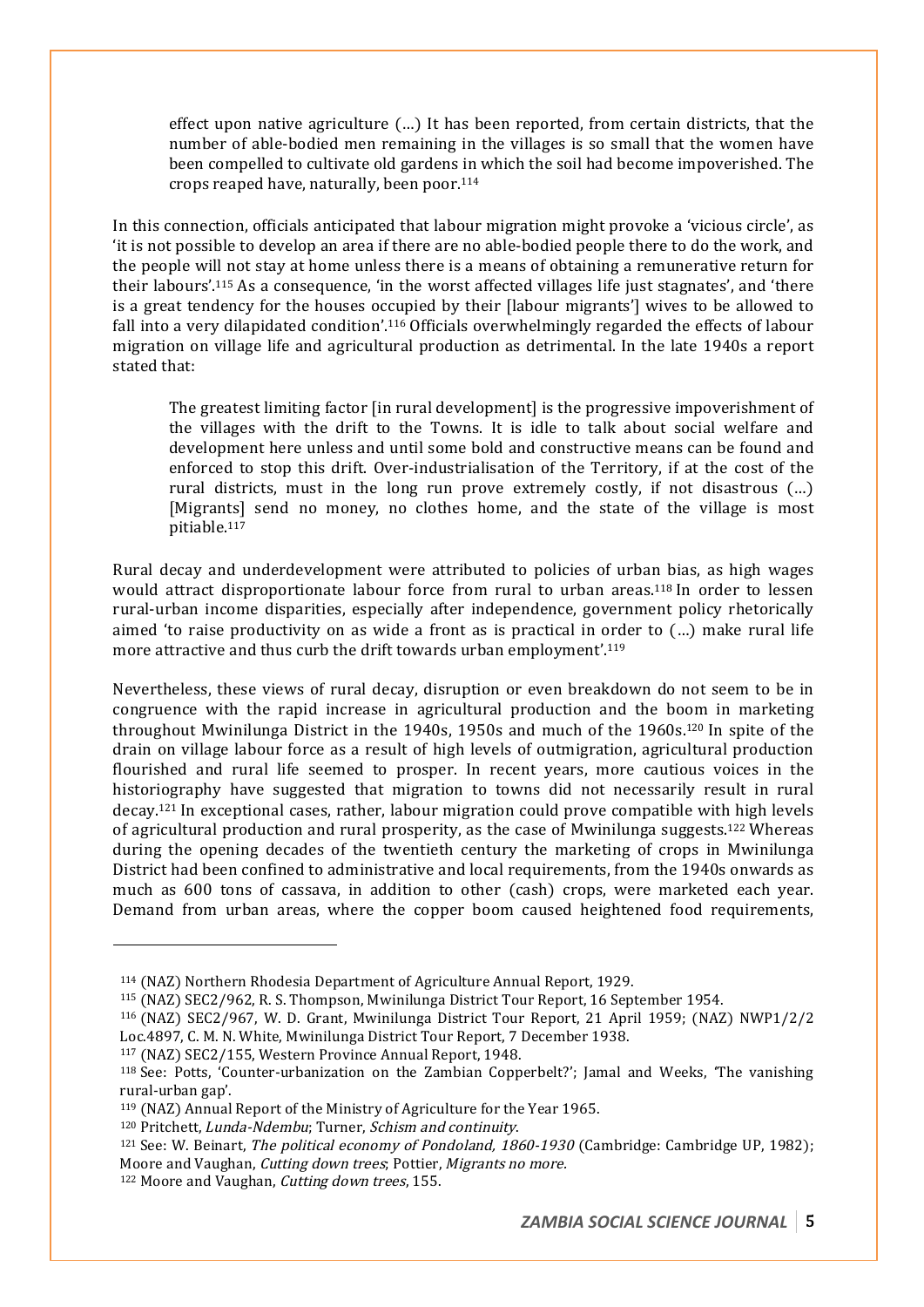motivated this increase in production and marketing, which was possible despite male labour migration ratios of more than 50%.123 Whilst some officials in Mwinilunga District complained about the lack of 'able bodied men' in the villages, others noted that notwithstanding high levels of absenteeism there were relatively few signs of disruption in the villages.124 How might this paradox be explained? Rather than understanding rural-urban relations as dichotomous, attention should be paid to interconnections between rural and urban spheres.

Labour migration has all too often been viewed as an exit option for impoverished agricultural producers who fail to find market outlets locally.125 Nonetheless, the assumption that the poorest or the least educated, those deprived of all other opportunities, would be compelled to migrate by capitalist pressures, does not seem to hold. Rather, 'the poorest are generally excluded from migration opportunities. Migration presupposes a measure of relative well-being, which provides the material and ideological conditions for seeking new fortunes through spatial mobility'.126 Indeed, labour migration ratios from the area around the mission station Kalene Hill have always been relatively high, even though education levels and income-generating opportunities are favourable when compared to other parts of Mwinilunga District.127 Contrary to what might be expected, areas where crops are difficult to market and employment opportunities are poor seem to send less migrants to urban areas, whereas more migrants originate from areas enjoying favourable educational and marketing opportunities.128 Migration is rooted 'not so much in the poor rural living conditions as in migrants' desire to prosper in the rural areas'.129 Agricultural production and labour migration were not conflicting strategies, but could coincide. Whereas some individuals might focus on marketing pineapples within Mwinilunga District, others would seek to develop personhood by building a career in urban areas. Because labour migration allowed skilled individuals to enhance existing opportunities, the practice could contribute to rural sustainability and prosperity, rather than leading to breakdown or decay. Labour migrants might invest in agriculture upon their return, or they might facilitate the marketing of agricultural produce in urban areas.<sup>130</sup> Rather than causing impoverishment or rural decay, labour migration could stimulate rural entrepreneurship and prosperity.131

Viewing labour migration as part of the process towards self-realisation can bridge the ruralurban dichotomy at the basis of theories of both development and underdevelopment.132 If labour migration is interpreted as a social strategy to attain wealth and power, the focus lies not so much on the disruptive act of geographical mobility, but on the links which migrants create through a complex network of cultural, economic, social and political relations.133 Migrants 'often see their stay in town through the prism of their rural aspirations'.134 Even though labour

<sup>123</sup> See: I. Peša, "Cassava is our chief': Negotiating identity, markets and the state through cassava in Mwinilunga, Zambia', in: J-B. Gewald, A. Leliveld and I. Peša (eds.), Transforming Innovations in Africa: Explorative studies on appropriation in African societies (Leiden: Brill, 2012), 169-90. In the 1960s demand slumped again, as long transport hauls made marketing from Mwinilunga District unprofitable. <sup>124</sup> (NAZ) SEC2/959, K. J. Forder, Mwinilunga District Tour Report, November 1951.

<sup>&</sup>lt;sup>125</sup> Andersson, 'Administrators' knowledge'; See: Palmer and Parsons, *The roots of rural poverty.*<br><sup>126</sup> Englund, 'The village in the city', 139.<br><sup>127</sup> Fisher and Hoyte, *Ndotolu*; Pritchett, *Lunda-Ndembu*; Turner, *Sch* 

<sup>128</sup> See: De Haan, 'Livelihoods and poverty'.

<sup>&</sup>lt;sup>129</sup> Englund, 'The village in the city', 151.<br><sup>130</sup> I. Peša, 'Buying pineapples, selling cloth: Traders and trading stores in Mwinilunga District, 1940-1970', in: R. Ross, M. Hinfelaar and I. Peša (eds.), The objects of life in Central Africa: The history of consumption and social change, 1840-1980 (Leiden: Brill, 2013), 259-80.<br><sup>131</sup> Bakewell, 'Keeping them in their place'; De Haan, 'Livelihoods and poverty'.

<sup>132</sup> Andersson, 'Reinterpreting the rural-urban connection'.

<sup>133</sup> Bakewell, 'Keeping them in their place', 1347. 134 Englund, 'The village in the city', 153.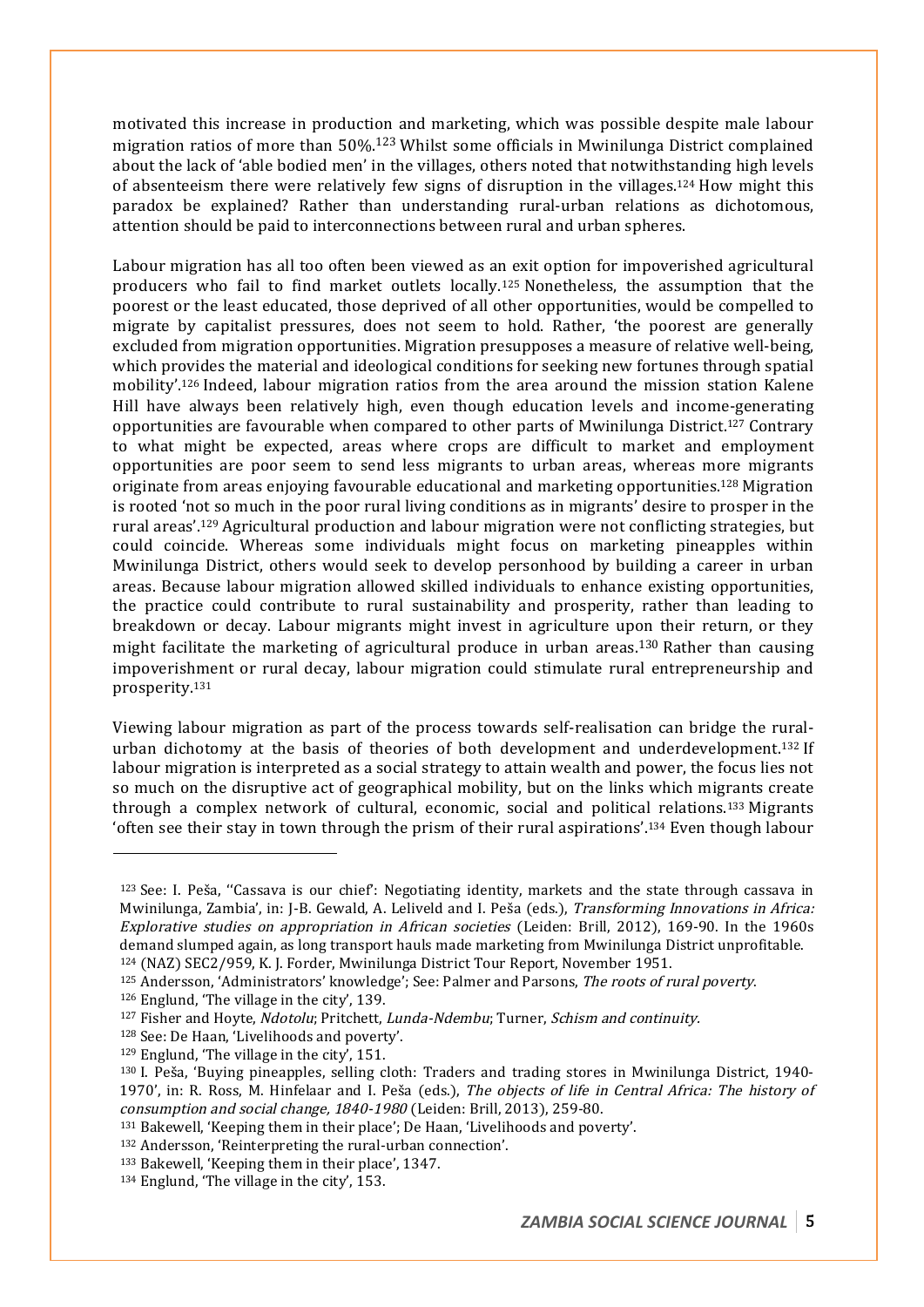migration might lead to permanent urban residence, the practice is underpinned by rural realities, resulting in the 'simultaneous and overlapping presence of urban and rural spaces in migrants' lives'.135 Over time individuals have sought to complement and enhance existing livelihood strategies within Mwinilunga District through labour migration. In an attempt to build one's career and establish personhood, avenues to wealth and success have been sought in either rural or urban localities.136 Because labour migration enhanced existing opportunities towards self-realisation, it could serve to constitute the locality of Mwinilunga.

Contradicting views of rural decay and underdevelopment, some officials noticed 'comparatively little outward signs of disorganisation', despite high levels of outmigration from Mwinilunga District.137 Labour migration could be an alternative, complementary strategy to agricultural production, aiming to make rural life more secure. Rather than being disruptive, waged employment could contribute to agricultural production through remittances and agricultural investments made by returning labour migrants.138 In Mwinilunga District markets for agricultural produce were volatile and generally limited. In this setting, labour migration could serve to cushion the fluctuations of agricultural production and marketing, whilst providing additional income.139 As colonial officials acknowledged, the wealth of urban areas could spread into rural areas:

The prosperity in the urban areas was to a lesser degree felt in the rural areas where wages and ration allowances in lieu of rations in kind have shown a steady increase, while the demand for surplus native foodstuffs and fish has brought a considerable sum of money into African pockets in several districts.140

Instead of a stark rural-urban dichotomy, rural and urban areas might more usefully be viewed as two sides of the same coin.141 By straddling the boundaries of both, migrants sought to maximise opportunities and increase livelihood security. There is, thus, a 'mutual dependence between urban and rural fortunes'.142 Remittances, the opportunity of schooling relatives in town, or assistance in obtaining urban employment, all contributed to rural diversification and security, rather than decay.143

Remittances in money and in goods have been taken as a main sign of enduring rural-urban connections.144 Interpreted within debates of development and underdevelopment, migrant remittances have predominantly been judged for their economic importance. <sup>145</sup> In this connection, colonial officials painted a grim picture for the area of Mwinilunga, as migrants did not seem interested in remitting money. While migrants were in employment in urban areas, remittances and contact with kin would generally remain minimal.146 Long transport hauls and

l

<sup>141</sup> Englund, 'The village in the city'; Andersson, 'Reinterpreting the rural-urban connection'. 142 Englund, 'The village in the city', 149.

<sup>135</sup> Englund, 'The village in the city', 142; Andersson, 'Reinterpreting the rural-urban connection', 84. <sup>136</sup> Englund, 'The village in the city'; Andersson, 'Reinterpreting the rural-urban connection'.

<sup>137</sup> (NAZ) SEC2/133, N. S. Price, Mwinilunga District Annual Report, 31 December 1937.

<sup>138</sup> Turner and Turner, 'Money economy'; See also: Moore and Vaughan, Cutting down trees, 172-7; Pottier, Migrants no more.

<sup>139</sup> Pritchett, Lunda-Ndembu.

<sup>140</sup> (NAZ) SEC2/157, Western Province Annual Report, 1950.

<sup>143</sup> Andersson, 'Informal moves'; Andersson, 'Reinterpreting the rural-urban connection'.

<sup>144</sup> Geschiere and Gugler, 'The urban-rural connection'.

<sup>145</sup> E. Obadare and W. Adebanwi, 'Transnational resource flow and the paradoxes of belonging: Redirecting the debate on transnationalism, remittances, state and citizenship in Africa', Review of African Political Economy, 36, no. 122 (2009), 499-517.<br><sup>146</sup> See: Turner, *Schism and continuity.*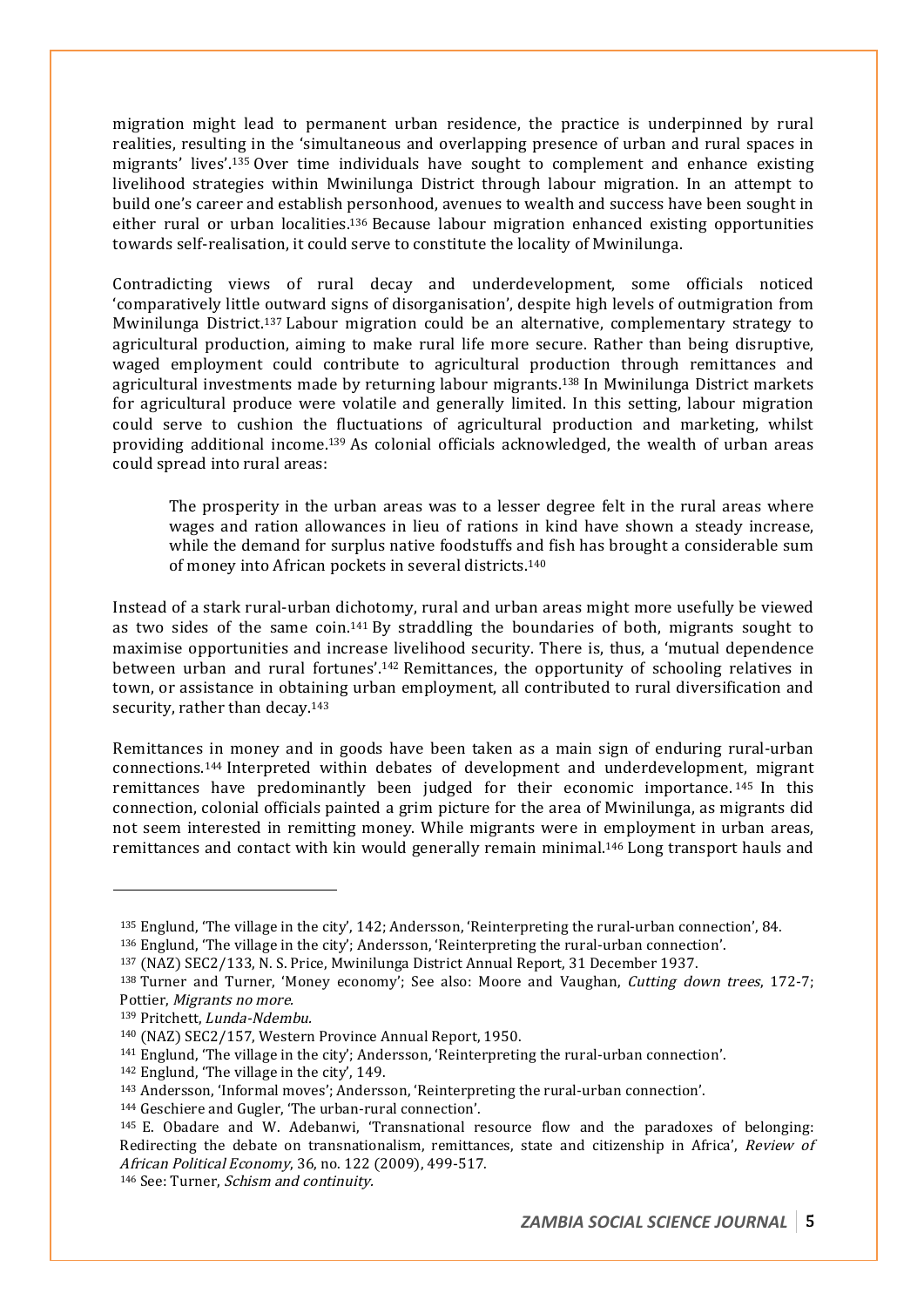the difficulty of communication with Mwinilunga District made that remittances tended to be infrequent and limited, as officials remarked:

There was no evidence that the migrant workers, speaking generally sent much money home. Taxes were all paid in tikkies and pennies and sixpences, which I took to be the product of local trade, and not of postal orders sent from the towns.147

Officials lamented the loose ties between labour migrants and their kin in the villages, as 'they return seldom, and remit money and clothes never'.148 Remittances did not seem to be migrants' primary concern: 'most natives who have savings appear to be more occupied with what use they can make of them on the spot than with safe and cheap methods of remitting money to their relatives'.149 Rather than remitting on a regular basis, migrants would carry goods or money as gifts or investment capital upon their return. Yet remittances are but one aspect of the ties between migrants and their home areas. Patterns of remitting should be placed within their broader societal context.

Some labour migrants contributed to agricultural production in the form of investment in inputs, such as fertiliser, hoes or axes. <sup>150</sup> If labour migrants invested their earnings in agricultural production upon return, they might expand production and start marketing crops on a large scale within several years. Official concerns that labour migration would jeopardise agricultural production, for 'if people are away from their village for six months or more they cannot cultivate proper gardens', appeared unwarranted.151 Numerous pineapple farmers, for example, used their earnings from urban waged employment as starting capital to buy suckers or to engage labour to prepare fields.152 Migrants earned cash incomes and these could be invested in productive enterprises in rural areas. As a result, labour migration might lead to increased rural living standards. In the 1950s, within a time span of five years, the District Commissioner observed a marked 'improvement' in material culture throughout Mwinilunga: 'Dresses, clothes were better, there were more bicycles, more Kimberley brick houses, lamps, suitcases, blankets etc. all seemed to have improved'.153 Government officials on occasion credited migrant labourers as agents of 'development'.154 One District Commissioner stated that: 'returning workers bring with them, as a rule, higher standards of housing and some ideas about gardening for pleasure'.155 Migrant labour could be a means of self-realisation which straddled rural-urban divides, as Turner acknowledged. Returning labour migrants could play a role in diversifying rural livelihoods or creating an environment conducive for enterprise, but this was a social rather than an individual endeavour:

Remittances of money are sometimes sent home to relatives, but it is more usual for migrants to return with presents and distribute them among kin when they arrive at their villages. Many of the migrants purchase the standing-crop in gardens rather than wait for eighteen months for the cassava crop to mature. Some migrants are beginning to start small 'businesses' with their savings. Some buy sewing machines and set up as

<sup>&</sup>lt;sup>147</sup> (NAZ) SEC2/957, R. N. Lines, Mwinilunga District Tour Report, 6 March 1949.<br><sup>148</sup> (NAZ) NWP1/2/26 Loc.4901, R. N. Lines, Mwinilunga District Tour Report, 10 January 1949.<br><sup>149</sup> (NAZ) SEC2/151, Western Province Annua

<sup>150</sup> Turner and Turner, 'Money economy'; Pritchett, Lunda-Ndembu.

<sup>151</sup> (NAZ) KSE6/3/1, Mwinilunga Sub-District Indaba, 13 October 1916.

<sup>152</sup> Peša, 'Buying pineapples, selling cloth'.

<sup>153</sup> (NAZ) SEC2/966, R. J. Short, Mwinilunga District Tour Report, July 1958.

<sup>&</sup>lt;sup>154</sup> See: Ferguson, *Expectations of modernity*; Moore and Vaughan, *Cutting down trees.* 

<sup>155</sup> (NAZ) SEC2/967, R. J. Short, Mwinilunga District Tour Report, May 1959.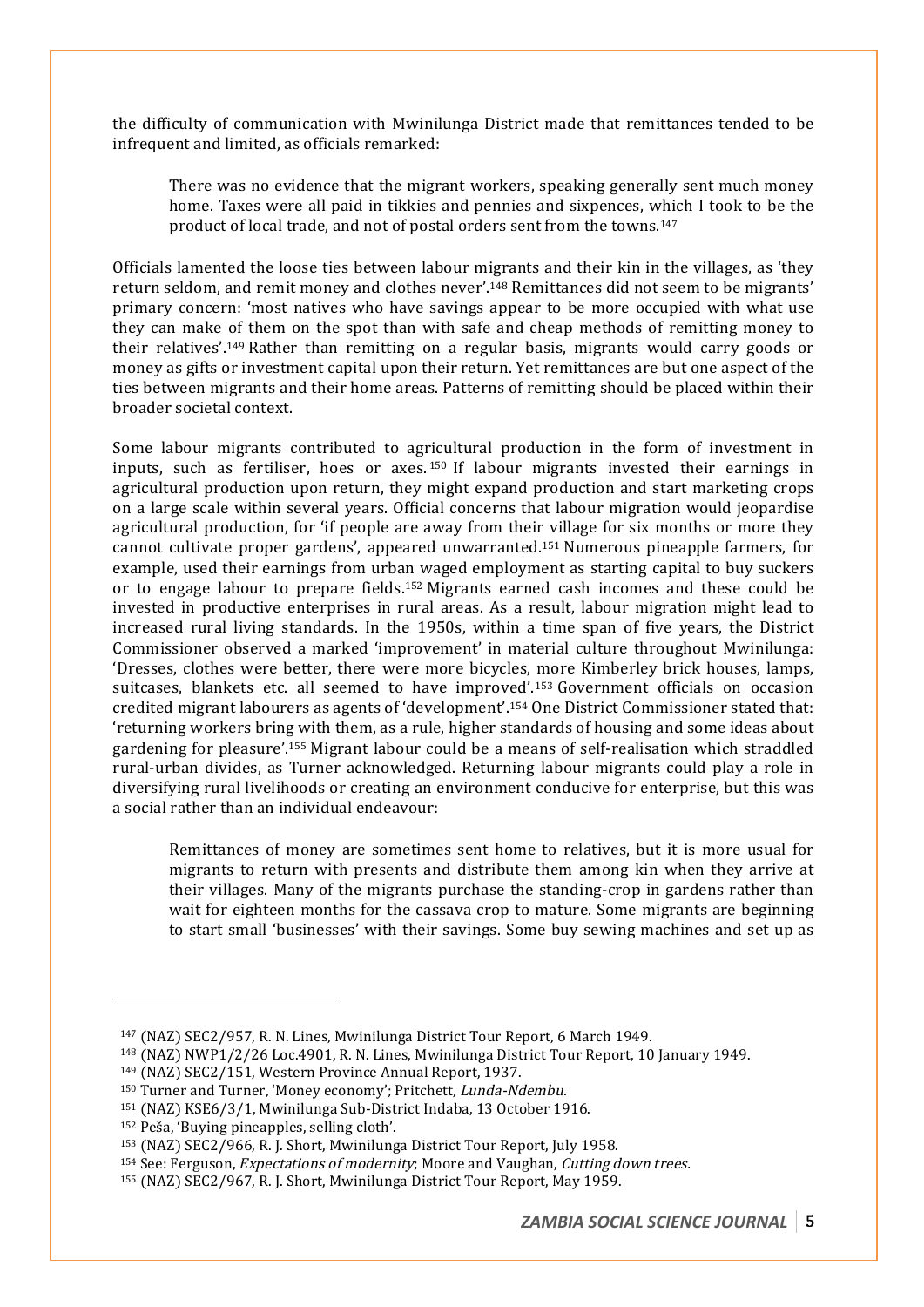tailors, others start 'tea-rooms' on the motor roads, and others again become hawkers and small traders.156

What this excerpt evidences is that labour migration should not be interpreted as an individual pursuit leading to personal wealth. Migrants would distribute earnings among kin upon their return to the village, even if they had not regularly sent remittances whilst in employment. Furthermore, earnings from urban employment could be used to support and advance rural livelihoods. Urban wealth might be translated into rural farming enterprises, trade or other businesses. Urban and rural strategies should therefore not be seen as detached. Rather than acting as individual agents, migrants depended on social relationships which straddled the rural-urban divide. Material wealth had to be translated into success for only then could a migrant become a 'Big Man', either in rural or urban areas.157 The realisation of this goal depended on the careful cultivation of skills and relationships, on a personal following and social connectivity. In this sense, labour migration is motivated by a desire to gain wealth and influence in either rural or urban areas, a desire towards self-realisation.158 Self-realisation should be seen as a process through which individuals could enhance their social standing through connectivity with others. Monetary earnings could increase one's social standing and labour migration provided one avenue to earn wealth.

Still, labour migration did not create a dynamic of economic growth or development. Even though labour migration offered prospects of material gain, increased social status and a return to the village as a respectable 'Big Man', wealth and self-realisation entailed risks as well.159 Individuals travelling long distances could earn large amounts of money, acquire skills and bring home copious goods, but might equally be struck by adversity along the way. The narrative of Kabalabala embodies this sense of both opportunity and risk involved in labour migration:

Kabalabala, a man who lived along the Kabompo River, possessed charms with which he could turn himself into a lion. People who walked long distances would get tired and would rest along the road, where they would erect temporary shelters to spend the night. Especially those travellers returning from the towns to their villages would carry considerable possessions, purchased with urban wages and serving as gifts or items of exchange and use in the village. Kabalabala would come and chat with these people during the day, covertly making an inventory of their possessions. At night Kabalabala would transform himself into a lion, return to the travellers' camp, steal all their belongings and kill one or more members of the travelling group. Clothing, pots and all other goods would be taken from the travellers by Kabalabala, who would sell these items for money. This made travelling to and from town dangerous, because Kabalabala could not be killed by spears, axes or guns. Travellers not only risked losing their belongings, but might die if attacked by Kabalabala.160

This narrative evidences that wealth is not merely economic, but also social. Wealth is inherently risky and has to be translated into social success in order to become legitimate. This can be done by distributing wealth among kin, neighbours and friends. Labour migration could

<sup>156</sup> Turner and Turner, 'Money economy', 23.

<sup>157</sup> Barrett, 'Walking home majestically'.

<sup>158</sup> Englund, 'The village in the city', 151.

<sup>159</sup> Comaroff, 'The madman and the migrant', explore the negative consequences of labour migration for individuals.

<sup>160</sup> Compilation from several interviews, especially Minas Kantumoya Kasolu Kachacha, Kanongesha, 27 July 2010 and Fred Mpenji, Kanongesha, 03 August 2010. For comparable cases of vampires on the Copperbelt, see: L. White, Speaking with vampires: Rumor and history in colonial Africa (Berkeley: University of California Press, 2000).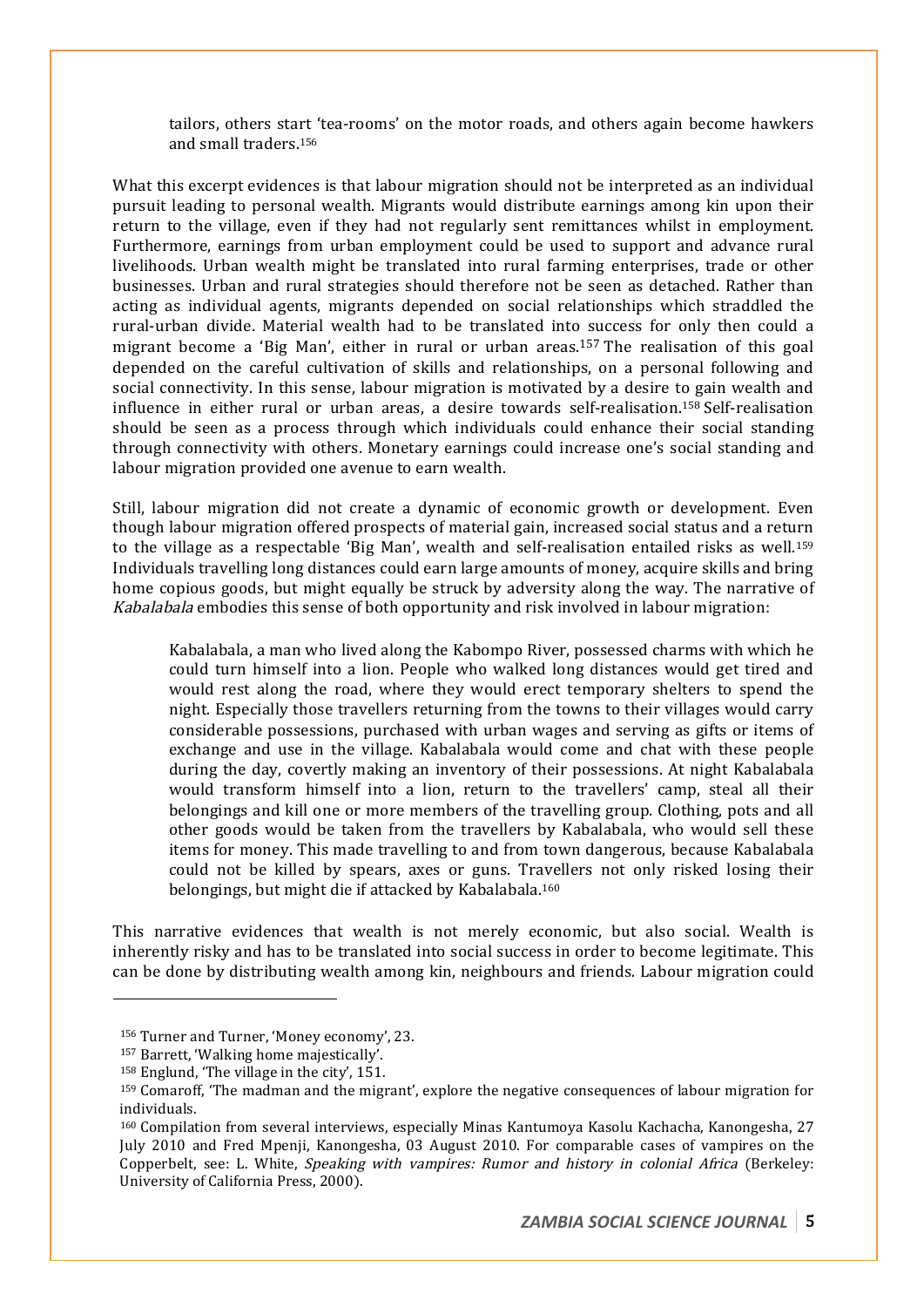be a strategy towards self-realisation, but it also entailed a loss of labour force within the village. Kin who remained behind in the village might benefit from migrant remittances, but they might also make claims which a migrant could not meet, resulting in grudges, witchcraft accusations and narratives such as Kabalabala. Wealth could thus be dangerous, as much as it was beneficial. The outcome of labour migration might be 'the creation of wealth that can grow over time', but migrants' wealth and success had to be translated into social status within the community, expressed through self-realisation and social connectivity.161

Labour migration could enable individual wealth and success, being a pathway towards selfrealisation. Some returning migrants who had accumulated 'considerable savings' might become 'Big Men', if they deployed their savings to diversify agricultural livelihoods, engage in craft production or trade.162 But because self-realisation is an inherently social process which occurs in relation to others, labour migration inevitably influenced rural communities as a whole. Colonial officials attributed material gain and improved living standards in the villages to migrants' engagement in the flourishing urban economy, suggesting the thoroughly intertwined nature between rural and urban fortunes:

Wages have been substantially increased, especially on the Mines and Railways (…) the African standard of living both in town and country has risen appreciably. A man and his family are better clothed and better nourished than they were even three years ago.<sup>163</sup>

Officials noted that returning labour migrants made a definite impact on village life: 'The return to the villages of people who have been working for numerous years on the Copperbelt, was most marked'. Yet officials equally feared that this influence would merely encourage further migration, or that migrants' stories 'might be detrimental to efforts at stimulation of the production of an economic crop'.164 Labour migration might influence village societies either positively or negatively, yet the relationship between rural and urban areas did not have to be conflicting, but could be symbiotic.

Labour migrants viewed urban residence through the prism of rural aspirations. Consequently it becomes crucial to look at social connectivity and at aims towards self-realisation in order to understand the dynamics of labour migration from Mwinilunga District. Labour migration was not so much transformative, but could prove constitutive of rural life:

The rural (…) is the key ideological domain in which migrants anchor their understandings of their aspirations and dilemmas. The domain of the rural, both as an object of moral imagination and as a geographical site, is constantly re-made in relation to what migrants achieve and fail to achieve during their stays in town.165

Not all migrants returned to their village of origin. Some found opportunities in town more attractive or were driven away from their village due to quarrels or witchcraft accusations. Others, perhaps, settled in villages where they had kin or friends, or in the Boma where employment opportunities, trade avenues and social amenities were more favourable than in the villages.166 Even so, labour migration should be seen as a strategy which connected rural and urban areas, rather than dividing them. Although some migrants severed ties to rural areas,

<sup>&</sup>lt;sup>161</sup> J. H. Cohen and I. Sirkeci, *Cultures of migration: The global nature of contemporary mobility* (Austin, 2011), 31.

<sup>162</sup> (NAZ) SEC2/966, M. A. Hinds, Mwinilunga District Tour Report, 22 September 1958. 163 (NAZ) SEC2/155, Western Province Annual Report, 1948.

<sup>164</sup> (NAZ) SEC2/957, A. Stockwell-Jones, Mwinilunga District Tour Report, 30 January 1949.

<sup>&</sup>lt;sup>165</sup> Englund, 'The village in the city', 153.<br><sup>166</sup> Turner, *Schism and continuity*; Turner and Turner, 'Money economy'.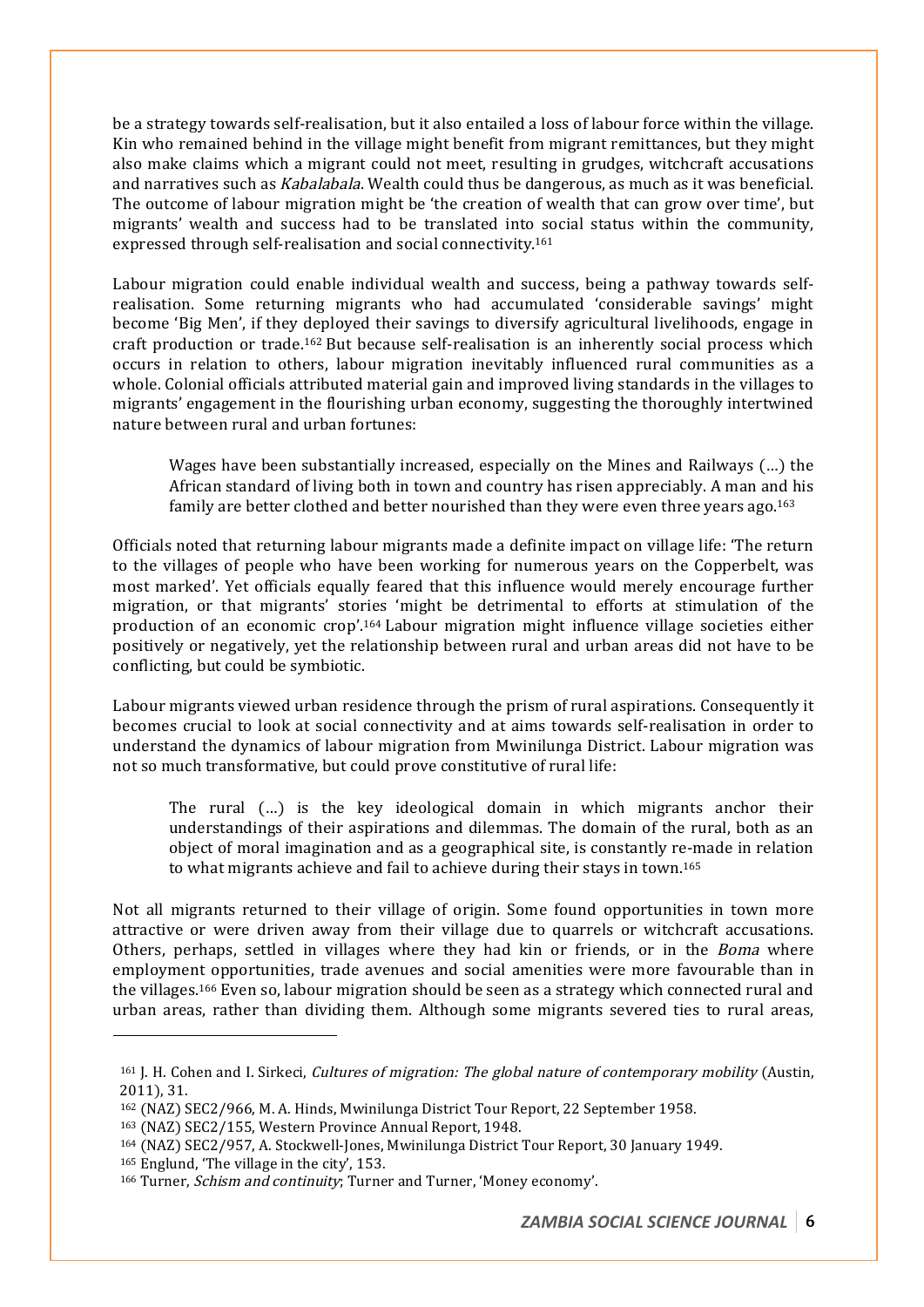most sought to enhance social standing by cultivating both rural and urban linkages. Instead of leading to rural impoverishment, labour migration enhanced opportunities within rural areas by offering a means towards self-realisation.

#### Conclusion

By looking at the case of labour migration from Mwinilunga District between the 1930s and the 1970s, it has been argued that examining trajectories of labour migration through the analytical lens of self-realisation might advance our understanding of Zambian labour migration. First of all, viewing labour migration as a strategy towards self-realisation places this form of mobility within its full societal context. Labour migration is not just propelled by an economic rationale or political necessity, but builds upon socio-cultural dispositions, which are crucial to a proper understanding of the dynamics of mobility.<sup>167</sup> Secondly, a focus on self-realisation enables the bridging of the discursive rural-urban divide, which has been proposed so forcefully in the historiography hitherto.<sup>168</sup> Even if some migrants did eventually sever ties with rural areas, urban residence was fundamentally driven by rural realities. It therefore becomes crucial to look at rural-urban interconnections.<sup>169</sup> Thirdly, this approach allows an understanding of the relative attractions of urban vis-à-vis rural areas. Rather than resulting from rural poverty, labour migration is part of aspirations towards the 'good life', which might be located in either rural or urban areas.170 Most importantly, this approach does not stress the transformative aspects of labour migration, but suggests that the practice might have been constitutive of rural society in Mwinilunga District. In this sense, a focus on self-realisation can challenge the 'modernist narrative', which proposes sharp ruptures and linear stages of labour migration.171 A focus on self-realisation proposes an alternative perspective which places labour migration within the broader context of social connectivity.

Within Mwinilunga District labour migration functioned as a strategy to realise aspirations, develop relationships and enhance status. Nevertheless, labour migration should not be interpreted as a straightforward strategy of economic development. Neither does the framework of the 'modernist narrative' apply. There were considerable variations in worker strategies, some planning to retire in rural areas, others choosing to remain in town indefinitely: 'similar socio-cultural dispositions regulating (…) migrants' behaviour (…) may give rise to different urban [and rural] trajectories', as there are many alternative trajectories 'whereby positions of high status can be attained'.172 In order to understand the dynamics of labour migration it is imperative to look at case studies of migrants' life histories and specific rural areas. Individual strategies were underpinned by a relative judgement of opportunities and risks, costs and benefits in rural and urban areas. The motivation to move to urban areas was deeply rooted in rural realities and prevailing opportunities in Mwinilunga District. In the 1930s officials were still surprised 'to note in a District so close to the industrialised areas how very thoroughly most of those returned from work on the mines seemed to have been reabsorbed by their traditional environment'.173 This appears less surprising if rural and urban areas are viewed as connected through the process of self-realisation. Viewing labour migration as part of the process of self-realisation might advance existing debates within Zambian historiography, which all too often resort to polarising dichotomies of rural versus urban, or development versus underdevelopment. By partaking in rural-urban networks, migrants reconfigured ideas

<sup>167</sup> See: Englund, 'The village in the city'; Andersson, 'Informal moves'.

<sup>168</sup> See: Andersson, 'Administrators' knowledge'; Geschiere and Gugler, 'The urban-rural connection'.

<sup>169</sup> Englund, 'The village in the city'; Ferguson, Expectations of modernity.

<sup>170</sup> Bakewell, 'Keeping them in their place'.

<sup>171</sup> Ferguson, Expectations of modernity.

<sup>&</sup>lt;sup>172</sup> Andersson, 'Reinterpreting the rural-urban connection', 105.<br><sup>173</sup> (NAZ) NWP1/2/2 Loc.4897, A. F. C. Campbell, Mwinilunga District Tour Report, 23 August 1937.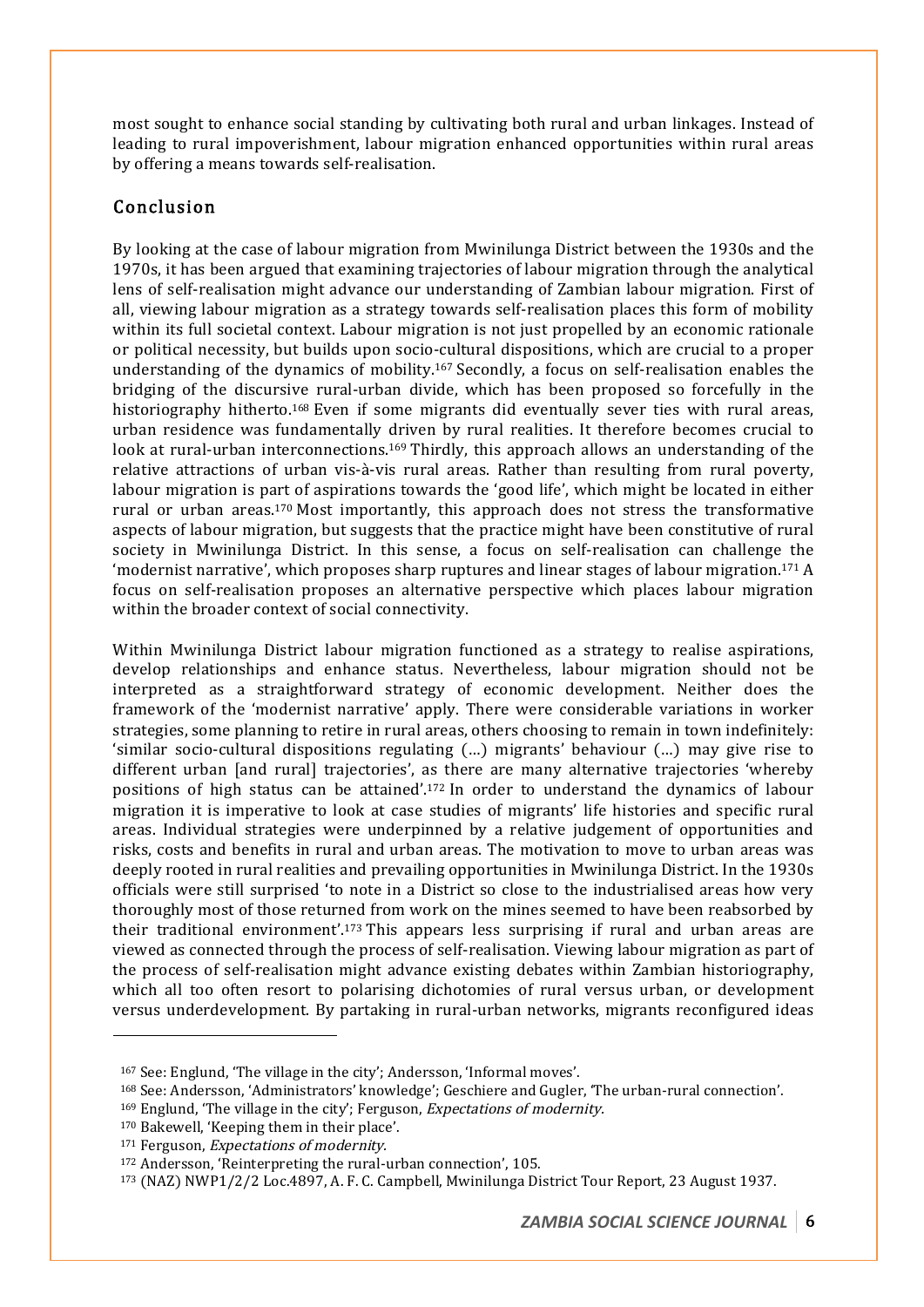of locality, success and personhood. In the end, 'the motive for migration was, perhaps (…) to seek alternative means of being local'.174

## References

- Allina-Pisano, E. 2003. 'Borderlands, boundaries, and the contours of colonial rule: African labor in Manica District, Mozambique, c. 1904-1908'. The International Journal of African Historical Studies, 36, no. 1, 59-82.
- Amin, S. 1972. 'Underdevelopment and dependence in black Africa: Historical origin'. *Journal of* Peace Research, 9, 105-19.
- Andersson, J. A. 2001. 'Re-interpreting the rural-urban connection: Migration practices and socio-cultural dispositions of Buhera workers in Harare'. Africa, 71, no. 1, 82-112.
- Andersson, J. A. 2002. 'Administrators' knowledge and state control in colonial Zimbabwe: The invention of the rural-urban divide in Buhera District, 1912-80'. Journal of African History, 43, no. 1, 119-43.
- Andersson, J. A. 2006. 'Informal moves, informal markets: International migrants and traders from Mzimba, Malawi'. African Affairs, 105, no. 420, 375-97.
- Arrighi, G. 1969. 'Labour supplies in historical perspective: A study of proletarianization of the African peasantry in Rhodesia' The Journal of Development Studies, 6, no. 3, 197-234.
- Bakewell, O. 1999. 'Refugees repatriating or migrating villagers? A study of movement from North West Zambia to Angola'. Ph.D. thesis, University of Bath.
- Bakewell, O. 2008. ''Keeping them in their place': The ambivalent relationship between development and migration in Africa'. Third World Quarterly, 29, no. 7.
- Barber, K. 1995. 'Money, self-realization and the person in Yoruba texts'. In: J. I. Guyer (ed.), Money matters: Instability, values and social payments in the modern history of West African communities. Portsmouth: Heinemann.
- Barrett, M. ''Walking home majestically': Consumption and the enactment of social status among labour migrants from Barotseland, 1935-1965'. In: R. Ross, M. Hinfelaar & I. Peša (eds.), The objects of life in Central Africa: The history of consumption and social change, 1840- <sup>1980</sup>. Leiden: Brill.
- Beinart, W. 1982. The political economy of Pondoland, 1860-1930. Cambridge: Cambridge UP.
- Chauncey, G. 1980-81. 'The locus of reproduction: Women's labour in the Zambian Copperbelt, 1927-1953'. Journal of Southern African Studies, 7, no. 2, 135-64.
- Cohen, J. H. & I. Sirkeci. 2011. Cultures of migration: The global nature of contemporary mobility. Austin: University of Texas Press.
- Comaroff, J. L. & J. Comaroff. 1987. 'The madman and the migrant: Work and labor in the historical consciousness of a South African people'. American Ethnologist, 14, no. 2.
- Cooper, F. (ed.). 1983. Struggle for the city: Migrant labor, capital, and the state in urban Africa. Beverly Hills, London and New Delhi: Sage.
- Crehan, K. 1997. The fractured community: Landscapes of power and gender in rural Zambia. Berkeley: University of California Press.
- de Boeck, F. 1998. 'Domesticating diamonds and dollars: Identity, expenditure and sharing in Southwestern Zaire (1984-1997)'. Development and Change, 29, no. 4, 777-810.
- De Boeck, F. 2000. 'Borderland breccia: The mutant hero in the historical imagination of a Central-African diamond frontier'. Journal of Colonialism and Colonial History, 1, no. 2.
- de Haan, A. 1999. 'Livelihoods and poverty: The role of migration a critical review of the migration literature'. The Journal of Development Studies, 36, no. 2, 1-47.

<sup>174</sup> Z. Ngwane, ''Christmas time' and the struggles for the household in the countryside: Rethinking the cultural geography of migrant labour in South Africa', *Journal of Southern African Studies*, 29, no. 3 (2003), 689.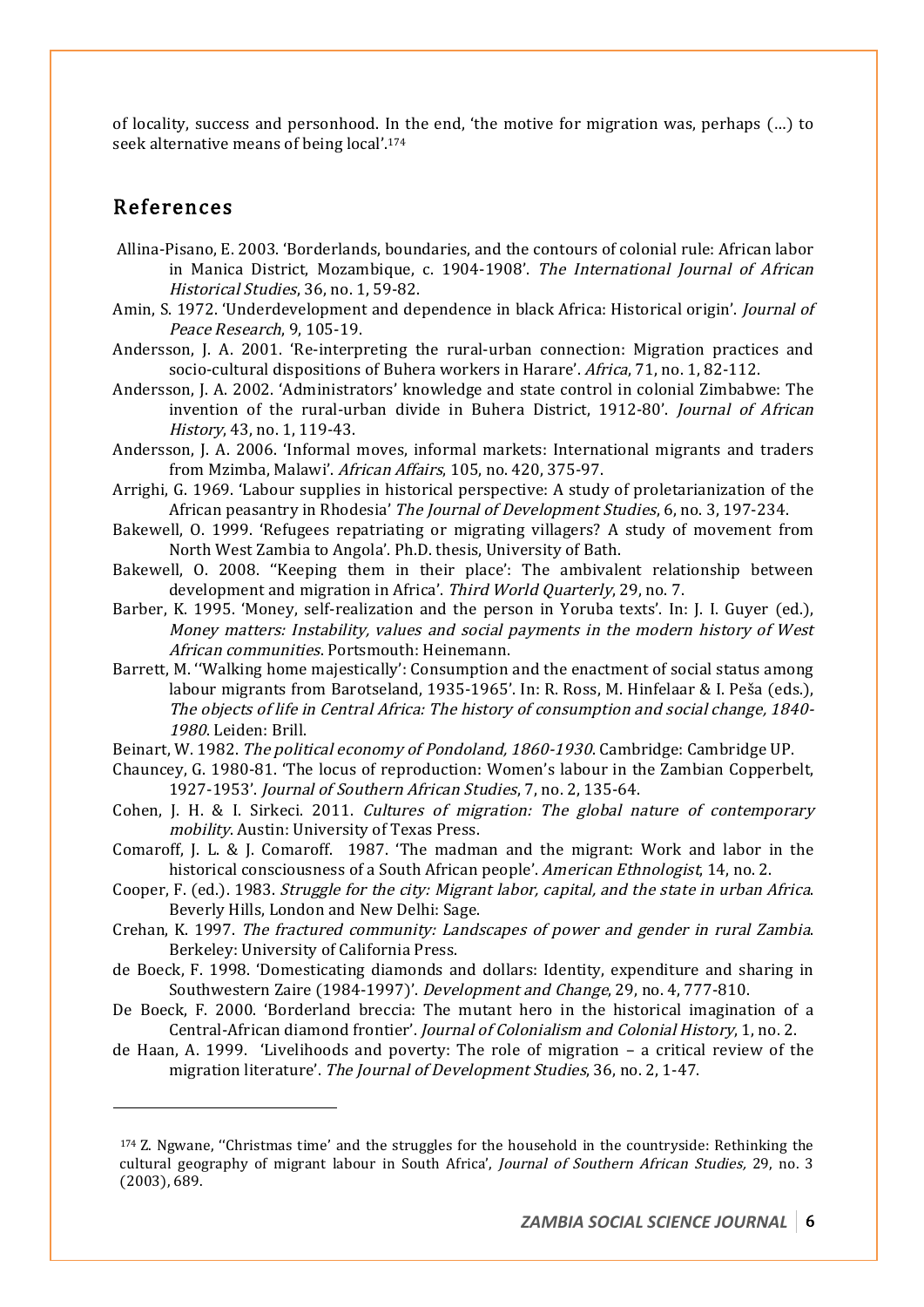Englund, H. 2002. 'The village in the city, the city in the village: Migrants in Lilongwe'. Journal of Southern African Studies, 28, no. 1, 137-54;

Epstein, A. L. 'Urbanization and social change in Africa'. Current Anthropology, 8, no. 4, 275-95.

- Ferguson, J. 1990 'Mobile workers, modernist narratives: A critique of the historiography of transition on the Zambian Copperbelt'. Journal of Southern African Studies, 16, no. 3, 385-412 and 16, no. 4, 603-21.
- Ferguson, J. 1992. 'The country and the city on the Copperbelt'. Cultural Anthropology, 7, no. 1, 80-92.
- Ferguson, J. 1999. Expectations of modernity: Myths and meanings of urban life on the Zambian Copperbelt. Berkeley, Los Angeles and London: University of California Press.
- Fetter, B. 1990. Demography from scanty evidence: Central Africa in the colonial era. Boulder: L. Rienner.
- Fisher, W. S. & J. Hoyte, Ndotolu. 1992. The life stories of Walter and Anna Fisher of Central Africa. Ikelenge: Lunda-Ndembu Publications.
- Geschiere, P. and J. Gugler. 1998. 'The urban-rural connection: Changing issues of belonging and identification'. Africa, 68, no. 3, 309-19.
- Gewald, J-B. 2007. 'Researching and writing in the twilight of an imagined conquest: Anthropology in Northern Rhodesia, 1930-1960'. History and Anthropology, 18, no. 4, 459-87.
- Guyer, J. I. 1993. 'Wealth in people and self-realization in Equatorial Africa'. Man, 28, no. 2, 243-65.
- Guyer, J. I. and S. M. Eno Belinga. 1995. 'Wealth in people as wealth in knowledge: Accumulation and composition in Equatorial Africa'. Journal of African History, 36, no. 1.
- Harries, P. 1994. Work, culture, and identity: Migrant laborers in Mozambique and South Africa, c. 1860-1910. Portsmouth: Heinemann.
- Jackman, M. E. 1973. Recent population movements in Zambia: Some aspects of the 1969 census. Manchester: Manchester UP.
- Johnson, D. S. (ed.). 1981. Handbook to the North-Western Province 1980. Lusaka.
- Kalusa, W. T. 2003. 'A history of disease, missionary medicine and African medical auxiliaries in North-Western Zambia: The case of Mwinilunga District, 1893-1964'. Ph.D. thesis, Johns Hopkins University.
- Kanyenze, G. 2004. 'African migrant labour situation in Southern Africa'. ICFTU-AFRO Conference on migrant labour, Nairobi, Kenya, 15-17 March.
- Kopytoff, I. 1987. 'The internal African frontier: The making of African political culture'. In I. Kopytoff (ed.), The African frontier: The reproduction of traditional African societies. Bloomington: Indiana UP.
- Lucassen, J. and L. Lucassen. 2009. 'The mobility transition revisited, 1500-1900: What the case of Europe can offer to global history'. Journal of Global History, 4, no. 3, 347-77
- Macmillan, H. 'The historiography of transition on the Zambian Copperbelt: Another view'. Journal of Southern African Studies, 19, no. 4, 681-712
- Miller, J. C. 1988. Way of death: Merchant capitalism and the Angolan slave trade 1730-1830. Madison: University of Wisconsin Press.
- Mitchell, J. Clyde. 1959. 'The causes of labour migration'. Inter-African Labour Institute Bulletin, 6, no. 1, 12-47.
- Moore, H. L. and M. Vaughan. 1994. Cutting down trees: Gender, nutrition, and agricultural change in the Northern Province of Zambia, 1890-1990. Portsmouth: Heinemann.
- Ngwane, Z. 2003. ''Christmas time' and the struggles for the household in the countryside: Rethinking the cultural geography of migrant labour in South Africa'. Journal of Southern African Studies, 29, no. 3.
- O'Laughlin, B. 2002. 'Proletarianisation, agency and changing rural livelihoods: Forced labour and resistance in colonial Mozambique'. Journal of Southern African Studies, 28, no. 3, 511-30.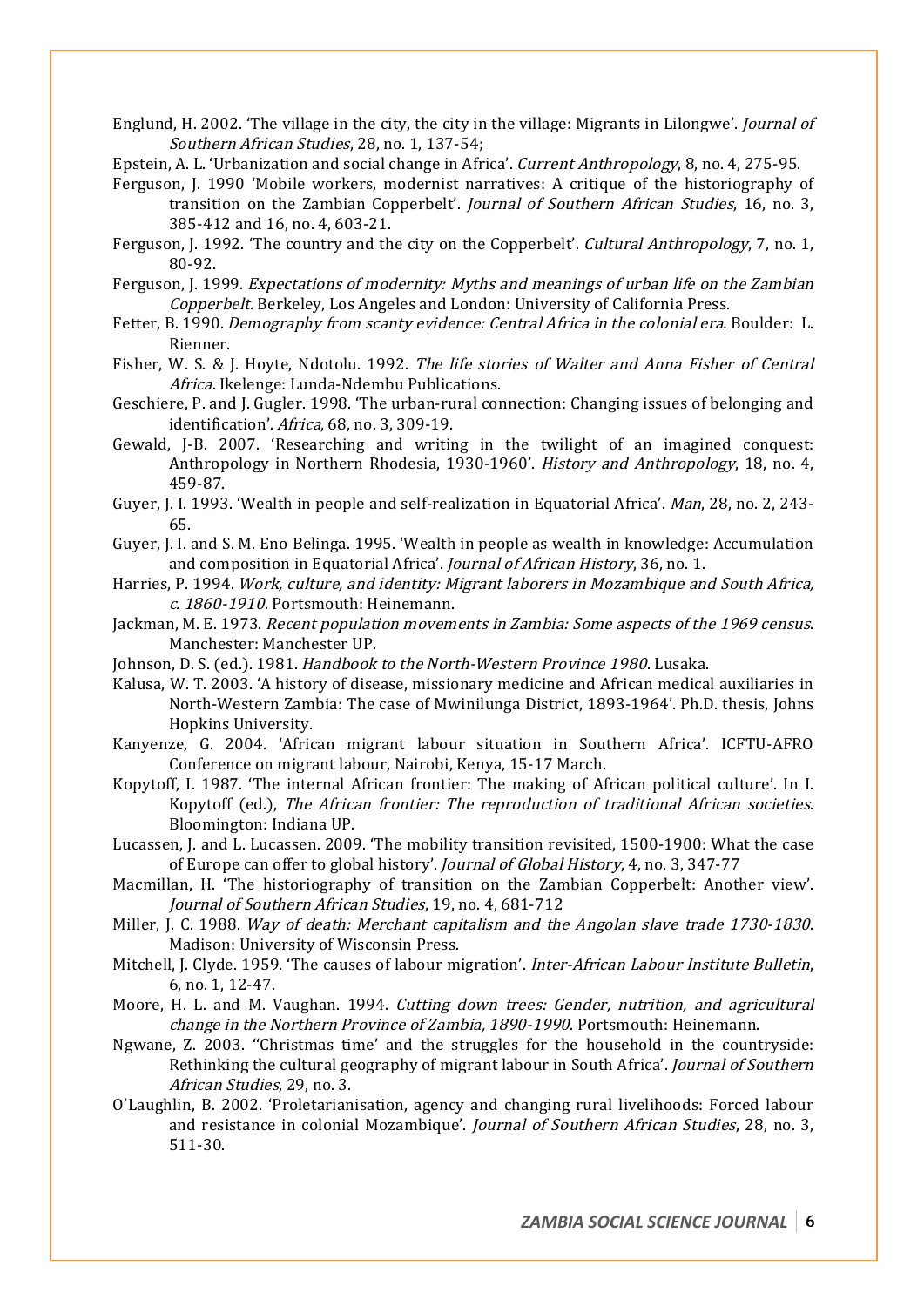- Obadare, E. & W. Adebanwi. 2009. 'Transnational resource flow and the paradoxes of belonging: Redirecting the debate on transnationalism, remittances, state and citizenship in Africa'. Review of African Political Economy, 36, no. 122, 499-517.
- Ohadike, P. O. 1981. Demographic perspectives in Zambia: Rural-urban growth and social change. Lusaka.
- Palmer, R. H. & N. Parsons (eds.). 1977. The roots of rural poverty in Central and Southern Africa. London: Heinemann.
- Parpart, J. L. 1994. ''Where is your mother?': Gender, urban marriage, and colonial discourse on the Zambian Copperbelt, 1924-1945'. The International Journal of African Historical Studies, 27, no. 2, 241-71.
- Peša, I. 'Buying pineapples, selling cloth: Traders and trading stores in Mwinilunga District, 1940-1970'. In: R. Ross, M. Hinfelaar and I. Peša (eds.), The objects of life in Central Africa: The history of consumption and social change, 1840-1980. Leiden: Brill.
- Peša, I. 2012. "Cassava is our chief': Negotiating identity, markets and the state through cassava in Mwinilunga, Zambia'. In: J-B. Gewald, A. Leliveld & I. Peša (eds.), Transforming Innovations in Africa: Explorative studies on appropriation in African societies. Leiden: Brill.
- Plange, N. 1979. ''Opportunity cost' and labour migration: A misinterpretation of proletarianisation in Northern Ghana'. The Journal of Modern African Studies, 17, no. 4, 655-76.
- Pottier, J. 1988. Migrants no more: Settlement and survival in Mambwe villages, Zambia. Bloomington: Indiana UP.
- Potts, D. 'Counter-urbanization on the Zambian Copperbelt? Interpretations and implications'. Urban Studies, 42, no. 2, 583-609.
- Potts, D. 1995. 'Shall we go home? Increasing urban poverty in African cities and migration processes'. The Geographical Journal, 161, no. 3, 245-64.
- Potts, D. H. 2000. 'Worker-peasants and farmer-housewives in Africa: The debate about 'committed' farmers, access to land and agricultural production'. Journal of Southern African Studies, 26, no. 4, 807-32.
- Powdermaker, H. 1962. Copper town: Changing Africa: The human situation on the Rhodesian Copperbelt. New York: Harper & Row.
- Pritchett, J. A. 2001. The Lunda-Ndembu: Style, change and social transformation in South Central Africa. Madison: University of Wisconsin.
- Richards, A. I. 1939. Land, labour and diet in Northern Rhodesia: An economic study of the Bemba tribe. London: Oxford UP.
- Ross, R., M. Hinfelaar & I. Peša (eds.). 2013. The objects of life in Central Africa: The history of consumption and social change, 1840-1980. Leiden: Brill.
- Sunseri, T. 1996. 'Labour migration in colonial Tanzania and the hegemony of South African historiography'. African Affairs, 95, no. 381, 581-98.
- Turner, V. W. & E. L. B. Turner. 1955. 'Money economy among the Mwinilunga Ndembu: A study of some individual cash budgets'. Rhodes-Livingstone Journal, 18, 19-37.
- Turner, V. W. 1957. Schism and continuity in an African society: A study of Ndembu village life. Manchester: Manchester UP.
- Urry, J. 2007. Mobilities. Cambridge and Malden: Polity.
- van Binsbergen, W. 1998. 'Globalization and virtuality: Analytical problems posed by the contemporary transformation of African societies'. Development and Change, 29, no. 4, 873-903.
- von Oppen, A. 1994 Terms of trade and terms of trust: The history and contexts of pre-colonial market production around the upper Zambezi and Kasai. Münster: LIT Verlag.
- Weeks, J. 1988. 'The vanishing rural-urban gap in sub-Saharan Africa'. *International Labour* Review, 127, no. 3, 271-92.
- White, L. 2000. Speaking with vampires: Rumor and history in colonial Africa. Berkeley: University of California Press.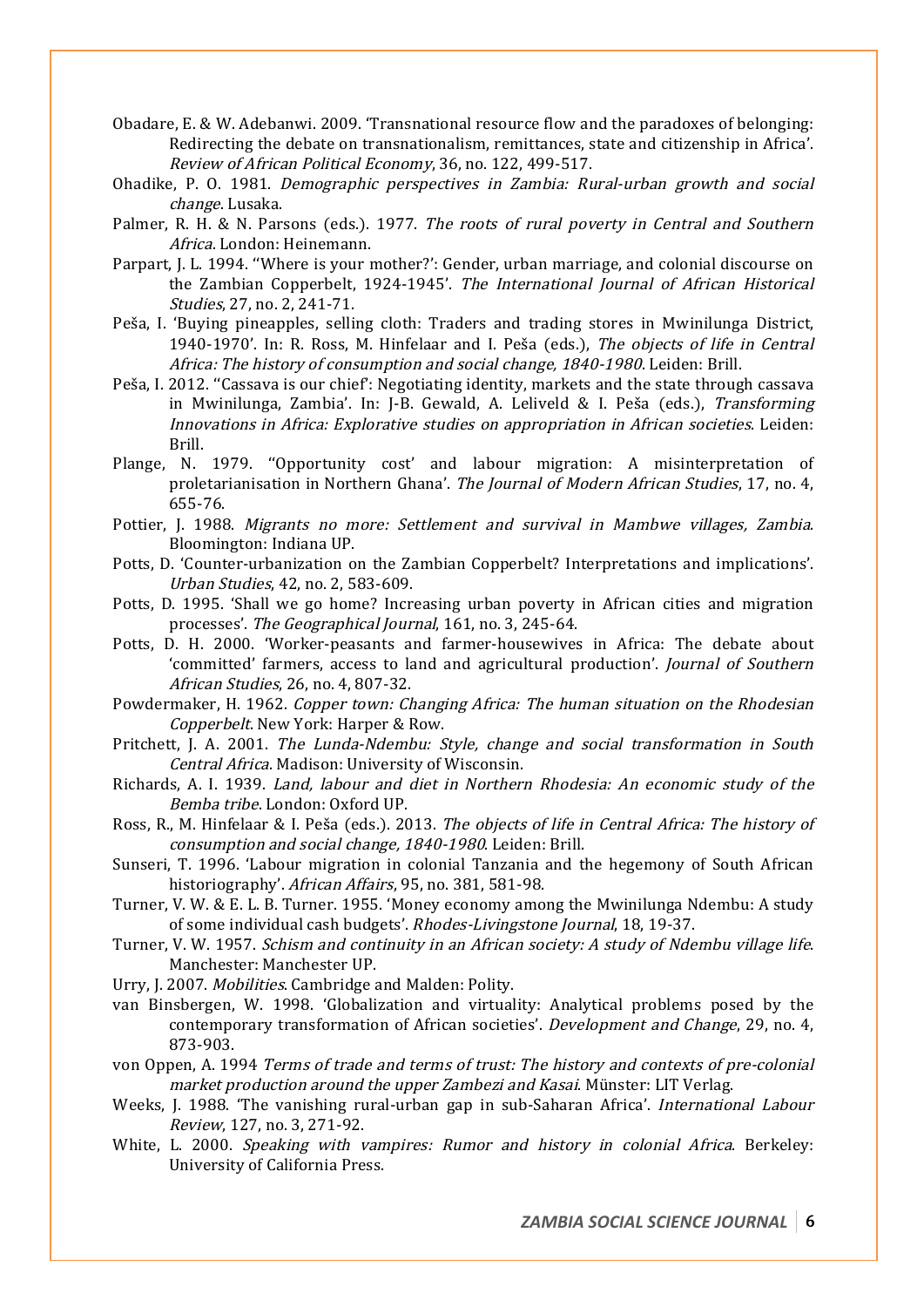Whitehouse, B. 2012. Migrants and strangers in an African city: Exile, dignity, belonging. Bloomington: Indiana UP.

Wilson, G. 1942. An essay on the economics of detribalization in Northern Rhodesia. Manchester: Manchester UP.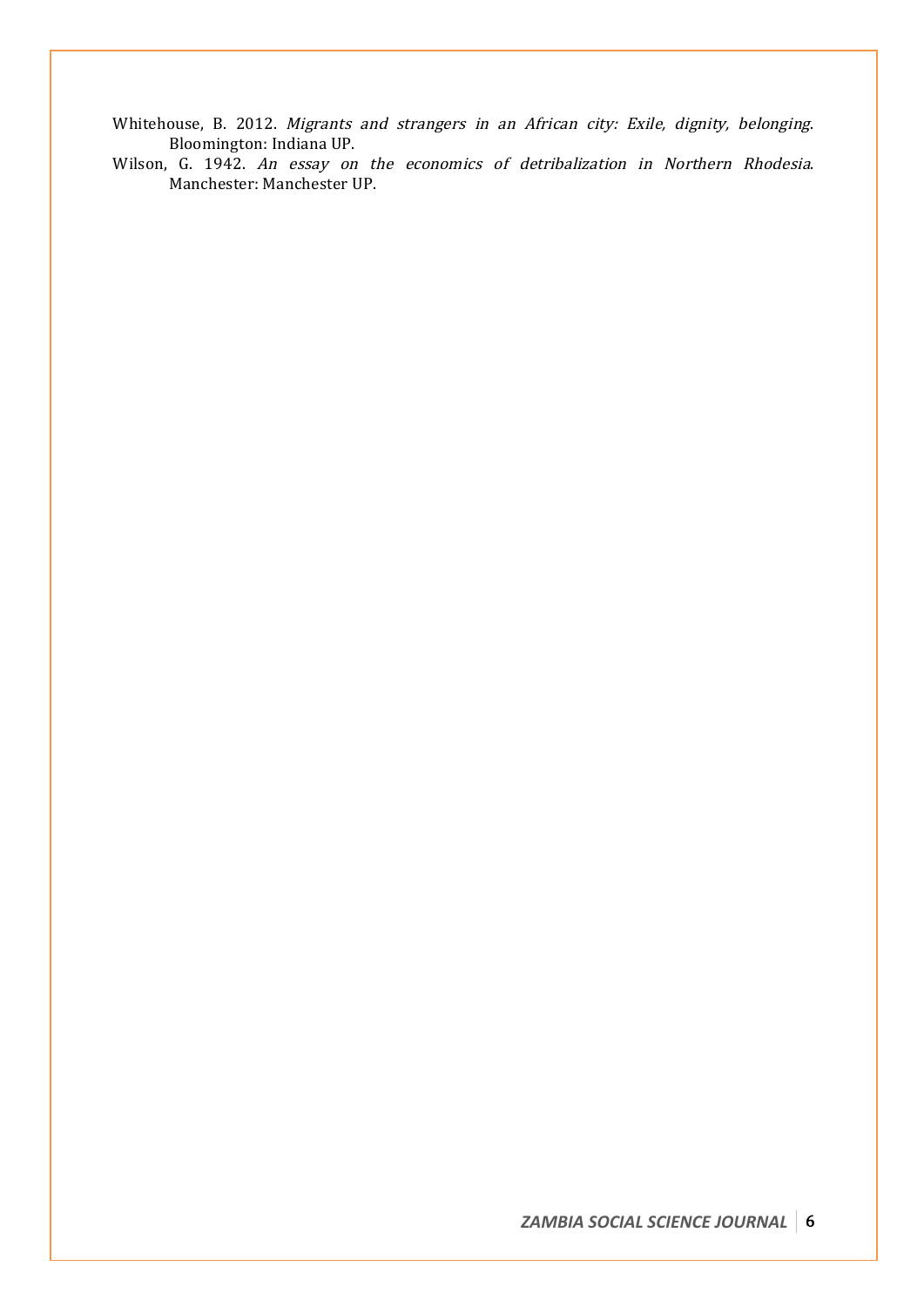## Book Reviews

The long shadow of the British Empire: The on going legacies of race and class in Zambia. By Juliette Bridgette Milner-Thornton (New York, Palgrave Macmillan, 2012) xi, 304 pp.

There has been almost no academic research on the coloured community in Zambia and this alone would make Milner-Thornton's account of the creation of coloured identity and the experience of the coloured community during the colonial period welcome. Milner-Thornton herself identifies only one previous work, Ibbo Mandaza's 1997 book Race, colour and class in Southern Africa, which considers Zambia alongside Zimbabwe and Malawi, and I can think of no other. Building on her doctoral research, she therefore sets out to document the experience of a community deeply connected with the African and European societies which created them, yet historically alienated from both.

There has been more work on coloured people in South Africa but Milner-Thornton argues that it is important to distinguish the community in Zambia from others in the region. She contrasts the long history of the coloured community in South Africa with the comparatively recent origins of the coloured community in Zambia as an ethnic category which is, "within the living memory of older members of the Zambian community." (p. 15) Moreover, there is a strong diasporic element in the Zambian coloured experience as many members of the Zambian coloured community have sought to return to Britain in recent decades, something Milner-Thornton links to the desire of Zambian coloured people to re-connect with the British fathers who abandoned them.

The treatment of the Zambian coloured community as distinct from other seemingly similar communities in southern Africa is well-justified. However, the book also contains a strong comparative element not only with Southern Rhodesia or South Africa, the usual counterparts to colonial-era Zambia, but also with Australia and West Africa.

Milner-Thornton has written what is in many ways a deeply personal book. She was born in Kitwe and her maternal great-grandfather was Doctor Sidney Spencer Broomfield, also known as 'Kachalola', an early settler in Northern Rhodesia who was perceived as a pioneer in colonial society (a town in Eastern Province is named after him). Her paternal grandfather was Joseph Milner, a Jewish Lithuanian who moved to Southern Rhodesia. Both men had relationships with African women and Milner-Thornton identifies herself strongly as a member of Zambia's coloured community, now spread across the world.

She has an intimate, personal connection with the subject at hand and this permeates the book. Her introduction is an account of a dinner party where she was challenged over how she identifies herself and the book ends with a moving account of her visit to the graves of her Jewish ancestors in the village of Silale, Lithuania. Many of the photographs contained in the book are pictures of her own family. This is not only a family history however, fascinating as that would be, but a way in which to examine and understand the production of ethnic identities in a historical setting. She defines her approach as autoethnographic, using the personal experiences of herself and her family to explore wider questions about ethnic identity and colonialism.

Although few in number, Eurafricans occupied an uncertain place in the colonial order. This enables Milner-Thornton to explain how ethnic identity was constructed during the colonial period. As she explains, the Eurafricans were a social, racial and political problem as they presented, "a particular classificatory problem," in a society based on presumed innate racial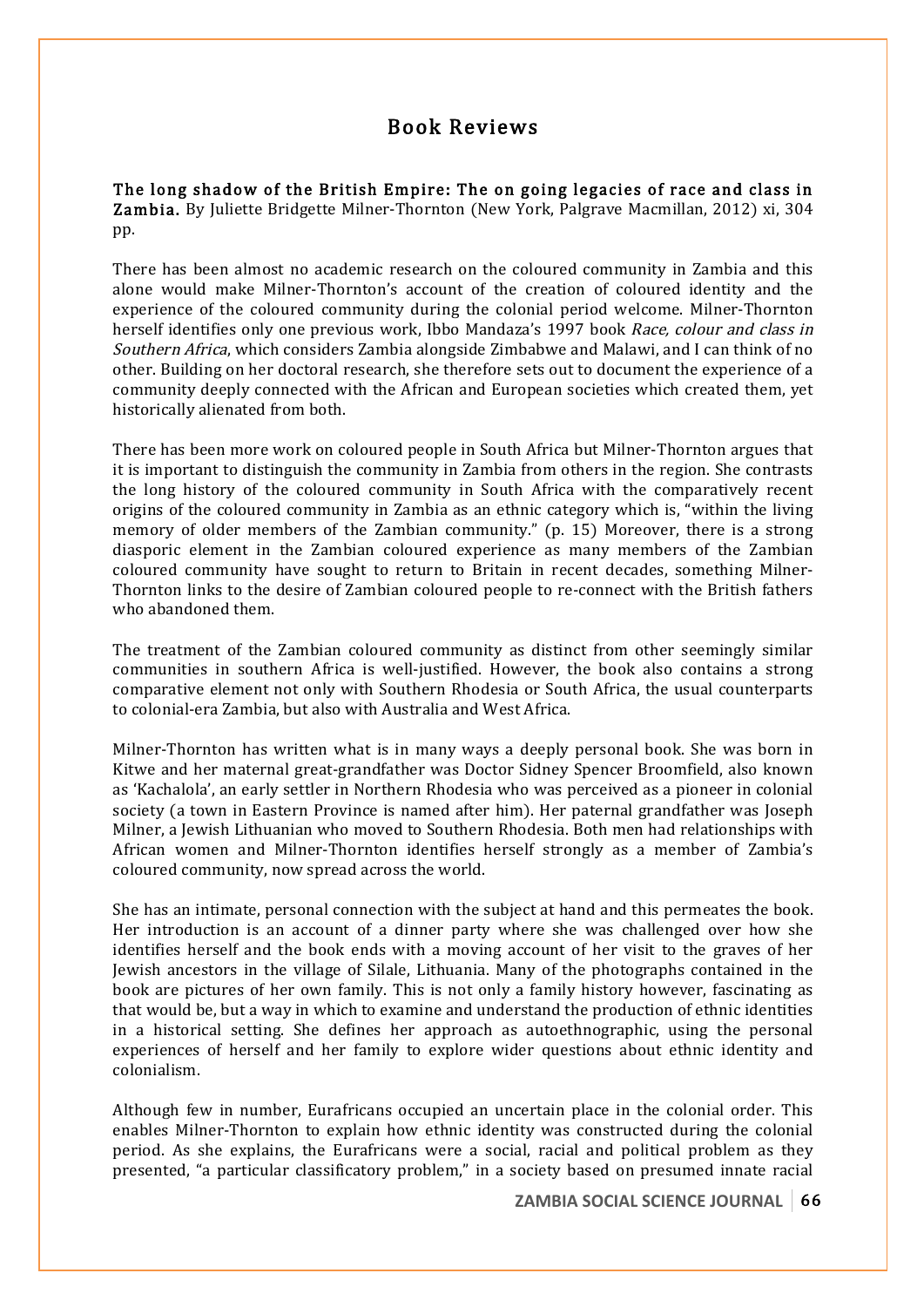and cultural difference. (p. 72) This comparatively small number of people occupied an inordinate amount of official time, a clear indication of the importance placed on maintaining the boundaries of the racial order. The Northern Rhodesian Government held seven enquiries into the social, economic and political status of coloured people between 1939 and 1956, none of which could agree on a definition of 'coloured'. This government also corresponded extensively with other colonial administrations on the issue, providing a neat entry point for the valuable comparative element in the book mentioned above.

Milner-Thornton takes her great-grandfather as a representative of the group of British sojourners and settlers in Northern Rhodesia who had children with African women – including Percy Sillitoe, later Director General of MI5 – and largely later abandoned them and the children they fathered. Broomfield never again contacted his children after he moved from Northern Rhodesia and it was only when Milner-Thornton relocated to Brisbane with her husband in 1998 that she discovered her great-grandfather had died at the Royal Brisbane Hospital and was buried in the city. This abandonment was coupled with the stigma of illegitimacy as the colonial authorities did not recognise marriages between Europeans and Africans, while non-European mothers could not register the birth of a baby if the European father did not acknowledge the children. This illegitimacy is one of the painful legacies of British colonial rule in Zambia for Milner-Thornton. She herself felt sharply aware of it when requesting a copy of Broomfield's will in Australia, as she perceived that officials there did not recognise that a black woman could be his legitimate great-granddaughter. (pp. 69-70)

Milner-Thornton engages closely with Broomfield's autobiography – Kachalola : or, The early life and adventures of Sidney Spencer Broomfield - and colonial documents to illustrate ideas about sexuality, perceived appropriate gender relations and colonial categories. Her description of Broomfield's own life reveals important aspects of the early settler society, particularly its transience and the kind of Europeans who were attracted to the territory. For instance, Doctor Broomfield was not, it seems, actually a doctor as he appears to have held no medical qualifications. In a twist worthy of a Patricia Highsmith novel, Milner-Thornton's ancestor arrived in Southern Rhodesia as plain Sydney Spencer in 1892, when there also appears to have been a Doctor Broomfield working in the territory as an endocrinologist. This Doctor Broomfield subsequently disappears and Sydney Spencer assumes the name Broomfield at some stage after entering North-Western Rhodesia in 1896. (p. 40) Unfortunately, Milner-Thornton's diligent research has been unable to verify or disprove this story.

Milner-Thornton's research has been facilitated by her own lived experience. She discussed how Northern Rhodesian Eurafricans have generally preferred to marry other Eurafricans and have produced complex, interconnected ties of kinship within the community. This community places a great weight on understanding these family connections, partly, she explains, to avoid the inadvertent development of incestuous relationships (p. 100). Given her position within this community, and the importance placed on family, it is a shame that she does not make more use of oral history, as she does in an earlier work, her chapter in Mohamed Adhikari's 2009 edited volume Burdened by Race: coloured identities in southern Africa.

It is also a shame that this study largely confines itself to the colonial period, though Milner-Thornton is explicitly concerned with the legacies of British colonialism and its enduring impact on herself and her family. She notes that the coloured community has not faded away in Zambia even though it has dispersed across the world. Milner-Thornton stresses as well that coloured identity was not an imposed colonial category, a bureaucratic solution to a vexing problem in the racial order. Instead, "Colouredness… describes the community's historical cultural practices, which are an amalgamation of European and African cultural traditions," and captures this community's experience of marginalisation in the colonial period. (p. 237) Beyond stories from her own life, there is little systematic treatment of the coloured community in the post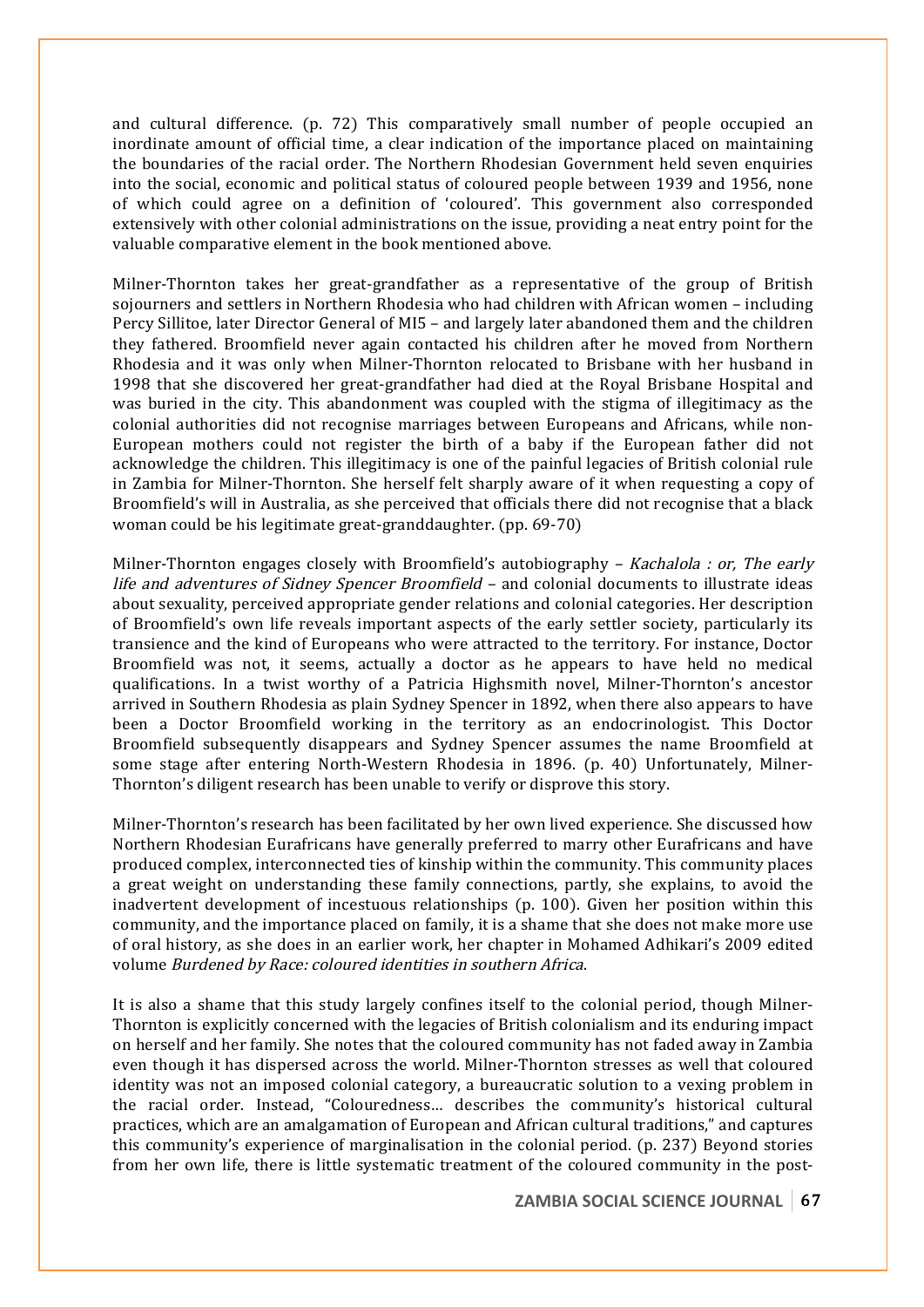colonial period and how the segregation of this community was initially imposed from above but evolved into a self-imposed separation.

These, however, are comparatively minor criticisms. Milner-Thornton's work represents a welcome and important contribution to the sadly neglected area of the history of Zambia's minority groups. This effective intertwining of personal family history and wider imperial history sheds light on racial boundaries in colonial society. She amply demonstrates that the lingering presence of the British Empire in Zambia is present not only in governing institutions, the built environment and language, but also in the lived experience of the Zambian coloured community.

Duncan Money Balliol College University of Oxford